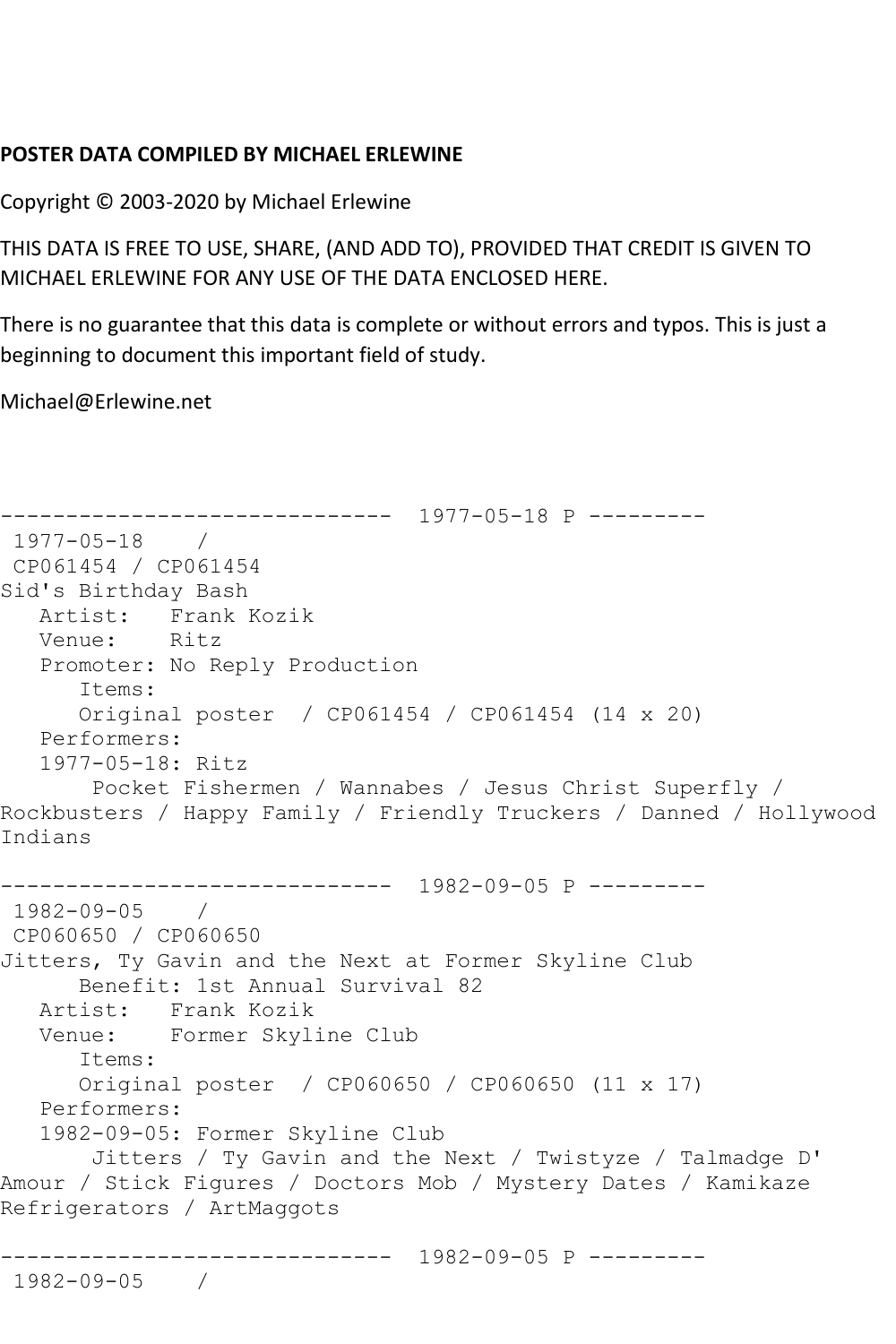CP701654 / CP701654 Stray Cats, Leroi Brothers at Club Foot - Austin, TX Notes: This item appears in the book 'The Art of Modern Rock' as AMR # 028.6<br>Artist: Frank Kozik Venue: Club Foot Items: Original poster / CP701654 / CP701654 (8-1/2 x 11) Performers: 1982-09-05: Club Foot Stray Cats / Leroi Brothers ------------------------------ 1986-08-16 P --------- 1986-08-16 / CP701651 / CP701651 Scratch Acid, Tyrant Swing at Beach Notes: This item appears in the book 'The Art of Modern Rock' as AMR # 028.3 Artist: Frank Kozik Venue: Beach Items: Original poster / CP701651 / CP701651 (8-1/2 x 11) Performers: 1986-08-16: Beach Scratch Acid / Tyrant Swing / Not for Sale ------------------------------ 1987 P --------- 1987 / CP060672 / CP060672 DJ Phil Owen at Cave Club [Austin, TX] Benefit: Late Night Dance Frenzy / Monday / Friday Artist: Frank Kozik Venue: Cave Club Items: Original poster / CP060672 / CP060672 (11 x 17) Performers: 1987: Cave Club DJ Phil Owen ------------------------------ 1987-02-06 P --------- 1987-02-06 / CP700220 / CP700220 Poison 13, Agony Column at Texas Tavern [Austin, TX] Notes: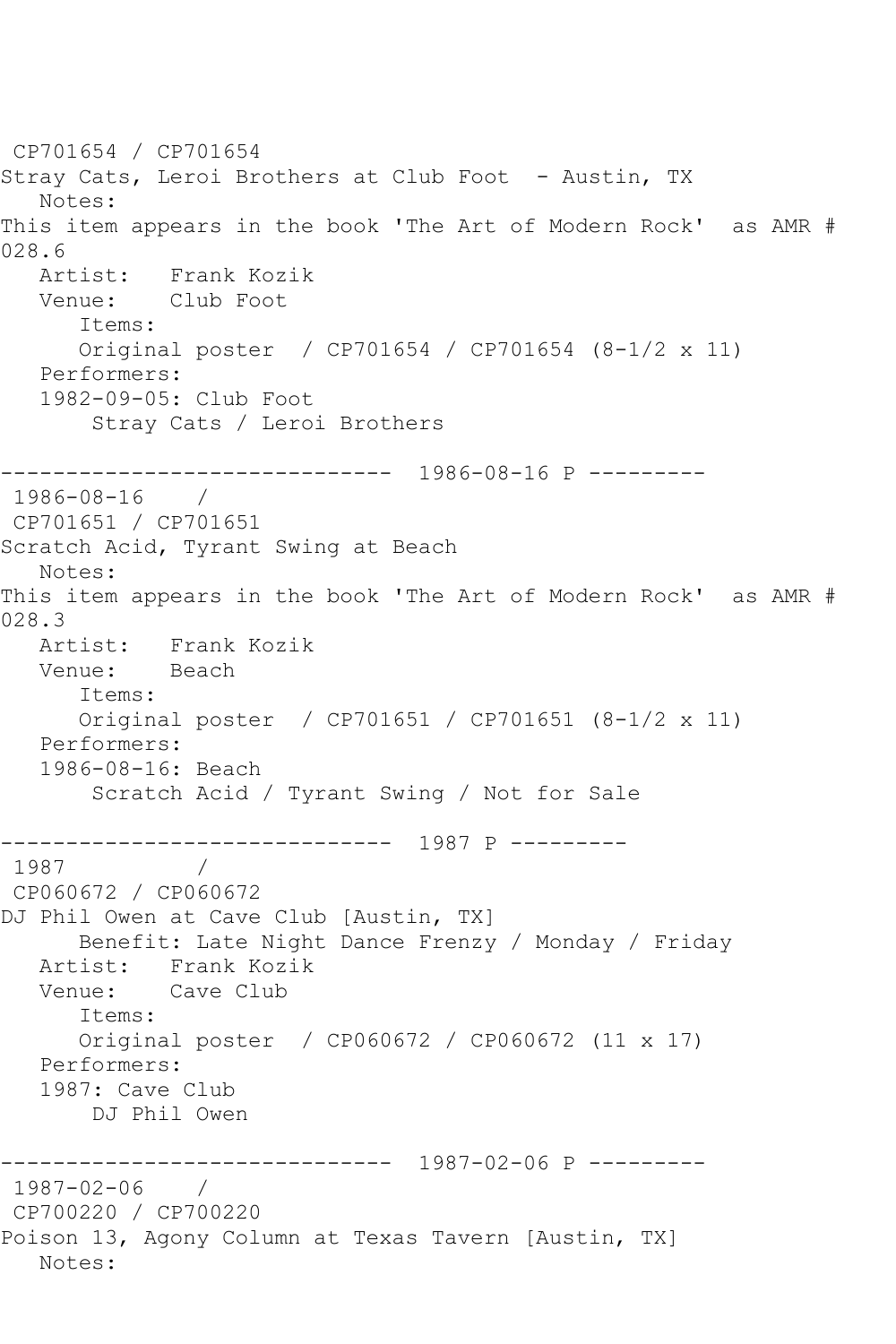This item appears in the book 'The Art of Modern Rock' as AMR # 029.3 Artist: Frank Kozik Venue: Texas Tavern Items: Original poster / CP700220 / CP700220 (11 x 17) Performers: 1987-02-06: Texas Tavern Poison 13 / Agony Column ------------------------------ CAVE 1987-03-21 P --------- 1987-03-21 / CAVE CP025036 / CP025036 Scratch Acid, Not for Sale at Cave Club Artist: Frank Kozik Venue: Cave Club Items: Original poster CAVE / CP025036 / CP025036 Performers: 1987-03-21: Cave Club Scratch Acid / Not for Sale ------------------------------ LIL 1987-04-02 P --------- 1987-04-02 / LIL CP025072 / CP025072 GWAR, Dumb Corpse at Liberty Lunch - Austin, TX Artist: Frank Kozik Venue: Liberty Lunch Items: Original poster LIL / CP025072 / CP025072 Performers: 1987-04-02: Liberty Lunch GWAR / Dumb Corpse / Agony Column ------------------------------ 1987-05-02 P --------- 1987-05-02 / CP060659 / CP060659 Ministry at Cave Club - Austin, TX Artist: Frank Kozik Venue: Cave Club Promoter: K Product Items: Original poster / CP060659 / CP060659 (11 x 17) Original poster / CP041041 Performers: 1987-05-02: Cave Club Ministry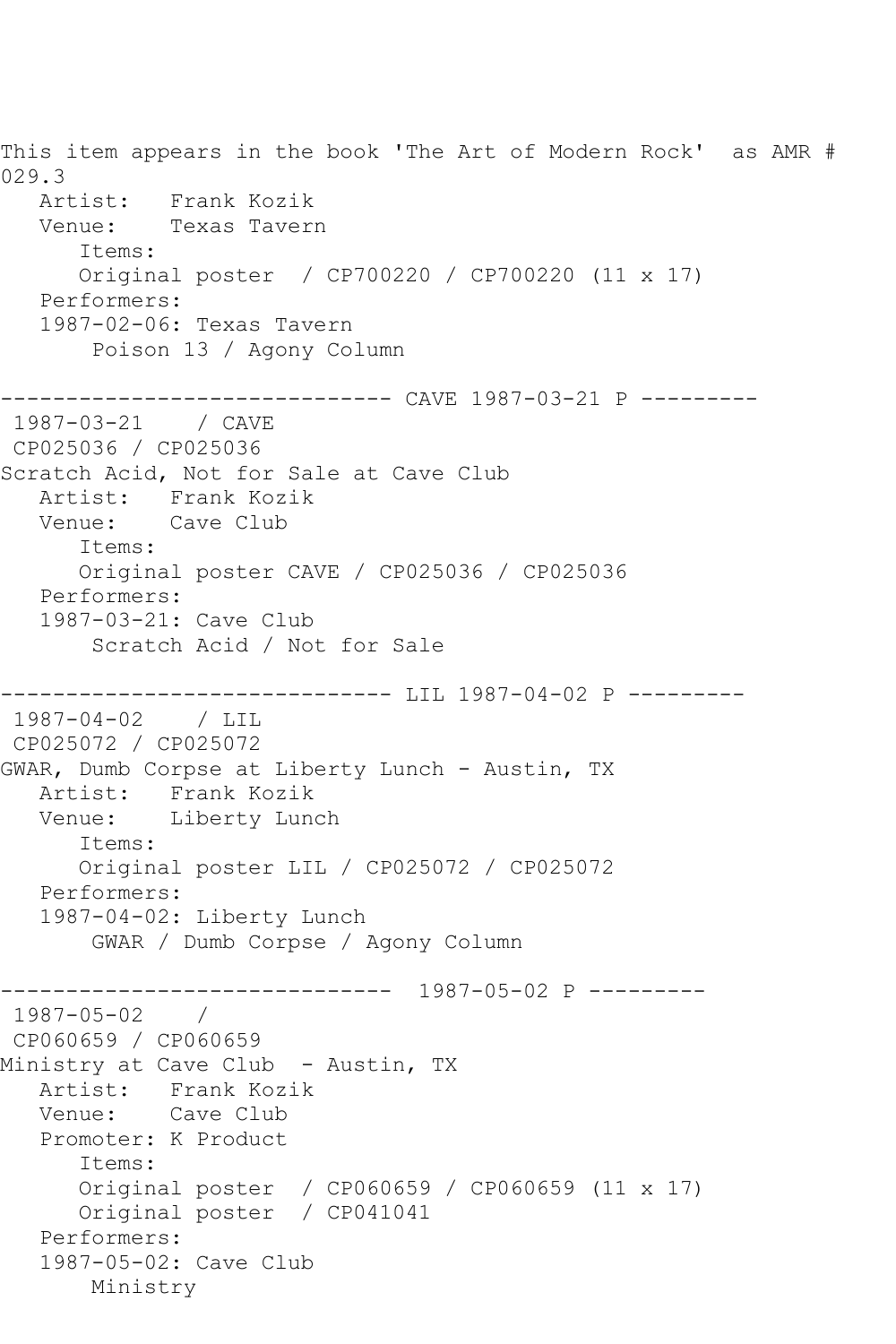------------------------------ CAVE 1987-05-09 P --------- 1987-05-09 / CAVE CP025029 / CP025029 Snake Finger, Miracle Room at Cave Club Artist: Frank Kozik<br>Venue: Cave Club Cave Club Items: Original poster CAVE / CP025029 / CP025029 Performers: 1987-05-09: Cave Club Snake Finger / Miracle Room ------------------------------ CAVE 1987-05-23 P --------- 1987-05-23 / CAVE CP041042 Scratch Acid, Miracle Room at Cave Club - Austin, TX Artist: Frank Kozik Venue: Cave Club Items: Original poster CAVE / CP041042 Performers: 1987-05-23: Cave Club Scratch Acid / Miracle Room ------------------------------ 1987-05-28 P --------- 1987-05-28 / CP041034 Butthole Surfers at Austin, Texas - Austin, TX Artist: Frank Kozik<br>Venue: Austin, Texa Austin, Texas Items: Original poster / CP041034 (14 x 18) Performers: 1987-05-28 1987-05-29: Austin, Texas Butthole Surfers ------------------------------ 1987-06-07 P --------- 1987-06-07 / CP060671 / CP060671 Descendents, Boxer Rebellion at Cave Club - Austin, TX Artist: Frank Kozik Venue: Cave Club Items: Original poster / CP060671 / CP060671 (11 x 17) Performers: 1987-06-07: Cave Club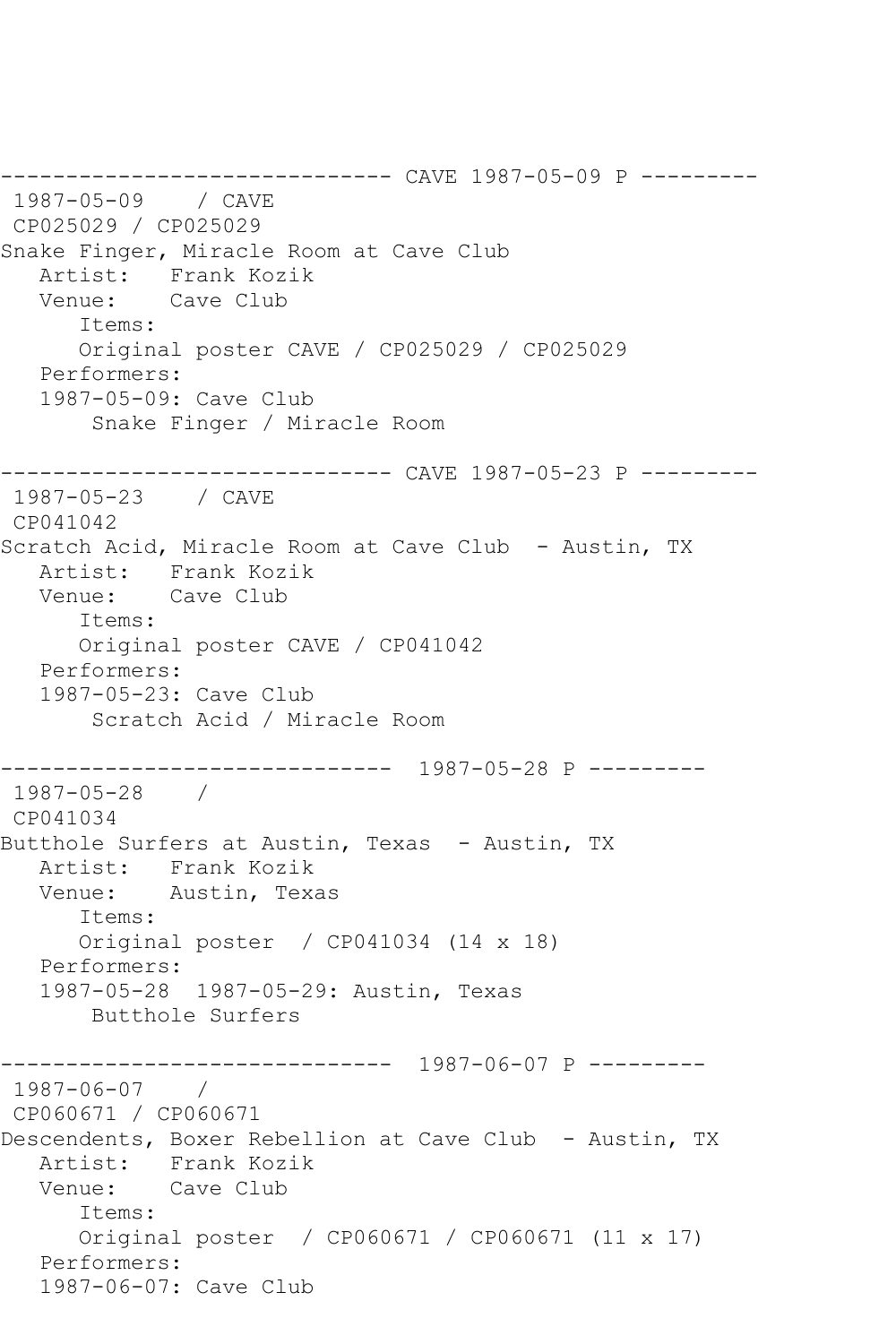Descendents / Boxer Rebellion / Emg -------------- CAVE 1987-07-16 P ---------1987-07-16 / CAVE CP025067 / CP025067 Jack Officers at Cave Club Artist: Frank Kozik Venue: Cave Club Items: Original poster CAVE / CP025067 / CP025067 Performers: 1987-07-16: Cave Club Jack Officers ------------------------------ CAVE 1987-07-23 P --------- 1987-07-23 / CAVE CP025054 / CP025054 Miracle Room at Cave Club Artist: Frank Kozik Venue: Cave Club Items: Original poster CAVE / CP025054 / CP025054 Performers: 1987-07-23: Cave Club Miracle Room ------------------------------ CAVE 1987-07-25 P --------- 1987-07-25 / CAVE CP025014 / CP025014 Lords of the New Church, Will and the Kill at Cave Club Artist: Frank Kozik Venue: Cave Club Items: Original poster CAVE / CP025014 / CP025014 Price: 100.00 Performers: 1987-07-25: Cave Club Lords of the New Church / Will and the Kill ------------------------------ CAVE 1987-08-15 P --------- 1987-08-15 / CAVE CP025055 / CP025055 Miracle Room at Cave Club Artist: Frank Kozik Venue: Cave Club Items: Original poster CAVE / CP025055 / CP025055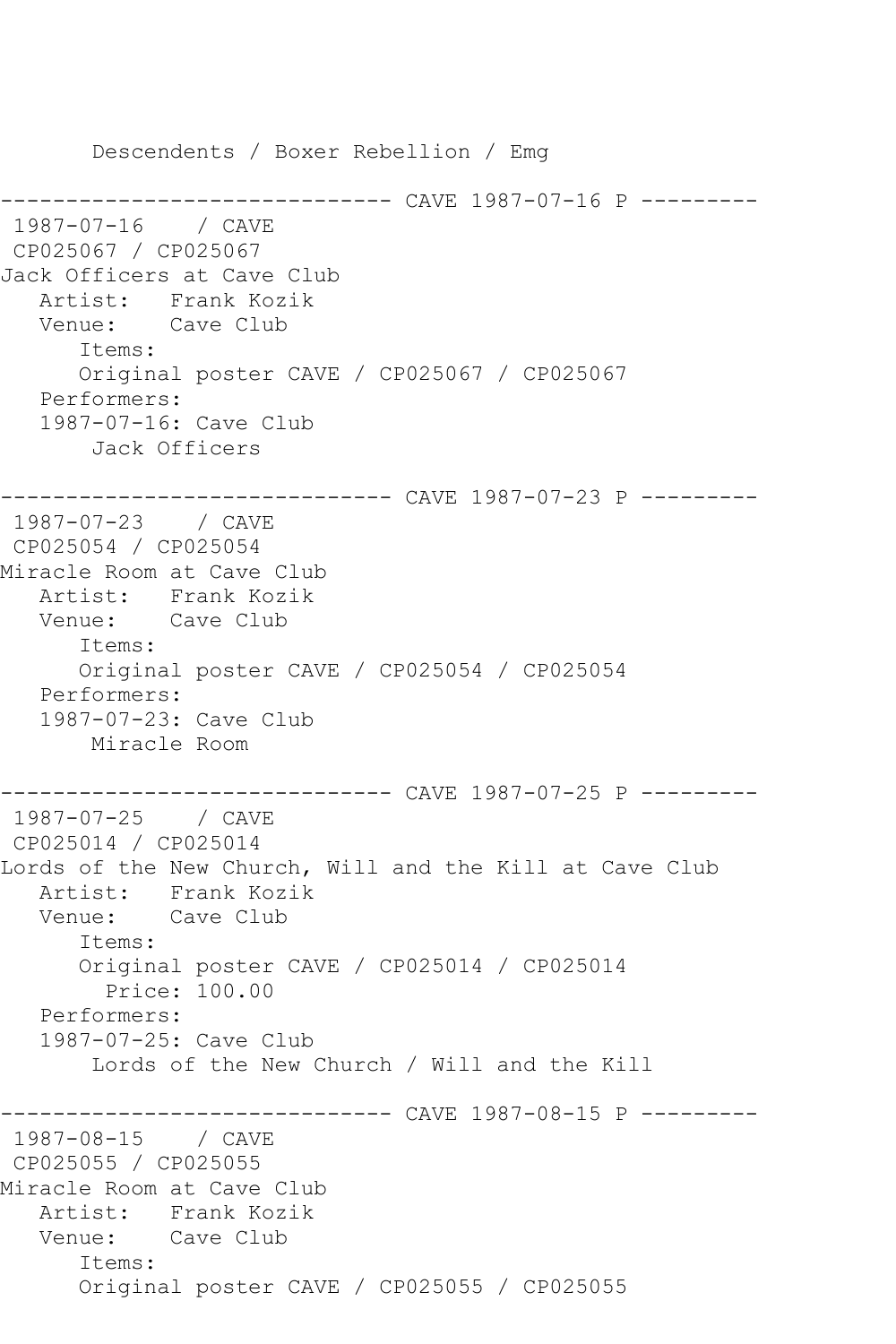```
 Performers:
    1987-08-15: Cave Club
        Miracle Room
------------------------------ 1987-08-18 P ---------
1987-08-18 / 
CP041037
Chris and Cosey, Spk at Starck Club
  Artist: Frank Kozik<br>Venue: Starck Club
            Starck Club
       Items:
       Original poster / CP041037
    Performers:
    1987-08-18: Starck Club
        Chris and Cosey / Spk / DJ Fear
------------------------------ 1987-09-06 P ---------
1987-09-06 / 
CP060651 / CP060651
X, Neo at Cave Club - Austin, TX
   Artist: Frank Kozik
   Venue: Cave Club
       Items:
       Original poster / CP060651 / CP060651 (11 x 17)
         Notes: Calendar
    Performers:
    1987-09-06: Cave Club
        X / Neo
    1987-09-07: Cave Club
        DJ Fear
    1987-09-14: Cave Club
        DJ Fear
    1987-09-09: Cave Club
        DJ John Dennett
    1987-09-10: Cave Club
        Miracle Room / DJ Jon Otting
    1987-09-11: Cave Club
        DJ Phil Owens
    1987-09-12: Cave Club
        Hell's Cafe / DJ Chris Chambers / Robbie Taylor's Snakearm
    1987-09-13: Cave Club
        DJ Brad First
    1987-09-20: Cave Club
        DJ Brad First
    1987-09-21: Cave Club
        Sonic Youth
    1987-09-16: Cave Club
```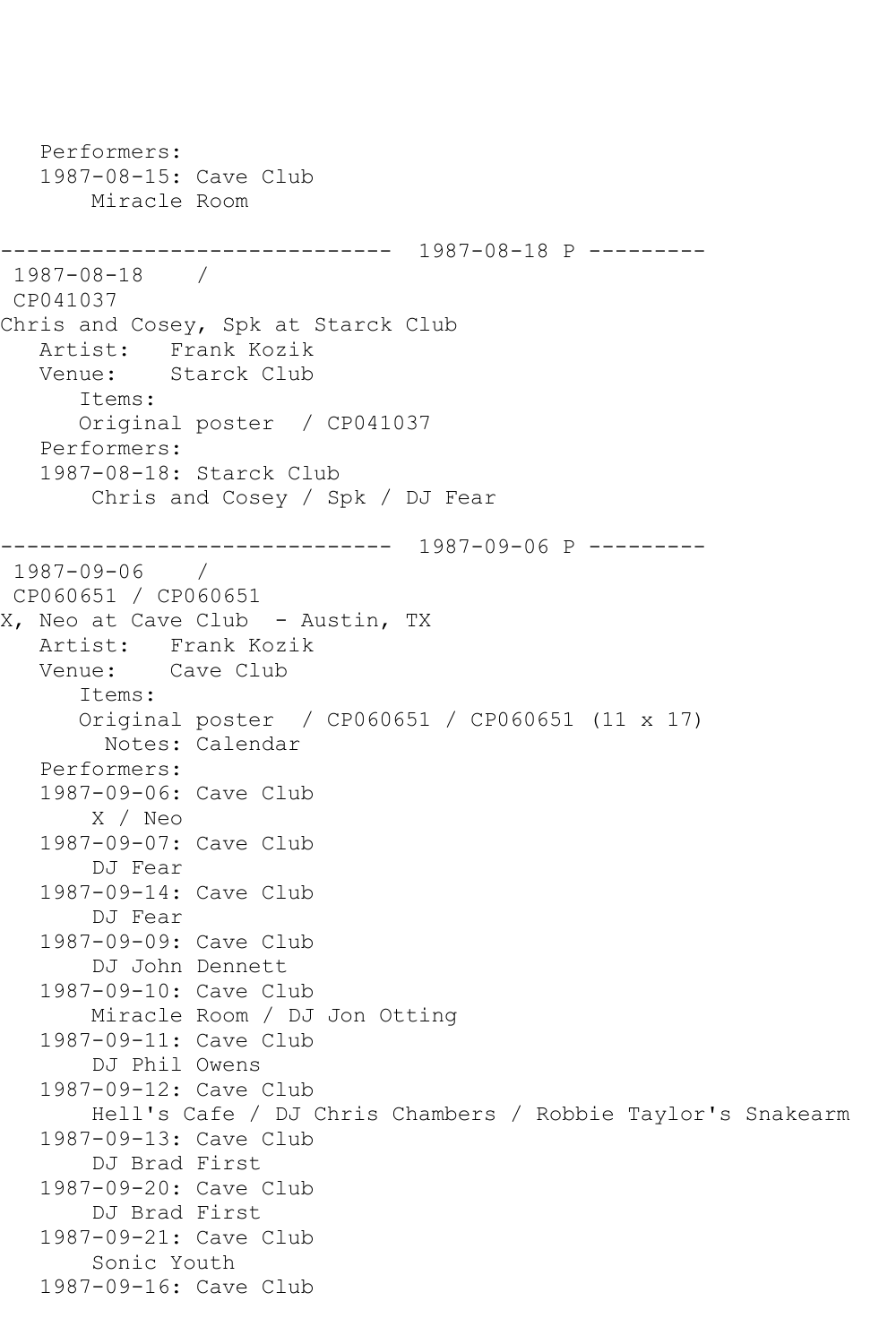```
 DJ John Dennett
   1987-09-23: Cave Club
        DJ John Dennett
   1987-09-17: Cave Club
        DJ Jon Otting
   1987-09-24: Cave Club
        DJ Jon Otting
   1987-09-18: Cave Club
        Thelonious Monster / DJ Phil Owens
   1987-09-25: Cave Club
        DJ Phil Owens
   1987-09-19: Cave Club
        Daylites / Buck Pets / Big Snake Dream
   1987-09-26: Cave Club
        Bad Mutha Goose / DJ Chris Chambers
------------------------------ 1987-09-21 P ---------
1987-09-21 / 
CP700219 / CP700219
Sonic Youth at Cave Club [Austin, TX]
   Notes: 
This item appears in the book 'The Art of Modern Rock' as AMR # 
029.2<br>: Artist
           Frank Kozik
   Venue: Cave Club
      Items:
       Original poster / CP700219 / CP700219 (11 x 17)
   Performers:
   1987-09-21: Cave Club
       Sonic Youth
------------------------------ CAVE 1987-10-10 P ---------
1987-10-10 S / CAVE 
CP041063
Pussy Galore, Nice Strong Arm at Cave Club
   Artist: Frank Kozik
   Venue: Cave Club
       Items:
      Original poster CAVE / CP041063
   Performers:
   1987-10-10 Sat.: Cave Club
        Pussy Galore / Nice Strong Arm
         ------------------------------ 1987-10-22 P ---------
1987-10-22 / 
CP701650 / CP701650
Lime Spiders, Poison 13 at Cave Club - Austin, TX
```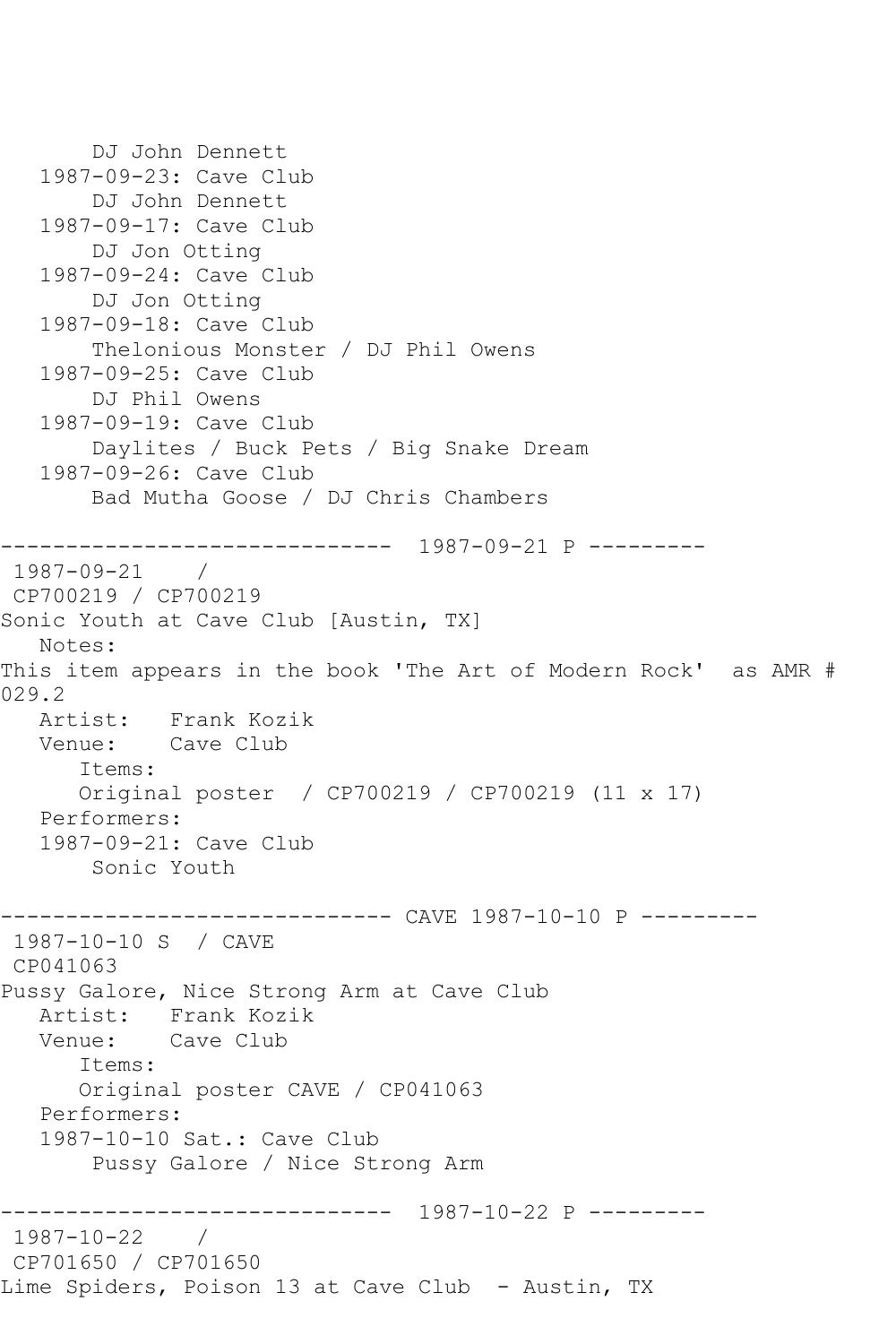```
 Notes: 
This item appears in the book 'The Art of Modern Rock' as AMR # 
028.2
  Artist: Frank Kozik<br>Venue: Cave Club
            Cave Club
       Items:
       Original poster / CP701650 / CP701650 (11 x 17)
   Performers:
   1987-10-22: Cave Club
        Lime Spiders / Poison 13
              ------------------------------ CANC 1987-11-27 P ---------
1987 - 11 - 27CP025077 / CP025077
Ed Hall, Electric Love Muffin at Cannibal Club - Austin, TX
   Artist: Frank Kozik
   Venue: Cannibal Club
       Items:
       Original poster CANC / CP025077 / CP025077
   Performers:
    1987-11-27: Cannibal Club
        Ed Hall / Electric Love Muffin / Wannabes
------------------------------ 1987-11-29 P ---------
1987-11-29 / 
CP060648 / CP060648
Nice Strong Arm, Phantom Tollbooth at Cave Club - Austin, TX
   Artist: Frank Kozik
   Venue: Cave Club
       Items:
       Original poster / CP060648 / CP060648 (11 x 17)
         Price: 100.00
       Original poster / CP025050
   Performers:
    1987-11-29: Cave Club
        Nice Strong Arm / Phantom Toll Booth
                      ------------------------------ CAVE 1987-zz-zz P ---------
1987-zz-zz / CAVE 
CP025076 / CP025076
Fistful of Soul at Cave Club
   Artist: Frank Kozik
   Venue: Cave Club
       Items:
       Original poster CAVE / CP025076 / CP025076
   Performers:
    1987-zz-zz: Cave Club
```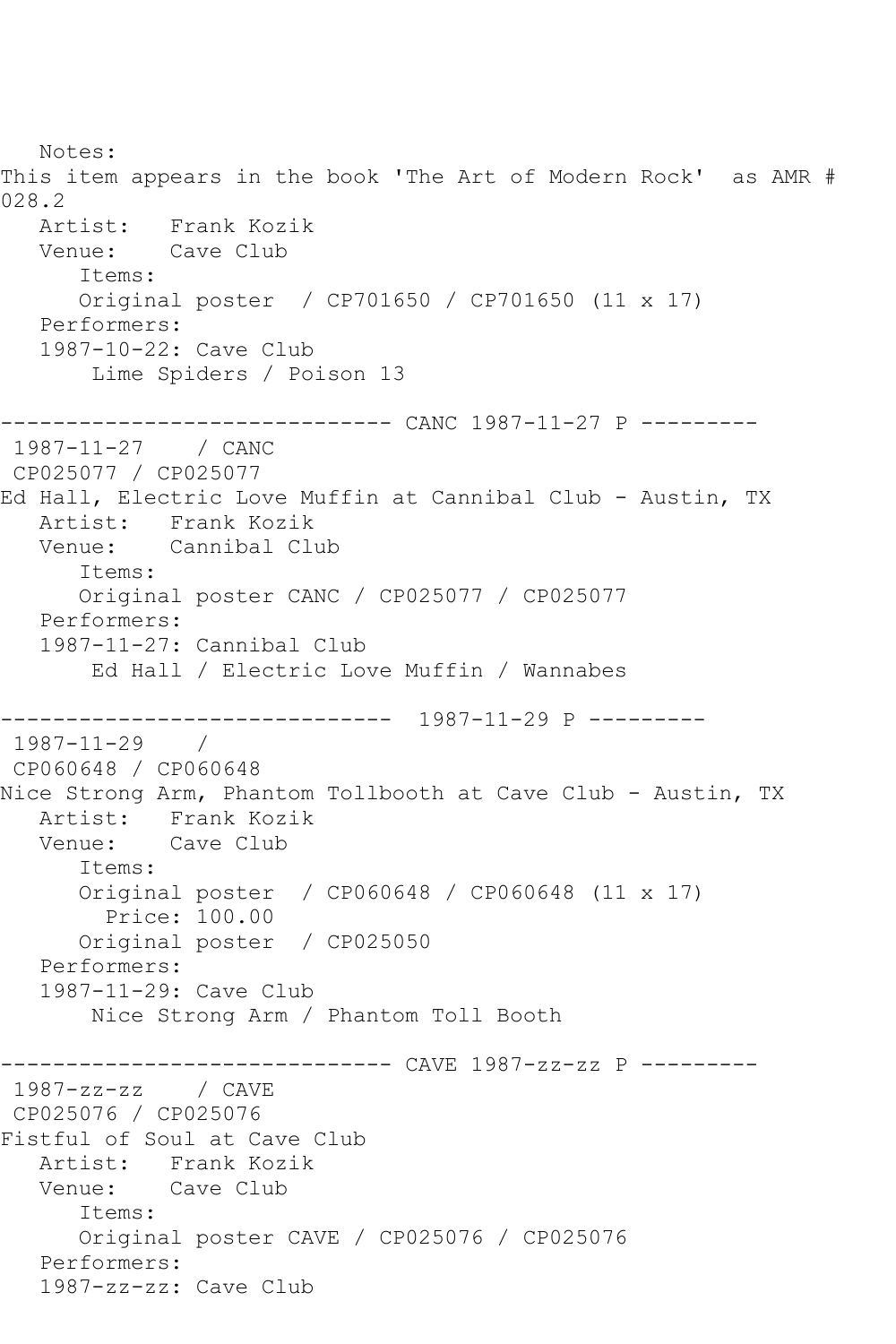------------------------------ 1987-zz-zz P --------- 1987-zz-zz / CP041055 Die Unterwelt at Eastern Bloc Artist: Frank Kozik Venue: Eastern Bloc Items: Original poster / CP041055 Performers: 1987-zz-zz: Eastern Bloc Die Unterwelt -------------------------------- PLAN 1988 P ---------<br>1988 */ PLAN* 1988 CP041059 Lissusions with Nicoli, Mark Dean at Planetarium - Austin, TX Artist: Frank Kozik Venue: Planetarium Items: Original poster PLAN / CP041059 Performers: 1988: Planetarium Lissusions with Nicoli / Mark Dean ------------------------------ 1988 P --------- 1988 / CP701629 / CP701629 Que Dios Nos Peroone Notes: Signed Limited Edition of 100 This item appears in the book 'The Art of Modern Rock' as AMR # 023.1 Artist: Frank Kozik Items: Original poster / CP701629 / CP701629 (25-1/5 x 25) Performers: 1988: Que Dios Nos Peroone ------------------------------ 1988-03-01 P --------- 1988-03-01 / CP025042 / CP025042 Revolting Cocks at Westend Artist: Frank Kozik Venue: Westend Items: Original poster / CP025042 / CP025042

Fistful of Soul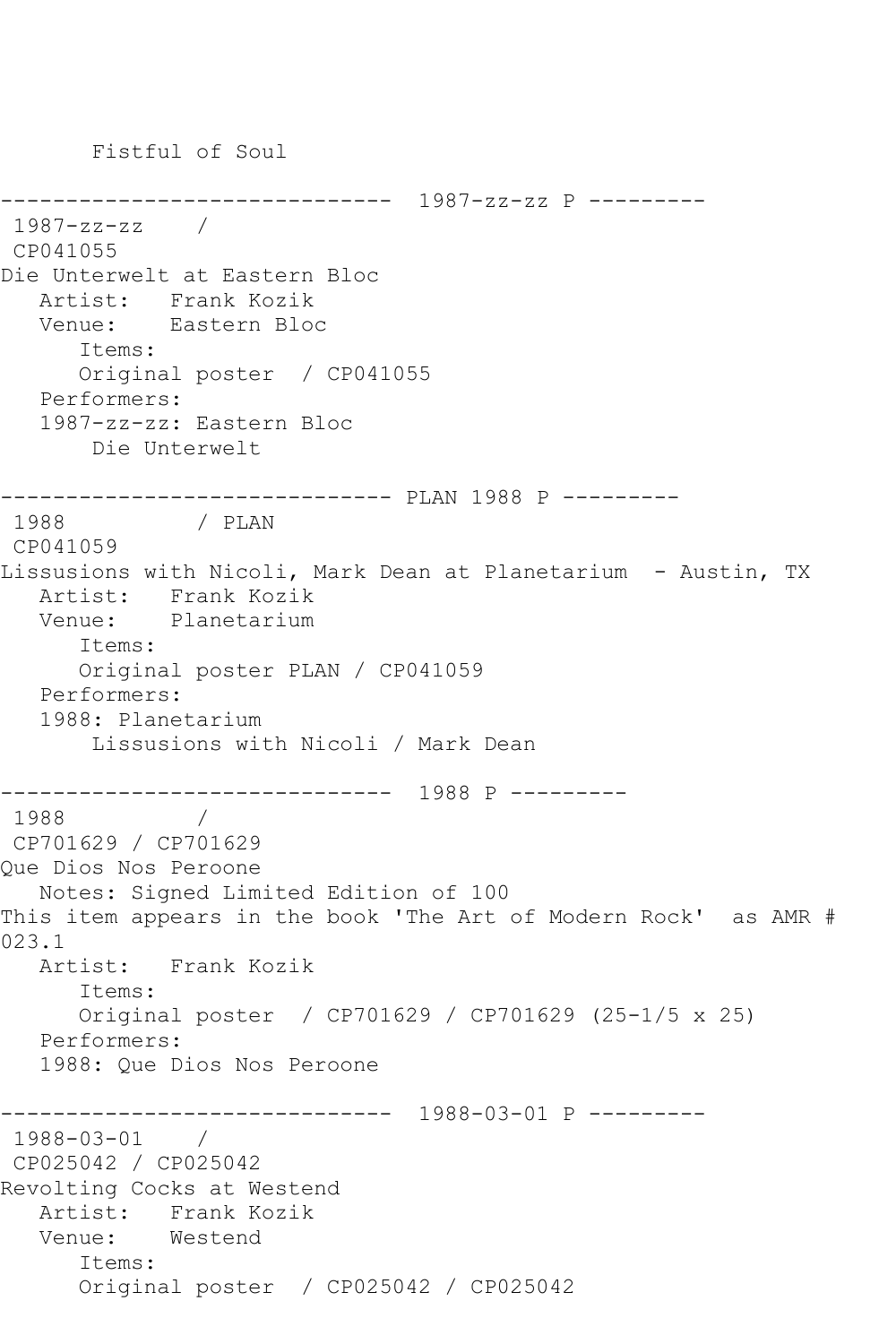Performers: 1988-03-01: Westend Revolting Cocks ------------------------------ 1988-04-27 P --------- 1988-04-27 / CP041033 Butthole Surfers, Flaming Lips at Numbers, Houston<br>Artist: Frank Kozik Artist: Frank Kozik<br>Venue: Numbers, Ho Numbers, Houston Items: Original poster / CP041033 Performers: 1988-04-27: Numbers, Houston Butthole Surfers / Flaming Lips / Declaration of Love 1988-04-28: Ritz Theater in Austin 1988-04-30: Arcadia Theater ------------------------------ LIL 1988-05-05 P --------- 1988-05-05 / LIL CP041076 Revolting Cocks at Liberty Lunch - Austin, TX Artist: Frank Kozik<br>Venue: Liberty Lun Liberty Lunch Items: Original poster LIL / CP041076 Performers: 1988-05-05: Liberty Lunch Revolting Cocks ------------------------------ PLAN 1988-10-07 P --------- 1988-10-07 / PLAN CP025044 / CP025044 Psychic TV, Tackhead Sound System at Planetarium Artist: Frank Kozik Venue: Planetarium Items: Original poster PLAN / CP025044 / CP025044 Original poster PLAN / CP025044 / CP025044 Performers: 1988-10-07: Planetarium Psychic TV 1988-10-09: Planetarium Tackhead Sound System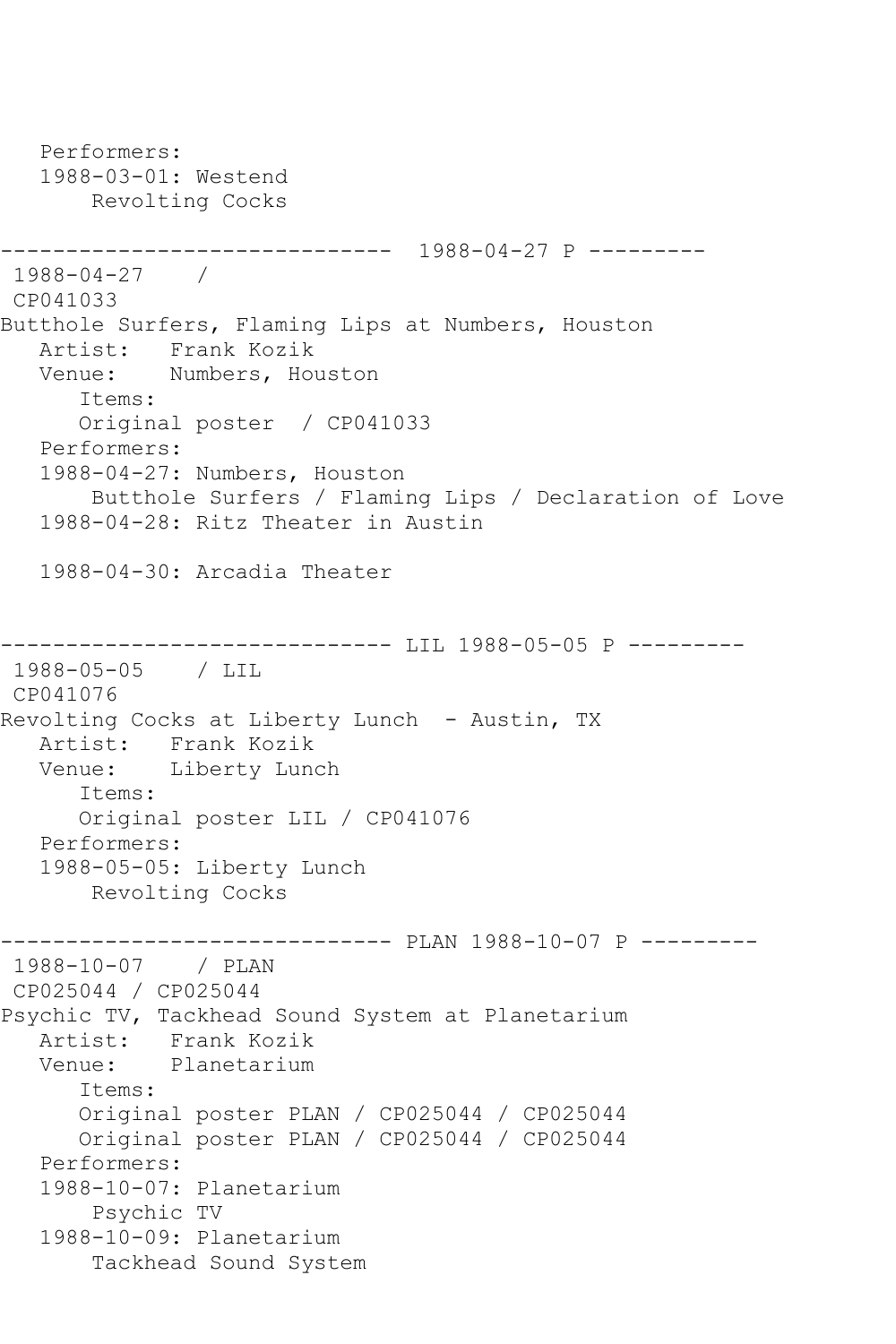------------------------------ LIL 1988-10-23 P --------- 1988-10-23 / LIL CP041039 Dayglo Abortions, Squat Thrust at Liberty Lunch - Austin, TX Artist: Frank Kozik Venue: Liberty Lunch Items: Original poster LIL / CP041039 Performers: 1988-10-23: Liberty Lunch Dayglo Abortions / Squat Thrust ------------------------------ PLAN 1988-10-31 P --------- 1988-10-31 / PLAN CP041049 Halloween Costume Contest at the Planetarium Artist: Frank Kozik<br>Venue: Planetarium Planetarium Items: Original poster PLAN / CP041049 Performers: 1988-10-31: Planetarium ------------------------------ AOH 1988-11-12 P --------- 1988-11-12 / AOH CP041065 Ministry at Austin Opera House - Austin, TX Artist: Frank Kozik Venue: Austin Opera House Items: Original poster AOH / CP041065 Performers: 1988-11-12: Austin Opera House Ministry 1988-11-13 zzzz-11-14 Mon.: Numbers Ministry ------------------------------ 1988-11-27 P --------- 1988-11-27 / CP041044 Sonic Youth, Mudhoney at Power Tools Artist: Frank Kozik Venue: Power Tools Items: Original poster / CP041044 Performers: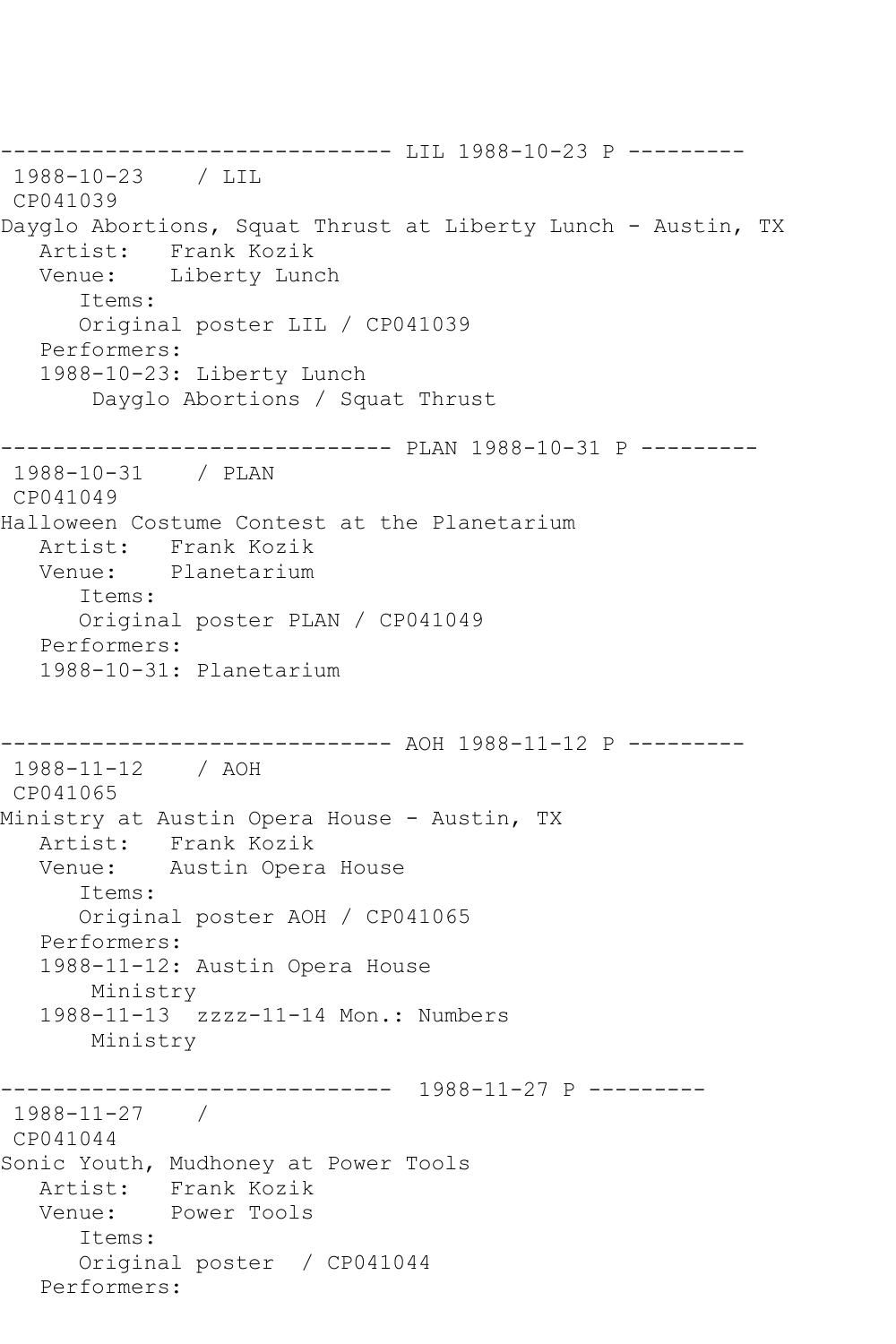1988-11-27: Power Tools Sonic Youth / Mudhoney ------------------------------ 1988-12-09 P --------- 1988-12-09 / CP060654 / CP060654 Butthole Surfers, Faithealers at Ensemble Theater Artist: Frank Kozik Venue: Ensemble Theater Items: Original poster / CP060654 / CP060654 (11 x 17) Original poster / BUTTHOLE SURFERS, FAITHEALERS Performers: 1988-12-09: Ensemble Theater Butthole Surfers / Faithealers / Slack Face 1988-12-10: Arcadia Theater Butthole Surfers / Faithealers / Buckpets ------------------------------ 1988-12-30 P --------- 1988-12-30 / CP025092 / CP025092 Bad Mutha Goose at Club Cairo Artist: Frank Kozik Venue: Club Cairo, Austin, TX Items: Original poster / CP025092 / CP025092 Performers: 1988-12-30: Club Cairo, Austin, TX Bad Mutha Goose ------------------------------ PLAN 1989 P --------- 1989 / PLAN CP041054 Return to Planet at Planetarium - Austin, TX Artist: Frank Kozik Venue: Planetarium Items: Original poster PLAN / CP041054 Performers: 1989: Planetarium Return to Planet ------------------------------ 1989 P --------- 1989 / CP060623 / CP060623 Sean Connery Artist: Frank Kozik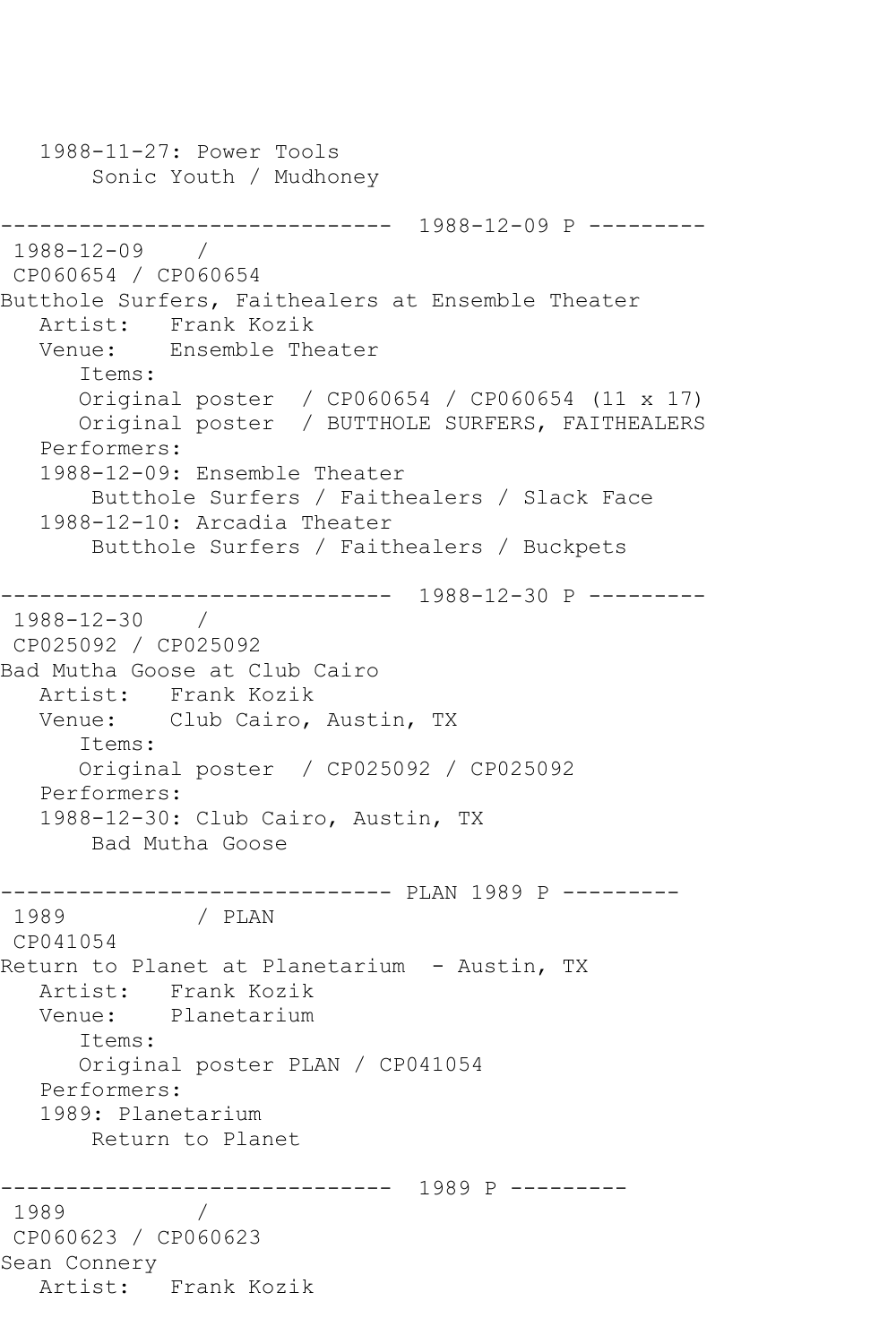```
 Venue: Disco Tech World
      Items:
      Original poster / CP060623 / CP060623 (11-1/2 x 17-1/2)
        Notes: Promo
   Performers:
   1989: Disco Tech World
                 ------------------------------ 1989 P ---------
1989 / 
CP060665 / CP060665
CD Night
      Benefit: Saturday
   Artist: Frank Kozik
   Venue: Planetarium
      Items:
      Original poster / CP060665 / CP060665 (11 x 17)
        Notes: Calendar
   Performers:
   1989: Planetarium
   1989: Planetarium
   1989: Planetarium
   1989: Planetarium
       Return to Planet 9
------------------------------ 1989 P ---------
1989 / 
CP061455 / CP061455
Carnival Art
      Benefit: New LP Record Out Now
   Artist: Frank Kozik
      Items:
      Original poster / CP061455 / CP061455 (13 x 18)
   Performers:
   1989: Carnival Art
------------------------------ 1989 P ---------
1989 / 
CP700654 / CP700654
Flaming Lips
  Notes: 
This item appears in the book 'The Art of Modern Rock' as AMR # 
144.3
   Artist: Frank Kozik
```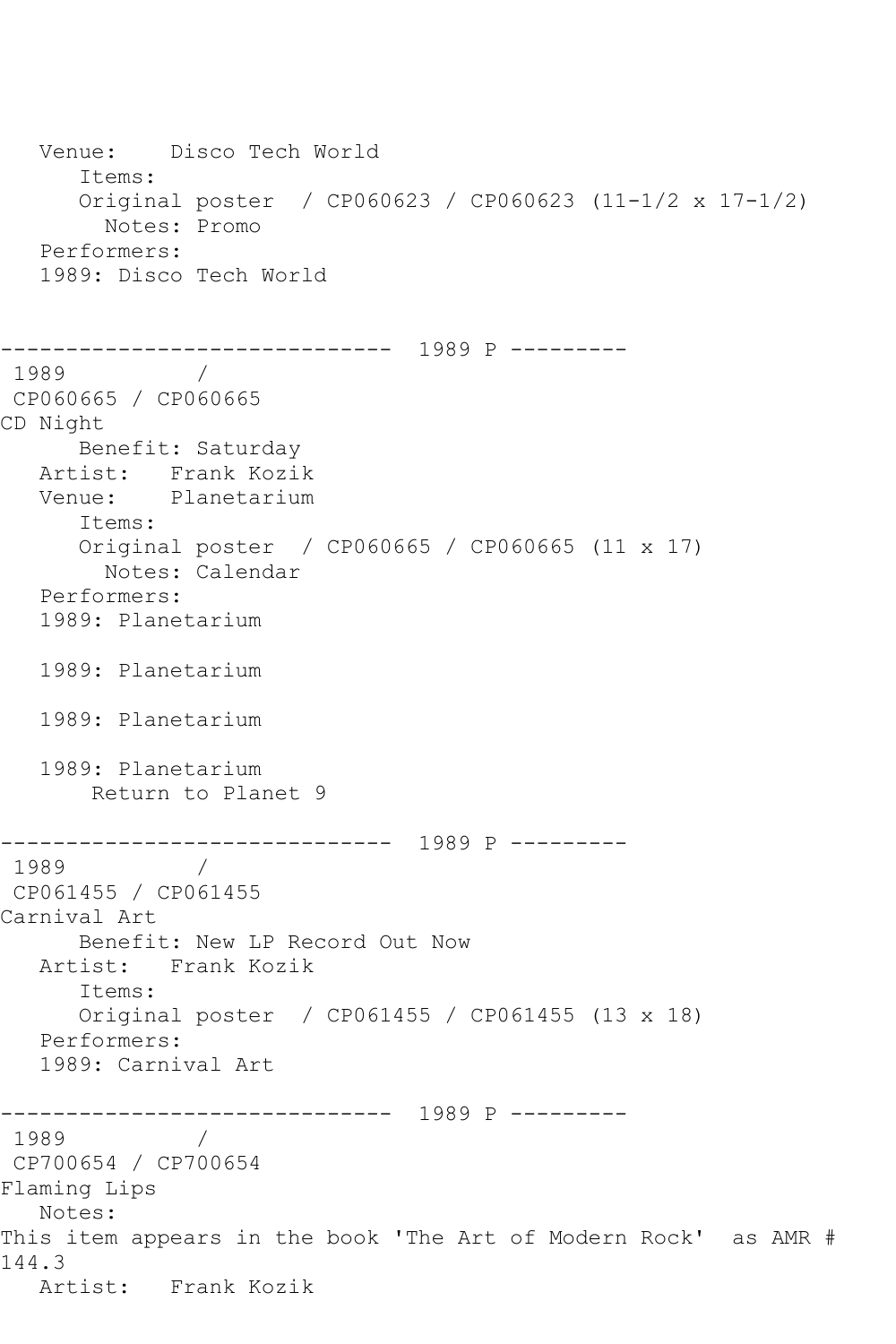Items: Original poster / CP700654 / CP700654 (11 x 17) Performers: 1989: Flaming Lips ------------------------------ 1989 P --------- 1989 / CP700655 / CP700655 Backstreets at Voodoo Club Notes: This item appears in the book 'The Art of Modern Rock' as AMR # 144.4 Artist: Frank Kozik Venue: Voodoo Club Items: Original poster / CP700655 / CP700655 (11 x 17) Performers: 1989: Voodoo Club Backstreets ------------------------------ 1989 P --------- 1989 / CP701656 / CP701656 Die Unterwelt at Eastern Bloc Notes: This item appears in the book 'The Art of Modern Rock' as AMR # 028.8 Artist: Frank Kozik Venue: Eastern Bloc Items: Original poster / CP701656 / CP701656 (17 x 11) Performers: 1989: Eastern Bloc Die Unterwelt ------------------------------ 1989-02-08 P --------- 1989-02-08 / CP701647 / CP701647 Dinosaur Jr., My Bloody Valentine at Liberty Lunch - Austin, TX Notes: This item appears in the book 'The Art of Modern Rock' as AMR # 027.1<br>Artist: Artist: Frank Kozik<br>Venue: Liberty Lun Liberty Lunch Items: Original poster / CP701647 / CP701647 (12 x 18) Performers: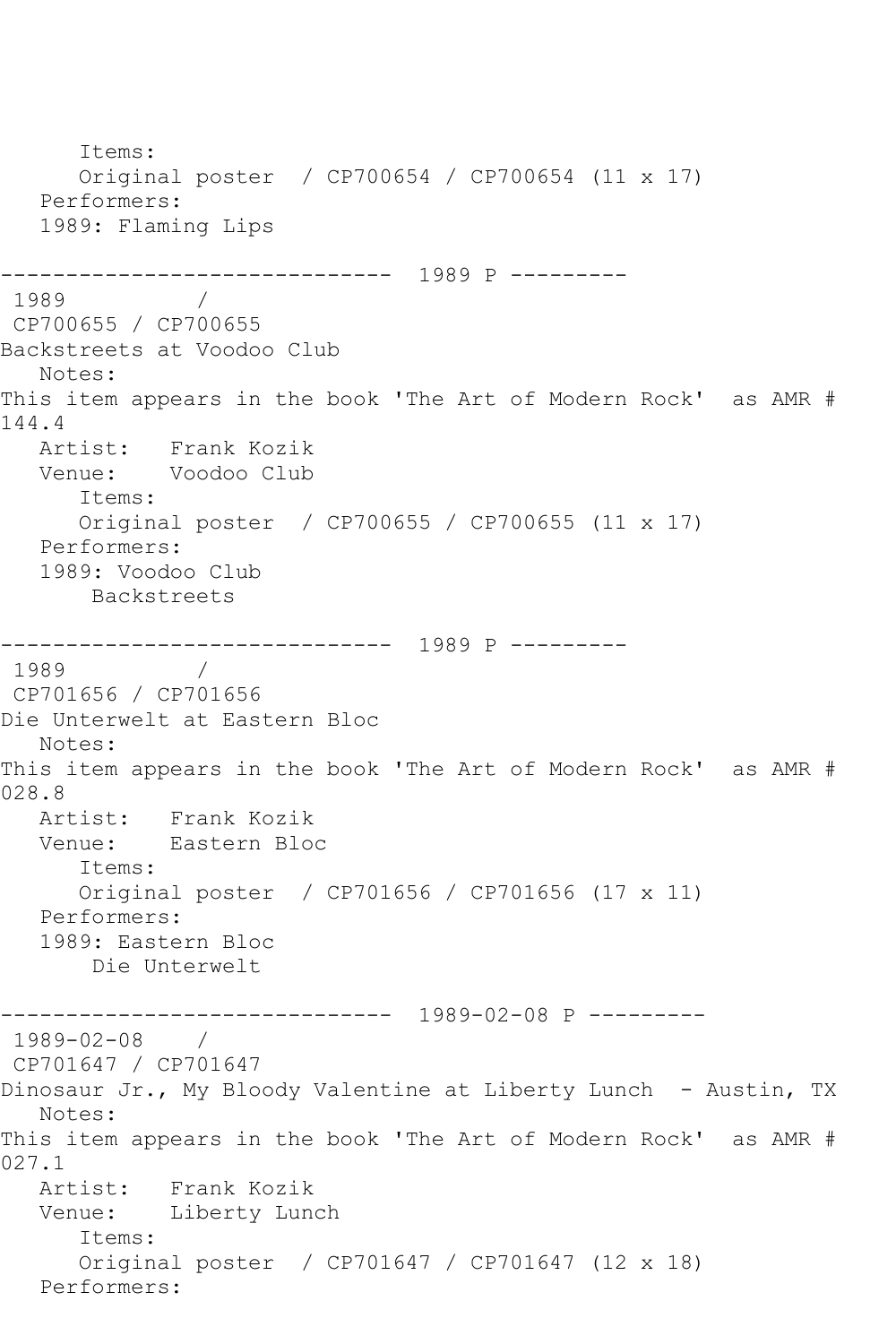1989-02-08: Liberty Lunch Dinosaur Jr. / My Bloody Valentine / Babes In Toyland ------------------------------ AOH 1989-02-10 P ---------<br>1989-02-10 / AOH 1989-02-10 CP025088 / CP025088 Butthole Surfers, Loco Gringos at Austin Opera House - Austin, TX Artist: Frank Kozik Venue: Austin Opera House Items: Original poster AOH / CP025088 / CP025088 Performers: 1989-02-10: Austin Opera House Butthole Surfers / Loco Gringos / Pocket Fishrmen ------------------------------ PLAN 1989-02-12 P --------- 1989-02-12 / PLAN CP025061 / CP025061 Lene Lovich, Tanz Waffen at Planetarium Artist: Frank Kozik Venue: Planetarium Items: Original poster PLAN / CP025061 / CP025061 Performers: 1989-02-12: Planetarium Lene Lovich / Tanz Waffen ------------------------------ 1989-02-25 P --------- 1989-02-25 / CP025011 / CP025011 7 Seconds, Crust at Eastern Bloc Artist: Frank Kozik<br>Venue: Eastern Blog Eastern Bloc Items: Original poster / CP025011 / CP025011 Performers: 1989-02-25: Eastern Bloc 7 Seconds / Crust ------------------------------ AOH 1989-03-09 P --------- 1989-03-09 / AOH CP041077 Red Hot Chili Peppers, Buck Pets at Austin Opera House - Austin, TX Artist: Frank Kozik Venue: Austin Opera House Items: Original poster AOH / CP041077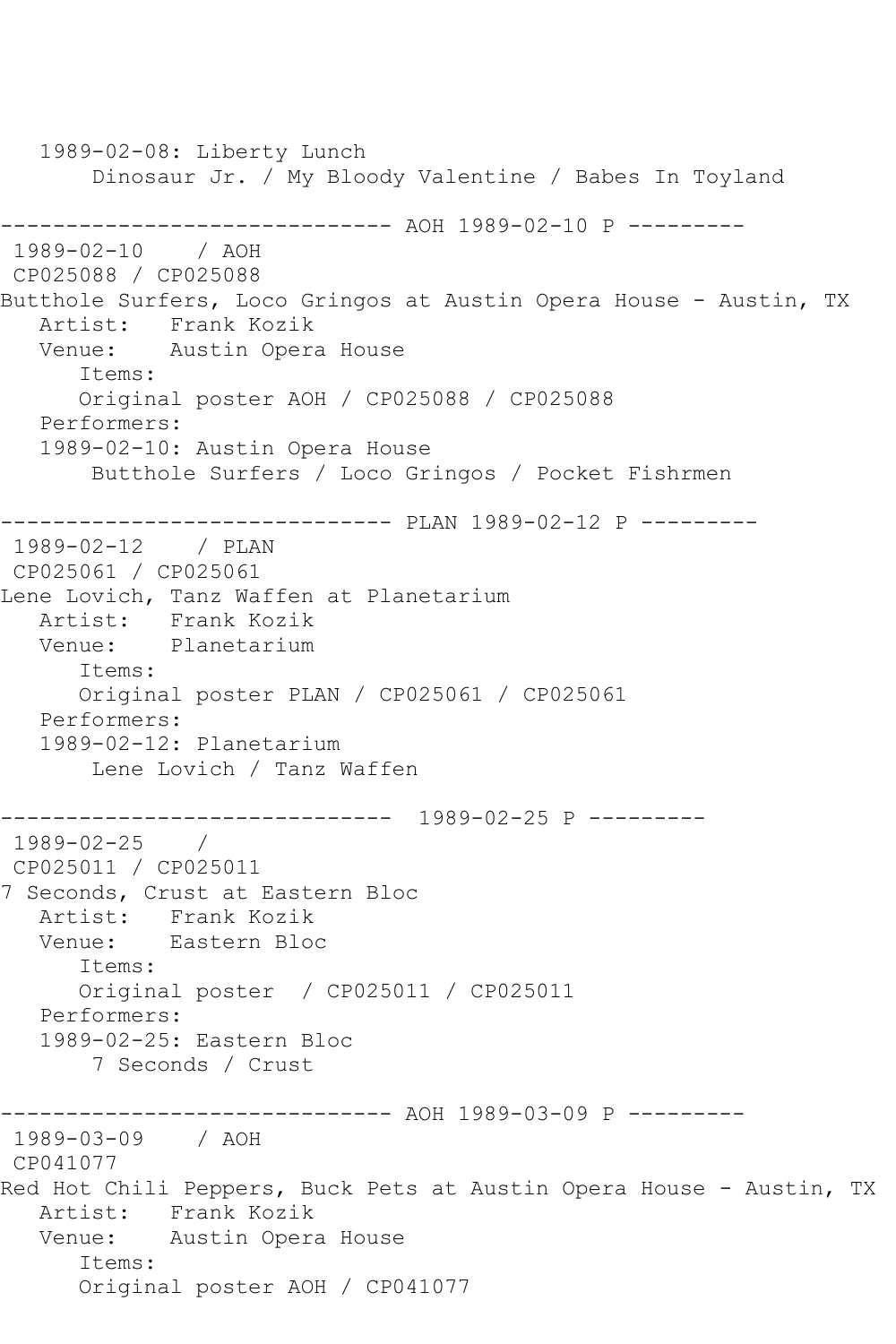Original poster AOH / CP025038 / CP025038 Performers: 1989-03-09: Austin Opera House Red Hot Chili Peppers / Buck Pets / Pocket Fishrmen 1989-03-11: Ensemble Red Hot Chili Peppers / Buck Pets / Pocket Fishrmen ------------------------------ AOH 1989-03-09 P --------- 1989-03-09 / AOH CP041052 Red Hot Chili Peppers, Buck Pets at Austin Opera House - Austin, TX Artist: Frank Kozik<br>Venue: Austin Opera Austin Opera House Items: Original poster AOH / CP041052 Original poster AOH / CP060657 Performers: 1989-03-09: Austin Opera House Red Hot Chili Peppers / Buck Pets / Pocket Fishrmen 1989-03-11: Ensemble ------------------------------ 1989-03-09 P --------- 1989-03-09 / CP701649 / CP701649 Red Hot Chili Peppers, Buck Pets at Austin Opera House - Austin, TX Notes: This item appears in the book 'The Art of Modern Rock' as AMR # 028.1 Artist: Frank Kozik Venue: Austin Opera House Items: Original poster / CP701649 / CP701649 (11 x 17) Performers: 1989-03-09: Austin Opera House Red Hot Chili Peppers / Buck Pets / Pocket Fishermen 1989-03-11: Ensemble ------------------------------ 1989-04-21 P --------- 1989-04-21 f / CP060649 / CP060649 Killer Crows, Weather Bell at Gaslight Artist: Frank Kozik Venue: Gaslight Items: Original poster / CP060649 / CP060649 (11 x 17)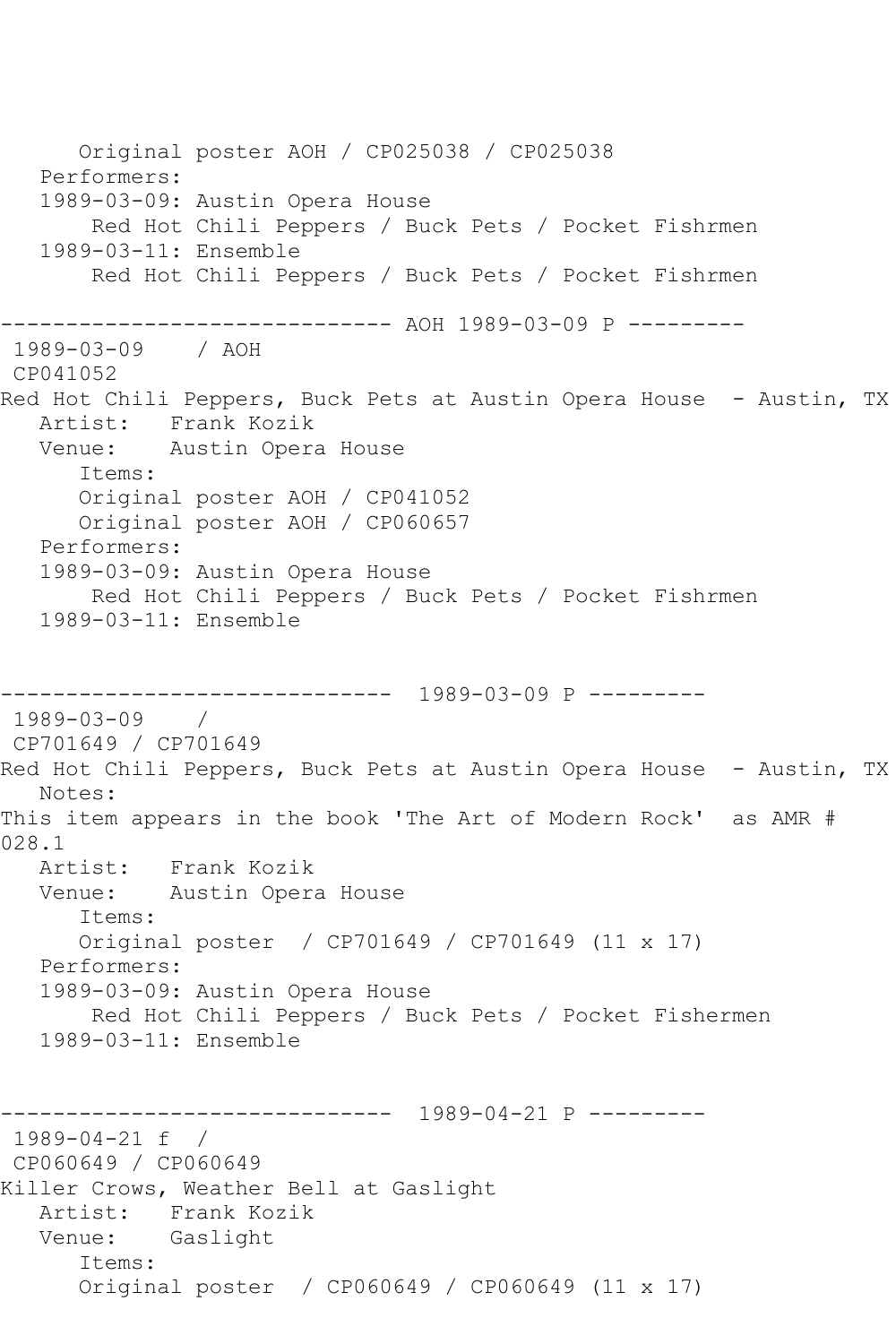Performers: 1989-04-21 fri: Gaslight Killer Crows / Weather Bell / Midnight Broke Blue ------------------------------ 1989-05-25 P --------- 1989-05-25 / CP041050 Killer Crows at Lingerie Artist: Frank Kozik Venue: Lingerie Items: Original poster / CP041050 Performers: 1989-05-25: Lingerie Killer Crows ------------------------------ 1989-06-22 P --------- 1989-06-22 / CP025033 / CP025033 Die Unterwelt at Mind Erasers Artist: Frank Kozik Venue: Mind Erasers Items: Original poster / CP025033 / CP025033 Performers: 1989-06-22: Mind Erasers Die Unterwelt ------------------------------ FIT 1989-07-10 P --------- 1989-07-10 / FIT CP041067 Flaming Lips, Pussy Galore at Fitzgerald's - Houston, TX Artist: Frank Kozik<br>Venue: Fitzgerald' Fitzgerald's Items: Original poster FIT / CP041067 Performers: 1989-07-10: Fitzgerald's Flaming Lips / Pussy Galore ------------------------------ CANC 1989-07-11 P --------- 1989-07-11 / CANC CP041081 Pussy Galore, Ed Hall at Cannibal Club - Austin, TX Artist: Frank Kozik Venue: Cannibal Club Items: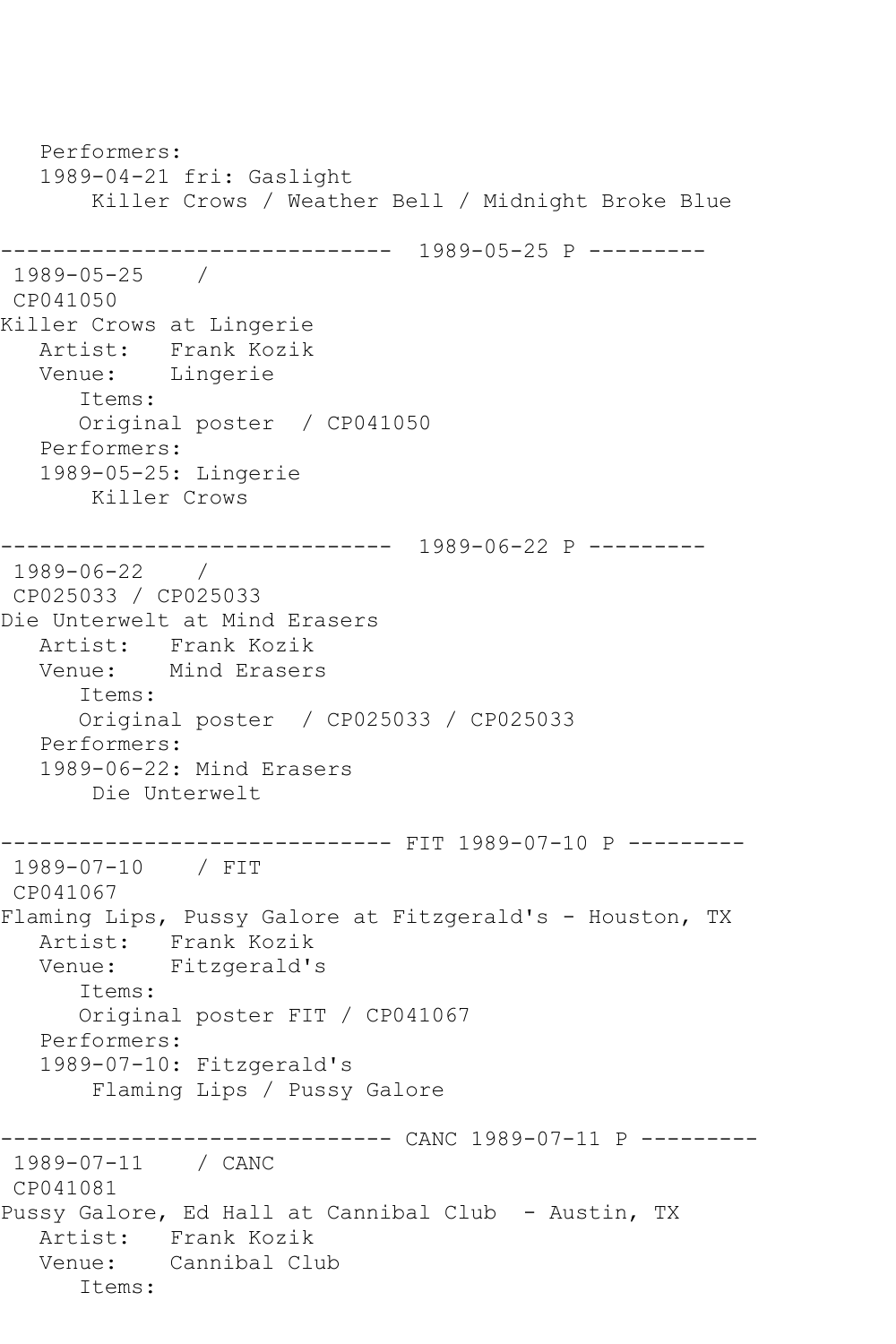Original poster CANC / CP041081 Performers: 1989-07-11: Cannibal Club Pussy Galore / Ed Hall / Healing Explosion  $--------- 1989-07-14 P$  ---------1989-07-14 / CP025034 / CP025034 NWA, Eazy-E at Texas Exposition and Heritage Center Artist: Frank Kozik<br>Venue: Texas Expos Texas Exposition and Heritage Center Items: Original poster / CP025034 / CP025034 Performers: 1989-07-14: Texas Exposition and Heritage Center NWA / Eazy-E / Too Short ------------------------------ CANC 1989-08-04 P --------- 1989-08-04 F / CANC CP041060 Skatenigs at Cannibal Club - Austin, TX<br>Artist: Frank Kozik Frank Kozik Venue: Cannibal Club Items: Original poster CANC / CP041060 Performers: 1989-08-04 Fri.: Cannibal Club Skatenigs ------------------------------ 1989-08-19 P --------- 1989-08-19 / CP061193 / CP061193 Humble Pie, Iron Butterfly at Olympic Velodrome California State Benefit: MC Wavy Gravy Artist: Frank Kozik Venue: Olympic Velodrome California State Items: Original poster / CP061193 / CP061193 (18 x 23) Performers: 1989-08-19: Olympic Velodrome California State Humble Pie / Iron Butterfly / Electric Flag / Mark Varner from Grand Funk Railroad / Chambers Brothers / Leon Russell / Edgar White / Spencer Davis / Ted Nugent / Tim Bogert / Ginger Baker / Randy California / Derek St. Holmes 1989-08-20: It's a Beautiful Day / Band of Gypsies / Buddy Miles / Country Joe Mcdonald / Blood Sweat and Tears / Tribute to Jimi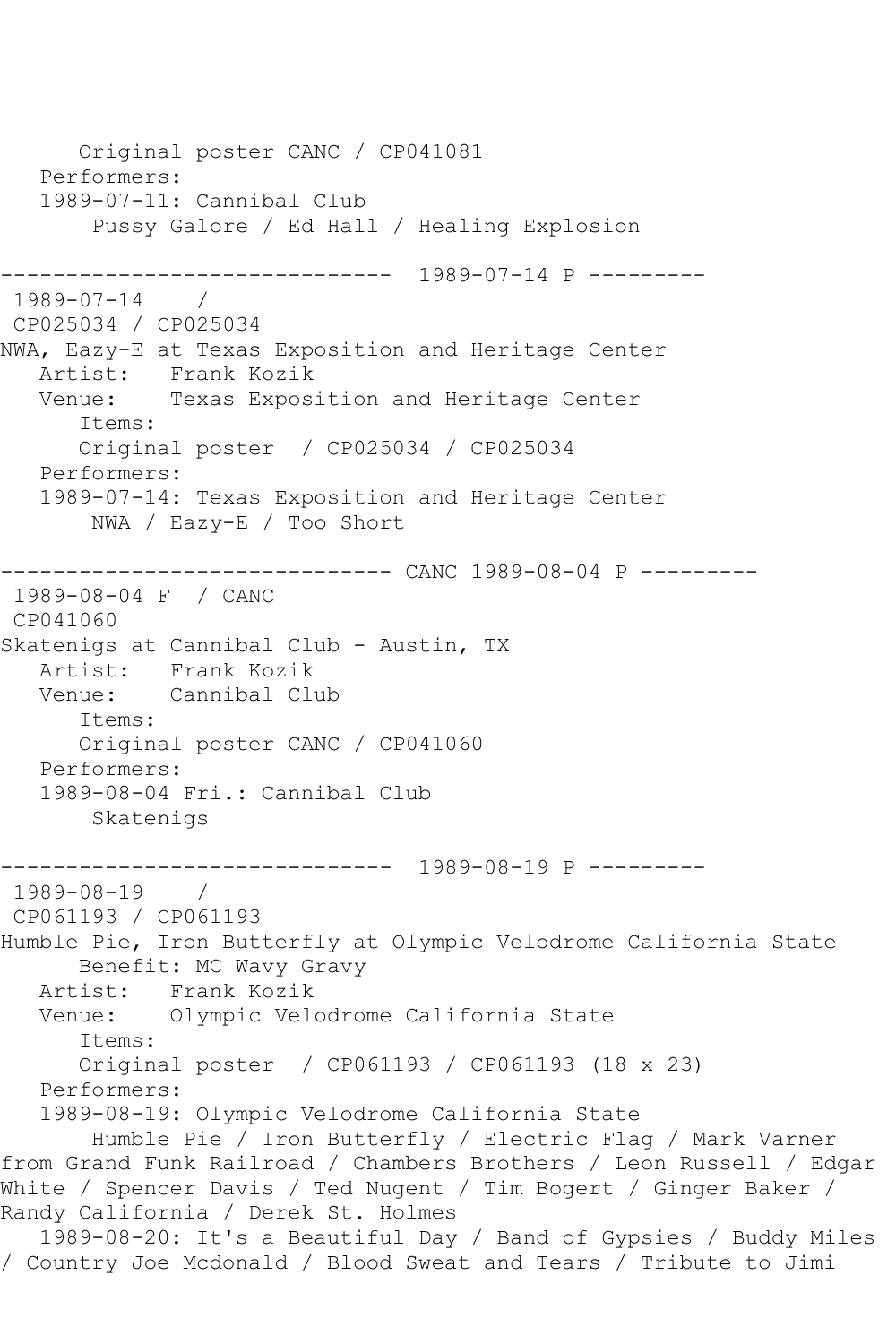```
Hendrix with Jack Hammer / John Sebastian / Big Brother and the 
Holding Company / Richie Havens / Canned Heat / Sha Na Na
------------------------------ FW-BGF-115 1989-09-15 P-1 ---------
1989-09-15 / FW BGF-115
CP041031
Red Hot Chili Peppers, Mary's Danish at Fillmore West - San 
Francisco, CA
   Private Notes: BGF
   Artist: Frank Kozik
   Venue: Fillmore West
   Promoter: Bill Graham New Fillmores BGF
      Items:
      Original poster FW-BGF-115 Edition 1 / CP041031 (13 x 19)
        Price: 158.00
   Performers:
   1989-09-15 1989-09-16: Fillmore West
       Red Hot Chili Peppers / Mary's Danish / Primus
------------------------------ 1989-09-22 P ---------
1989-09-22 / 
CP061456 / CP061456
Butthole Surfers at Hollywood Palladium
   Artist: Frank Kozik
   Venue: Hollywood Palladium
      Items:
      Original poster / CP061456 / CP061456 (13-3/4 x 19-1/4)
      Original poster / CP041027
   Performers:
   1989-09-22: Hollywood Palladium
       Butthole Surfers
------------------------------ 1989-09-30 P ---------
1989-09-30 S / 
CP041036
Red Hot Chili Peppers, Mary's Danish at Ensemble
   Artist: Frank Kozik
   Venue: Ensemble
      Items:
      Original poster / CP041036
      Original poster / CP025039 / CP025039
      Original poster / CP061452
   Performers:
   1989-09-30 Sat.:
   1989-10-01 Sun.: Ensemble
       Austin Opera House
```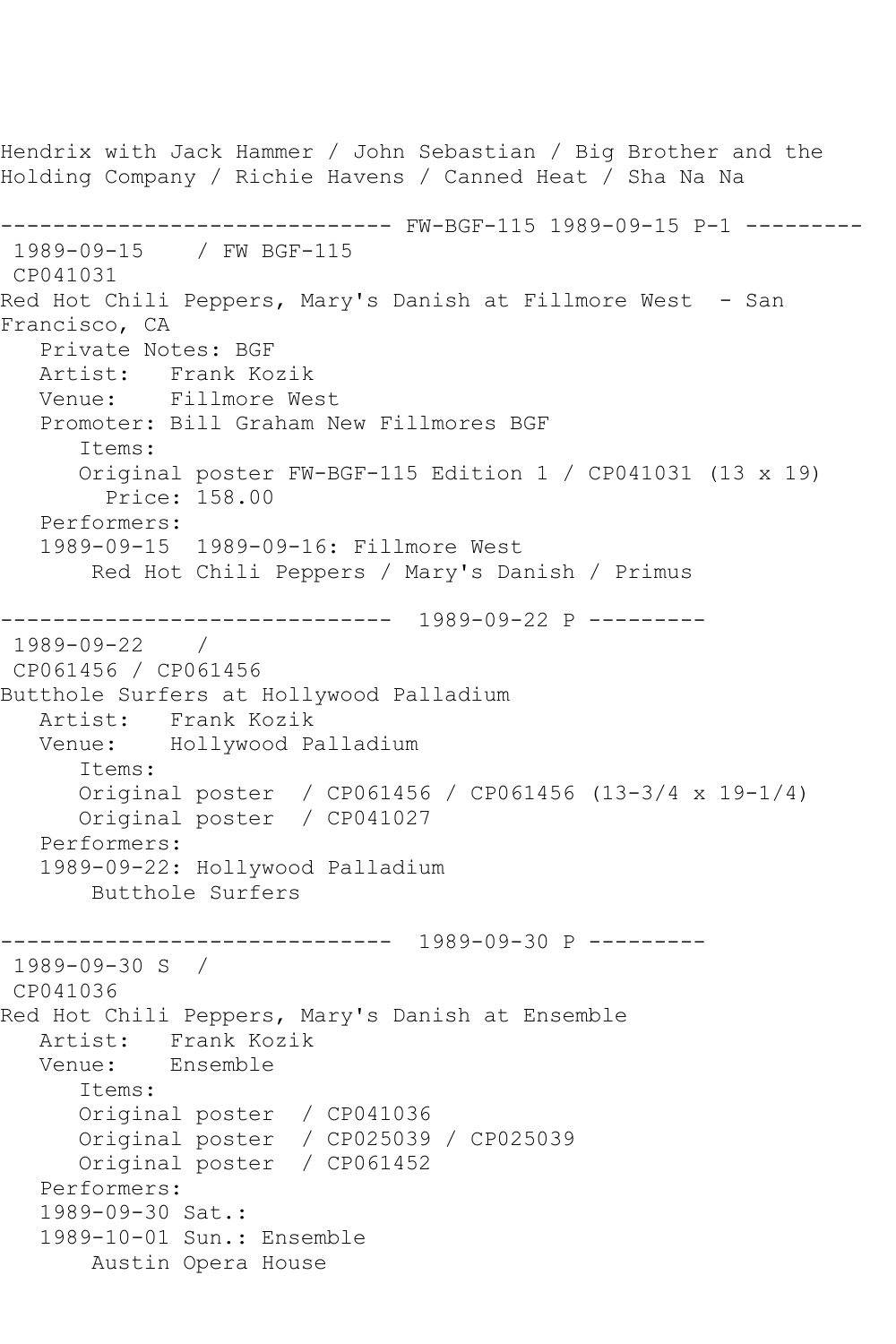Red Hot Chili Peppers / Mary's Danish / Sprawl / Red Hot Chili Peppers / Mary's Danish / Sprawl ------------------------------ WGG 1989-10-05 P --------- 1989-10-05 / WGG CP041079 Motley Crue at Whisky-A-Go-Go Artist: Frank Kozik Venue: Whisky-A-Go-Go Items: Original poster WGG / CP041079 Price: 100.00 Performers: 1989-10-05: Whisky-A-Go-Go Motley Crue ------------------------------ 1989-11-16 P --------- 1989-11-16 / CP060668 / CP060668 Non Conformist Revolution Artist: Frank Kozik Venue: Planetarium Items: Original poster / CP060668 / CP060668 (11 x 17) Performers: 1989-11-16: Planetarium Andre Terry / Neo Moda Salon / John Wax ------------------------------ 1989-11-20 P --------- 1989-11-20 / CP025073 / CP025073 George Clinton, P. Funk Allstarz at Club Xcess Artist: Frank Kozik<br>Venue: Club Xcess Club Xcess Items: Original poster / CP025073 / CP025073 Performers: 1989-11-20: Club Xcess George Clinton / P-Funk Allstars  $--------------1989-11-24 P------$ 1989-11-24 / CP060655 / CP060655 Bad Mutha Goose at Cannibal Club - Austin, TX Artist: Frank Kozik Venue: Cannibal Club Items: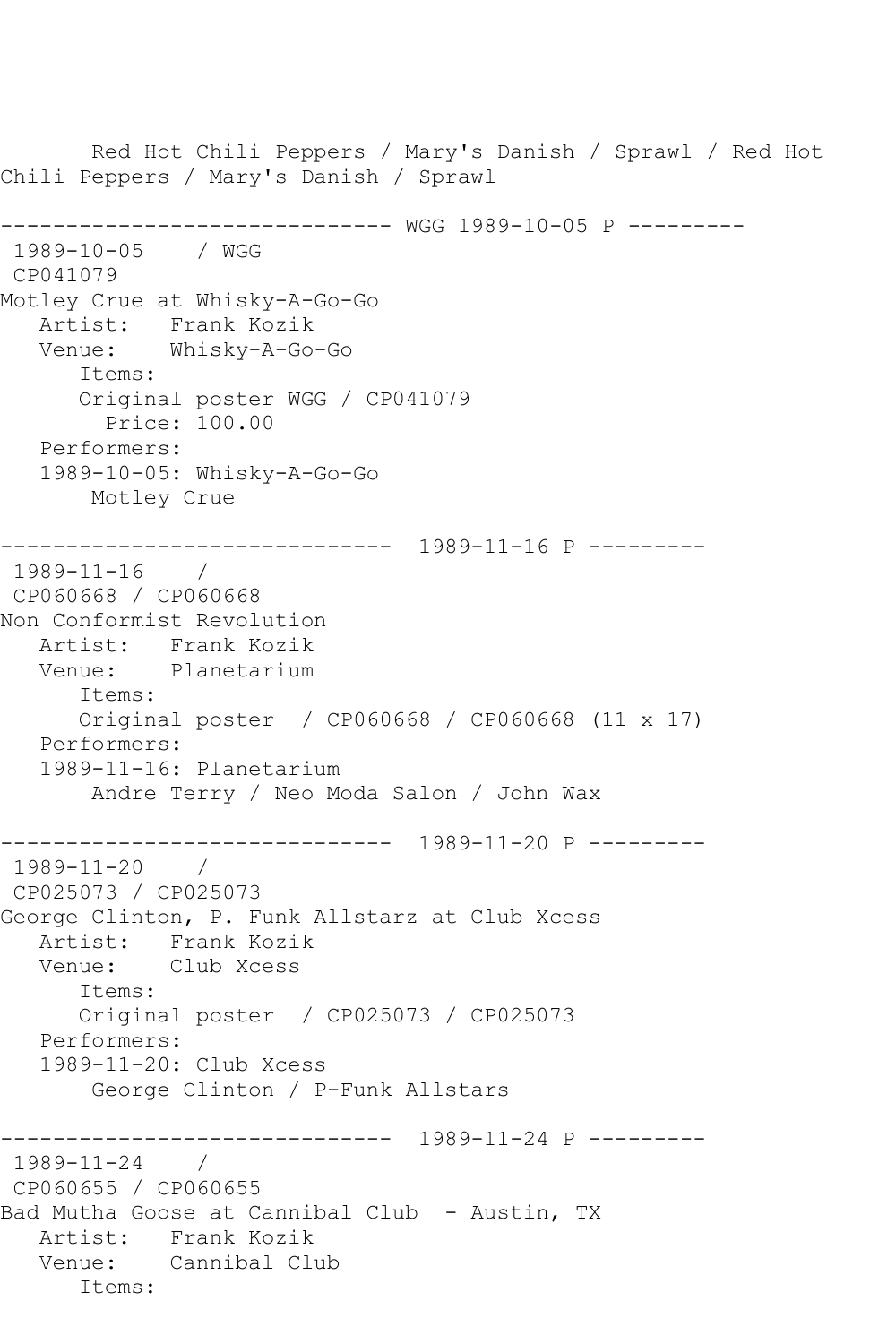Original poster / CP060655 / CP060655 (11 x 17) Performers: 1989-11-24: Cannibal Club Bad Mutha Goose ------------------------------ WAS 1989-12-08 P --------- 1989-12-08 / WAS CP041071 Pain teens, Jesus Penis at Washiington Avenue Showbar Artist: Frank Kozik Venue: Washiington Avenue Showbar Items: Original poster WAS / CP041071 Original poster WAS / CP060646 Original poster WAS / CP025049 Performers: 1989-12-08: Washiington Avenue Showbar Pain teens / Jesus Penis / Turmoil in the Toybox / Rusted Shut / K-9 ------------------------------ 1989-12-10 P --------- 1989-12-10 / CP060658 / CP060658 Nice Strong Arm, Bouffant Jellyfish at Cannibal Club - Austin, TX Artist: Frank Kozik<br>Venue: Cannibal Clu Cannibal Club Items: Original poster / CP060658 / CP060658 (11 x 17) Performers: 1989-12-10: Cannibal Club Nice Strong Arm / Bouffant Jellyfish ------------------------------ 1989-12-14 P --------- 1989-12-14 / CP041057 B-52's at World, 505 E. 5th Artist: Frank Kozik Venue: World, 505 E. 5th Items: Original poster / CP041057 Performers: 1989-12-14: World, 505 E. 5th  $B-52$ 's -------------- CANC 1989-12-28 P ---------1989-12-28 / CANC CP041062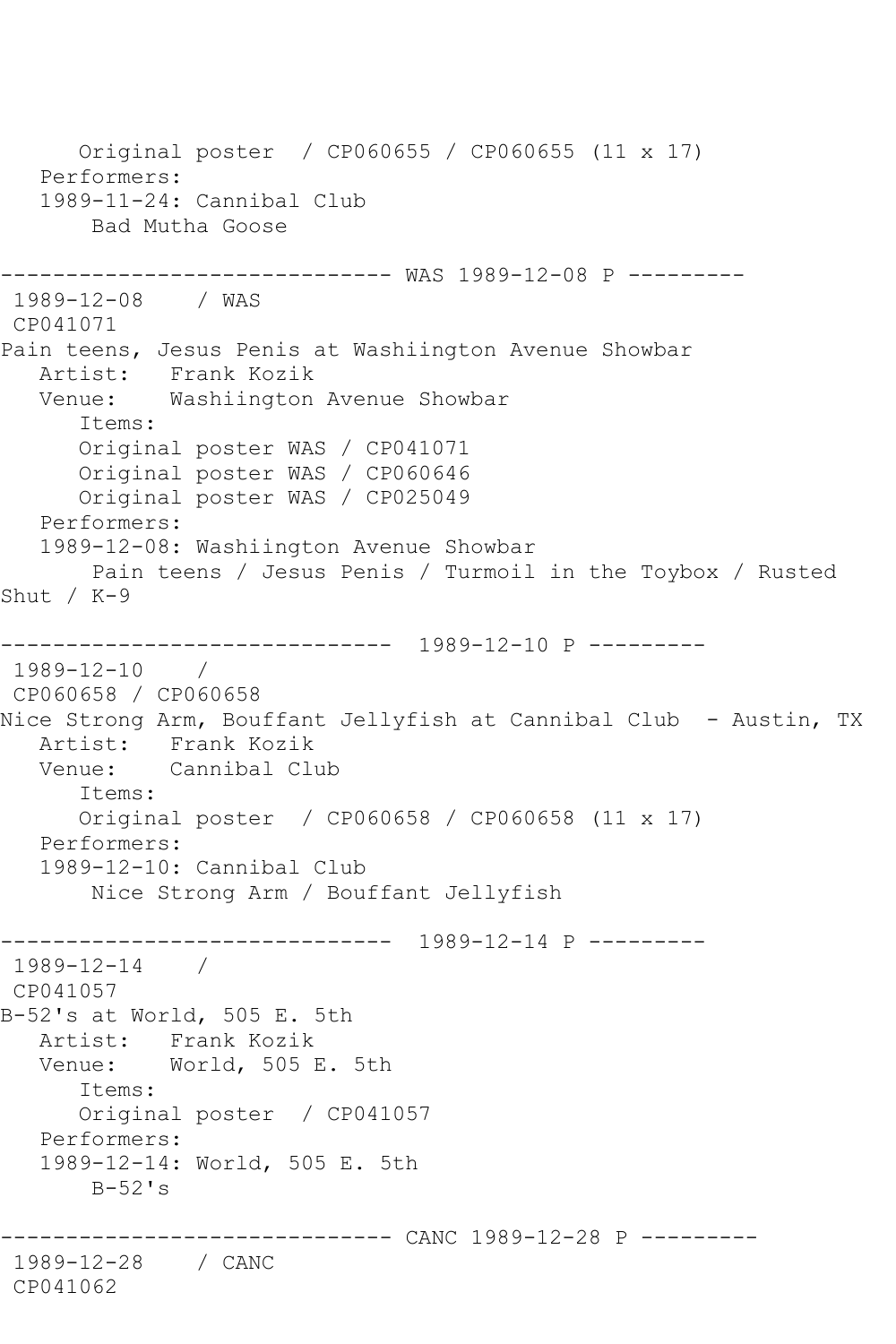Slackface, Retarded Elf at Cannibal Club - Austin, TX Artist: Frank Kozik Venue: Cannibal Club Items: Original poster CANC / CP041062 Performers: 1989-12-28: Cannibal Club Slackface / Retarded Elf ------------------------------ SDSA 1989-12-29 P --------- 1989-12-29 / SDSA CP041038 Cult, Bonham at San Diego Sports Arena - San Diego, CA Artist: Frank Kozik Venue: San Diego Sports Arena Items: Original poster SDSA / CP041038 Performers: 1989-12-29: San Diego Sports Arena Cult / Bonham ------------------------------ LBA 1989-12-31 P --------- 1989-12-31 / LBA CP025024 / CP025024 Cult, Bonham at Long Beach Arena - Long Beach, CA Artist: Frank Kozik Venue: Long Beach Arena Items: Original poster LBA / CP025024 / CP025024 Performers: 1989-12-31: Long Beach Arena Cult / Bonham / Dangerous Toys ------------------------------ 1989-12-31 P --------- 1989-12-31 / CP701652 / CP701652 Red Hot Chili Pepper's, B-52's at San Diego Sports Arena - San Diego, CA Notes: This item appears in the book 'The Art of Modern Rock' as AMR # 028.4 Artist: Frank Kozik Venue: San Diego Sports Arena Items: Original poster / CP701652 / CP701652 (16-1/2 x 12-1/2) Performers: 1989-12-31: San Diego Sports Arena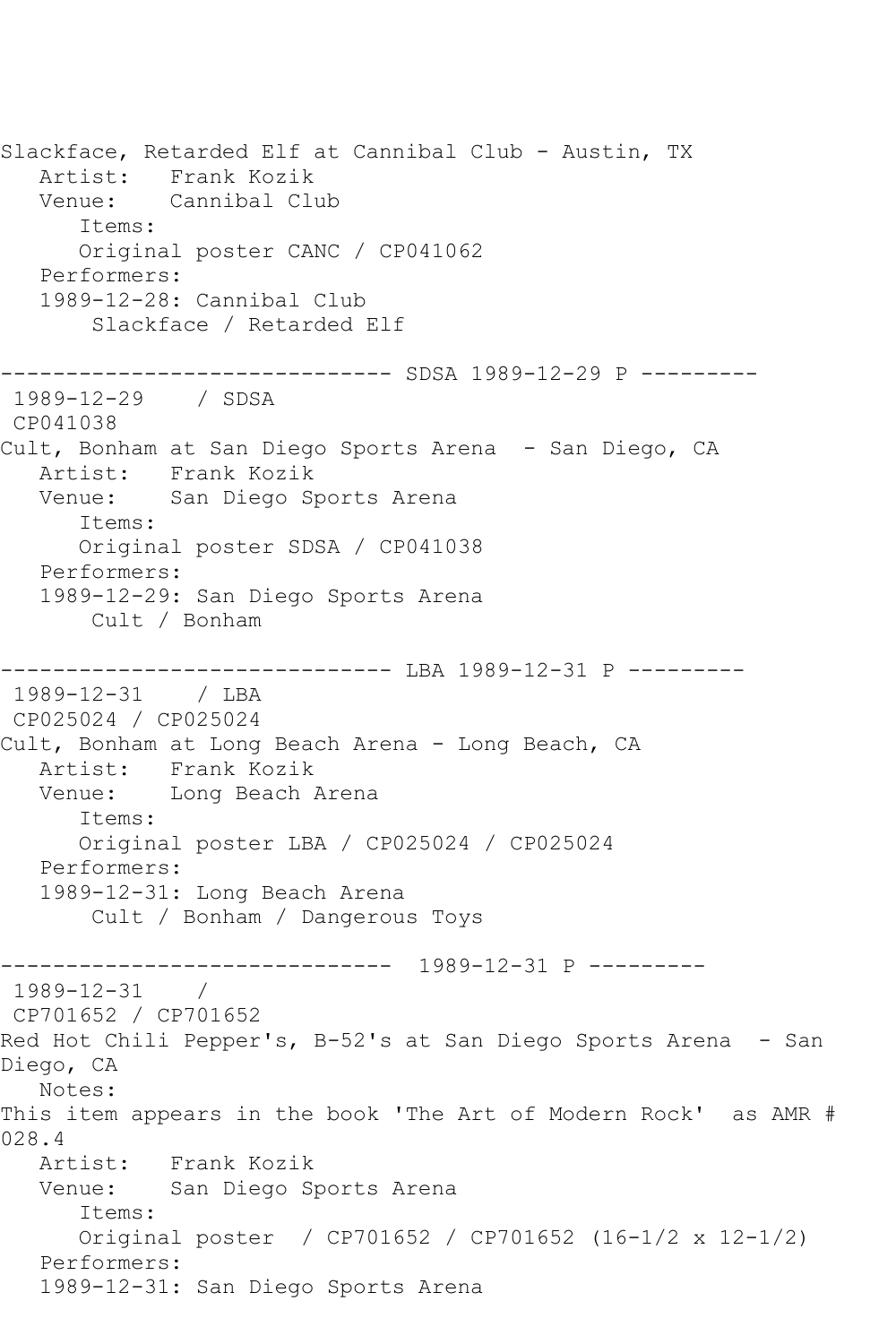Red Hot Chili Pepper's / B-52's / Love Tractor ------------------------------ 1989-zz-zz P --------- 1989-zz-zz / CP060846 / CP060846 Poster and Serigraph Design Artist: Frank Kozik Items: Original poster / CP060846 / CP060846 (8 x 11) Performers: 1989-zz-zz: ------------------------------ PLAN 1989-zz-zz P --------- 1989-zz-zz W / PLAN CP025046 / CP025046 Planet 9, Trash Disco at Planetarium Artist: Frank Kozik<br>Venue: Planetarium Planetarium Items: Original poster PLAN / CP025046 / CP025046 Price: 50.00 Original poster PLAN / CP025046 / CP025046 Original poster PLAN / CP025046 / CP025046 Original poster PLAN / CP025046 / CP025046 Performers: 1989-zz-zz Wed.: Planetarium Planet 9 1989-zz-zz Thur.: Planetarium Trash Disco 1989-zz-zz Fri.: Planetarium Techno House 1989-zz-zz Sat.: Planetarium \$100,000 Club ------------------------------ 1990 P --------- 1990 / CP041070 Pain Teens "Born in Blood" Album from Trance Records Artist: Frank Kozik Items: Original poster / CP041070 Performers: 1990: Pain teens ------------------------------ 1990 P --------- 1990 / CP060604 / CP060604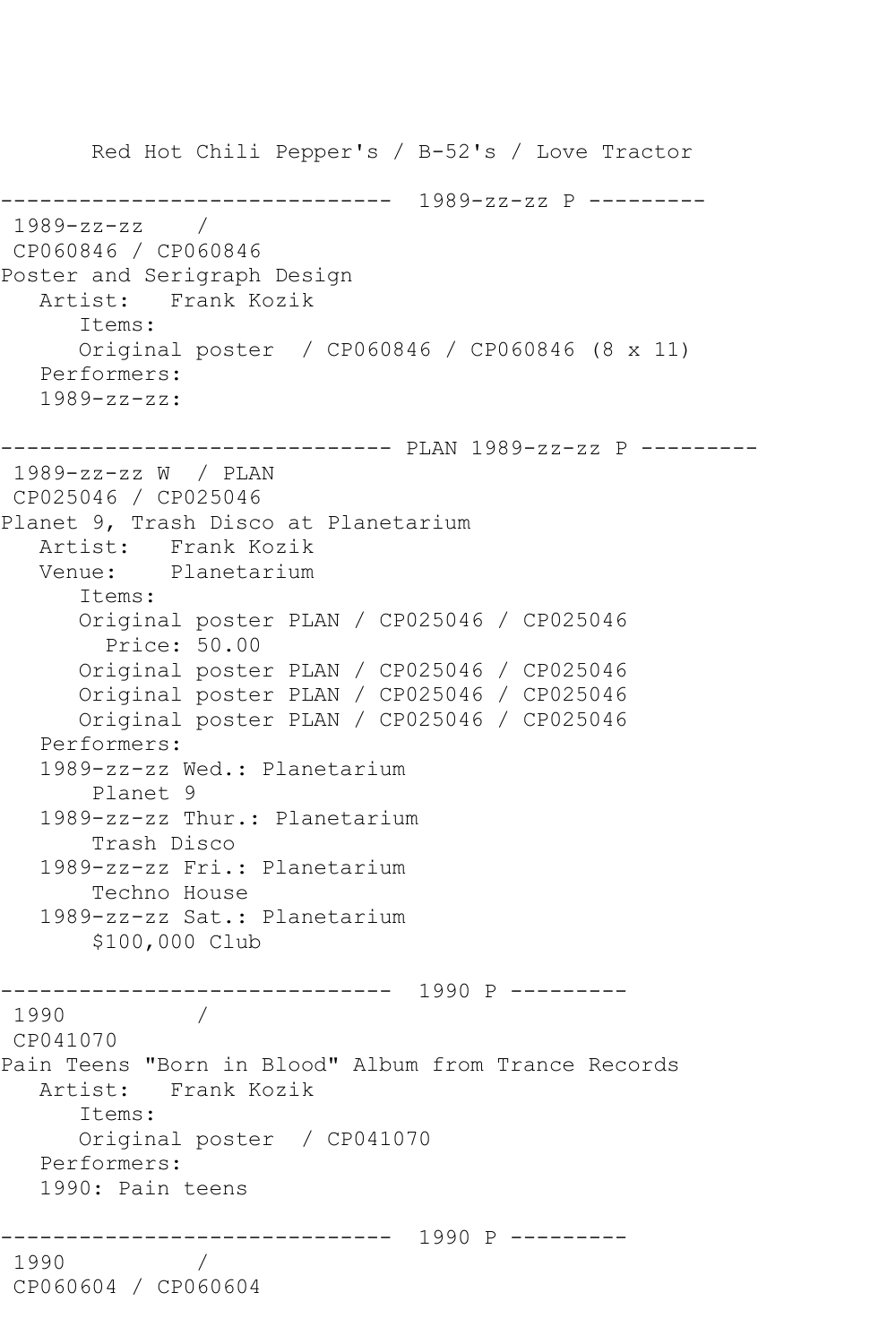Carnival Art, Dig Benefit: Spineless Voodoo Records Artist: Frank Kozik Items: Original poster / CP060604 / CP060604 (11 x 18) / Performers: 1990: Carnival Art / Dig ------------------------------ UNI 1990-01-25 P --------- 1990-01-25 / UNI CP030930 / NM10879 Slayer, Testament at Unicorn - Chicago, IL Artist: Frank Kozik<br>Venue: Unicorn Venue: Items: Original poster UNI / CP030930 / NM10879 (17 x 13) Performers: 1990-01-25: Unicorn Slayer / Testament ------------------------------ 1990-02-02 P --------- 1990-02-02 / CP025019 / CP025019 Jesus and Mary Chain at California Theater Artist: Frank Kozik Venue: California Theater Items: Original poster / CP025019 / CP025019 Price: 100.00 Performers: 1990-02-02: California Theater Jesus and Mary Chain ------------------------------ 1990-03-03 P --------- 1990-03-03 / CP060652 / CP060652 Killdozer, Ed Hall at Cannibal Club - Austin, TX Artist: Frank Kozik<br>Venue: Cannibal Clu Cannibal Club Items: Original poster / CP060652 / CP060652 (11 x 17) Original poster / CP025064 Performers: 1990-03-03: Cannibal Club Killdozer / Ed Hall / Bouffant Jellyfish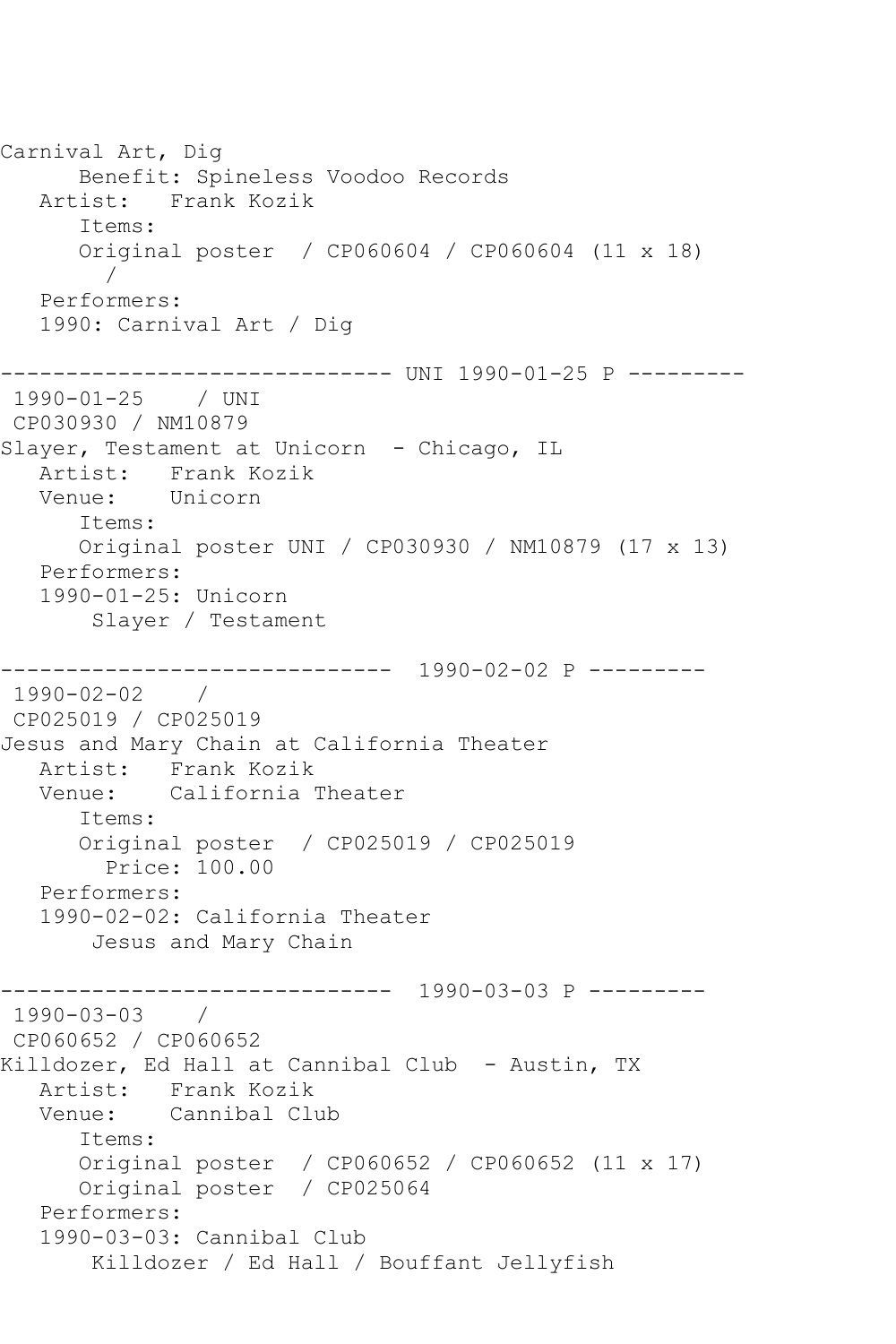------------------------------ 1990-03-zz P --------- 1990-03-zz / CP041030 Tortures Torments at De Jesus Gallery Artist: Frank Kozik Venue: De Jesus Gallery Promoter: Feral House Presents Items: Original poster / CP041030 Performers: 1990-03-zz: De Jesus Gallery Tortures Torments ------------------------------ 1990-04-04 P --------- 1990-04-04 / CP701655 / CP701655 Thee Hypnotics, Hollywood Indians at Cannibal Club - Austin, TX Notes: This item appears in the book 'The Art of Modern Rock' as AMR # 028.7 Artist: Frank Kozik Venue: Cannibal Club Items: Original poster / CP701655 / CP701655 (17 x 11) Performers: 1990-04-04: Cannibal Club Thee Hypnotics / Hollywood Indians / Bleeding Mummies ------------------------------ 1990-04-21 P --------- 1990-04-21 / CP060656 / CP060656 Thin White Rope, Three On A Hill at Cannibal Club - Austin, TX Benefit: One Year Anniversary Artist: Frank Kozik Venue: Cannibal Club Items: Original poster / CP060656 / CP060656 (11 x 17) Performers: 1990-04-21: Cannibal Club Thin White Rope / Three On A Hill / Janis Eighteen ------------------------------ 1990-05-02 P --------- 1990-05-02 / CP041028 Butthole Surfers, Pocket Fishrmen at Ensemble - Houston, TX Artist: Frank Kozik<br>Venue: Ensemble Ensemble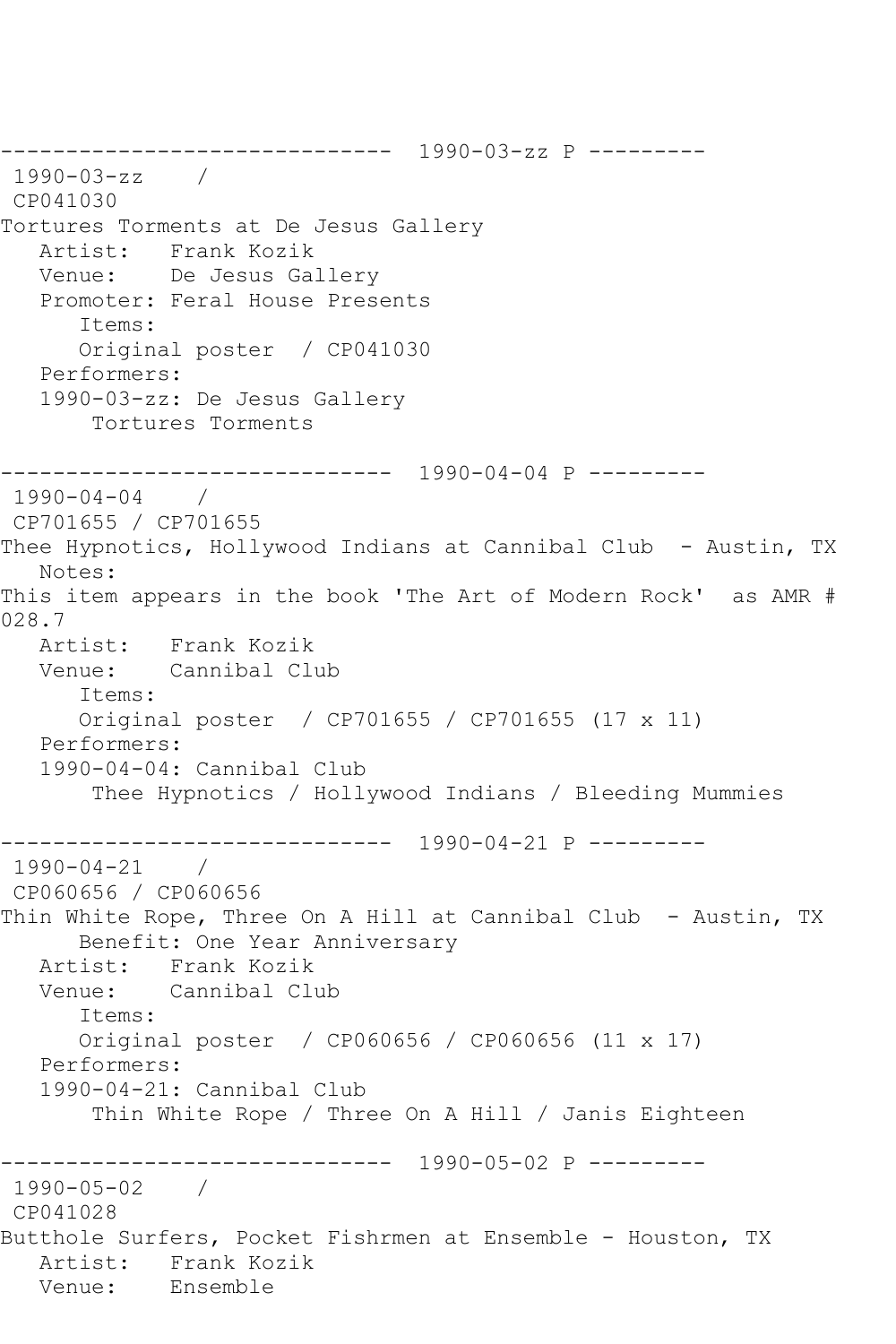Items: Original poster / CP041028 Performers: 1990-05-02: Ensemble Butthole Surfers / Pocket Fishrmen 1990-05-03: Theater Gallery 1990-05-04: Austin Opera House ------------------------------ 1990-05-02 P --------- 1990-05-02 / CP061503 / CP061503 Butthole Surfers, Ed Hall at Ensemble [Austin, TX] Artist: Frank Kozik Venue: Ensemble Promoter: Tab Productions Items: Original poster / CP061503 / CP061503 (12 x 16-1/8) Performers: 1990-05-02: Ensemble Butthole Surfers / Ed Hall / Pocket Fishrmen 1990-05-03: Theater Gallery 1990-05-04: Opera House ------------------------------ EMO 1990-05-11 P-1 --------- 1990-05-11 / EMO CP012930 / FK19900511 Steel Pole Bathtub at Emo's - Austin, TX Artist: Frank Kozik<br>Venue: Emo's Venue: Items: Original poster EMO Edition 1 / CP012930 / FK19900511 EMO / NONE / FK1990051 Performers: 1990-05-11: Emo's Steel Pole Bathtub ------------------------------ BBD 1990-05-29 P --------- 1990-05-29 / BBD CP041083 Red Hot Chili Peppers, Meat Puppets at Bronco Bowl - Dallas, TX Artist: Frank Kozik Venue: Bronco Bowl Items: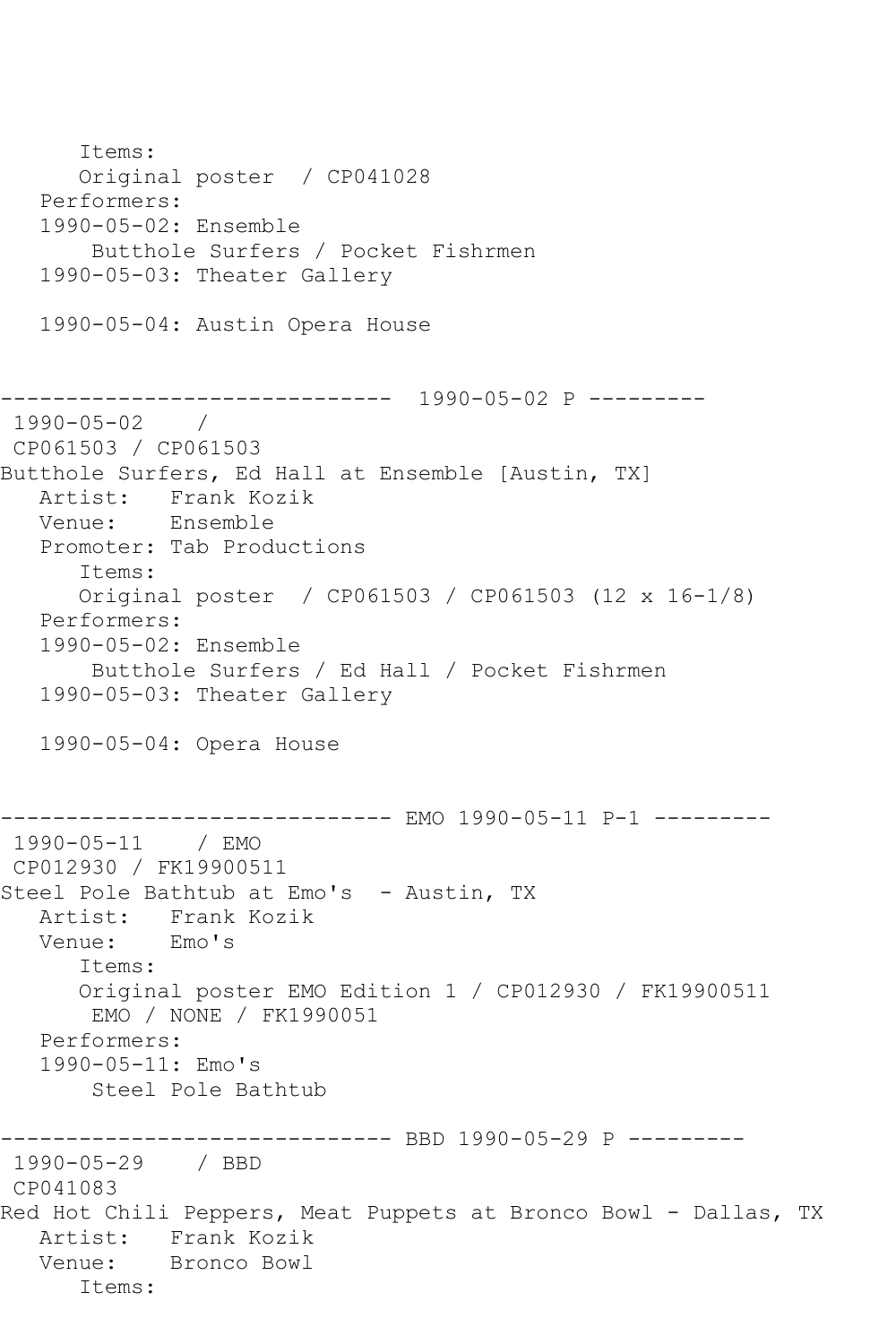Original poster BBD / CP041083 (11 x 17) Performers: 1990-05-29: Bronco Bowl Red Hot Chili Peppers / Meat Puppets 1990-05-30: Sam Houston Coliseum ------------------------------ CANC 1990-06-03 P --------- 1990-06-03 / CANC CP025058 / CP025058 Melvins, Ed Hall at Cannibal Club - Austin, TX Artist: Frank Kozik<br>Venue: Cannibal Clu Cannibal Club Items: Original poster CANC / CP025058 / CP025058 Performers: 1990-06-03: Cannibal Club Melvins / Ed Hall / Naked Vanilla ------------------------------ 1990-07-13 P --------- 1990-07-13 / CP060624 / CP060624 Christian Beats at Helter Skelter Artist: Frank Kozik Venue: Helter Skelter Items: Original poster / CP060624 / CP060624 (11-1/2 x 17-1/2) Performers: 1990-07-13: Helter Skelter Christian Beats ------------------------------ CANC 1990-07-27 P --------- 1990-07-27 / CANC CP041078 Mudhoney, Janis Eighteen at Cannibal Club - Austin, TX Artist: Frank Kozik<br>Venue: Cannibal Cl Cannibal Club Items: Original poster CANC / CP041078 Performers: 1990-07-27: Cannibal Club Mudhoney / Janis Eighteen / Sugar Shack ------------------------------ 1990-08-03 P --------- 1990-08-03 / CP701653 / CP701653 Ramones, Deborah Harry at Tom Tom Club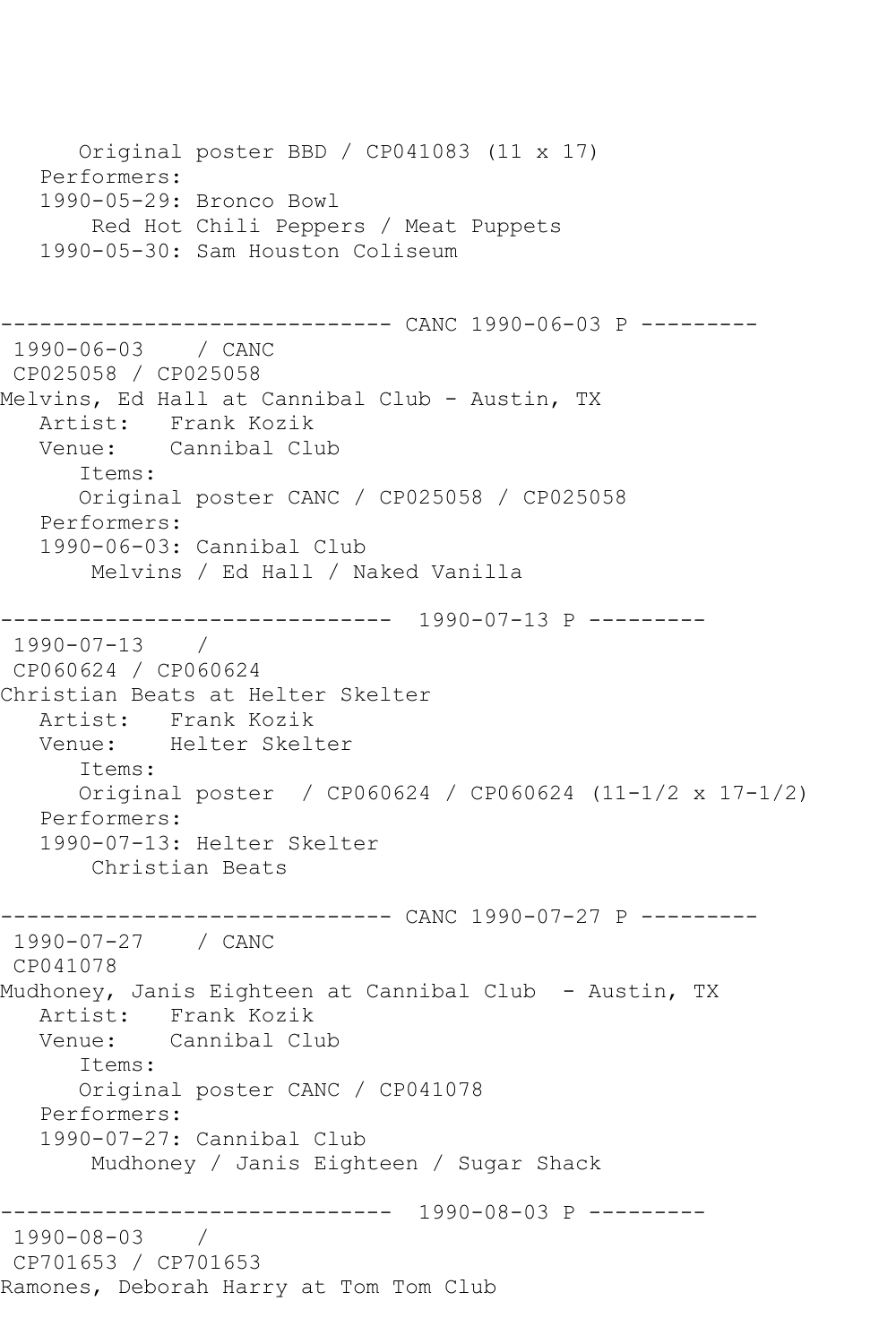Notes: This item appears in the book 'The Art of Modern Rock' as AMR # 028.5 Artist: Frank Kozik<br>Venue: Tom Tom Clul Tom Tom Club Items: Original poster / CP701653 / CP701653 (13 x 19) Performers: 1990-08-03: Tom Tom Club Ramones / Deborah Harry / Jerry Harrison ------------------------------ LIL 1990-08-19 P --------- 1990-08-19 / LIL CP041051 Revolting Cocks, Skatenigs at Liberty Lunch - Austin, TX Artist: Frank Kozik Venue: Liberty Lunch Promoter: Cannibal Club Presents Items: Original poster LIL / CP041051 Performers: 1990-08-19: Liberty Lunch Revolting Cocks / Skatenigs ------------------------------ UNI 1990-08-29 P --------- 1990-08-29 / UNI CP041066 Danzig, Soundgarden at Unicorn - Chicago, IL Artist: Frank Kozik Venue: Unicorn Items: Original poster UNI / CP041066 Performers: 1990-08-29: Unicorn Danzig / Soundgarden ------------------------------ 1990-08-29 P --------- 1990-08-29 / CP060603 / CP060603 Soundgarden, Danzig at Unicorn - Chicago, IL Artist: Frank Kozik<br>Venue: Unicorn Venue: Items: Original poster / CP060603 / CP060603 (11-1/2 x 17-1/4) Performers: 1990-08-29: Unicorn Soundgarden / Danzig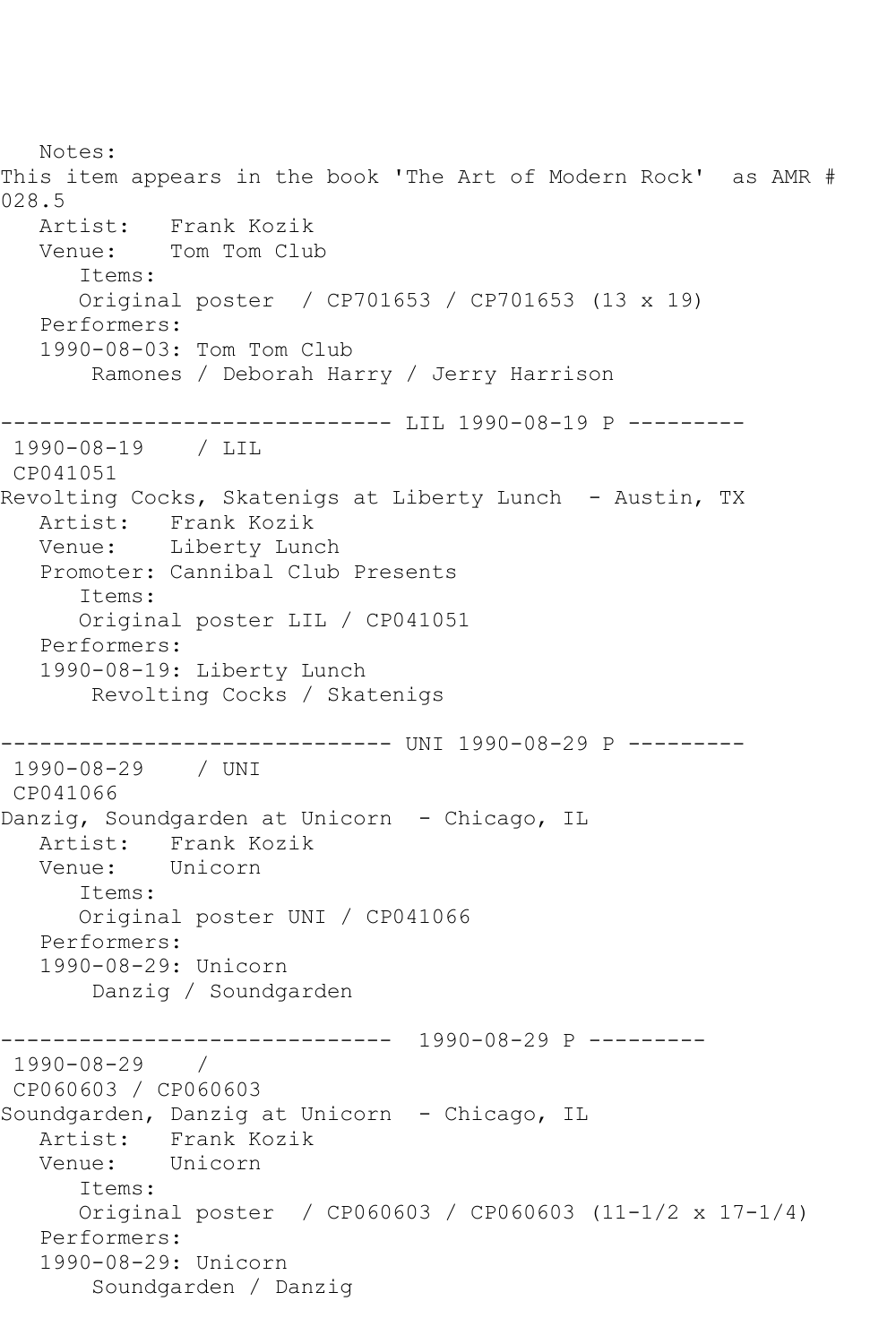```
------------------------------ 1990-09-02 P ---------
1990-09-02 / 
CP060670 / CP060670
Jesus Lizard, Bouffant Jellyfish at Cannibal Club - Austin, TX
  Artist: Frank Kozik<br>Venue: Cannibal Clu
            Cannibal Club
       Items:
      Original poster / CP060670 / CP060670 (11 x 17)
   Performers:
   1990-09-02: Cannibal Club
        Jesus Lizard / Bouffant Jellyfish
------------------------------ UNI 1990-09-23 P ---------
1990-09-23 / UNI 
CP041058
GWAR at Unicorn
   Artist: Frank Kozik
   Venue: Unicorn
      Items:
      Original poster UNI / CP041058
   Performers:
   1990-09-23: Unicorn
       GWAR
------------------------------ 1990-10-05 P ---------
1990-10-05 / 
CP060595 / CP060595
Nick Cave and the Bad Seeds at Wiltern Theater
   Artist: Frank Kozik
   Venue: Wiltern Theater, Los Angeles
   Promoter: Avalon Ballroom
       Items:
      Original poster / CP060595 / CP060595 (10 x 17-1/4)
   Performers:
   1990-10-05: Wiltern Theater, Los Angeles
       Nick Cave
------------------------------ 1990-10-31 P ---------
1990-10-31 / 
CP041048
Halloween at the Roxie with Texas
  Artist: Frank Kozik<br>Venue: Roxie
  Venue:
       Items:
       Original poster / CP041048
   Performers:
```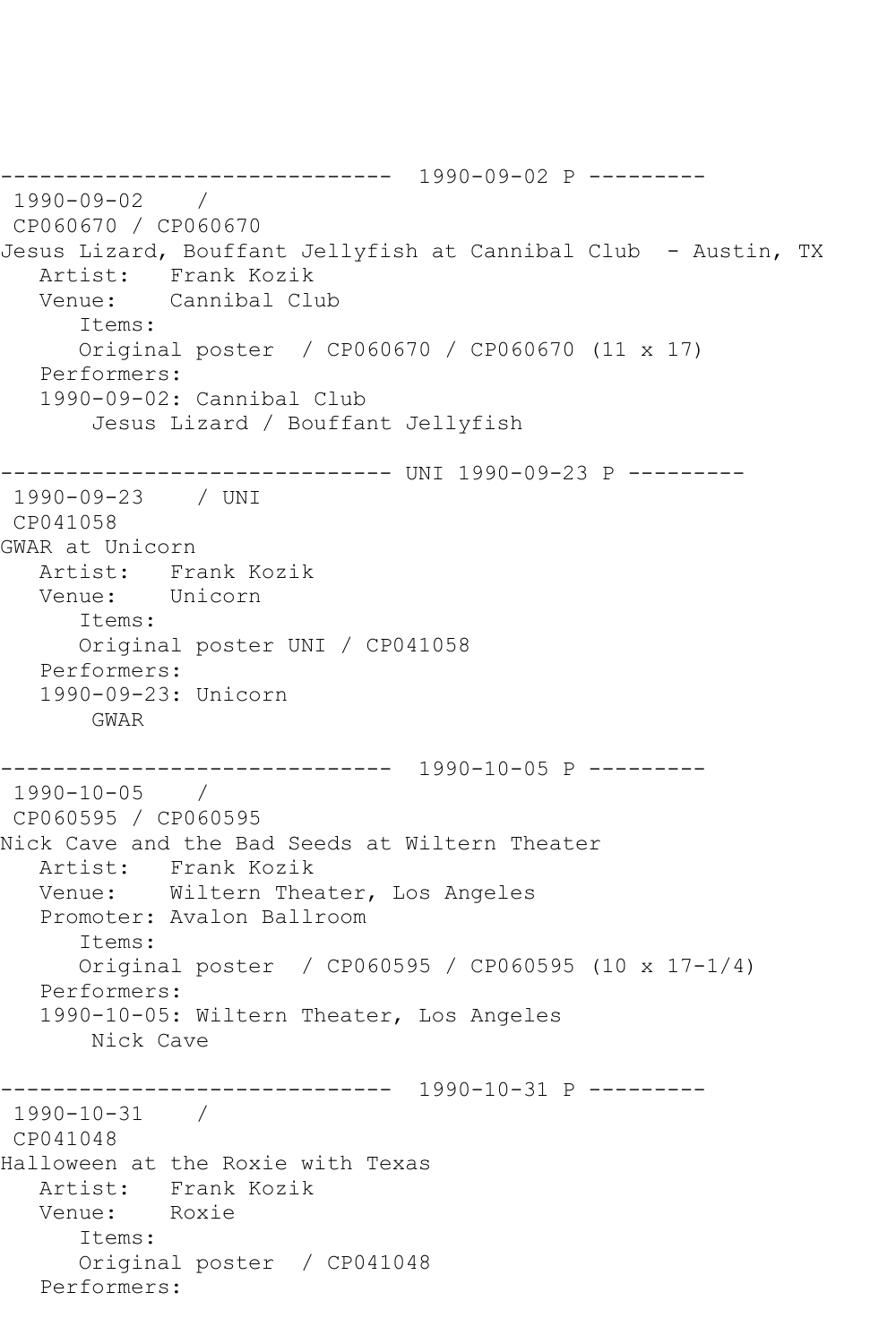1990-10-31: Roxie Texas ------------------------------ 1990-11-08 P --------- 1990-11-08 / CP060613 / CP060613 Jane's Addiction at Unicorn - Chicago, IL Artist: Frank Kozik Venue: Unicorn Promoter: Tab Productions Items: Original poster / CP060613 / CP060613 (13 x 18) Performers: 1990-11-08: Unicorn Jane's Addiction ------------------------------ LIL 1990-11-25 P --------- 1990-11-25 / LIL CP041047 Alien Sex Fiend, Skatenigs at Liberty Lunch - Austin, TX Artist: Frank Kozik Venue: Liberty Lunch Items: Original poster LIL / CP041047 Performers: 1990-11-25: Liberty Lunch Alien Sex Fiend / Skatenigs / 3 Day Stubble ------------------------------ HPA 1990-12-09 P --------- 1990-12-09 / HPA CP041064 Iggy Pop, Alice In Chains at Hollywood Palladium, LA Artist: Frank Kozik<br>Venue: Hollywood Pa Hollywood Paladium Items: Original poster HPA / CP041064 Performers: 1990-12-09: Hollywood Paladium Iggy Pop / Alice In Chains ------------------------------ 1990-zz-zz P --------- 1990-zz-zz / CP025091 / CP025091 Bad Religion Artist: Frank Kozik Items: Original poster / CP025091 / CP025091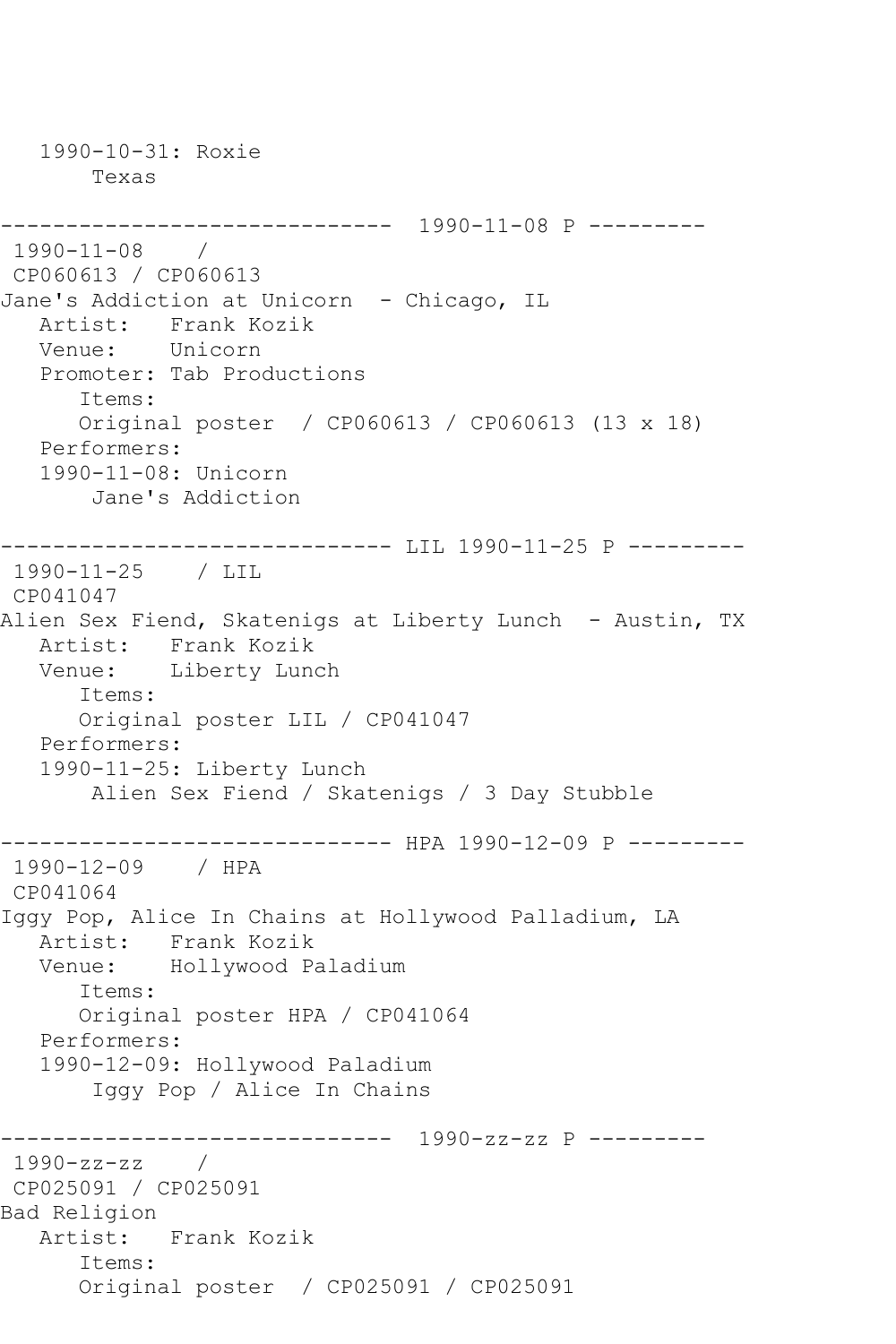Performers: 1990-zz-zz: Bad Religion ------------------------------ 1991 P-1 --------- 1991 / CP004136 / CD04545 Naked Vanilla, Tour Brut Notes: silkscreen Artist: Frank Kozik Items: Original poster Edition 1 / CP004136 / CD04545 (12 x 28) Performers: 1991: ------------------------------ 1991 P --------- 1991 / CP060667 / CP060667 Return to Planet 9, DJ Roger Wilson at Sanitarium, Austin, TX Artist: Frank Kozik Venue: Sanitarium, Austin, TX Items: Original poster / CP060667 / CP060667 (11 x 17) Notes: Calendar Performers: 1991: Sanitarium, Austin, TX Return to Planet 9 / DJ Roger Wilson ------------------------------ 1991 P --------- 1991 / CP700223 / CP700223 El Lagarto Art Print Notes: This item appears in the book 'The Art of Modern Rock' as AMR # 030.3 Artist: Frank Kozik Items: Original poster / CP700223 / CP700223 (23 x 35) Performers: 1991: ------------------------------ 1991-02-14 P --------- 1991-02-14 / CP041046 Charlatans UK at Montezuma Hall, San Diego - San Diego, CA Artist: Frank Kozik Venue: Montezuma Hall, San Diego Items: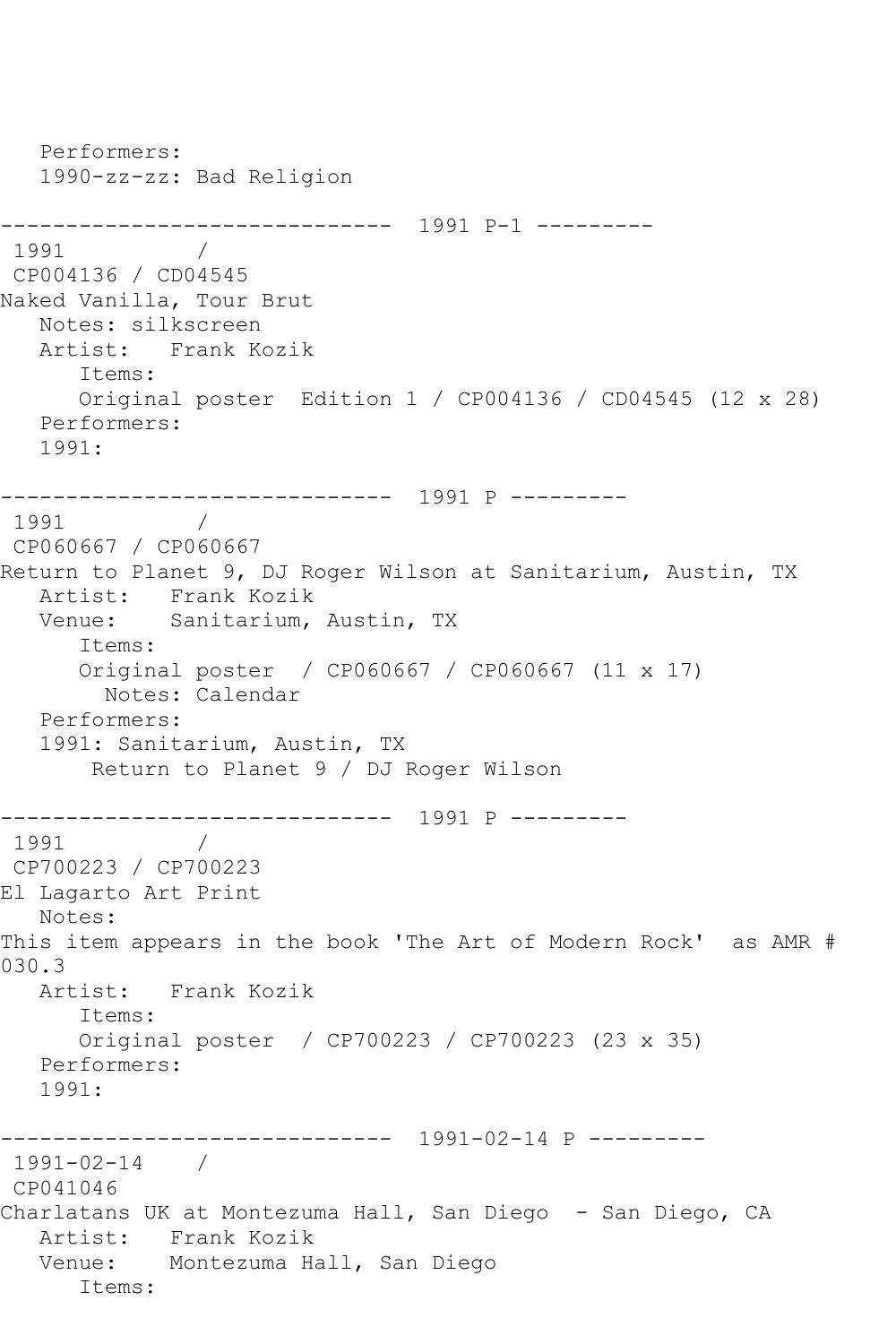```
 Original poster / CP041046
   Performers:
   1991-02-14: Montezuma Hall, San Diego
        Charlatans UK
   1991-02-15: Ackerman Ballroom, UCLA
------------------------------ 1991-02-16 P ---------
1991-02-16 / 
CP700218 / CP700218
Concrete Blonde, Andy Prieboy at Wiltern Theater
   Notes: 
This item appears in the book 'The Art of Modern Rock' as AMR # 
029.1
   Artist: Frank Kozik
   Venue: Wiltern Theater
       Items:
      Original poster / CP700218 / CP700218 (11 x 17)
   Performers:
   1991-02-16: Wiltern Theater
        Concrete Blonde / Andy Prieboy
         ------------------------------ 1991-03-12 P ---------
1991-03-12 / 
CP060644 / CP060644
Manson Hoot, Her Dog Satan at Cannibal Club - Austin, TX
 Artist: Frank Kozik
 Venue: Cannibal Club
   Promoter: Pimp Production
      Items:
      Original poster / CP060644 / CP060644 (11 x 17)
       Original poster / CP025059
   Performers:
   1991-03-12: Cannibal Club
       Manson Hoot / Her Dog Satan / Toby Dammit! / Friendly 
Truckers / Emg / Jesus Christ Superfly
         ------------------------------ 1991-03-23 P ---------
1991-03-23 / 
CP030486 / NM10435
Living Colour at UCSD Gym, San Diego - San Diego, CA
   Artist: Frank Kozik
   Venue: UCSD Gym, San Diego
       Items:
      Original poster / CP030486 / NM10435 (11 x 15)
   Performers:
   1991-03-23: UCSD Gym, San Diego
```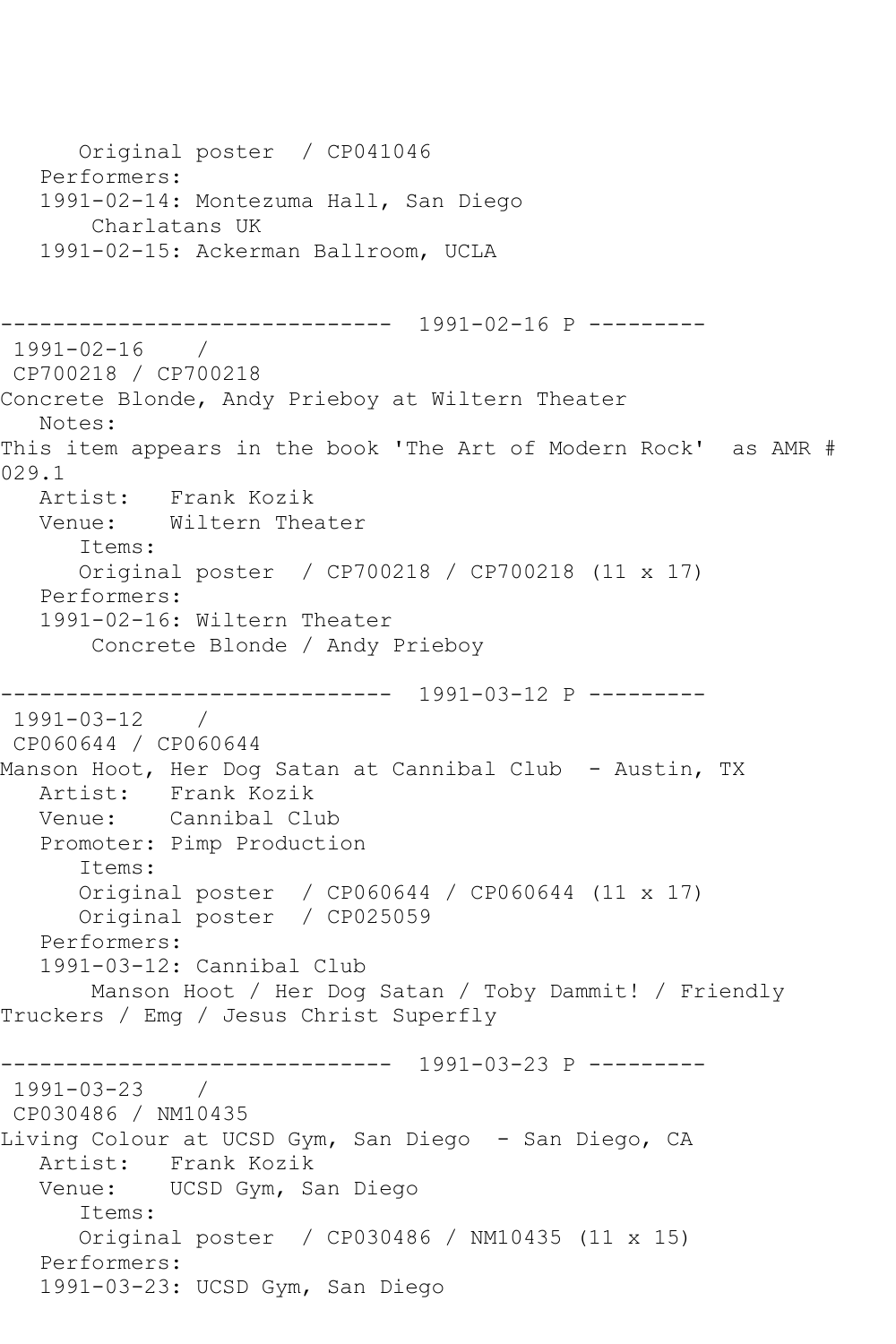Living Colour

```
----------- UNI 1991-04-12 P-1 ---------
1991-04-12 / UNI 
CP004135 / CD04544
Butthole Surfers at Unicorn - Chicago, IL
  Artist: Frank Kozik<br>Venue: Unicorn
           Unicorn
       Items:
       Original poster UNI / CP041068
       Original poster UNI Edition 1 / CP004135 / CD04544 (11 x 16-
1/2)
         Price: 100.00
   Performers:
    1991-04-12: Unicorn
        Butthole Surfers
------------------------------ CANC 1991-04-15 P-1 ---------
1991-04-15 / CANC 
CP004137 / CD04546
Pigface, Silverfish at Cannibal Club - Austin, TX
    Notes: first silcsreen poster by Kozik
   Artist: Frank Kozik<br>Venue: Cannibal Cl
           Cannibal Club
       Items:
       Original poster CANC / CP061136
       Original poster CANC Edition 1 / CP004137 / CD04546 (15 x 29)
    Performers:
    1991-04-15: Cannibal Club
        Pigface / Silverfish
                 ------------------------------ 1991-04-20 P ---------
1991-04-20 / 
CP061110 / CP061110
King Missile, Roger Manning at Cannibal Club [Austin, TX]
   Artist: Frank Kozik<br>Venue: Cannibal Cl
            Cannibal Club
       Items:
       Original poster / CP061110 / CP061110 (16-7/8 x 28)
       Original poster / CP025063
    Performers:
    1991-04-20: Cannibal Club
        King Missile / Roger Manning
                    ------------------------------ CANC 1991-05-09 P ---------
1991-05-09 / CANC 
CP025062 / CP025062
```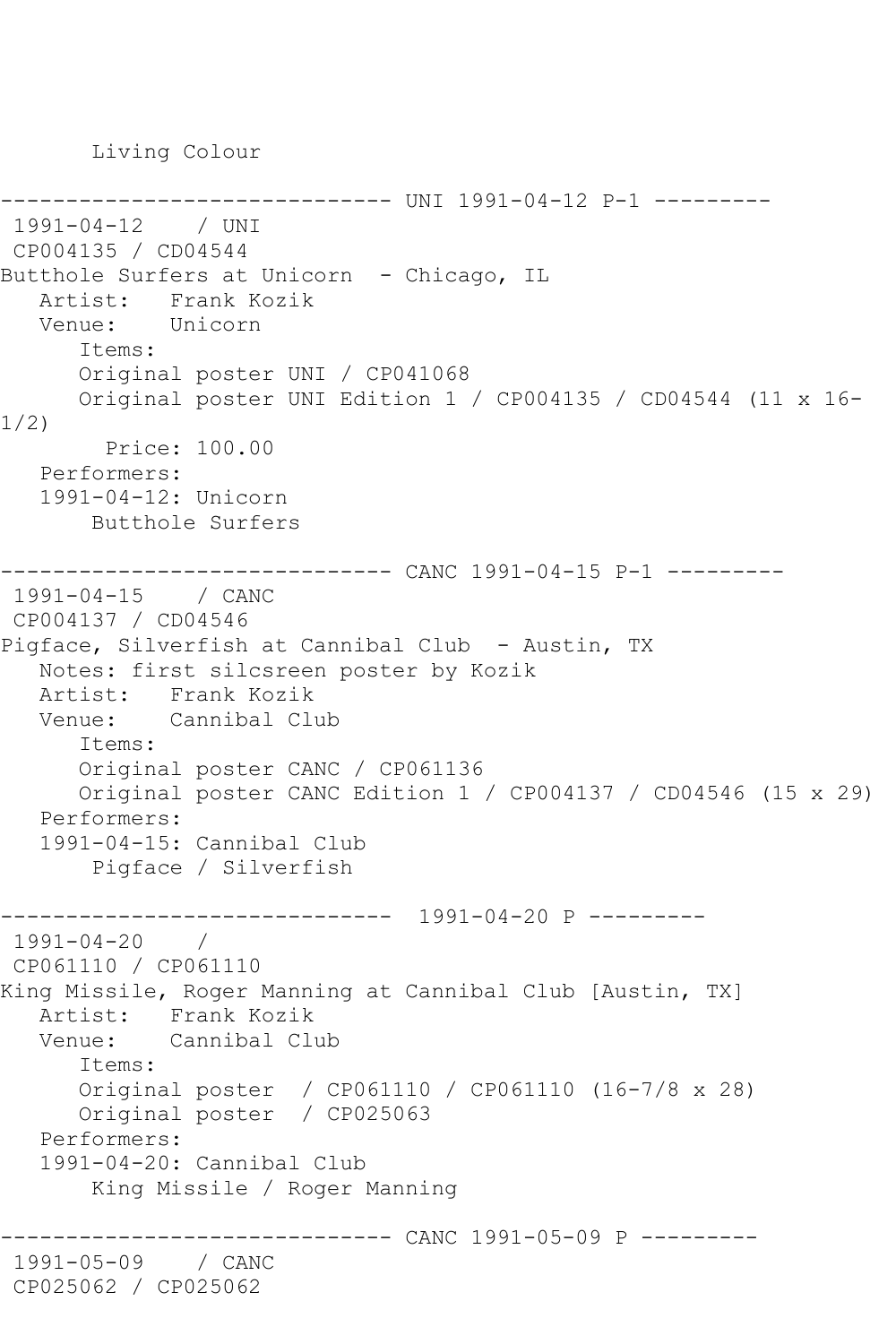KMFDM, Braindead at Cannibal Club - Austin, TX Artist: Frank Kozik Venue: Cannibal Club Items: Original poster CANC / CP025062 / CP025062 Performers: 1991-05-09: Cannibal Club KMFDM / Braindead / Sound Machine ------------------------------ 1991-05-19 P --------- 1991-05-19 / CP061526 / CP061526 Bob Weir, Rob Wasserman at Bronco Bowl Artist: Frank Kozik Venue: Bronco Bowl Items: Original poster / CP061526 / CP061526 (11 x 16) Performers: 1991-05-19: Bronco Bowl Bob Weir / Rob Wasserman 1991-05-20: Unicorn 1991-05-21: Opera House ------------------------------ 1991-06-12 P --------- 1991-06-12 / CP061109 / CP061109 Moist Fist, Cute and Curvy at Cannibal Club [Austin, TX] Artist: Frank Kozik<br>Venue: Cannibal Cli Cannibal Club Items: Original poster / CP061109 / CP061109 (16 x 28-1/8) Original poster / CP025053 Performers: 1991-06-12: Cannibal Club Moist Fist / Cute and Curvy ------------------------------ 1991-06-26 P --------- 1991-06-26 / CP061147 / CP061147 L 7 at Cannibal Club [Austin, TX] Artist: Frank Kozik Venue: Cannibal Club Items: Original poster / CP061147 / CP061147 (13-5/8 x 25) Performers: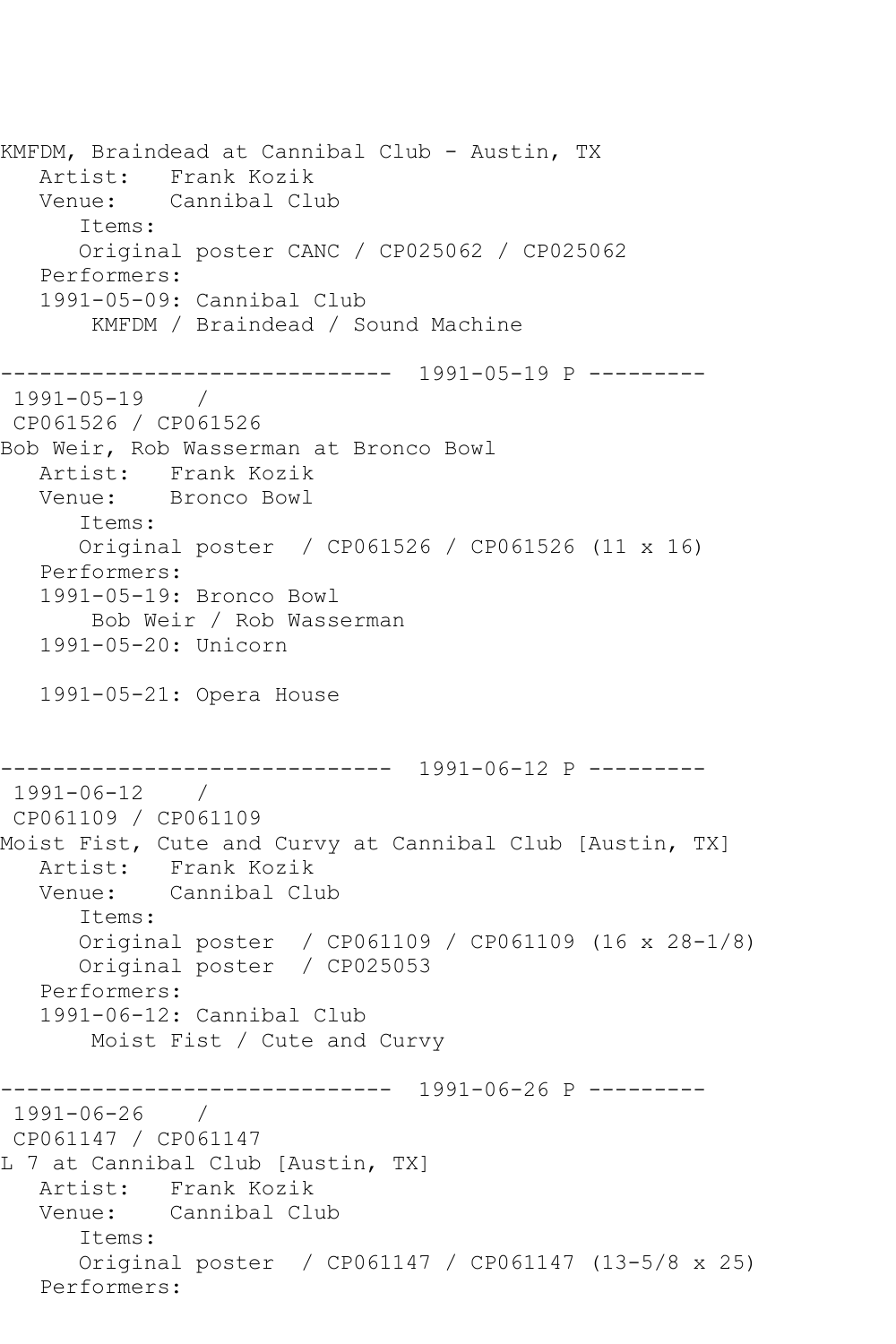1991-06-26: Cannibal Club L 7 ------------------------------ WGG 1991-10-19 P --------- 1991-10-19 / WGG CP031068 / NM11017 Unsane, Guzzard at Whiskey Artist: Frank Kozik Venue: Whiskey Items: Original poster WGG / CP031068 / NM11017 (11-3/4 x 18) Performers: 1991-10-19: Whiskey Unsane / Guzzard / Lowercase ------------------------------ 1991-11-02 P --------- 1991-11-02 / CP700228 / CP700228 Jonestown, Les Thugs at 7th Street Entry [Minneapolis, MN] Notes: This item appears in the book 'The Art of Modern Rock' as AMR # 031.3 Artist: Frank Kozik Venue: 7th Street Entry Promoter: Project A Bomb Items: Original poster / CP700228 / CP700228 (7 x 22-1/2) Performers: 1991-11-02: 7th Street Entry Jonestown / Les Thugs ------------------------------ 1991-11-08 P --------- 1991-11-08 / CP025069 / CP025069 Helmet, Trashcan School at Club Lingerie Artist: Frank Kozik Venue: Club Lingerie Items: Original poster / CP025069 / CP025069 Performers: 1991-11-08: Club Lingerie Helmet / Trashcan School / Ethyl Meatplow ------------------------------ CCL 1991-12-08 P --------- 1991-12-08 / CCL CP030671 / NM10620 Pearl Jam, Red Hot Chili Peppers at City Coliseum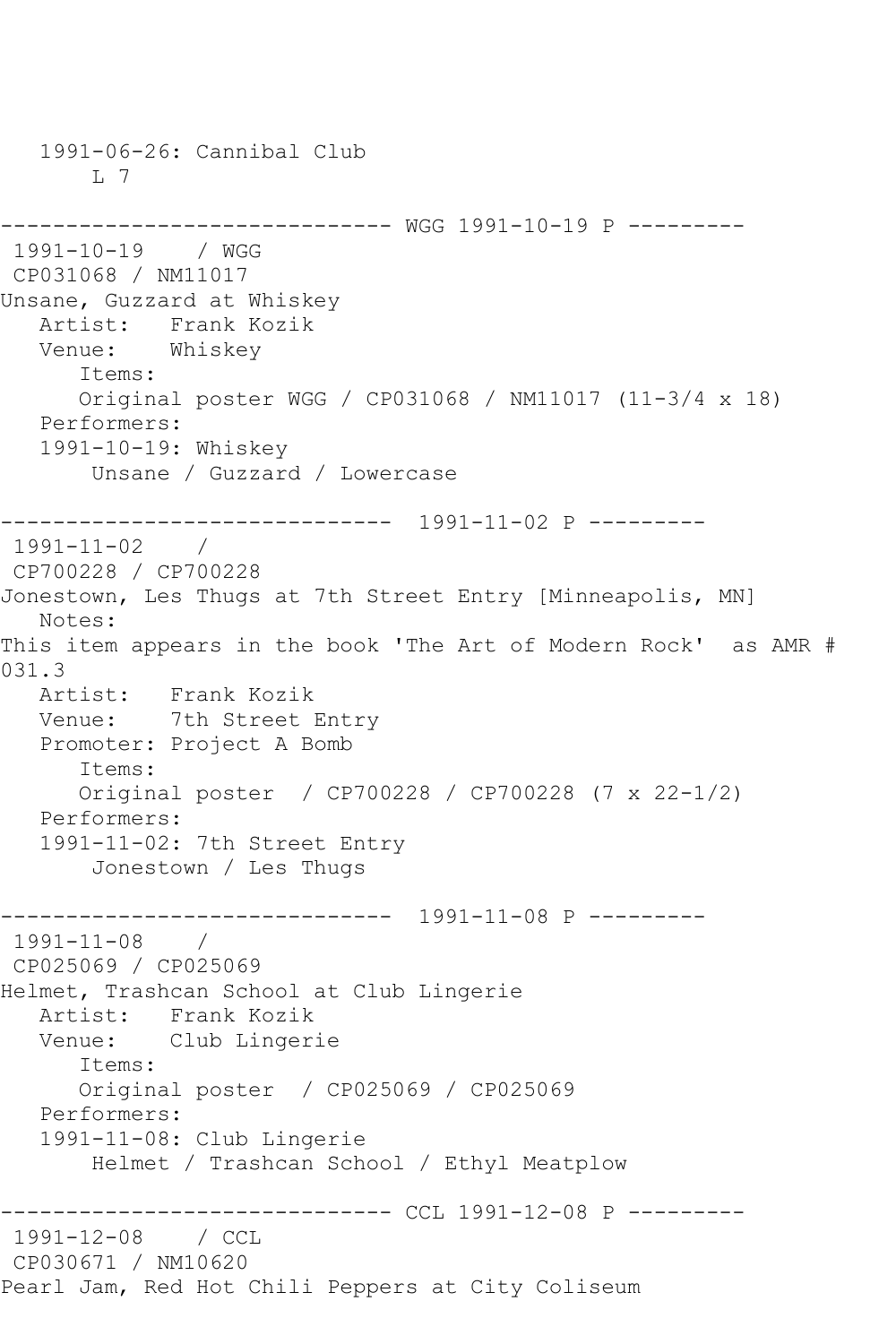Artist: Frank Kozik Venue: City Coliseum Items: Original poster CCL / CP030671 / NM10620 (18 x 22-1/2) Performers: 1991-12-08: City Coliseum Pearl Jam / Red Hot Chili Peppers / Smashing Pumpkins ------------------------------ 1991-zz-zz P --------- 1991-zz-zz / CP025066 / CP025066 Helios Creed Artist: Frank Kozik Promoter: Amphet Amine Reptile Records Items: Original poster / CP025066 / CP025066 Performers: 1991-zz-zz: Helios Creed ------------------------------ JEC 1992 P --------- 1992 / JEC CP041043 March Calendar at the Jelly Club Artist: Frank Kozik Venue: Jelly Club Items: Original poster JEC / CP041043 Performers: zzzz-zz-zz: 1992: Jelly Club ------------------------------ 1992 P --------- 1992 / CP060666 / CP060666 Return to Planet 9 at Sanitarium, Austin, TX Benefit: Wednesdays Artist: Frank Kozik Venue: Sanitarium, Austin, TX Items: Original poster / CP060666 / CP060666 (11 x 17) Notes: Calendar Performers: 1992: Sanitarium, Austin, TX Return to Planet 9 ------------------------------ 1992 P ---------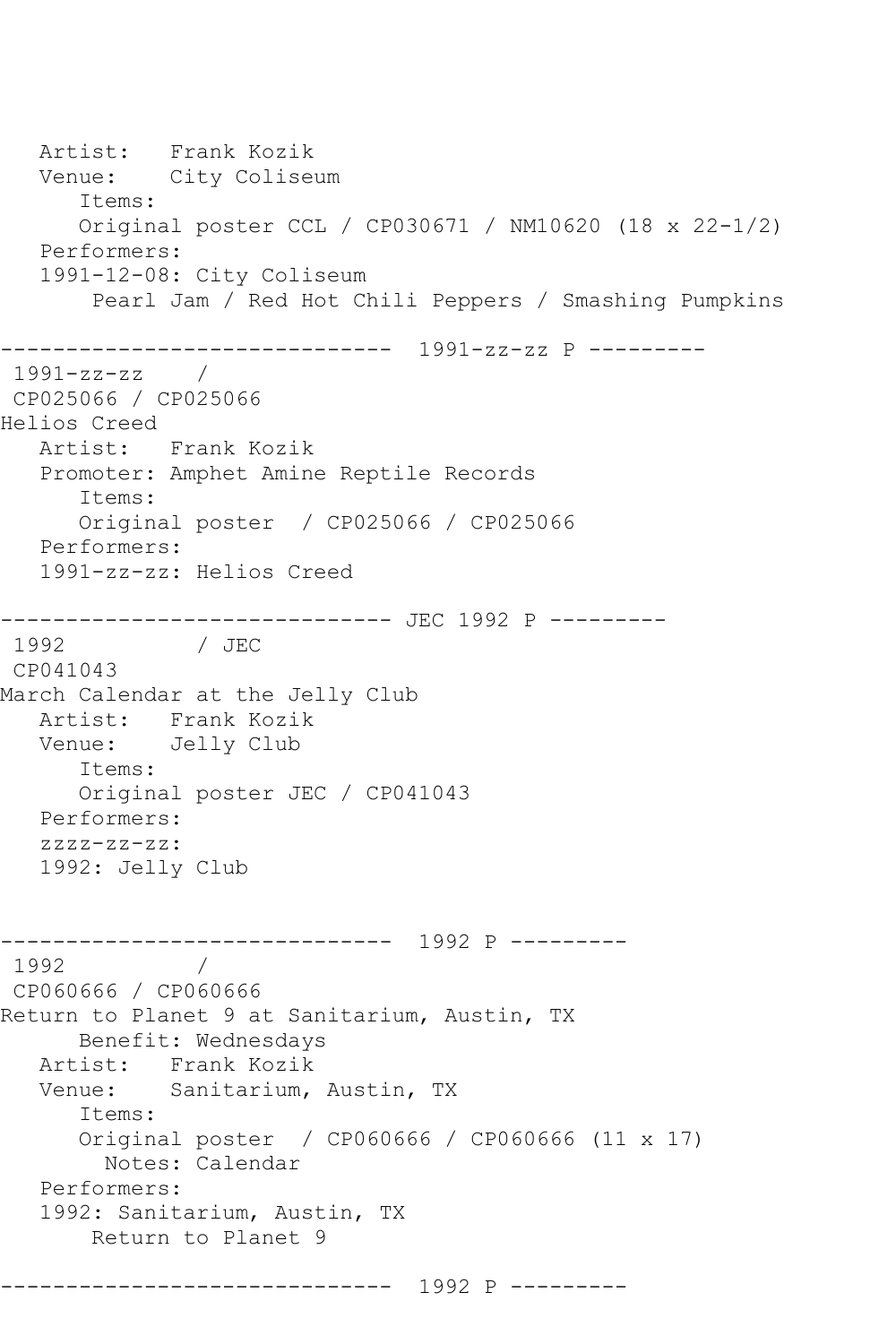```
1992 / 
CP061317 / CP061317
Cows, Clawhammer
   Notes: Limited edition of 250.
      Benefit: Upyerkaboodlefest
   Artist: Frank Kozik
      Items:
      Original poster / CP061317 / CP061317 (11-1/4 x 35)
        Notes: Limited Edition of 250
   Performers:
   1992: Cows / Clawhammer / Vertigo / Hammerhead
------------------------------ 1992 P ---------
1992 / 
CP061325 / CP061325
Monomen at Wrecker Rally 1992
   Notes: Limited edition of 400.
      Benefit: Wrecker Rally
   Artist: Frank Kozik
      Items:
      Original poster / CP061325 / CP061325 (11-1/4 x 35)
        Notes: Limited Edition of 400
        Price: 75.00
   Performers:
   1992: Monomen
------------------------------ 1992 P ---------
1992 / 
CP061354 / CP061354
Trash Can School
      Benefit: Debut Album / Sick Jokes and Wet Dreams
   Artist: Frank Kozik
      Items:
      Original poster / CP061354 / CP061354 (11-1/4 x 35)
   Performers:
   1992: Trash Can School
      ------------------------------ 1992-01-01 P-1 ---------
1992-01-01 / 
CP012932 / FK19920101
Kozic
   Artist: Frank Kozik
      Items:
      Original poster Edition 1 / CP012932 / FK19920101
        / NONE / FK1992010
   Performers:
   1992-01-01:
```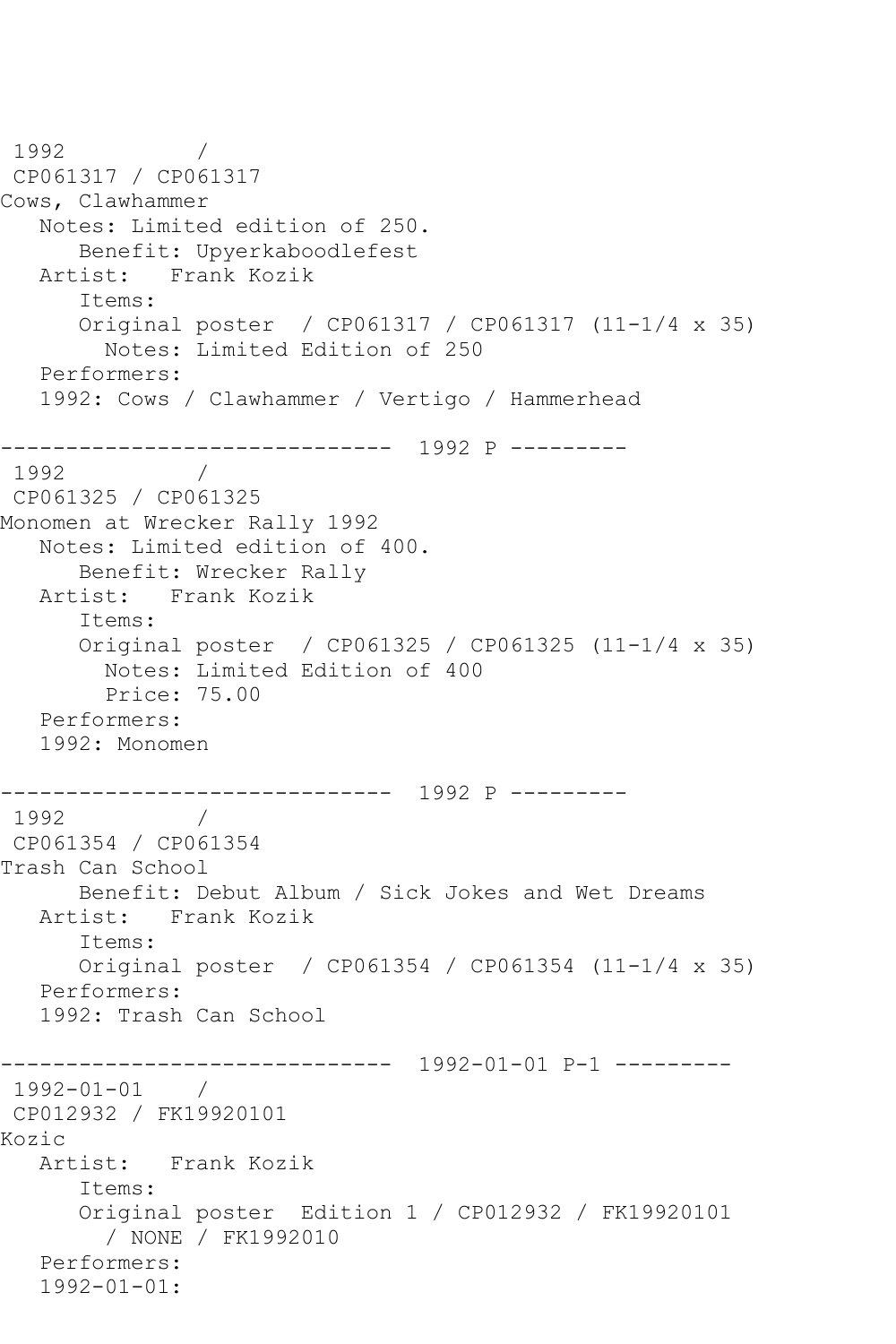------------------------------ VATH 1992-02-06 P-1 --------- 1992-02-06 / VATH CP012934 / FK19920206 Cramps, Dash Rip Rock at Vatican - Houston, TX Artist: Frank Kozik<br>Venue: Vatican, How Vatican, Houston Items: Original poster VATH Edition 1 / CP012934 / FK19920206 Performers: 1992-02-06: Vatican, Houston Cramps / Dash Rip Rock ------------------------------ VATH 1992-02-07 P-1 --------- 1992-02-07 / VATH CP012935 / FK19920207 Dinosaur at Vatican - Houston, TX Artist: Frank Kozik Venue: Vatican, Houston Items: Original poster VATH Edition 1 / CP012935 / FK19920207 VATH / NONE / FK1992020 Performers: 1992-02-07: Vatican, Houston Dinosaur ------------------------------ 1992-02-14 P --------- 1992-02-14 / CP061312 / CP061312 Afghan Whigs, Love Battery at Kennel Club, San Francisco Notes: Limited edition of 300. Benefit: Valentine's Day / Subpop Showcase Artist: Frank Kozik<br>Venue: Kennel Club Kennel Club, San Francisco Items: Original poster / CP061312 / CP061312 (11-1/4 x 35) Notes: Limited Edition of 300 Price: 150.00 Performers: 1992-02-14: Kennel Club, San Francisco Afghan Whigs / Love Battery / Love Battery / Seaweed / Pond ------------------------------ 1992-03-05 P --------- 1992-03-05 / CP061308 / CP061308 Through the Looking Glass Blotter Acid Art Notes: Limited edition of 360.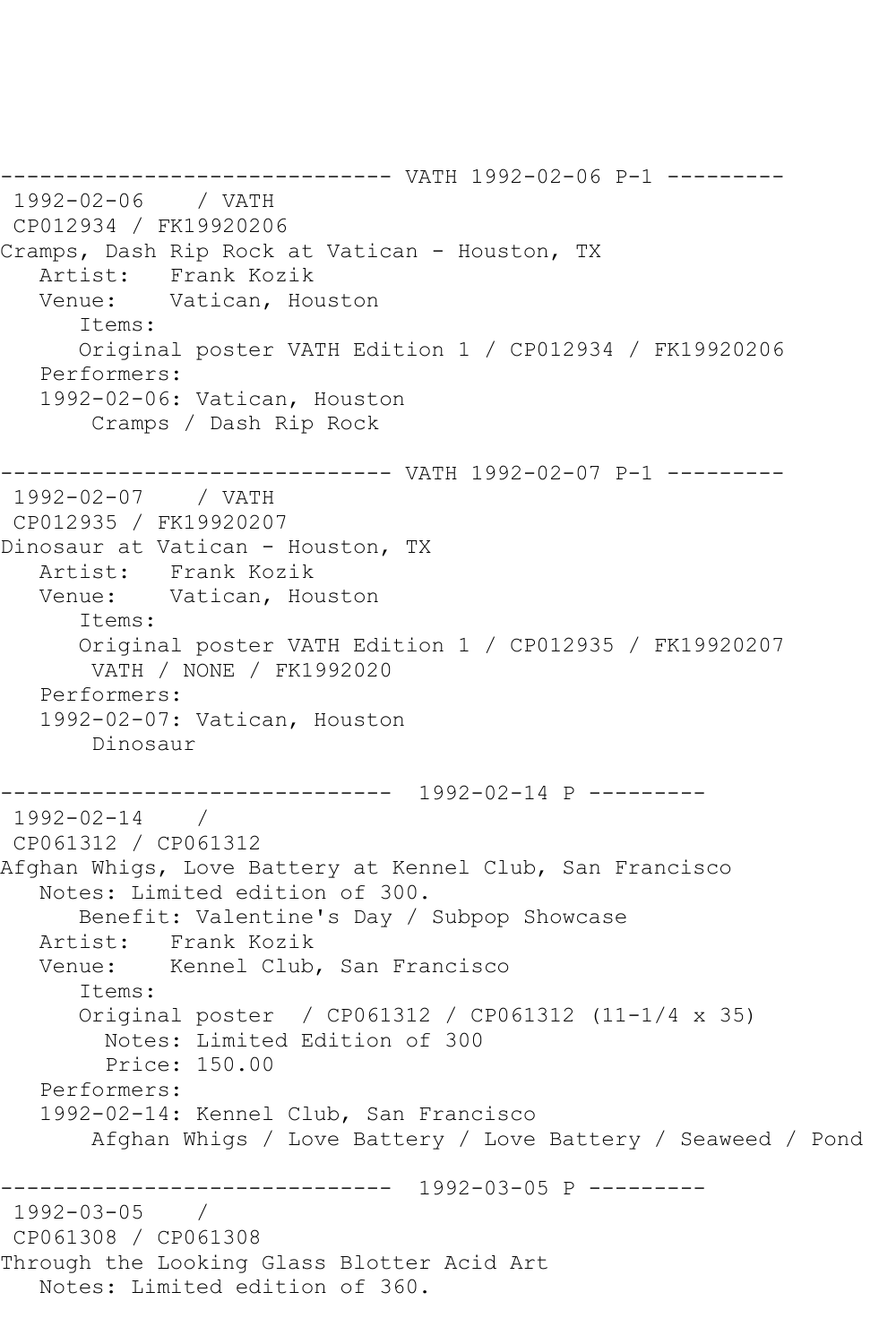Artist: Frank Kozik<br>Venue: Artrock Gal. Artrock Gallery Items: Original poster / CP061308 / CP061308 (17-1/2 x 22-1/2) Notes: Limited Edition of 360 Price: 100.00 Original poster / CP025012 Performers: 1992-03-05 1992-04-01: Artrock Gallery ------------------------------ 1992-03-13 P --------- 1992-03-13 / CP061450 / CP061450 Helmet, L 7 at Vatican Notes: Signed Limited Edition This item appears in the book 'The Art of Modern Rock' as AMR # 032.5<br>: Artist Artist: Frank Kozik Venue: Vatican Items: Original poster / CP061450 / CP061450 (17-1/2 x 22-1/2) Performers: 1992-03-13: Vatican Helmet / L 7 1992-03-14: Main Event 1992-03-15: Trees ------------------------------ 1992-03-17 P --------- 1992-03-17 / CP061313 / CP061313 Ice T, Body Count at Vatican Notes: Signed Limited Edition of 250 This item appears in the book 'The Art of Modern Rock' as AMR # 162.2 Artist: Frank Kozik Venue: Vatican Items: Original poster / CP061313 / CP061313 (11-1/4 x 35) Notes: Limited Edition of 250 Price: 150.00 Original poster / CP025068 Performers: 1992-03-17: Vatican Ice T / Body Count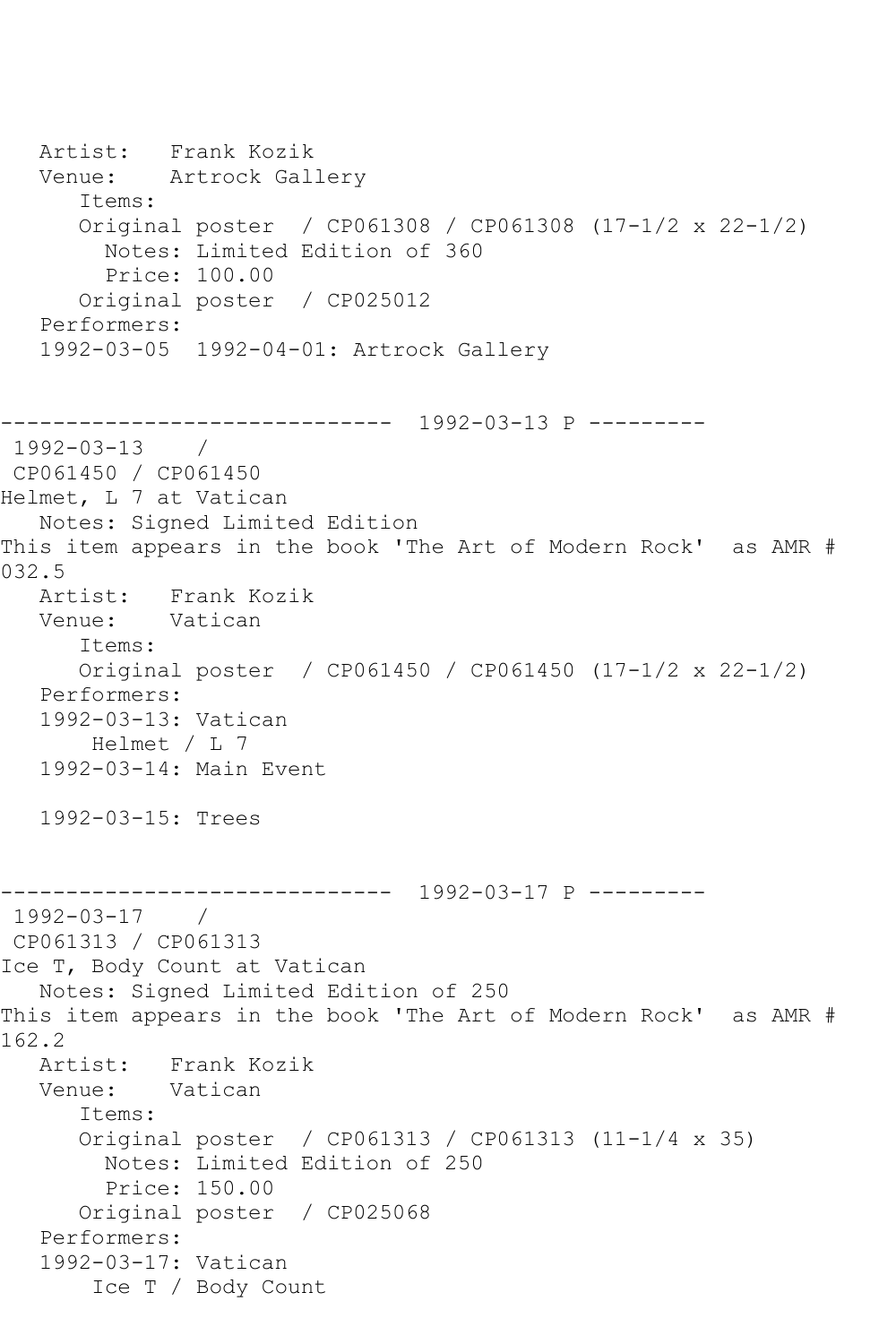------------------------------ JEC 1992-04-01 P --------- 1992-04-01 / JEC CP041075 April 1992 Jelly Club Calendar Artist: Frank Kozik<br>Venue: Jelly Club Jelly Club Items: Original poster JEC / CP041075 Performers: 1992-04-01 1992-04-30: Jelly Club ------------------------------ 1992-04-04 P --------- 1992-04-04 / CP061315 / CP061315 Mudhoney, Seaweed at Paramount Theater Notes: Limited Edition of 300 This item appears in the book 'The Art of Modern Rock' as AMR # 030.1 Benefit: Subpop Ultra Lame Fest Artist: Frank Kozik<br>Venue: Paramount Tl Paramount Theater Promoter: Modern Enterprises Items: Original poster / CP061315 / CP061315 (11-1/4 x 35) Notes: Limited Edition of 300 Performers: 1992-04-04: Paramount Theater Mudhoney / Seaweed / Supersuckers / Pond / Earth ------------------------------ 1992-04-05 P --------- 1992-04-05 / CP061314 / CP061314 Love Battery, Muskelunge at Uptown Bar Notes: Limited edition of 250. Artist: Frank Kozik Venue: Uptown Bar Items: Original poster / CP061314 / CP061314 (11-1/4 x 31-1/2) Notes: Limited Edition of 250 Price: 165.00 Performers: 1992-04-05: Uptown Bar Love Battery / Muskelunge ------------------------------ 1992-04-11 P ---------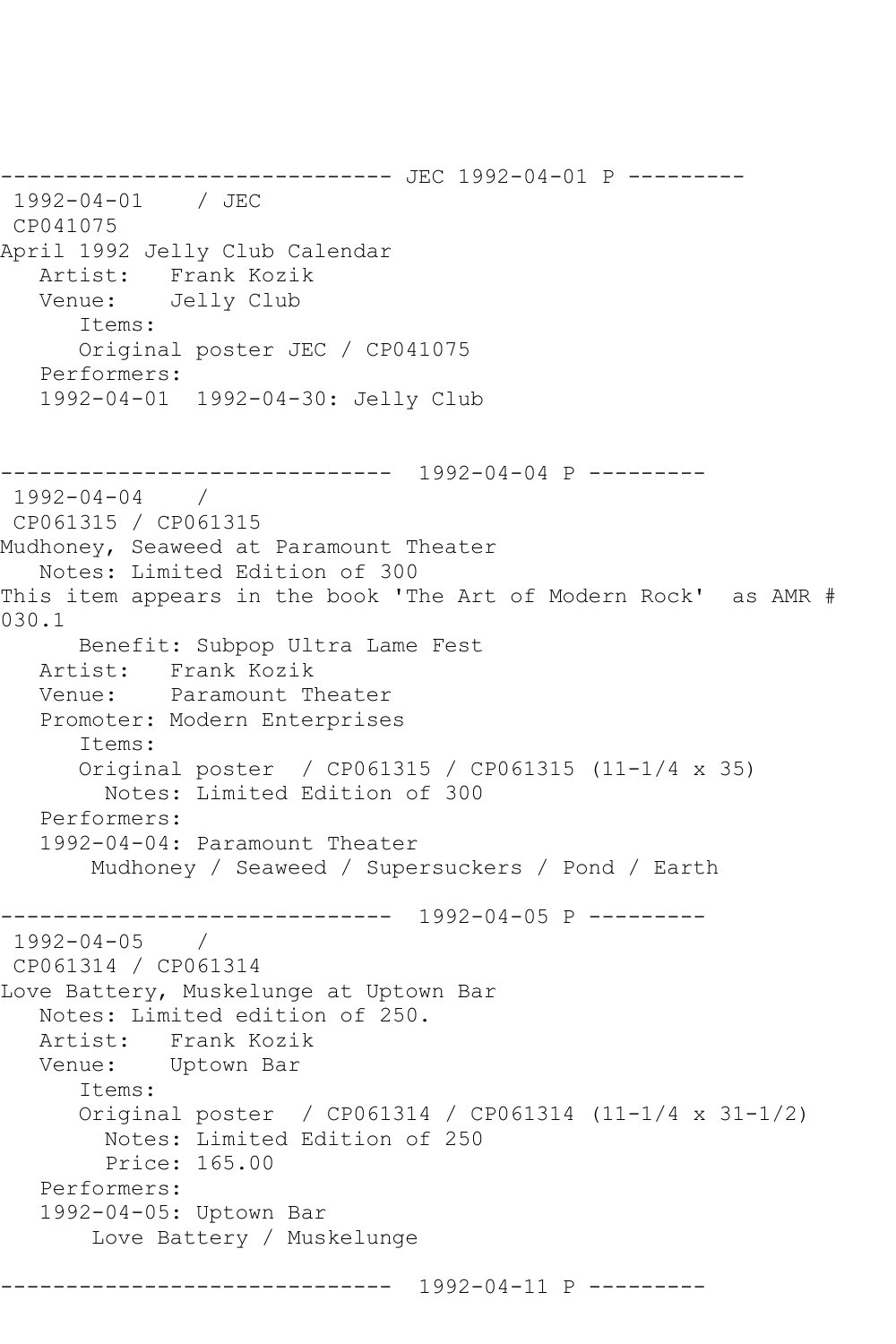```
1992-04-11 / 
CP061316 / CP061316
Crust, ST 37 at Main Event
  Artist: Frank Kozik<br>Venue: Main Event
            Main Event
       Items:
       Original poster / CP061316 / CP061316 (11-1/4 x 35)
         Price: 150.00
   Performers:
    1992-04-11: Main Event
        Crust / ST 37
        --------------------- JEC 1992-04-18 P ---------
1992-04-18 / JEC 
CP061309
Cows, High Performance at Jelly Club
   Artist: Frank Kozik
   Venue: Jelly Club
       Items:
       Original poster JEC / CP061309
         Price: 75.00
       Original poster JEC / CP025084 / CP025084
   Performers:
    1992-04-18: Jelly Club
        Cows / High Performance / Racing Manifolds / Hammerhead / 
Jesus Christ Superfly
                ------------------------------ 1992-04-24 P ---------
1992-04-24 / 
CP061318 / CP061318
Melvins, Blister at Kennel Club, San Francisco
   Notes: Limited edition of 280.
  Artist: Frank Kozik<br>Venue: Kennel Club
            Kennel Club, San Francisco
       Items:
       Original poster / CP061318 / CP061318 (11-1/4 x 35)
         Notes: Limited Edition of 280
         Price: 175.00
   Performers:
    1992-04-24: Kennel Club, San Francisco
        Melvins / Blister / Drop Acid
              ------------------------------ UNI 1992-04-30 P-1 ---------
1992-04-30 / UNI 
CP012947 / FK19920430
Soundgarden, Pearl Jam at Unicorn - Chicago, IL
   Artist: Frank Kozik
```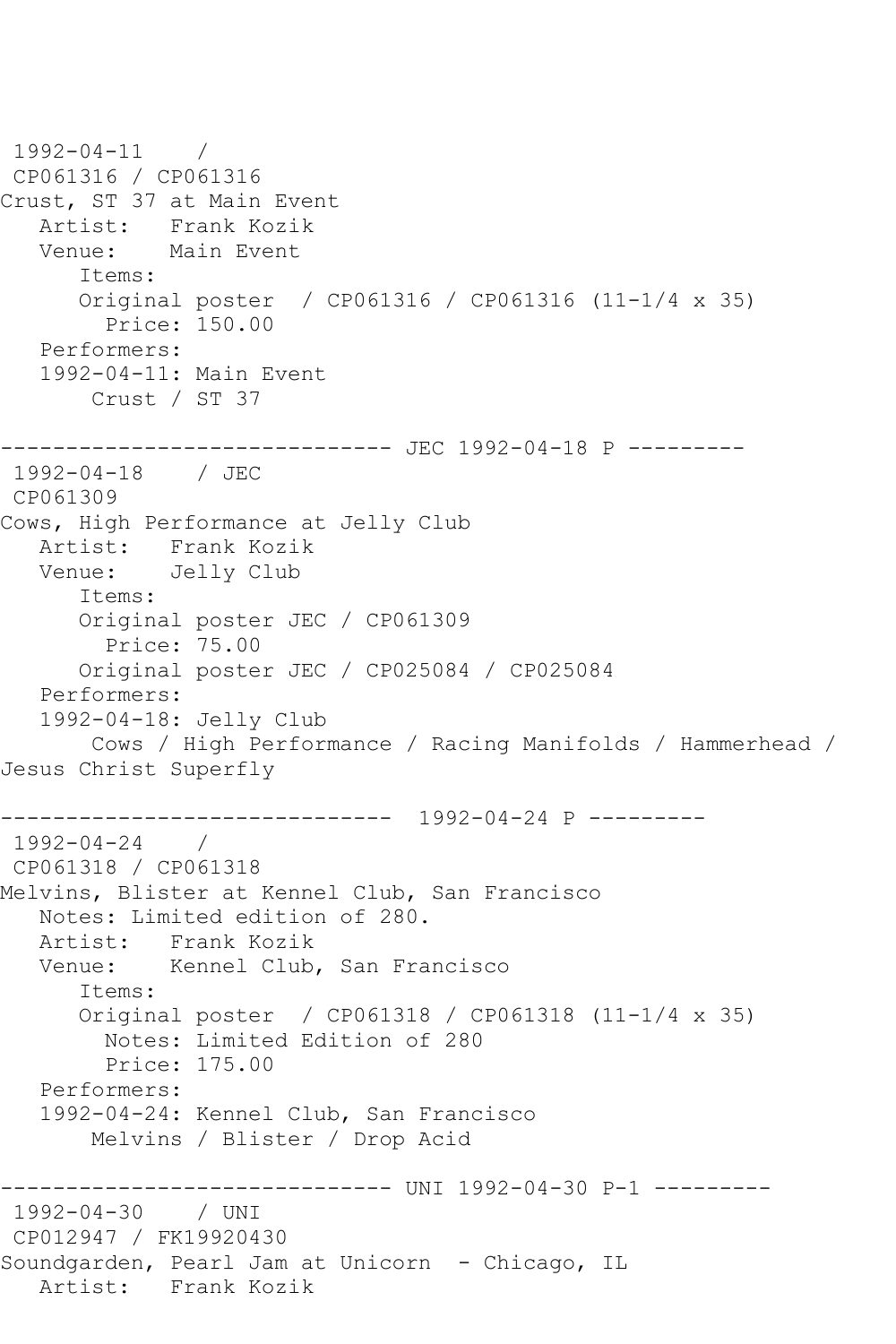```
 Venue: Unicorn
       Items:
       Original poster UNI Edition 1 / CP012947 / FK19920430
         Price: 2000.00
        UNI / NONE / FK1992043
    Performers:
    1992-04-30: Unicorn
        Soundgarden / Pearl Jam
                 ------------------------------ 1992-04-30 P ---------
1992-04-30 / 
CP061264 / CP061264
Soundgarden, Pearl Jam at Unicorn [Chicago, IL]
    Notes: Signed Limited Edition of 453
This item appears in the book 'The Art of Modern Rock' as AMR # 
010.1
  Artist: Frank Kozik<br>Venue: Unicorn
  Venue:
       Items:
       Original poster / CP061264 / CP061264 (22-1/2 x 35)
         Notes: Limited Edition of 450
   Performers:
   1992-04-30: Unicorn
        Pearl Jam / Soundgarden
             ------------------------------ 1992-05-15 P ---------
1992-05-15 / 
CP061319 / CP061319
Treepeople, 7 Year Bitch at RKCNDY [Seattle, WA]
    Notes: Signed Limited Edition of 250
This item appears in the book 'The Art of Modern Rock' as AMR # 
030.2
  Artist: Frank Kozik<br>Venue: RKCNDY
  Venue:
       Items:
       Original poster / CP061319 / CP061319 (11-1/4 x 35)
         Notes: Limited Edition of 250
    Performers:
    1992-05-15: RKCNDY
        Treepeople / 7 Year Bitch / Gnome / Nubbin
                   ------------------------------ 1992-05-20 P ---------
1992-05-20 / 
CP061320 / CP061320
Surgery, Cherubs at Jelly Club
   Notes: Limited edition of 250.
   Artist: Frank Kozik
```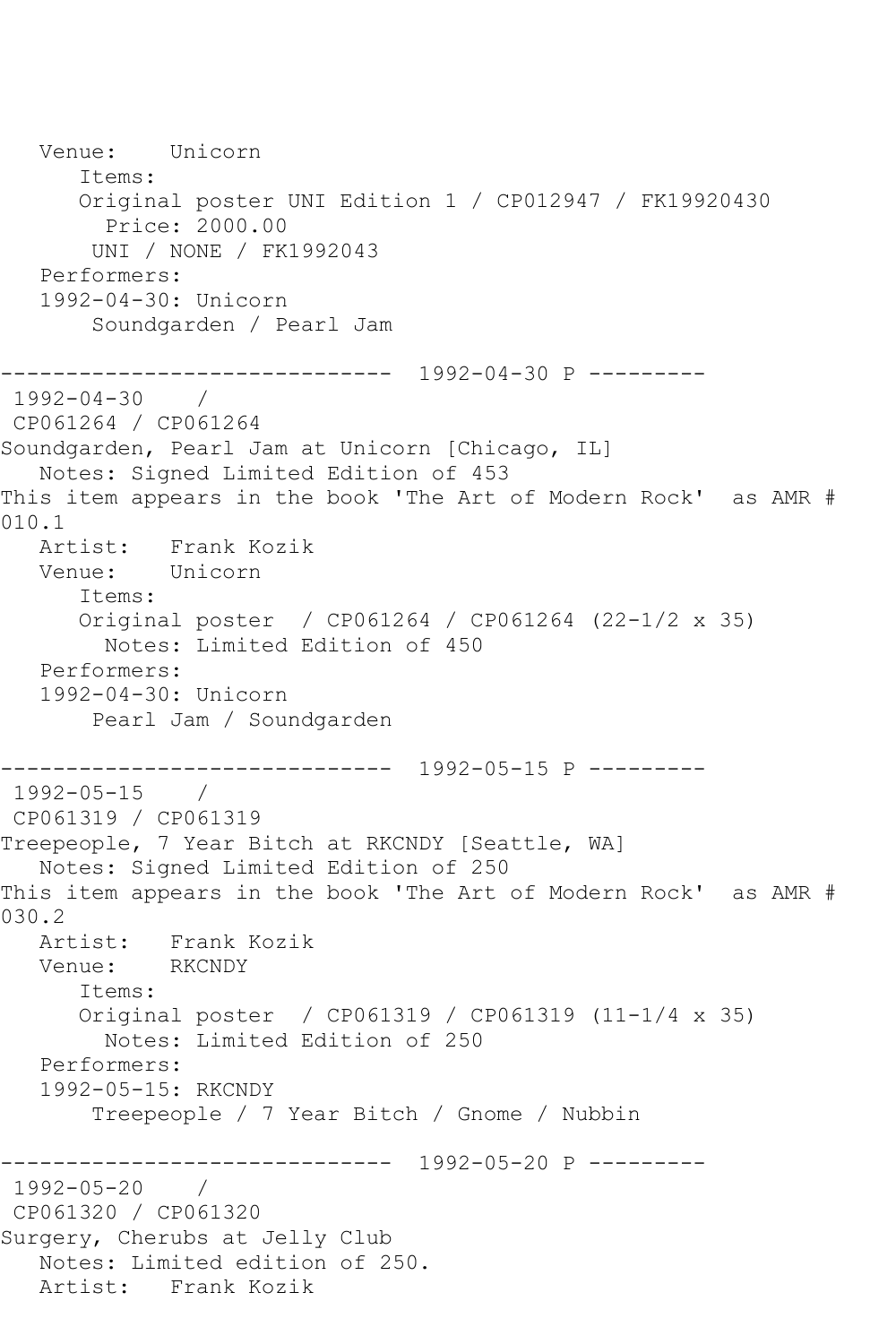Venue: Jelly Club Items: Original poster / CP061320 / CP061320 (11-1/4 x 35) Notes: Limited Edition of 250 Price: 75.00 Performers: 1992-05-20: Jelly Club Surgery / Cherubs ------------------------------ EMO 1992-05-29 P-1 --------- 1992-05-29 / EMO CP012951 / FK19920529 Killdozer, Poor Dumb Bastards at Emo's - Austin, TX Notes: Limited Edition of 300 This item appears in the book 'The Art of Modern Rock' as AMR # 032.3 Artist: Frank Kozik<br>Venue: Emo's Venue: Items: Original poster EMO Edition 1 / CP012951 / FK19920529 EMO / NONE / FK1992052 Performers: 1992-05-29: Emo's Killdozer / Poor Dumb Bastards / Cherubs ------------------------------ 1992-06-01 P --------- 1992-06-01 / CP061305 / CP061305 GWAR, Melvins at Kennel Club, San Francisco Notes: Limited edition of 325. Artist: Frank Kozik Venue: Kennel Club, San Francisco Items: Original poster / CP061305 / CP061305 (17-1/2 x 22-1/2) Notes: Limited Edition of 325 Price: 150.00 / CP061138 Performers: 1992-06-01: Kennel Club, San Francisco GWAR / Melvins ------------------------------ 1992-06-02 P --------- 1992-06-02 / CP061306 / CP061306 L 7, God's Favorite Band at 1st Avenue Notes: Limited edition of 250. Artist: Frank Kozik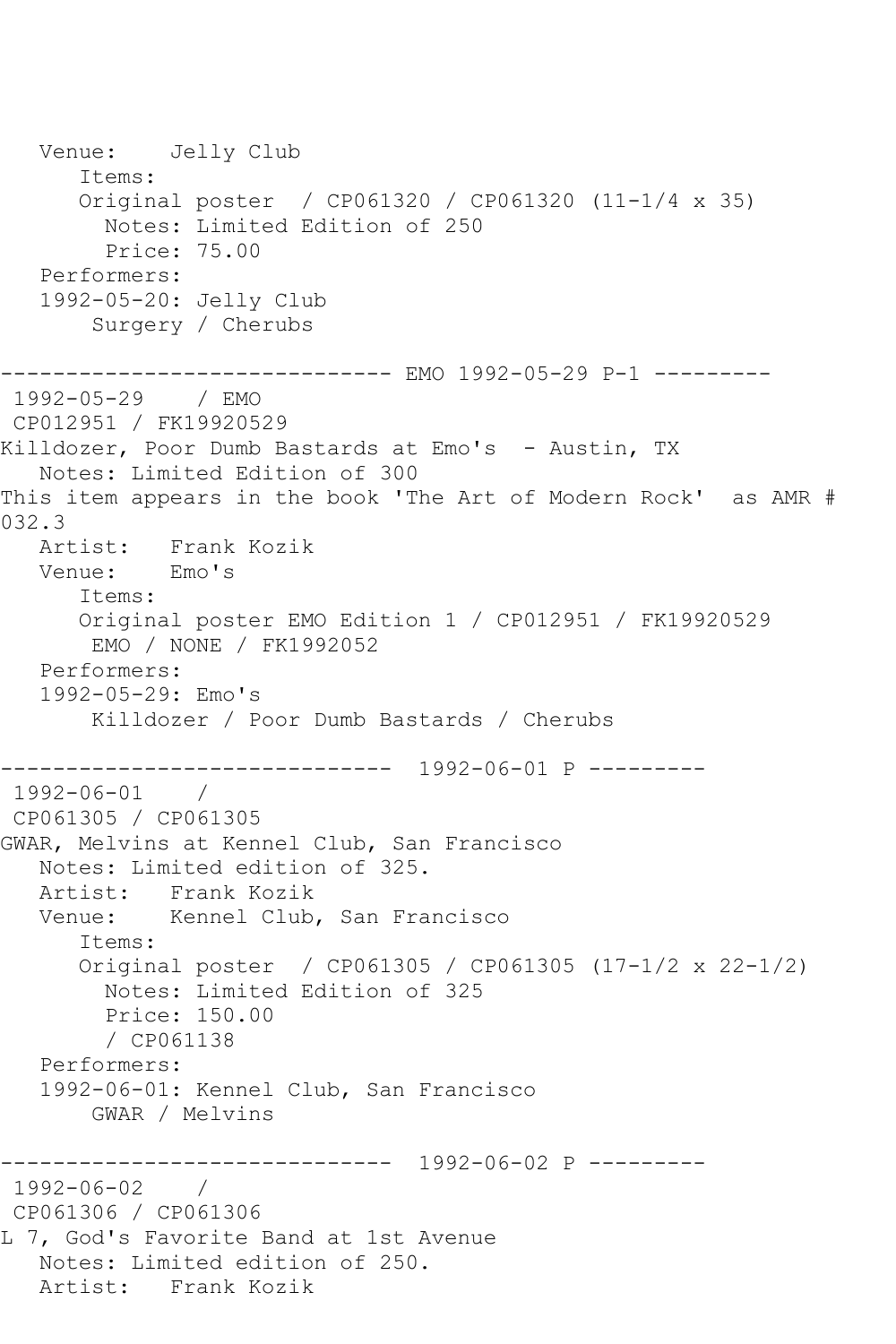Venue: 1st Avenue (704 1st Ave. N.) Items: Original poster / CP061306 / CP061306 (17-1/2 x 22-1/2) Notes: Limited Edition of 250 Price: 100.00 Original poster / CP061451 Performers: 1992-06-02: 1st Avenue (704 1st Ave. N.) L 7 / God's Favorite Band ------------------------------ 1992-06-05 P --------- 1992-06-05 / CP061355 / CP061355 Cows, Snag at 7th Street Entry [Minneapolis, MN] Notes: Limited edition of 260. Artist: Frank Kozik Venue: 7th Street Entry Items: Original poster / CP061355 / CP061355 (11-1/4 x 35) Notes: Limited Edition of 260 Price: 150.00 Performers: 1992-06-05: 7th Street Entry Cows / Snag / Janitor Joe ------------------------------ 1992-06-15 P --------- 1992-06-15 / CP061307 / CP061307 Jesus Lizard, Ritual Device at F.O.E. Hall Notes: Limited edition of 250. Artist: Frank Kozik Venue: F.O.E. Hall Promoter: Main Vein Production Items: Original poster / CP061307 / CP061307 (17-1/2 x 22-1/2) Notes: Limited Edition of 250 Price: 75.00 Performers: 1992-06-15: F.O.E. Hall Jesus Lizard / Ritual Device / Brickbat / Mercy Rule ------------------------------ 1992-06-17 P --------- 1992-06-17 / CP061324 / CP061324 Alice Donut, Neuroses at Bank [Philadelphia, PA] Notes: Limited edition of 290. Benefit: NMS Showcase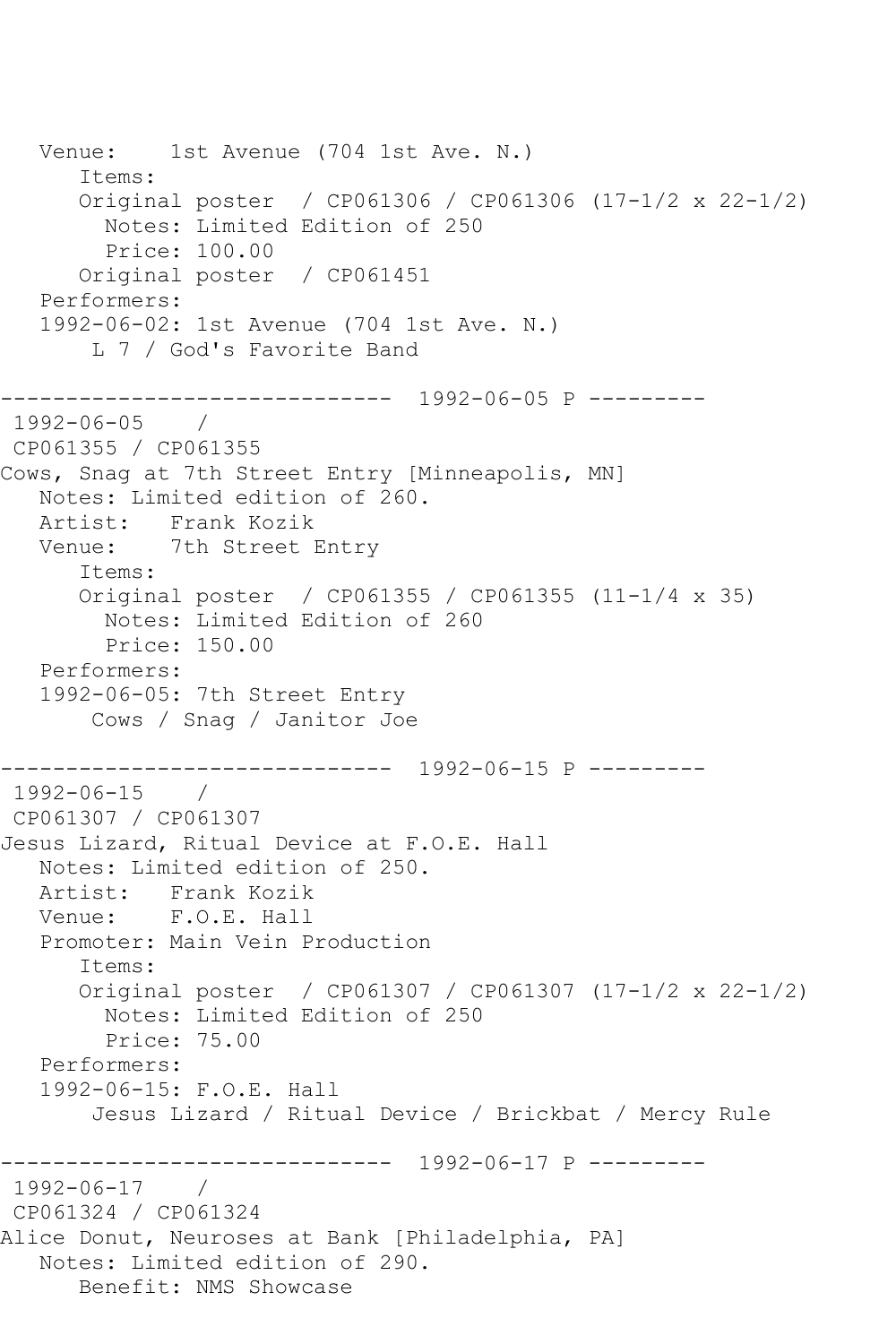Artist: Frank Kozik<br>Venue: Bank Venue: Promoter: Offworld Production / New Music Nights Festival Items: Original poster / CP061324 / CP061324 (11-1/4 x 35) Notes: Limited Edition of 290 Performers: 1992-06-17: Bank Alice Donut / Neuroses / Drunken Boat / God is My Co Pilot / Bomb 1992-06-18: Laughing Hyenas / Rar at Rat R / Jon Spencer Blues Explosion / Fudge Factory Inc. 1992-06-19: Monster Magnet / Deep Jimi and the Zep Creams / Gone in 60 Seconds / Slot ------------------------------ 1992-06-18 P --------- 1992-06-18 / CP025065 Jesus Christ Superfly, Cherubs at Emo's [Austin, TX] Notes: Limited edition of 280. Artist: Frank Kozik Venue: Emo's Items: Original poster / CP025065 (11-1/4 x 35) Price: 50.00 Original poster / CP061321 / CP061321 (11-1/4 x 35) Notes: Limited Edition of 280 Price: 50.00 Performers: 1992-06-18: Emo's Jesus Christ Superfly / Cherubs ------------------------------ 1992-06-18 P ---------  $1992 - 06 - 18$ CP061322 / CP061322 Hammerbox, Treepeople at Wetlands [Wetlands, NY] Notes: Limited edition of 250. Benefit: NMS Showcase C Z Records Artist: Frank Kozik<br>Venue: Wetlands Wetlands Promoter: Offworld Production Items: Original poster / CP061322 / CP061322 (11-1/4 x 35) Notes: Limited Edition of 250 Price: 50.00 Performers: 1992-06-18: Wetlands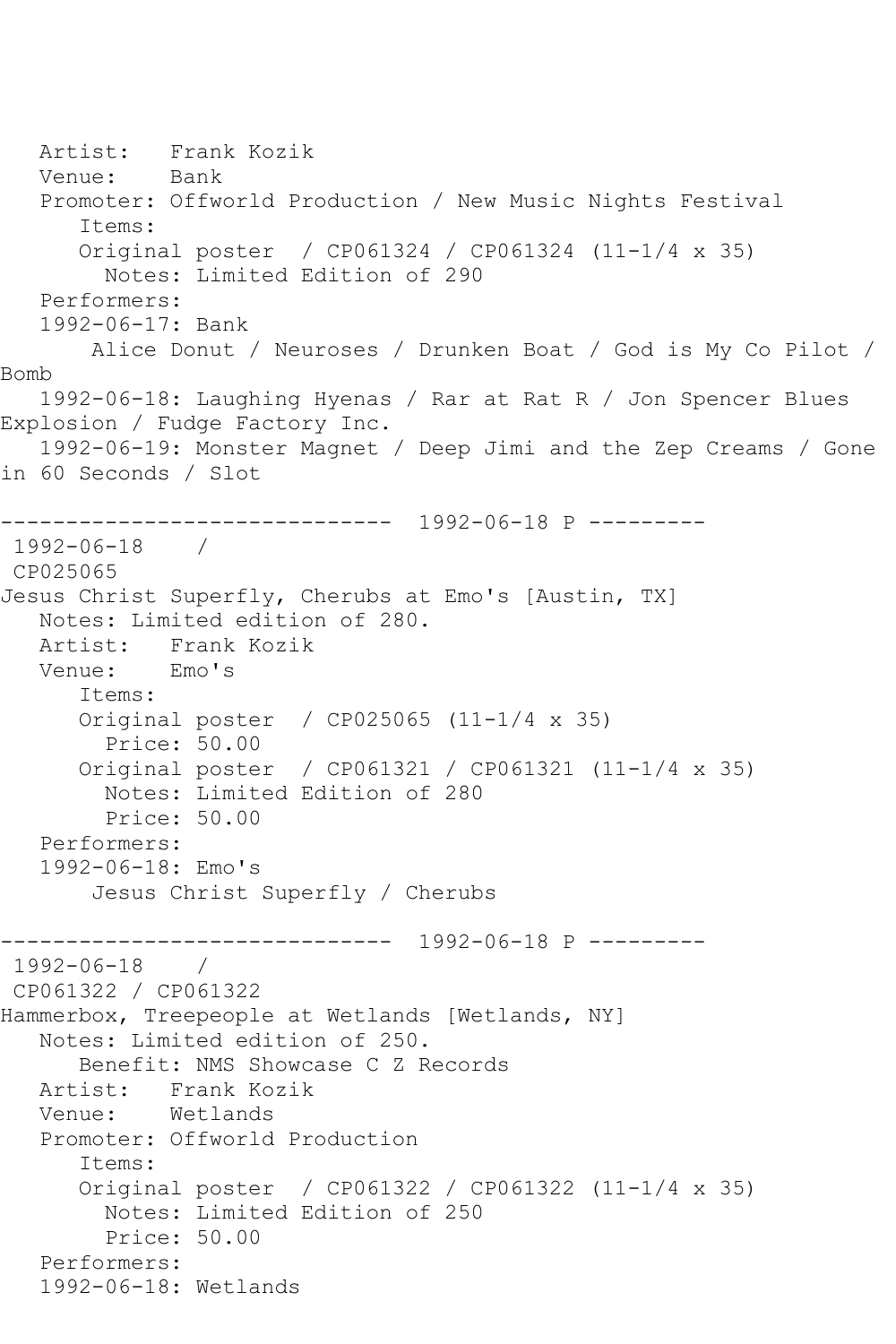```
 Hammerbox / Treepeople / Porn Orchard / 7 Year Bitch / Gnome
                ------------------------------ 1992-06-20 P-1 ---------
1992-06-20 / 
CP012955 / FK19920620
Big Chief, Supersuckers at City
   Artist: Frank Kozik
   Venue: City
       Items:
       Original poster Edition 1 / CP012955 / FK19920620
         / NONE / FK1992062
    Performers:
    1992-06-20: City
        Big Chief / Supersuckers / Pond / Green Magnet School / Rein 
Sanction
------------------------------ ROSE 1992-06-20 P ---------
1992-06-20 / ROSE 
CP030485 / NM10434
Butthole Surfers, Soul Asylum at Roseland
   Artist: Frank Kozik
   Venue: Roseland Theater, Portland, OR
       Items:
       Original poster ROSE / CP030485 / NM10434 (20 x 24)
   Performers:
    1992-06-20: Roseland Theater, Portland, OR
        Butthole Surfers / Soul Asylum / Prong / Diamanda Galas
  ------------------------------ CAVE 1992-06-20 P ---------
1992-06-20 / CAVE 
CP025079 / CP025079
Dino Lee, Gods Among Men at Cave Club
  Artist: Frank Kozik<br>Venue: Cave Club
            Cave Club
       Items:
       Original poster CAVE / CP025079 / CP025079
       Original poster CAVE / CP041069
    Performers:
    1992-06-20: Cave Club
        Dino Lee / Gods Among Men / Voodoo Love Mambo
         ------------------------------ 1992-06-20 P ---------
1992-06-20 / 
CP061323 / CP061323
Dwarves, Big Chief at City
   Notes: Limited Edition of 250
```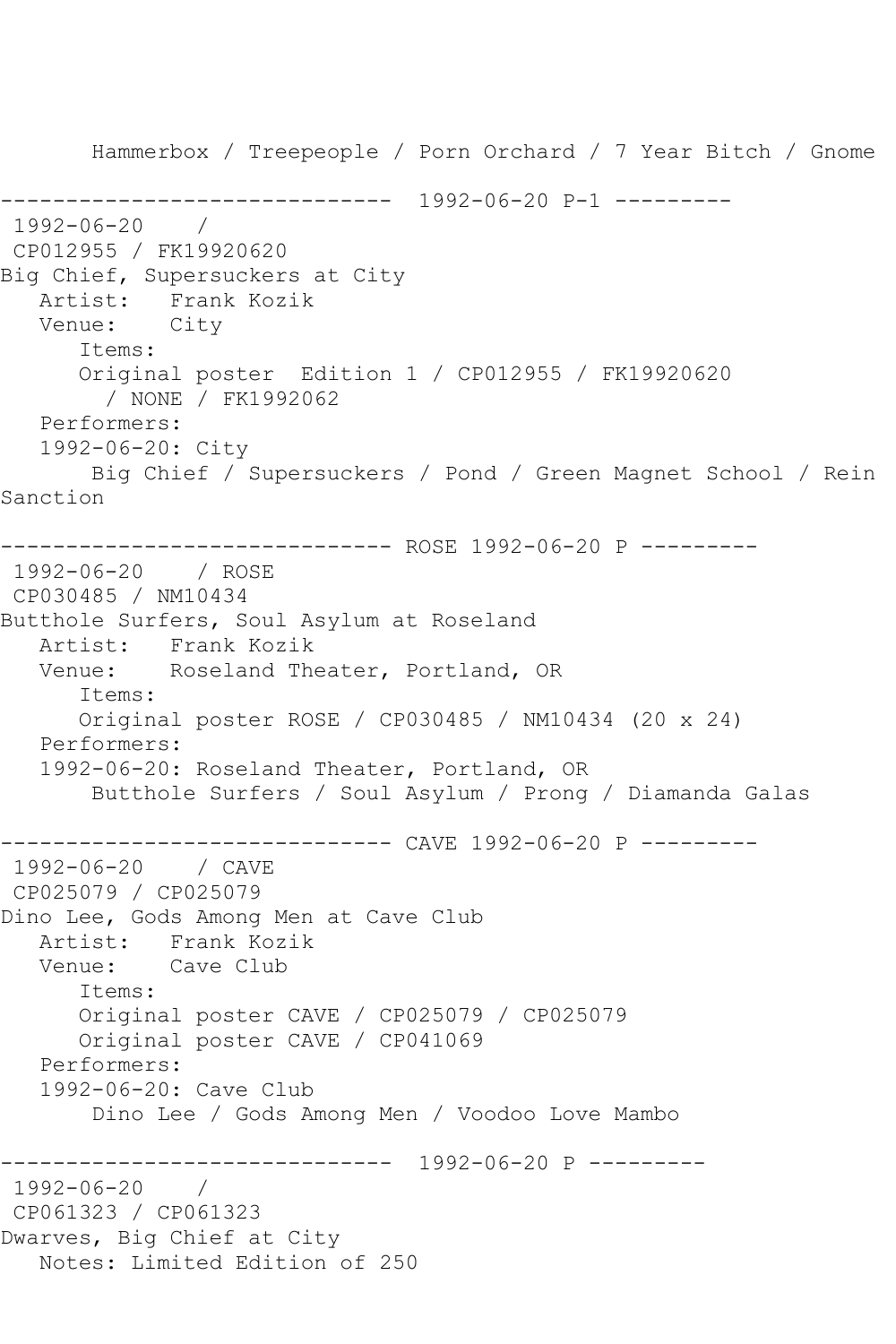This item appears in the book 'The Art of Modern Rock' as AMR # 031.2 Benefit: Subpop / NMS Showcase Artist: Frank Kozik Venue: City Promoter: Offworld Production Items: Original poster / CP061323 / CP061323 (11-1/4 x 35) Notes: Limited Edition of 250 Price: 50.00 Performers: 1992-06-20: City Dwarves / Big Chief / Green Magnet School / Supersuckers / Rein Sanction / Pond ------------------------------ 1992-07-17 P --------- 1992-07-17 / CP060957 / CP060957 Psych Out Benefit: 25th Anniversary of the Moore Gallery Joint Show Artist: Frank Kozik Venue: Artrock Items: Original poster / CP060957 / CP060957 (11-1/4 x 35) Notes: Sk Price: 150.00 Original poster / CP061006 Performers: 1992-07-17 zzzz-08-23: Artrock Bob Masse / Wes Wilson / Bob Fried / Victor Moscoso / Alton Kelley / Rick Griffin / Frank Kozik / David Singer / Randy Tuten / Bob Siedeman / Mark T. Behrens / Austin / Gary Grimshaw / Skolnick / Kieser / John Van Hamersveld / Stanley Mouse / Brown zzzz-07-17: Country Joe ------------------------------ 1992-07-17 P --------- 1992-07-17 / CP061326 / CP061326 Psych Out: 25th Anniversary of the Moore Gallery Joint Show Notes: Limited edition of 325. Artist: Frank Kozik Venue: Artrock Gallery Items: Original poster / CP061326 / CP061326 (11-1/4 x 35) Notes: Limited Edition of 325 Performers: 1992-07-17 1992-08-23: Artrock Gallery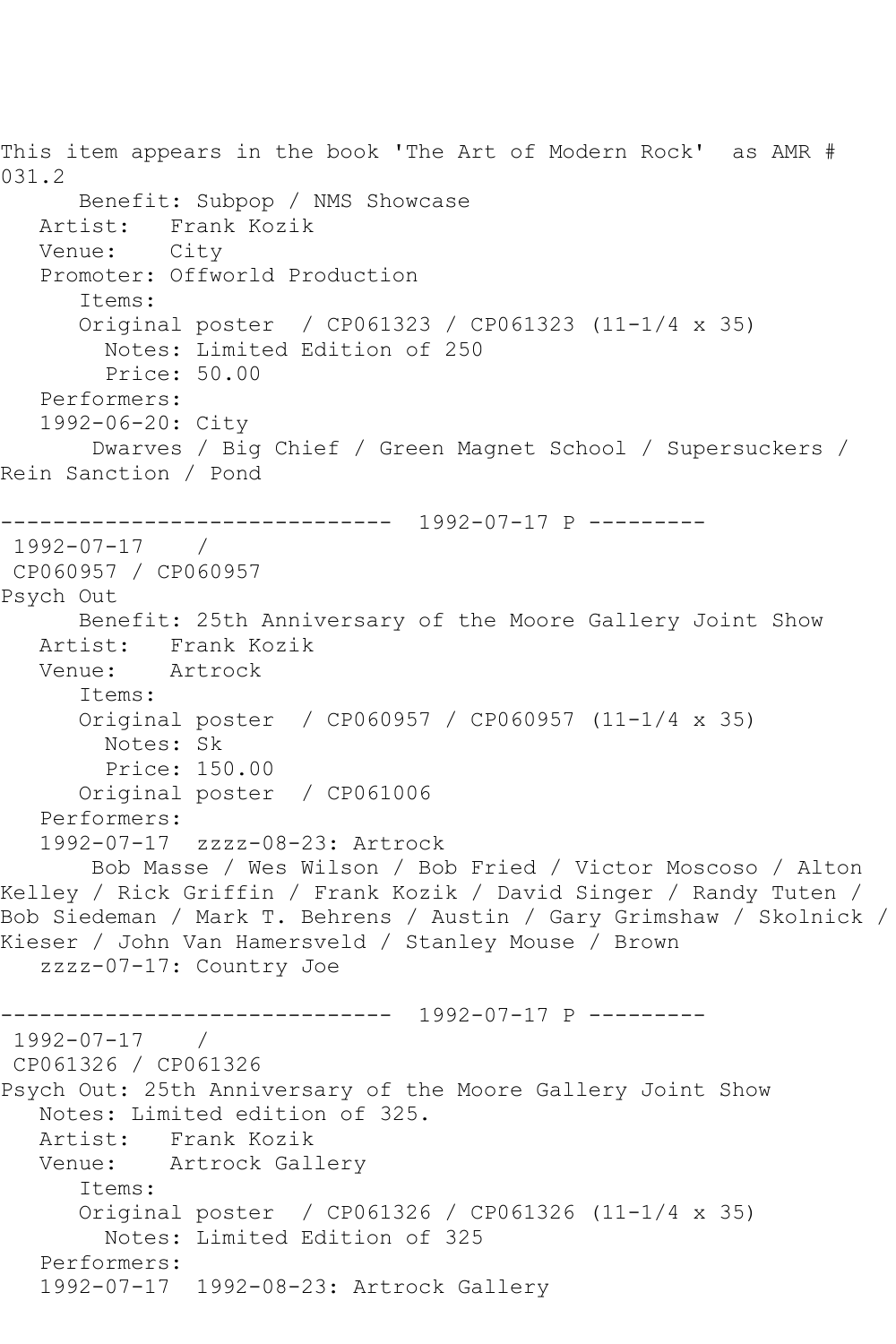Bob Masse / Wes Wilson / Bob Fried / Victor Moscoso / Alton Kelley / Rick Griffin / Frank Kozik / David Singer / Randy Tuten / Bob Sideman / Mark T. Behrens / Stanley Mouse / Gary Grimshaw / John Van Hamersveld / Bonnie Maclean / Skolnick ------------------------------ 1992-07-25 P --------- 1992-07-25 / CP061304 / CP061304 Hammer Box, Best Kissers in the World at O.K. Hotel Notes: Limited edition of 300. Artist: Frank Kozik Venue: O.K. Hotel Items: Original poster / CP061304 / CP061304 (17-1/2 x 22-1/2) Notes: Limited Edition of 300 Price: 50.00 / CP025070 Performers: 1992-07-25: O.K. Hotel Hammer Box / Best Kissers in the World / Nubbin 1992-07-26: Hammer Box / M 99 ------------------------------ 1992-08-03 P --------- 1992-08-03 / CP061327 / CP061327 Helmet, Quicksand at Kennel Club, San Francisco Notes: Limited edition of 280. Artist: Frank Kozik Venue: Kennel Club, San Francisco Items: Original poster / CP061327 / CP061327 (11-1/4 x 35) Notes: Limited Edition of 280 Price: 75.00 Original poster / CP008608 / CP03853 Performers: 1992-08-03: Kennel Club, San Francisco Helmet / Quicksand ------------------------------ 1992-08-07 P ---------  $1992 - 08 - 07$ CP061328 / CP061328 Steel Pole Bathtub, Iowa Beef Experience at Emo's [Austin, TX] Notes: Limited edition of 280. Artist: Frank Kozik Venue: Emo's Items: Original poster / CP061328 / CP061328 (11-1/4 x 35)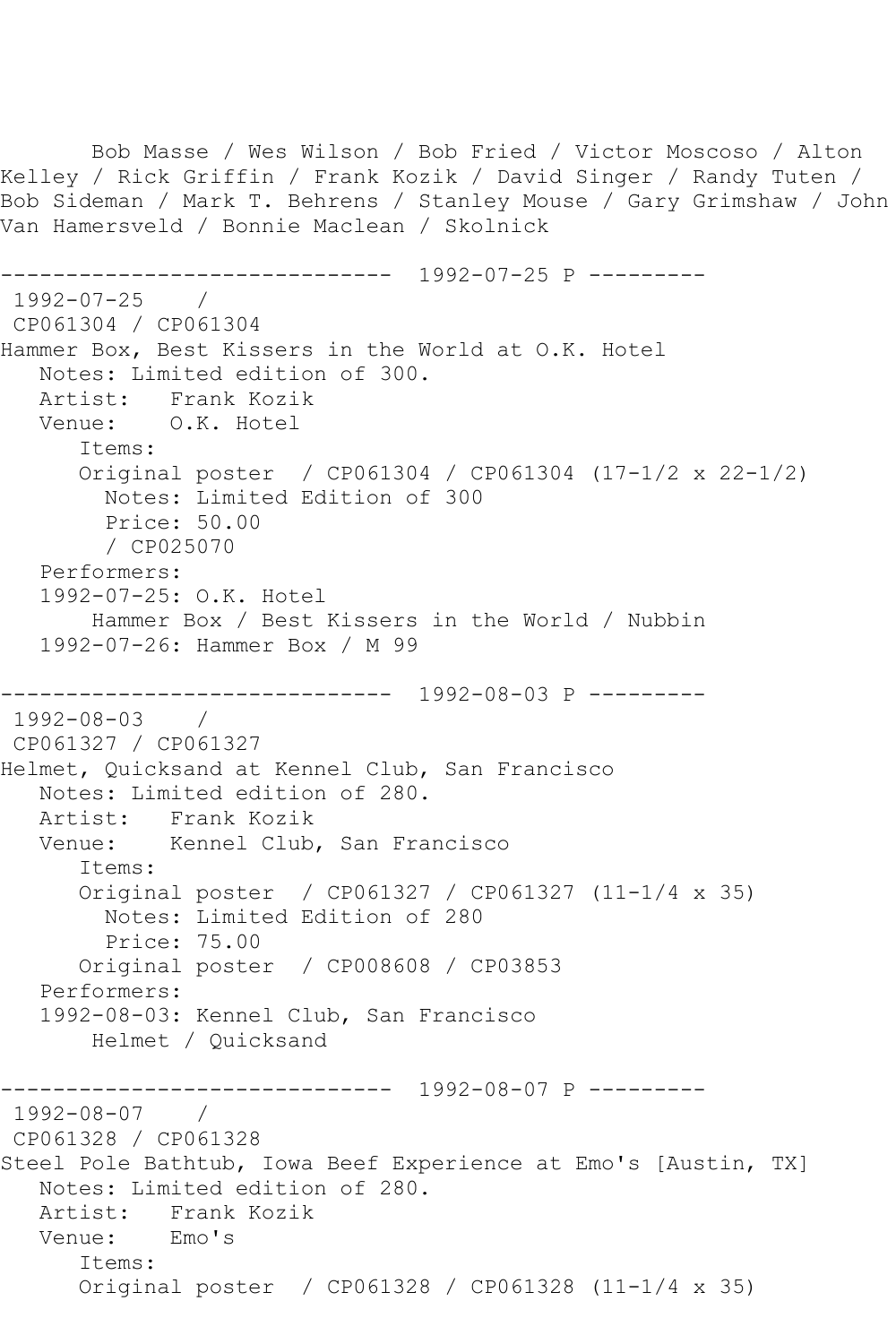```
 Notes: Limited Edition of 280
        Price: 50.00
   Performers:
   1992-08-07: Emo's
        Steel Pole Bathtub / Iowa Beef Experience / Blister
------------------------------ 1992-08-16 P ---------
1992-08-16 / 
CP061329 / CP061329
Jesus Christ Super Fly, Chain Drive at Emo's [Austin, TX]
   Notes: Limited edition of 200.
      Benefit: Spanky's Birthday Party
   Artist: Frank Kozik
   Venue: Emo's
      Items:
      Original poster / CP061329 / CP061329 (11-1/4 x 35)
        Notes: Limited Edition of 200
        Price: 50.00
   Performers:
   1992-08-16: Emo's
       Jesus Christ Super Fly / Chain Drive / Cherubs / Unicorn 
Magic
------------------------------ 1992-09-11 P ---------
1992-09-11 / 
CP061302 / CP061302
Posters Serigraphs and Original Works by Frank Kozik
   Notes: Limited edition of 230.
   Artist: Frank Kozik
   Venue: Artrock Gallery
      Items:
      Original poster / CP061302 / CP061302 (17-1/2 x 22-1/2)
        Notes: Limited Edition of 230
        Price: 200.00
   Performers:
   1992-09-11 1992-10-11: Artrock Gallery
------------------------------ 1992-09-11 P ---------
1992-09-11 / 
CP061303 / CP061303
Vertigo, Vinegar at Upton
   Notes: Limited edition of 260.
   Artist: Frank Kozik
   Venue: Upton
      Items:
      Original poster / CP061303 / CP061303 (17-1/2 x 22-1/2)
```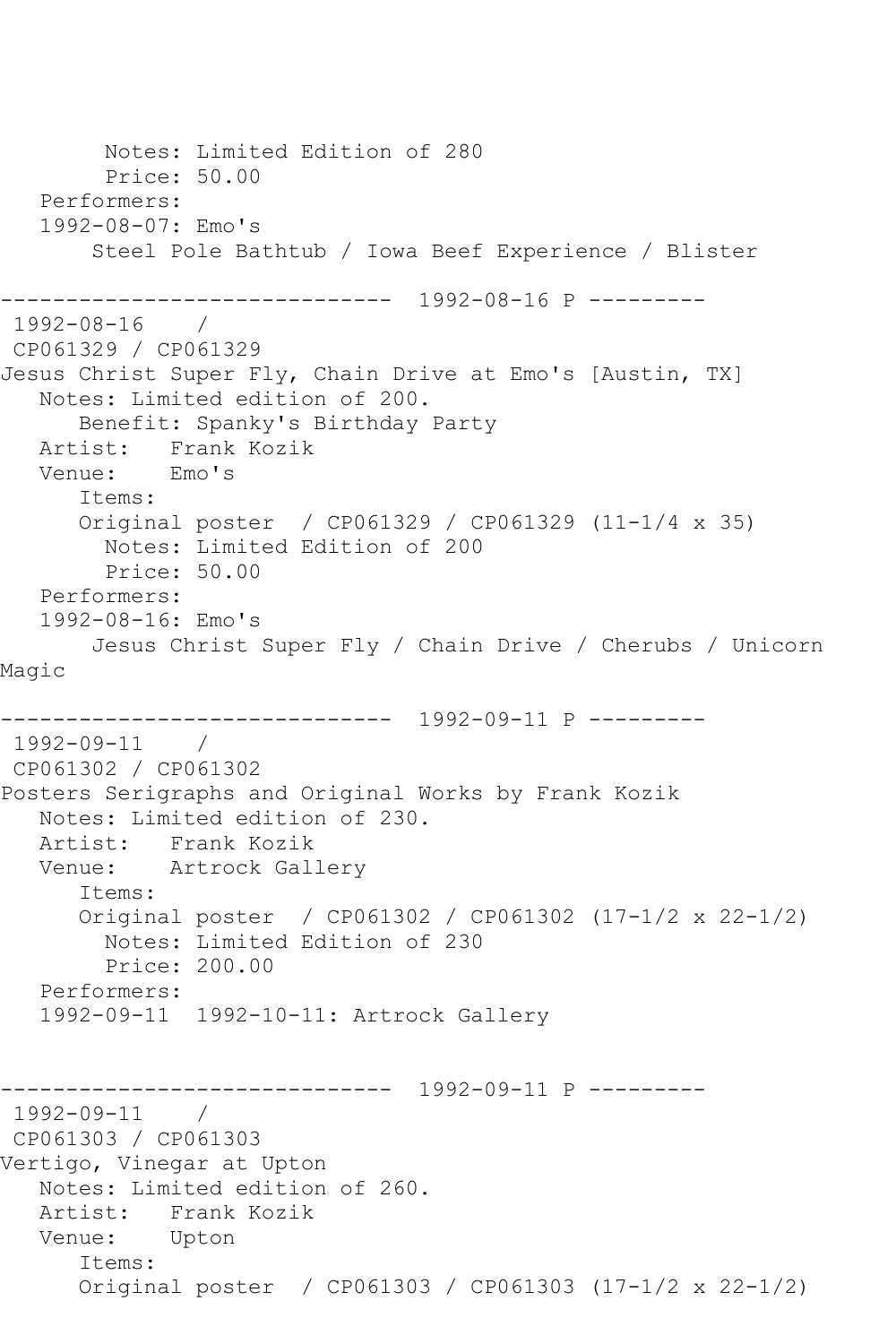Notes: Limited Edition of 260 Price: 250.00 Original poster / CP061356 Original poster / CP025005 Original poster / CP025006 Performers: 1992-09-11: Upton Vertigo / Vinegar / Madonna ------------------------------ ARG 1992-09-12 P-1 --------- 1992-09-12 / ARG CP012961 / FK19920912 Love, Frank Kozik at Art Rock Gallery - San Francisco, CA Notes: SIgned Limited Edition of 150 This item appears in the book 'The Art of Modern Rock' as AMR # 032.1 Artist: Frank Kozik Venue: Artrock Gallery Items: Original poster ARG Edition 1 / CP012961 / FK19920912 Price: 75.00 ARG / NONE / FK1992091 Performers: 1992-09-12: Artrock Gallery ------------------------------ 1992-09-18 P --------- 1992-09-18 / CP061263 / CP061263 Sonic Youth, Pavement at Unicorn [Chicago, IL] Notes: Limited edition of 500. Benefit: Pretty Fucking Dirty Tour 1992 Artist: Frank Kozik<br>Venue: Unicorn Unicorn Items: Original poster / CP061263 / CP061263 (22-1/2 x 35) Notes: Limited Edition of 500 Price: 300.00 Original poster / CP025028 Performers: 1992-09-18: Unicorn Sonic Youth / Pavement / Pain teens 1992-09-19: Agora Ballroom, Cleveland, OH ------------------------------ 1992-09-25 P --------- 1992-09-25 /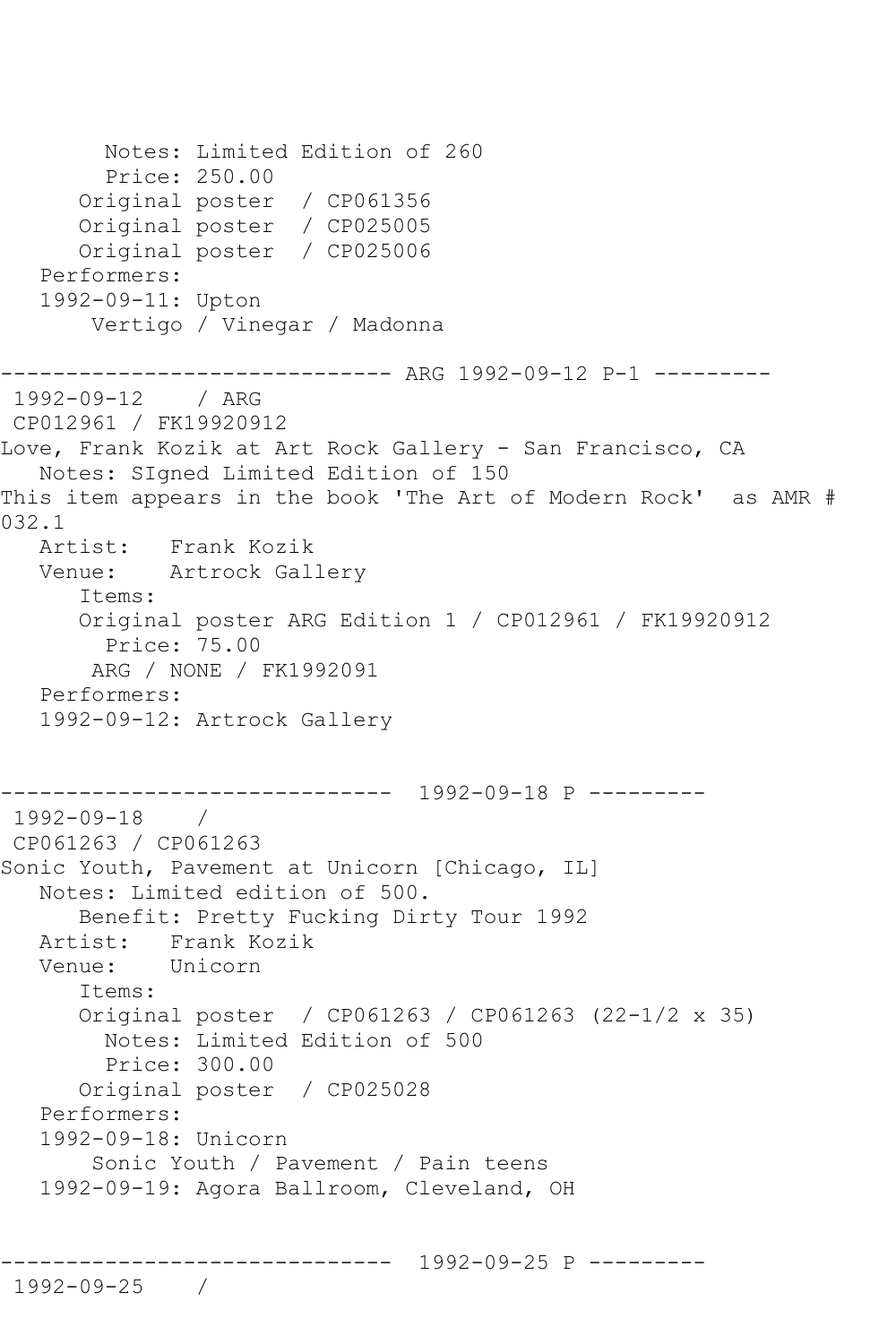```
CP061300 / CP061300
360's, Methatone at Emo's [Austin, TX]
   Notes: Limited edition of 300.
  Artist: Frank Kozik<br>Venue: Emo's
  Venue:
       Items:
       Original poster / CP061300 / CP061300 (17-1/2 x 22-1/2)
         Notes: Limited Edition of 300
         Price: 50.00
   Performers:
    1992-09-25: Emo's
        360's / Methatone / 700 Miles
------------------------------ 1992-10-03 P ---------
1992-10-03 / 
CP061301 / CP061301
Cows, Mama Tic at 7th Street Entry [Minneapolis, MN]
   Notes: Limited edition of 500.
   Artist: Frank Kozik
   Venue: 7th Street Entry
       Items:
       Original poster / CP061301 / CP061301 (17-1/2 x 22-1/2)
         Notes: Limited Edition of 500
         Price: 200.00
   Performers:
    1992-10-03 1992-10-04: 7th Street Entry
        Cows / Mama Tic / Guzzard
                    ------------------------------ 1992-10-09 P ---------
1992-10-09 / 
CP061262 / CP061262
Untamed Youth, Elvis at El Morocco Lounge
   Notes: Limited edition of 500.
   Artist: Frank Kozik
   Venue: El Morocco Lounge
   Promoter: Louie the Letch Production / Estrus Records / 
Underground
       Items:
       Original poster / CP061262 / CP061262 (22-1/2 x 35)
         Notes: Limited Edition of 500
       Original poster / CP025008
    Performers:
    1992-10-09: El Morocco Lounge
        Untamed Youth / Elvis
                ------------------------------ 1992-10-17 P ---------
1992-10-17 /
```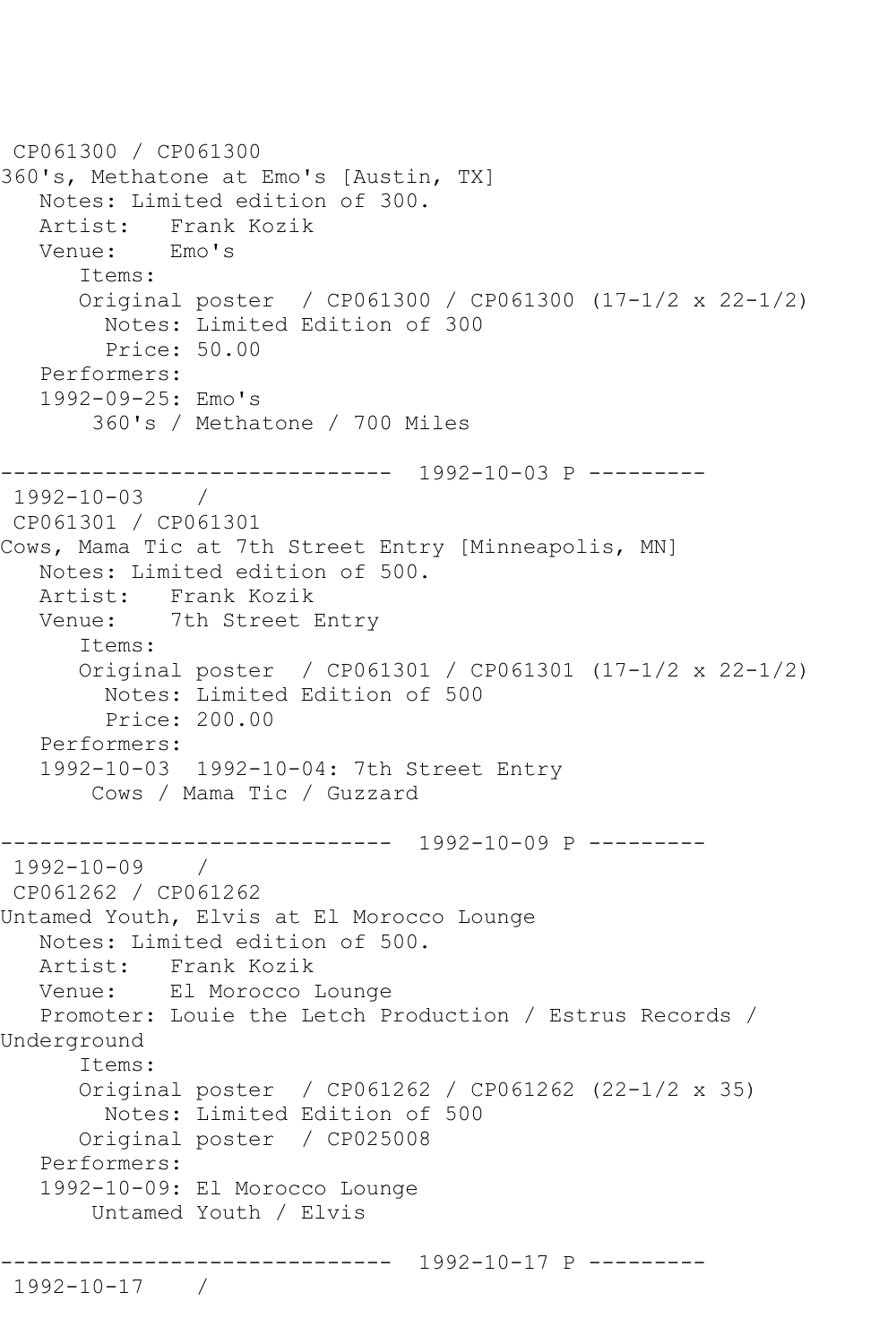```
CP061330 / CP061330
Bad Livers, Wool at Emo's [Austin, TX]
   Notes: Limited edition of 500.
  Artist: Frank Kozik<br>Venue: Emo's
  Venue:
       Items:
       Original poster / CP061330 / CP061330 (11-1/4 x 35)
         Notes: Limited Edition of 500
         Price: 50.00
   Performers:
    1992-10-17: Emo's
        Bad Livers / Wool
------------------------------ CBGB 1992-10-22 P ---------
1992-10-22 / CBGB 
CP061241 / CP061241
Frank Kozik at CBGB's, NYC - New York, NY
   Notes: Limited edition of 260.
       Benefit: Wee Widdul Piggums Final Appearance
   Artist: Frank Kozik
   Venue: CBGB's 313 Gallery
       Items:
       Original poster CBGB / CP061241 / CP061241 (22-1/2 x 35)
         Notes: Limited Edition of 260
         Price: 150.00
   Performers:
    1992-10-22 1992-11-28: CBGB's 313 Gallery
------------------------------ 1992-10-30 P ---------
1992-10-30 / 
CP061299 / CP061299
Melvins, Cows at Ritz
   Notes: Limited edition of 25.
  Artist: Frank Kozik<br>Venue: Ritz
  Venue:
       Items:
       Original poster / CP061299 / CP061299 (17-1/2 x 22-1/2)
        Notes: Limited Edition of 25
   Performers:
    1992-10-30: Ritz
        Melvins / Cows / Cosmic Psychos / Surgery / Shocking / 
Hammerhead / Helmet
------------------------------ 1992-11-05 P ---------
1992-11-05 / 
CP061297 / CP061297
```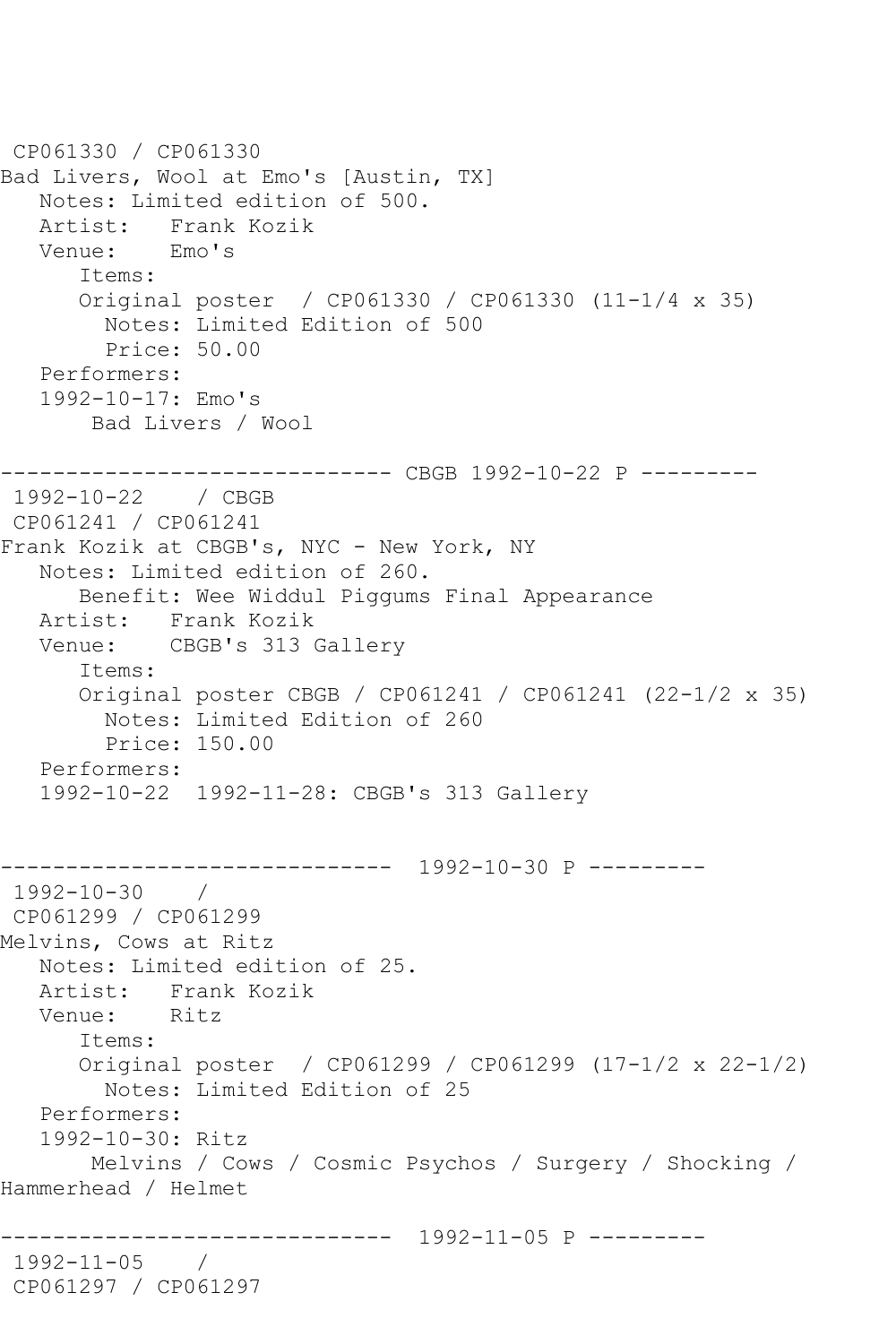```
Surgery, Purvis at Emo's [Austin, TX]
  Notes: Limited edition of 450.<br>Artist: Frank Kozik
            Frank Kozik<br>Emo's
  Venue:
       Items:
       Original poster / CP061297 / CP061297 (17-1/2 x 22-1/2)
         Notes: Limited Edition of 450
         Price: 50.00
    Performers:
    1992-11-05: Emo's
        Surgery / Purvis
    1992-11-06: Surgery / Purvis / Crust
------------------------------ KEN 1992-11-11 P ---------
1992-11-11 / KEN 
CP061331 / CP061331
Jesus Lizard, Jon Spencer Blues Explosion at Kennel Club, San 
Francisco
   Notes: Limited edition of 475.
   Artist: Frank Kozik
   Venue: Kennel Club, San Francisco
       Items:
       Original poster KEN / CP061331 / CP061331 (11-1/4 x 35)
         Notes: Limited Edition of 475
         Price: 100.00
       Original poster KEN / CP025018
   Performers:
    1992-11-11: Kennel Club, San Francisco
        Jesus Lizard / Jon Spencer Blues Explosion
           ------------------------------ 1992-11-18 P ---------
1992-11-18 / 
CP700226 / CP700226
Beastie Boys, Cypress Hill at State Palace Theater [New Orleans, LA]
   Notes: Signed Limited Edition of 450
This item appears in the book 'The Art of Modern Rock' as AMR # 
031.1<br>Artist:
            Frank Kozik
   Venue: State Palace Theater
       Items:
       Original poster / CP700226 / CP700226 (30-1/2 x 25-1/2)
   Performers:
    1992-11-18: State Palace Theater
        Beastie Boys / Cypress Hill / Rollins Band
    1992-11-20: Sam Houston Coliseum
```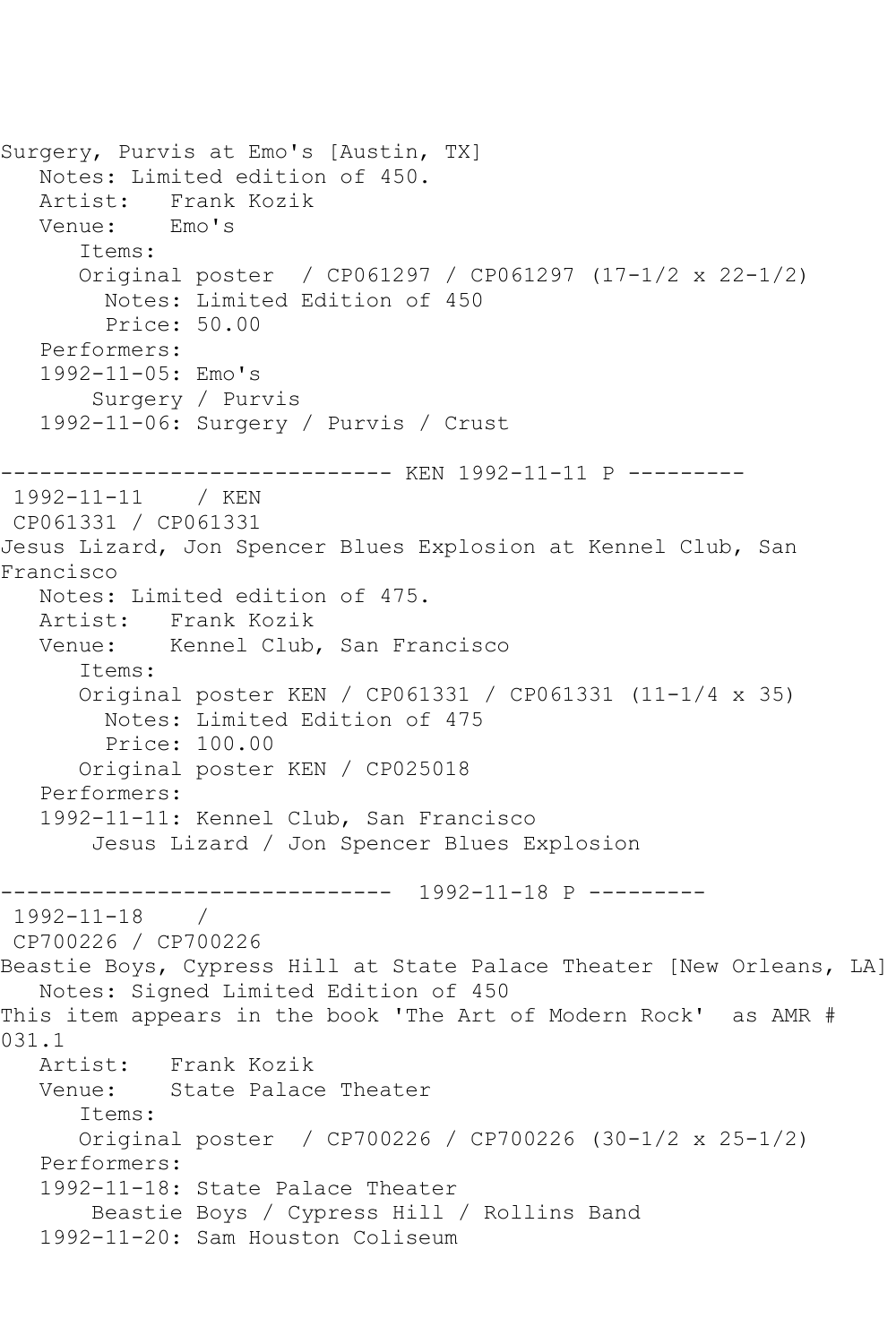------------------------------ 1992-11-20 P --------- 1992-11-20 / CP061266 / CP061266 Beastie Boys, Cypress Hill at Sam Houston Coliseum [Houston, TX] Artist: Frank Kozik<br>Venue: Sam Houston Sam Houston Coliseum Items: Original poster / CP061266 / CP061266 (25-1/2 x 30-5/8) Price: 400.00 Performers: 1992-11-20: Sam Houston Coliseum Beastie Boys / Cypress Hill / Rollins Band 1992-11-18: State Palace Theater ------------------------------ 1992-11-20 P --------- 1992-11-20 / CP061333 / CP061333 Jesus Lizard, Jon Spencer Blues Explosion at Emo's [Austin, TX] Notes: Limited edition of 480. Artist: Frank Kozik Venue: Emo's Items: Original poster / CP061333 / CP061333 (11-1/4 x 35) Notes: Limited Edition of 480 Price: 75.00 Performers: 1992-11-20: Emo's Jesus Lizard / Jon Spencer Blues Explosion ------------------------------ RKC 1992-11-21 P --------- 1992-11-21 / RKC CP061332 / CP061332 Love Battery, Seaweed at Rock Candy [Portland, OR] Notes: Limited edition of 500. Benefit: Subpop Ultra Lame Fest Artist: Frank Kozik Venue: Rock Candy Items: Original poster RKC / CP061332 / CP061332 (11-1/4 x 35) Notes: Limited Edition of 500 Price: 189.00 Original poster RKC / CP025026 Performers: 1992-11-21: Rock Candy Love Battery / Seaweed / Sprinkler / Pond / Hazel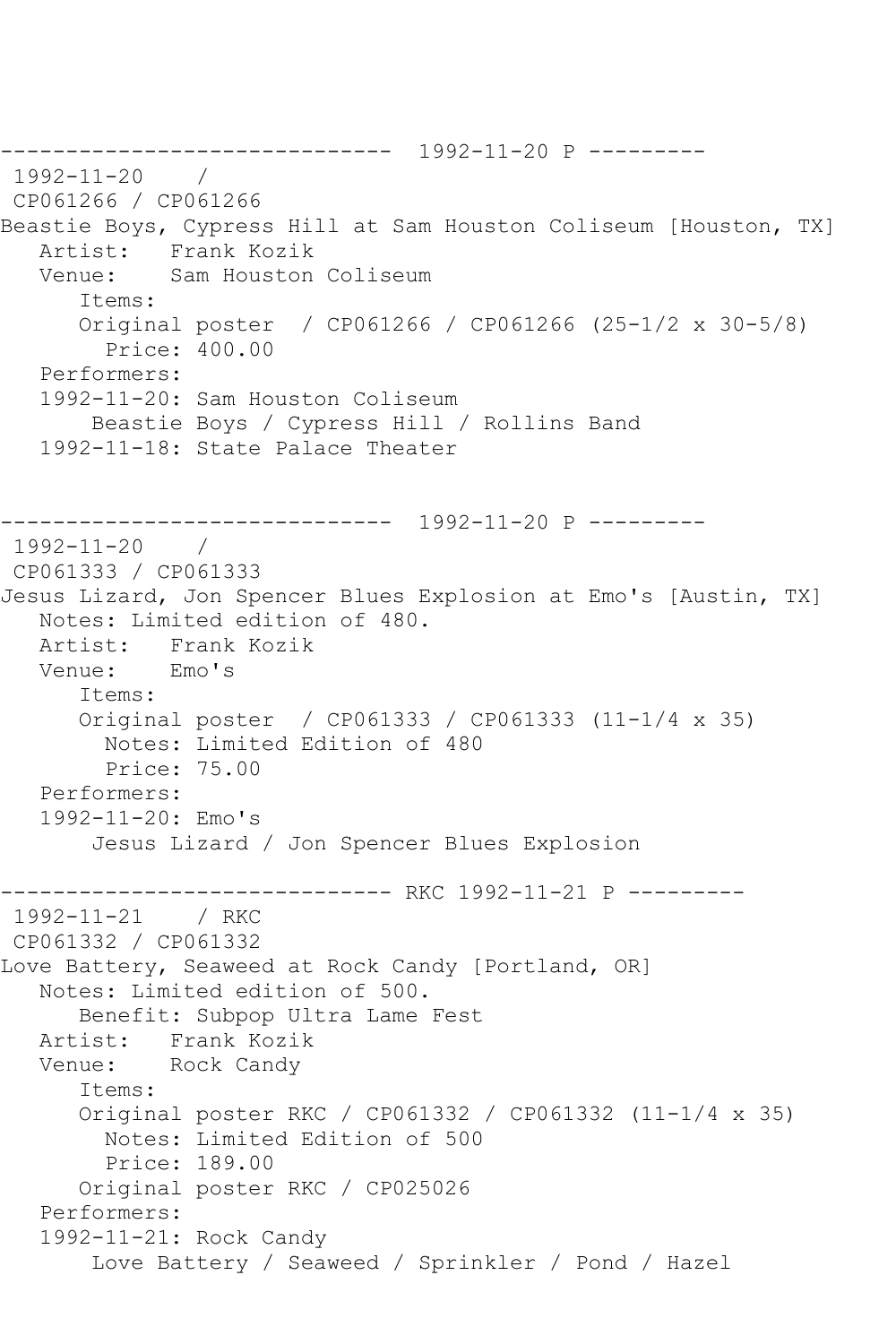------------------------------ 1992? P --------- 1992? / CP041072 Megazone Records Artist: Frank Kozik Items: Original poster / CP041072 Performers: 1992?: Megazone Records ------------------------------ 1993 P-1 --------- 1993 / CP013035 / FK1993KZ9309 Return to Planet 9 at Acropolis Artist: Frank Kozik Venue: Acropolis Items: Original poster Edition 1 / CP013035 / FK1993KZ9309 Performers: 1993: Acropolis Return to Planet 9 ------------------------------ SANT 1993 P --------- 1993 / SANT CP041073 Die Unterwelt at Sanitarium, Austin, TX Artist: Frank Kozik Venue: Sanitarium, Austin, TX Items: Original poster SANT / CP041073 Performers: 1993: Sanitarium, Austin, TX Die Unterwelt ------------------------------ 1993 P --------- 1993 / CP061249 / CP061249 Black Market Flowers Notes: Limited edition of 250. Artist: Frank Kozik Items: Original poster / CP061249 / CP061249 (22-1/2 x 35) Notes: Limited Edition of 250 Price: 50.00 Performers: Black Market Flowers ------------------------------ 1993 P ---------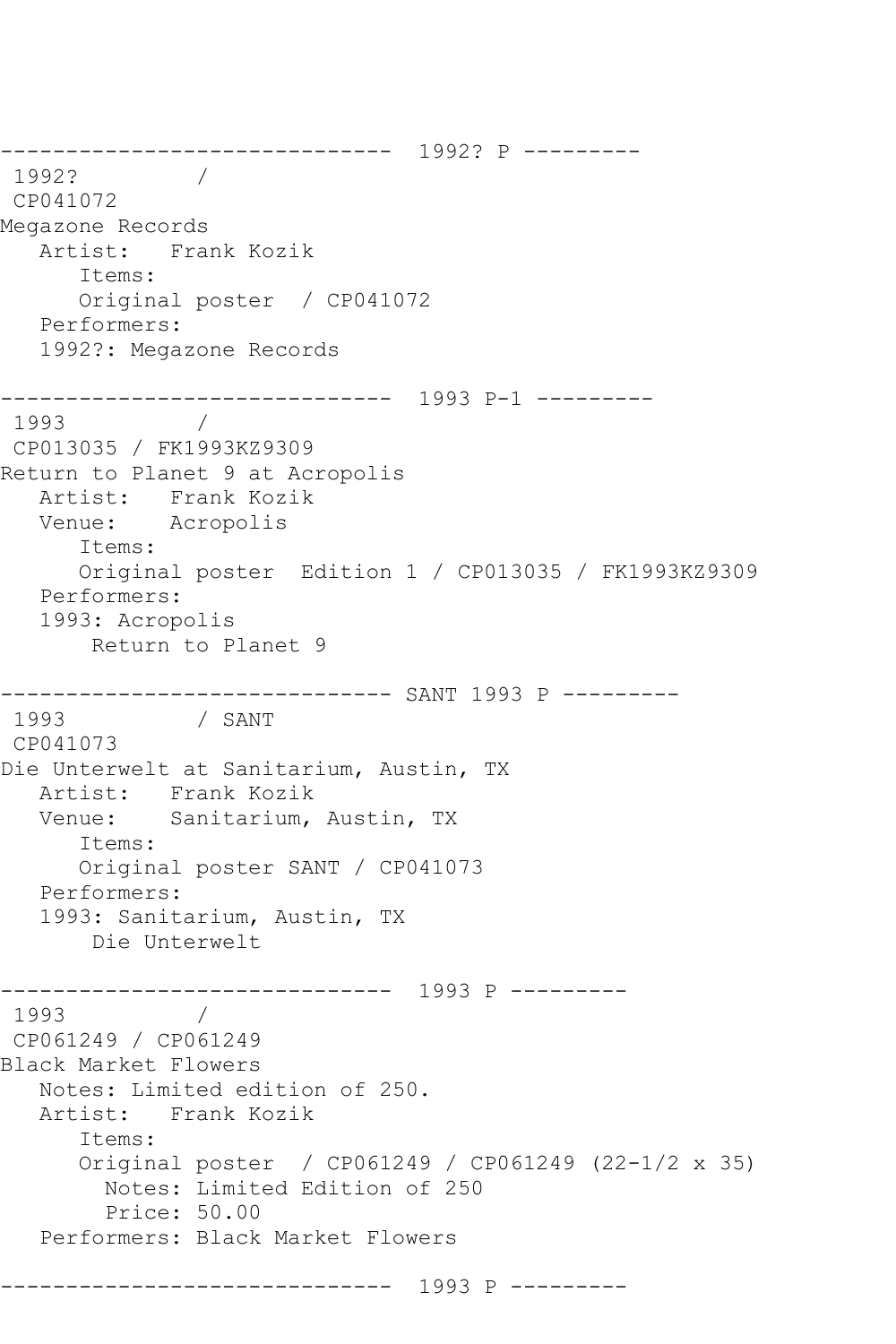```
1993 / 
CP061252 / CP061252
Surgery, Trim The 9th Ward High Roller Prom
   Notes: Limited edition of 375.
      Benefit: Trim the 9th War High Roller Now Out on Amrep.
   Artist: Frank Kozik
      Items:
      Original poster / CP061252 / CP061252 (22-1/2 x 35)
         Notes: Limited Edition of 375
        Price: 50.00
   Performers:
   1993: Surgery
------------------------------ 1993 P ---------
1993 / 
CP061257 / CP061257
DJ Roger Wilson Presents Return to Planet 9
   Notes: Limited edition of 500.
      Benefit: Wednesdays
   Artist: Frank Kozik
   Venue: Acropolis
      Items:
      Original poster / CP061257 / CP061257 (22-1/2 x 35)
        Notes: Limited Edition of 500
   Performers:
   1993: Acropolis
    ------------------------------ 1993 P ---------
1993 / 
CP061334 / CP061334
Flowerhead
   Notes: Limited edition of 500.
   Artist: Frank Kozik
      Items:
      Original poster / CP061334 / CP061334 (11-1/4 x 35)
         Notes: Limited Edition of 500
         Price: 50.00
   Performers:
   1993: Flowerhead
------------------------------ 1993 P ---------
1993 / 
CP061335 / CP061335
Dwarves, Reverend Horton Heat
   Notes: Limited edition of 1100.
      Benefit: Europe Tour
```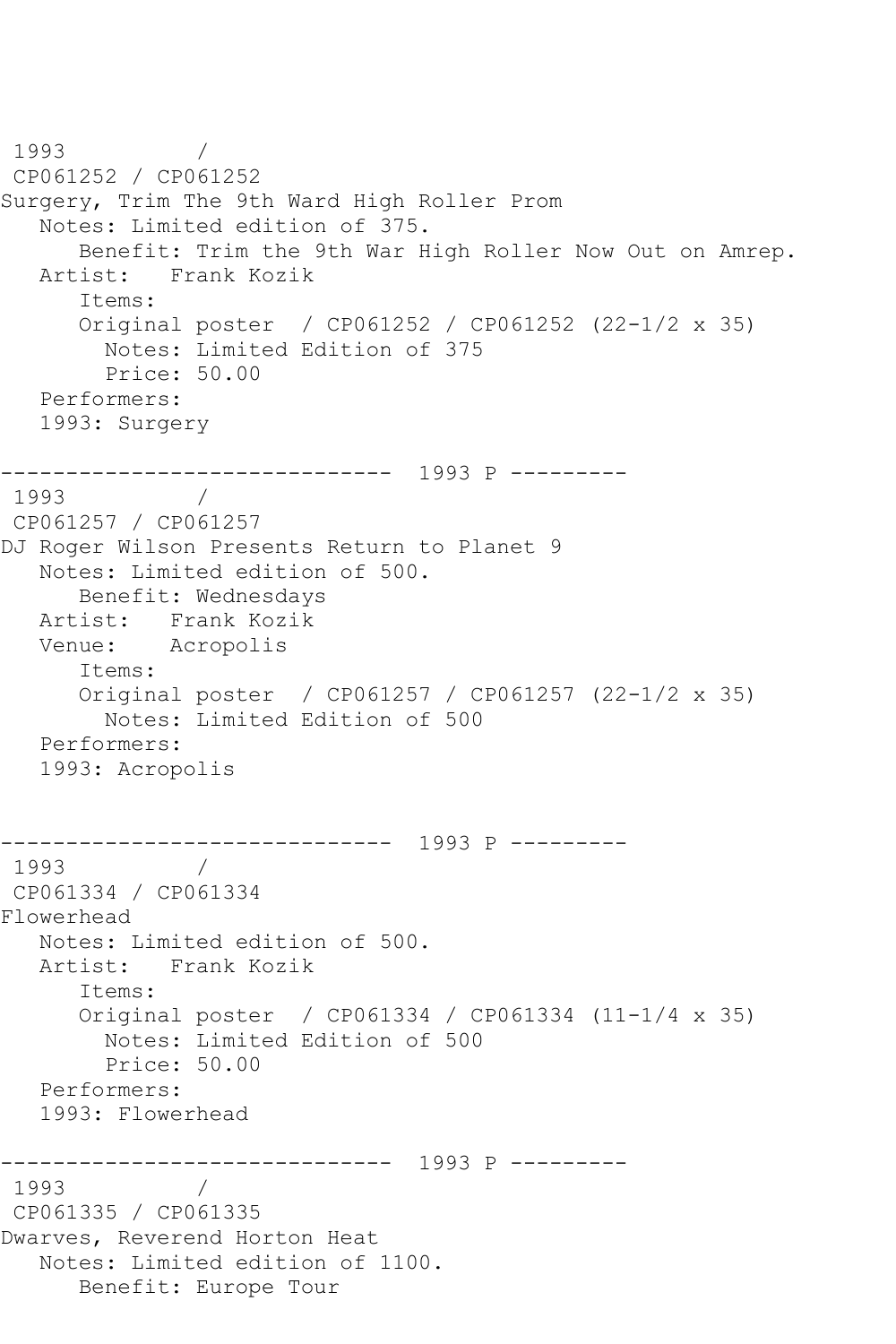Artist: Frank Kozik Promoter: Subpop Items: Original poster / CP061335 / CP061335 (11-1/4 x 35) Notes: Limited Edition of 1100 Price: 50.00 Performers: 1993: Dwarves / Reverend Horton Heat / Supersuckers ------------------------------ 1993 P --------- 1993 / CP061339 / CP061339 Crust, Seemen Notes: Limited edition of 250. Benefit: 1993 Tour Artist: Frank Kozik Items: Original poster / CP061339 / CP061339 (11-1/4 x 35) Notes: Limited Edition of 250 Price: 50.00 Performers: 1993: Crust / Seemen ------------------------------ 1993-01-08 P --------- 1993-01-08 / CP061261 / CP061261 Fluid, Sugar Shack at Emo's [Austin, TX] Notes: Limited edition of 500. Benefit: Third Anniversary Fest Artist: Frank Kozik<br>Venue: Emo's Venue: Items: Original poster / CP061261 / CP061261 (22-1/2 x 35) Notes: Limited Edition of 500 Price: 7.50 Performers: 1993-01-08: Emo's Fluid / Sugar Shack 1993-01-09: ------------------------------ 1993-01-13 P --------- 1993-01-13 / CP061015 / CP061015 Iggy Pop, Feel Fuzzy at Continental Club - Austin, TX Artist: Frank Kozik Venue: Continental Club Items: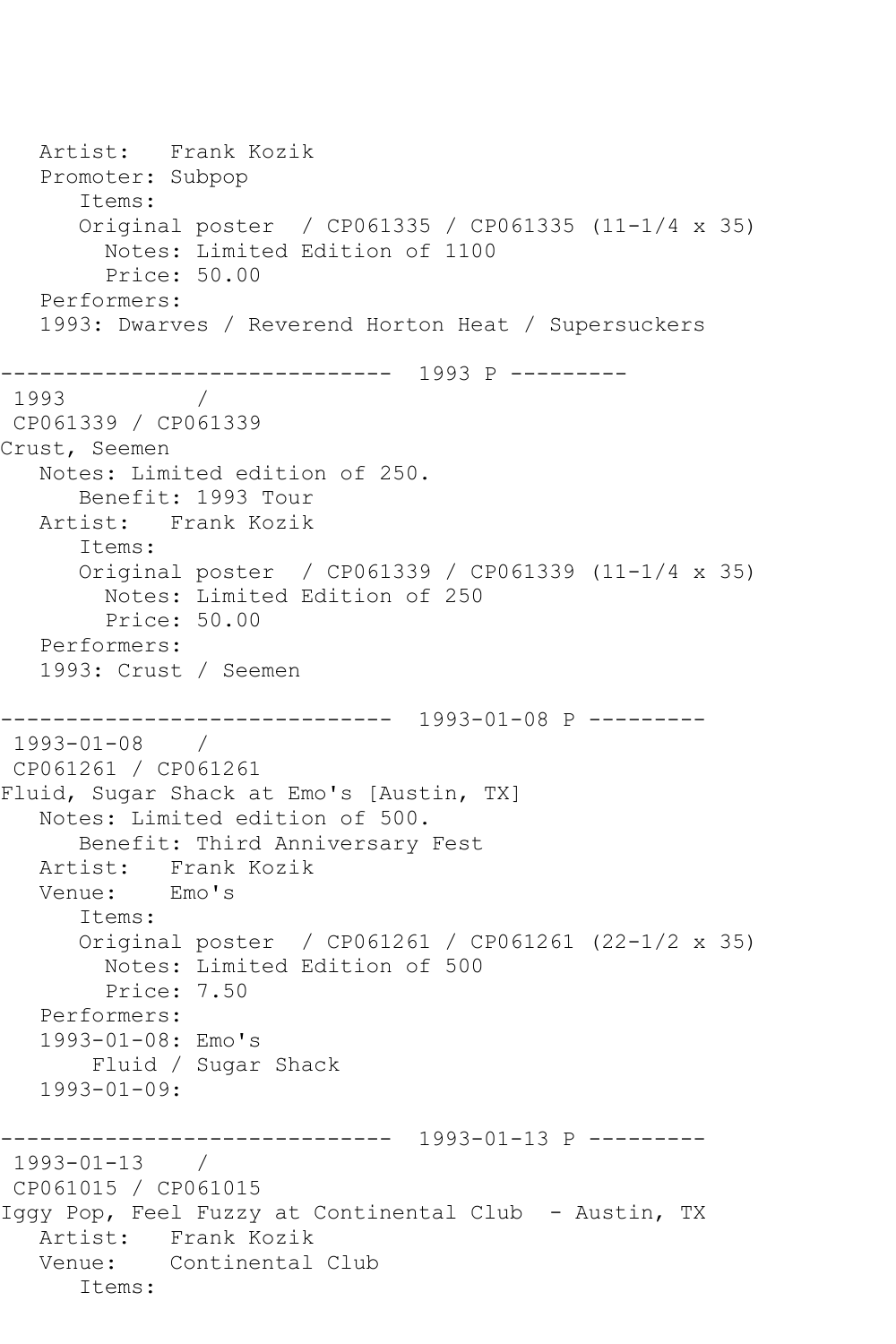Original poster / CP061015 / CP061015 (22-1/2 x 35-1/8) Price: 100.00 / CP061260 Performers: 1993-01-13: Continental Club Iggy Pop / Feel Fuzzy / D Generation / Sea Monster ------------------------------ 1993-02-06 P --------- 1993-02-06 / CP061298 / CP061298 Posters Serigraphs and Original Works by Frank Kozik Artist: Frank Kozik<br>Venue: La Luz de Je La Luz de Jesus Gallery Items: Original poster / CP061298 / CP061298 (17-1/2 x 22-1/2) Price: 50.00 Performers: 1993-02-06 1993-02-28: La Luz de Jesus Gallery ------------------------------ 1993-02-26 P --------- 1993-02-26 / CP061256 / CP061256 Melvins, Hammerhead at Kennel Club, San Francisco Notes: Signed Limited Edition of 500 This item appears in the book 'The Art of Modern Rock' as AMR # 032.4 Artist: Frank Kozik Venue: Kennel Club, San Francisco Items: Original poster / CP061256 / CP061256 (22-1/2 x 35) Notes: Limited Edition of 500 Price: 175.00 Performers: 1993-02-26: Kennel Club, San Francisco Melvins / Hammerhead ------------------------------ 1993-03-01 P --------- 1993-03-01 / CP061258 / CP061258 Lunachicks at Kennel Club, San Francisco Notes: Limited Edition of 500 This item appears in the book 'The Art of Modern Rock' as AMR # 032.2 Artist: Frank Kozik Venue: Kennel Club, San Francisco Items: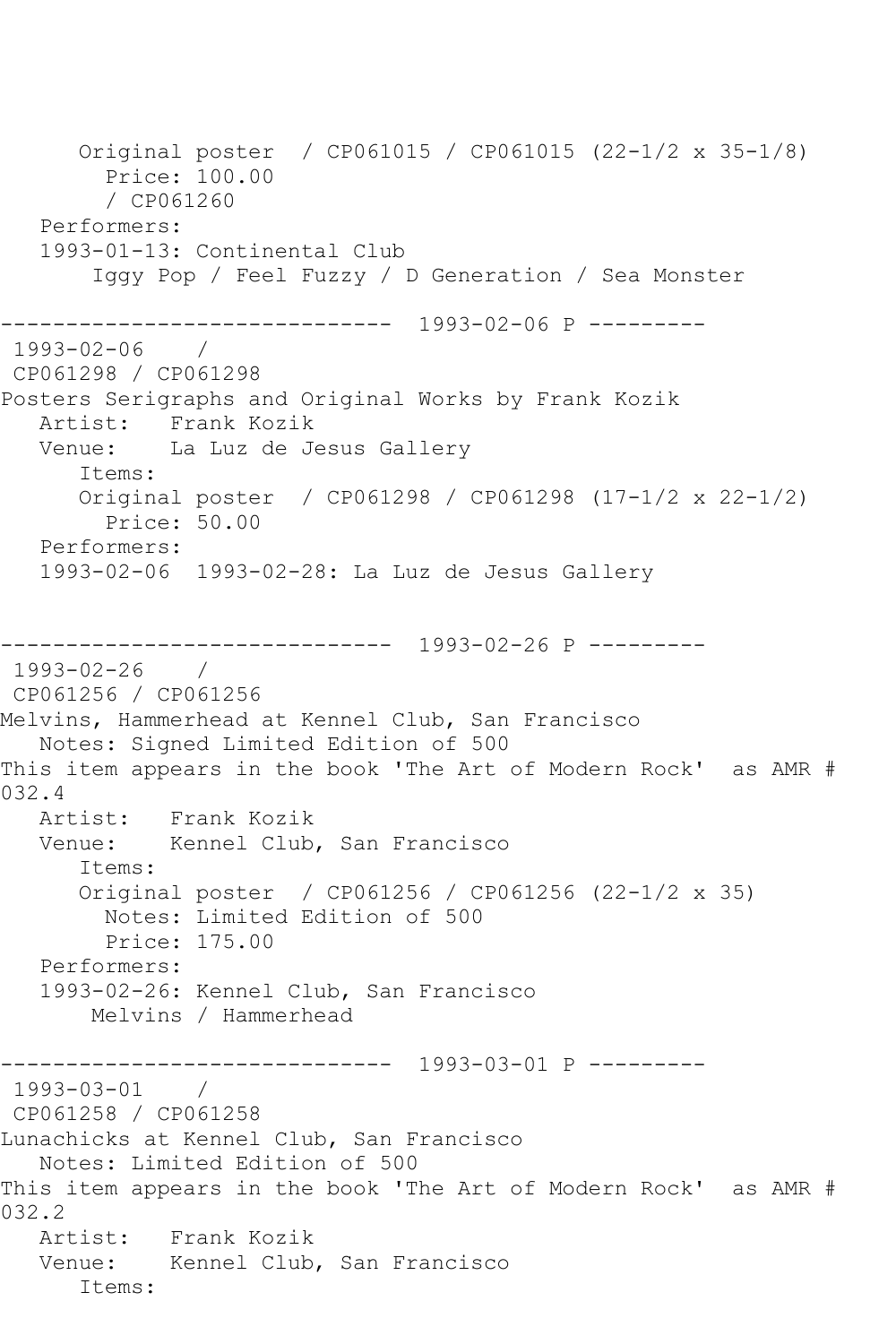Original poster / CP061258 / CP061258 (22-1/2 x 35) Notes: Limited Edition of 500 Price: 75.00 Performers: 1993-03-01: Kennel Club, San Francisco Lunachicks ------------------------------ 1993-03-08 P --------- 1993-03-08 / CP061255 / CP061255 House of Pain at Deep Ellum Notes: Limited edition of 500. Benefit: Liquor Store World Tour Artist: Frank Kozik Venue: Deep Ellum Items: Original poster / CP061255 / CP061255 (22-1/2 x 35) Notes: Limited Edition of 500 Performers: 1993-03-08: Deep Ellum House of Pain 1993-03-09: Back Room, Austin 1993-03-10: Barubas 1993-03-11: Vatican 1993-03-12: Tipitinas 1993-03-13: Club 616 1993-03-14: Spinnaker 1993-03-15: Florida Theater 1993-03-16: Edge 1993-03-17: Edge 1993-03-18: Asylum 1993-03-19: Ritz 1993-03-20: Bayfront Park

1993-03-22: Masquerade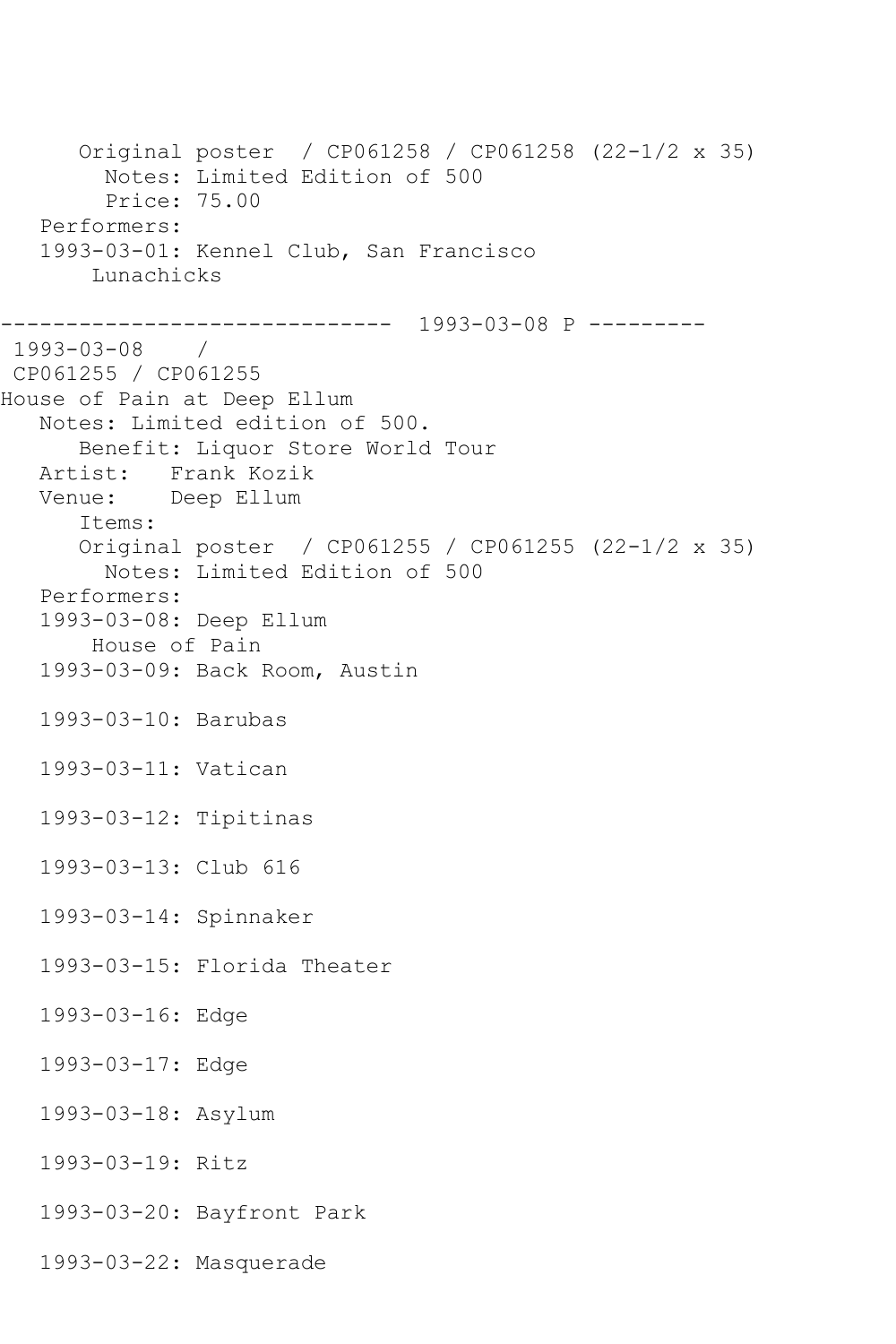- 1993-03-23: Rocky's
- 1993-03-24: Peppermint Beach Club
- 1993-03-25: W.U.S.T. Hall
- 1993-03-26: Hammerjack's
- 1993-03-27: Roseland
- 1993-03-28: Trocadero
- 1993-03-29: Toad's Place
- 1993-03-30: Channel
- 1993-03-31: Concert Hall
- 1993-04-01: Metropole
- 1993-04-02: State Theater
- 1993-04-03: Vic Theater
- 1993-04-04: Rave Theater
- 1993-04-05: 1st Avenue (704 1st Ave. N.)
- 1993-04-07: Gothic
- 1993-04-08: DV8
- 1993-04-09: Mardi Gras
- 1993-04-10: La Luna
- 1993-04-11: 86th Street
- 1993-04-12: Oz
- 1993-04-14: Warfield Theater
- 1993-04-16: Iguana's
- 1993-04-17: Civic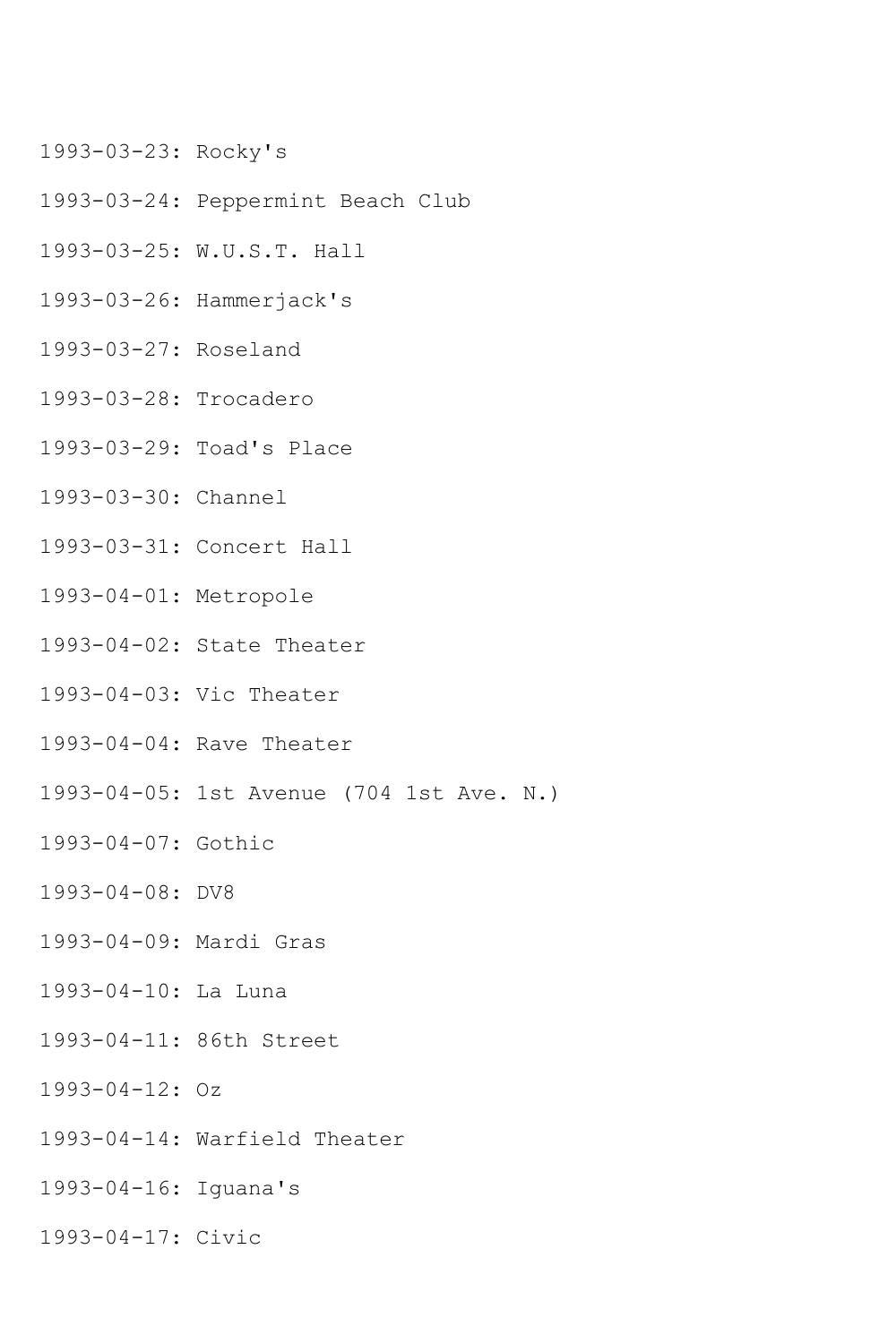------------------------------ 1993-03-17 P --------- 1993-03-17 / CP061336 / CP061336 Jesus Christ Superfly, Moist Fist at Emo's [Austin, TX] Notes: Limited edition of 500. Artist: Frank Kozik<br>Venue: Emo's Venue: Promoter: Rise Records Items: Original poster / CP061336 / CP061336 (11-1/4 x 35) Notes: Limited Edition of 500 Price: 50.00 Performers: 1993-03-17: Emo's Jesus Christ Superfly / Moist Fist / Unicorn Magic / Stretford / Dumpster Juice ------------------------------ 1993-03-26 P --------- 1993-03-26 / CP061337 / CP061337 Janitor Joe, Three Mile Pilot at Uptown Bar Benefit: Record Release Party Artist: Frank Kozik Venue: Uptown Bar Items: Original poster / CP061337 / CP061337 (11-1/4 x 35) Price: 50.00 Performers: 1993-03-26: Uptown Bar Janitor Joe / Three Mile Pilot ------------------------------ 1993-04-10 P --------- 1993-04-10 / CP061254 / CP061254 Killdozer, Grotus at 7th Street Entry [Minneapolis, MN] Notes: Limited edition of 500. Artist: Frank Kozik Venue: 7th Street Entry Items: Original poster / CP061254 / CP061254 (22-1/2 x 35) Notes: Limited Edition of 500 Price: 5.00 Performers: 1993-04-10: 7th Street Entry Killdozer / Grotus / Skrew / Season To Risk ------------------------------ 1993-04-17 P ---------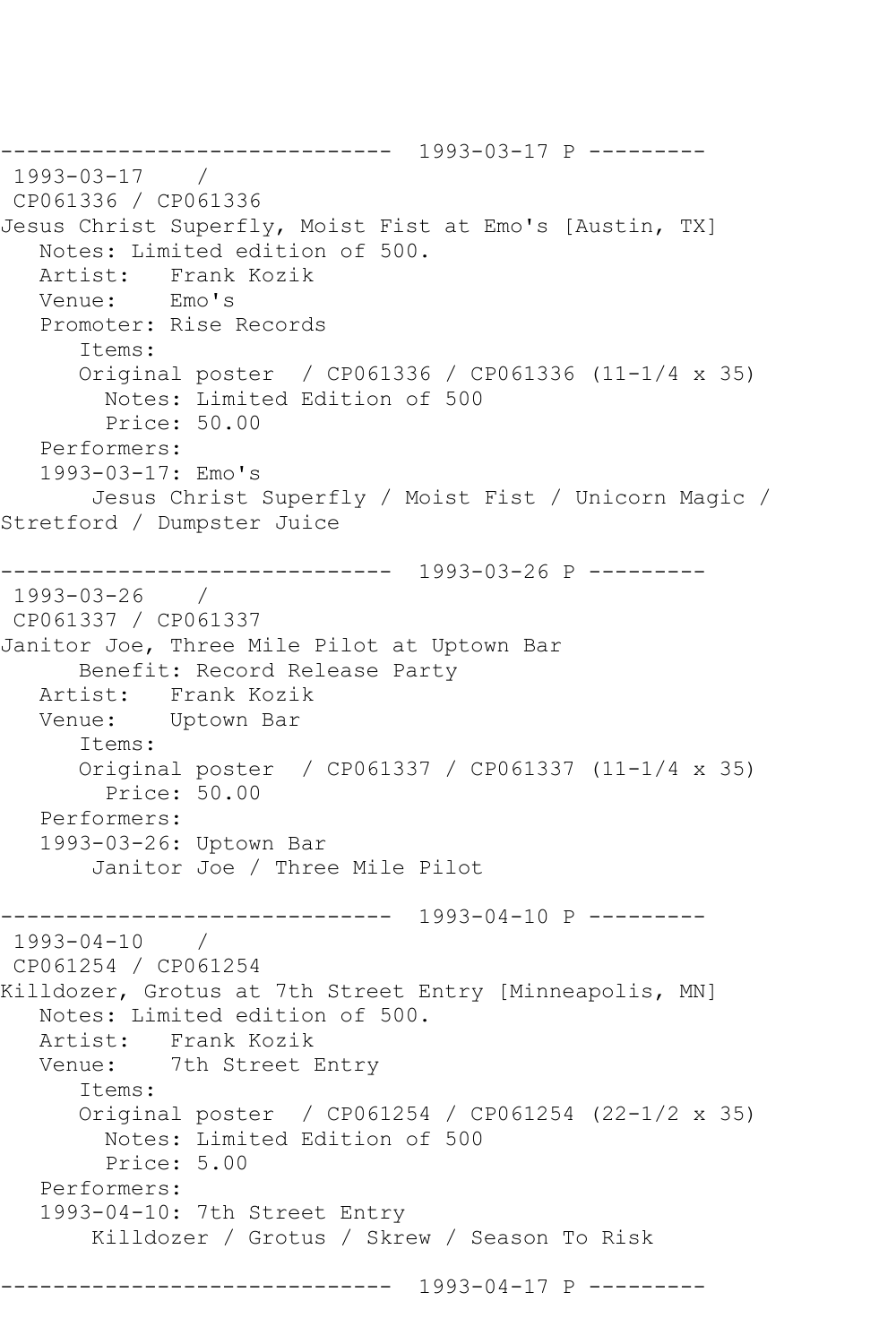```
1993-04-17 / 
CP061295 / CP061295
Barracudas, Coal Porters at Revolver Club [Madrid, Sp]
   Notes: Limited edition of 500.
   Artist: Frank Kozik
   Venue: Revolver Club
    Promoter: Record Runner
       Items:
       Original poster / CP061295 / CP061295 (17-1/2 x 22-1/2)
         Notes: Limited Edition of 500
         Price: 200.00
    Performers:
    1993-04-17: Revolver Club
        Barracudas / Coal Porters
                 ------------------------------ 1993-04-18 P ---------
1993-04-18 / 
CP061253 / CP061253
Cherubs, Helicopter at Rev [Baltimore, MD]
   Notes: Limited edition of 500.
   Artist: Frank Kozik
   Venue: Rev
       Items:
       Original poster / CP061253 / CP061253 (22-1/2 x 35)
         Notes: Limited Edition of 500
         Price: 50.00
   Performers:
    1993-04-18: Rev
        Cherubs / Helicopter
          ------------------------------ 1993-05-08 P ---------
1993-05-08 / 
CP061296 / CP061296
Young Fresh Fellows, Vancouvers
   Notes: Limited edition of 500.
       Benefit: 10th Anniversary Concert
   Artist: Frank Kozik
    Promoter: Record Runner
       Items:
       Original poster / CP061296 / CP061296 (17-1/2 x 22-1/2)
         Notes: Limited Edition of 500
         Price: 150.00
   Performers:
    1993-05-08: Young Fresh Fellows / Vancouvers
              ------------------------------ 1993-05-11 P ---------
1993-05-11 /
```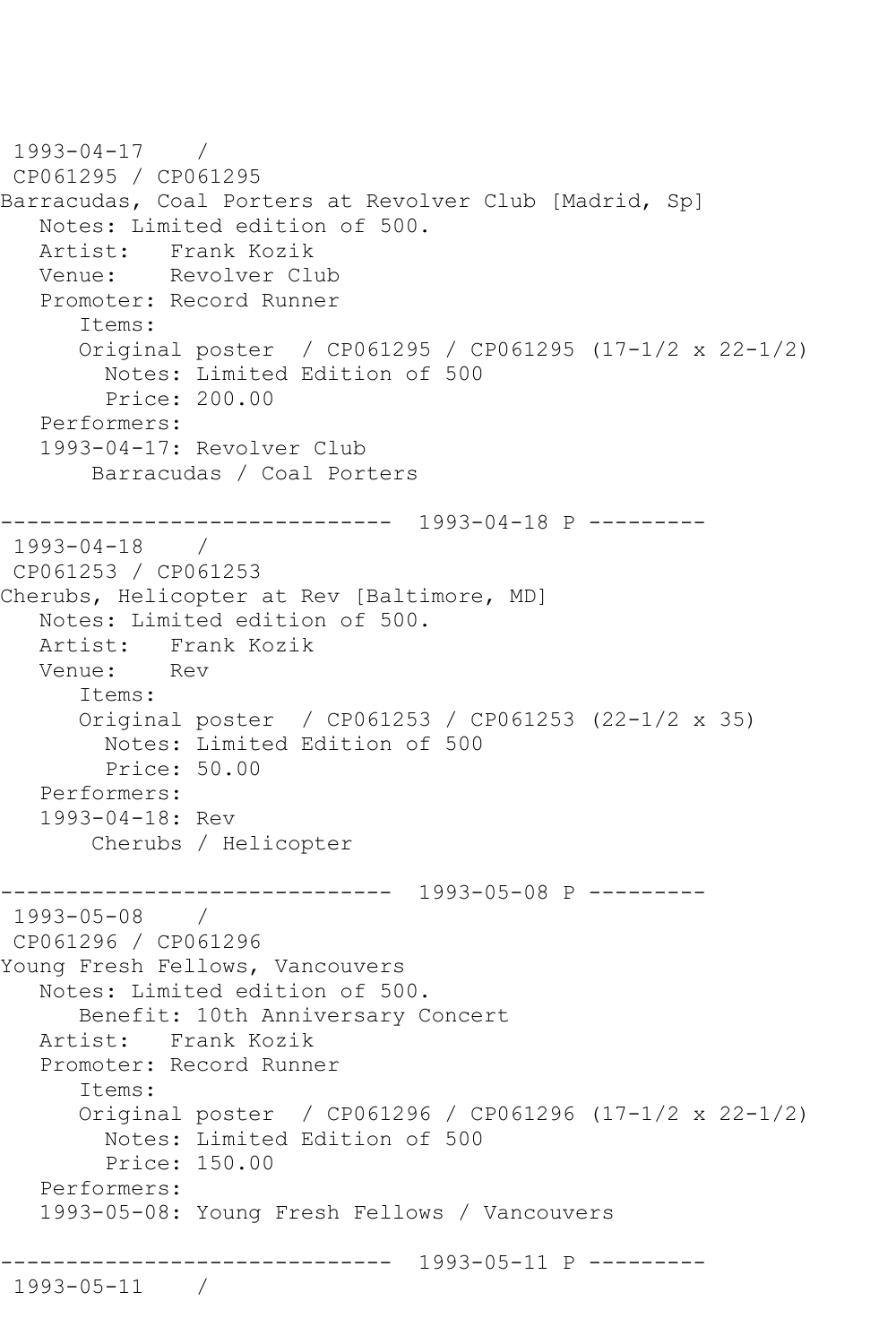```
CP061251 / CP061251
Rocket from the Crypt, Claw Hammer at First Avenue [Minneapolis, MN]
   Notes: Limited edition of 500.
  Artist: Frank Kozik<br>Venue: First Avenue
            First Avenue
       Items:
       Original poster / CP061251 / CP061251 (22-1/2 x 35)
         Notes: Limited Edition of 500
         Price: 175.00
   Performers:
    1993-05-11: First Avenue
        Rocket from the Crypt / Claw Hammer / Vertigo / Snackhound
      ------------------------------ 1993-05-11 P ---------
1993-05-11 / 
CP061338 / CP061338
Steel Pole Bathtub, Rabbit Stew at Emo's [Austin, TX]
   Notes: Limited edition of 320.
  Artist: Frank Kozik<br>Venue: Emo's
  Venue:
       Items:
       Original poster / CP061338 / CP061338 (11-1/4 x 35)
         Notes: Limited Edition of 320
         Price: 75.00
    Performers:
    1993-05-11: Emo's
        Steel Pole Bathtub / Rabbit Stew / Motherfucker
    1993-05-13:
------------------------------ 1993-05-18 P ---------
1993-05-18 / 
CP061248 / CP061248
Surgery, Stool Sample at Emo's [Austin, TX]
   Notes: Limited edition of 550.
  Artist: Frank Kozik<br>Venue: Emo's
  Venue:
       Items:
       Original poster / CP061248 / CP061248 (22-1/2 x 35)
         Notes: Limited Edition of 550
         Price: 200.00
    Performers:
    1993-05-18: Emo's
        Surgery / Stool Sample
   1993-05-20: Surgery / Lithium X mas / Stool Sample
              ------------------------------ SPT 1993-06-23 P-1 ---------
1993-06-23 / SPT
```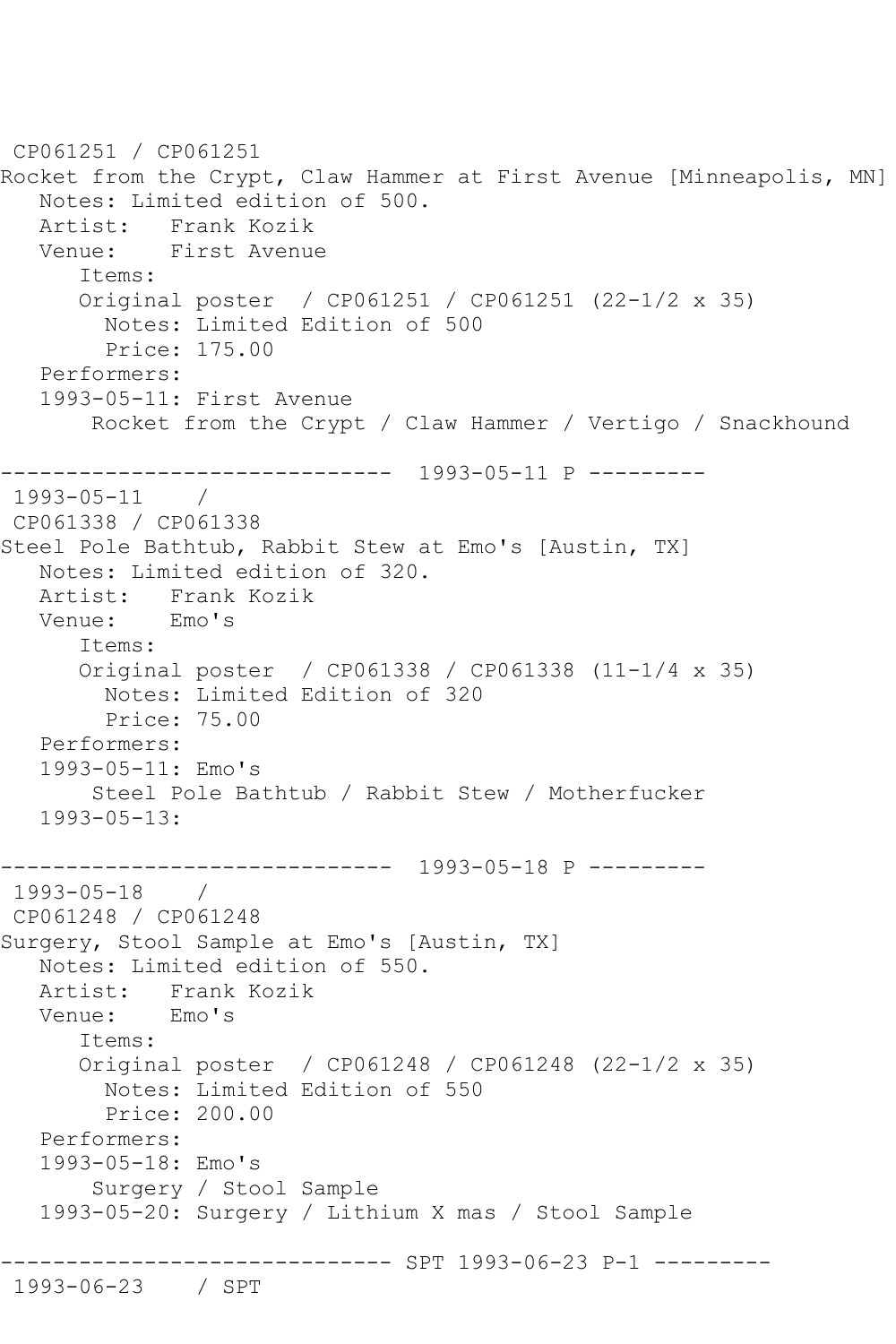CP012993 / FK19930523 Butthole Surfers, Stone Temple Pilots at State Palace Theater - New Orleans, LA Artist: Frank Kozik<br>Venue: State Palace State Palace Theater Items: Original poster SPT Edition 1 / CP012993 / FK19930523 Price: 225.00 SPT / CP019384 / XF053 SPT / NONE / FK1993052 Performers: 1993-06-23: State Palace Theater Butthole Surfers / Stone Temple Pilots ------------------------------ 1993-06-23 P --------- 1993-06-23 / CP061259 / CP061259 Stone Temple Pilots, Butthole Surfers at State Palace Theater [New Orleans, LA] Notes: Limited Edition of 500 This item appears in the book 'The Art of Modern Rock' as AMR # 033.1 Artist: Frank Kozik Venue: State Palace Theater Items: Original poster / CP061259 / CP061259 (22-1/2 x 35) Notes: Limited Edition of 500 Performers: 1993-06-23: State Palace Theater Stone Temple Pilots / Butthole Surfers 1993-06-25: Fairpark Band Shell 1993-06-26: Sunken Garden 1993-06-27: Lone Star Amphitheater ------------------------------ 1993-06-25 P --------- 1993-06-25 / CP061340 / CP061340 Laughing Hyenas, Couch at Alvin's Twilite Bar [Detroit, MI] Notes: Limited edition of 500. Artist: Frank Kozik<br>Venue: Alvin's Twi. Alvin's Twilite Bar Items: Original poster / CP061340 / CP061340 (11-1/4 x 35) Notes: Limited Edition of 500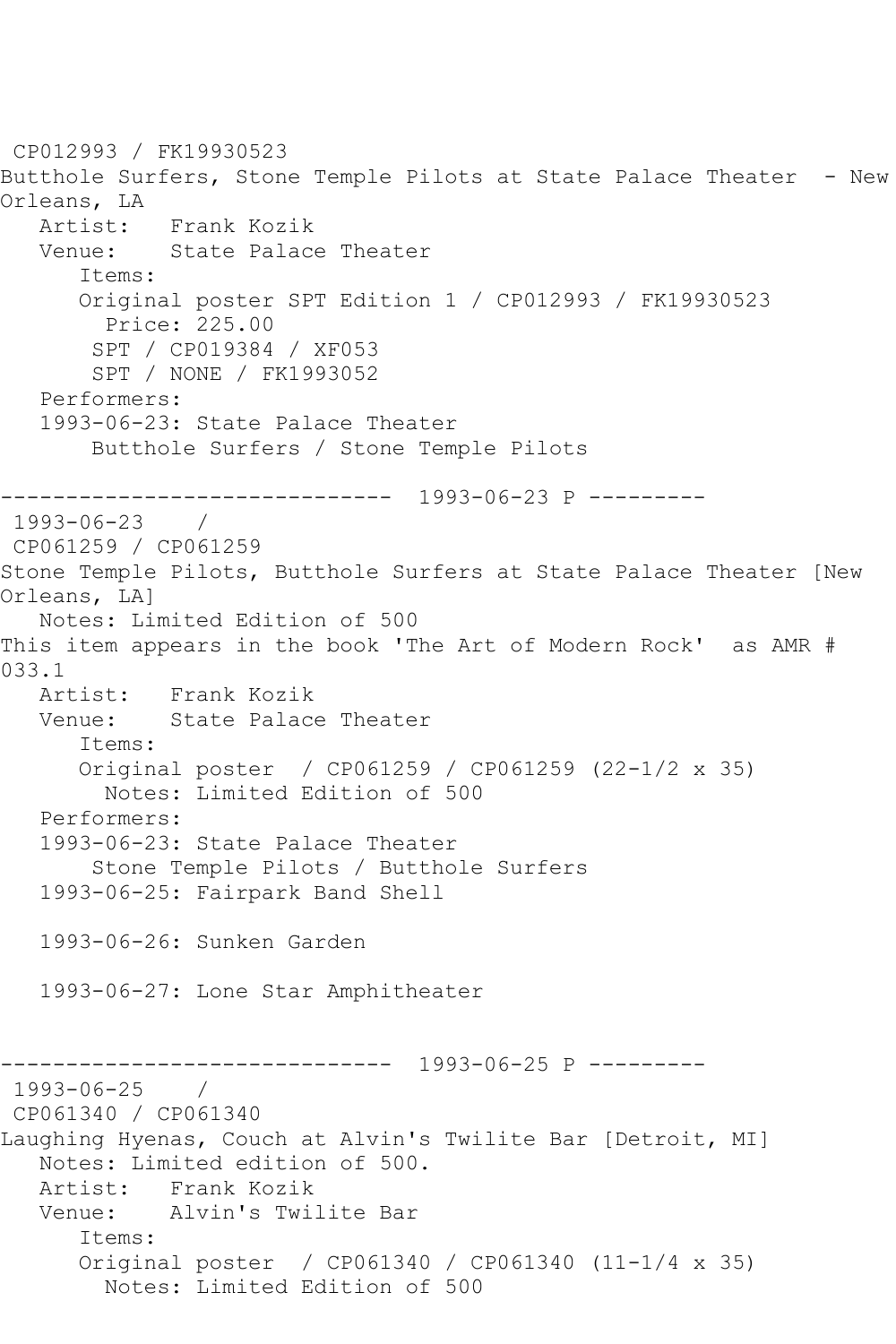Price: 50.00 Performers: 1993-06-25: Alvin's Twilite Bar Laughing Hyenas / Couch / Rocket 455 ------------------------------ 1993-07-08 P --------- 1993-07-08 / CP061250 / CP061250 Butthole Surfers, Stone Temple Pilots at Seattle Arena [Seattle, WA] Notes: Limited edition of 500. Artist: Frank Kozik Venue: Seattle Arena Items: Original poster / CP061250 / CP061250 (22-1/2 x 35) Notes: Limited Edition of 500 Price: 200.00 Performers: 1993-07-08: Seattle Arena Butthole Surfers / Stone Temple Pilots / Firehose / Basehead ------------------------------ 1993-07-15 P --------- 1993-07-15 / CP061245 / CP061245 Boss Hog at Jabberjaw [Los Angeles, CA] Notes: Limited edition of 500. Artist: Frank Kozik Venue: Jabberjaw Items: Original poster / CP061245 / CP061245 (22-1/2 x 35) Notes: Limited Edition of 500 Price: 50.00 / Performers: 1993-07-15: Jabberjaw Boss Hog 1993-07-16: Elbow Room 1993-07-17: Satyricon 1993-07-18: Offramp ------------------------------ 1993-07-22 P --------- 1993-07-22 / CP061342 / CP061342 7 Year Bitch, Treepeople at New Music Cafe [New York, NY] Notes: Limited edition of 500.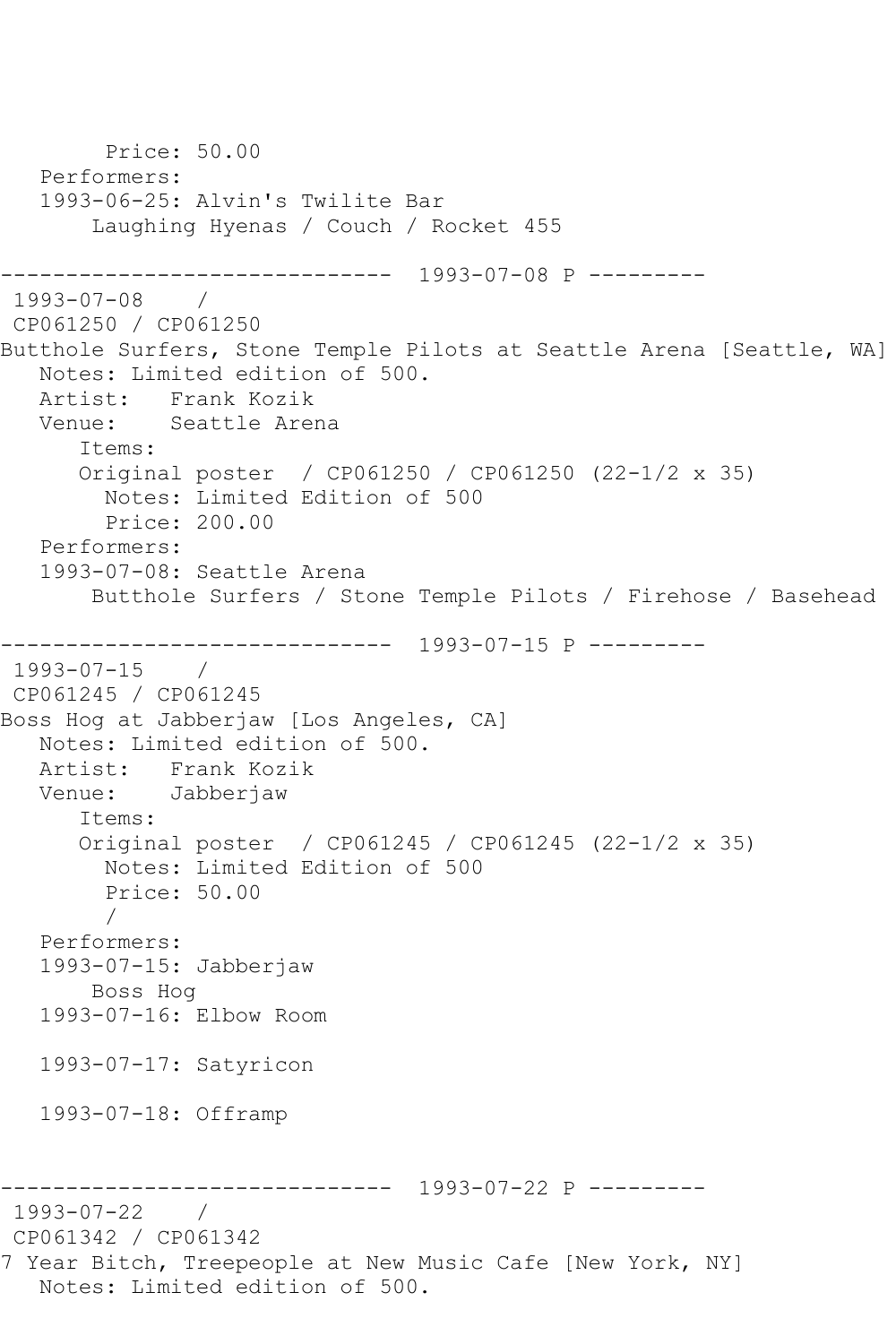Artist: Frank Kozik<br>Venue: New Music C New Music Cafe Promoter: C Z Records Items: Original poster / CP061342 / CP061342 (11-1/4 x 35) Notes: Limited Edition of 500 Performers: 1993-07-22: New Music Cafe 7 Year Bitch / Treepeople / My Name / Alcohol Funnycar / Engine Kid ------------------------------ 1993-07-23 P --------- 1993-07-23 / CP061292 / CP061292 Boss Hog, Cosmic Psychos at CBGB's [Philadelphia, PA] Notes: Limited edition of 500. Benefit: 1993 Amrep All Star Fuck Fest Artist: Frank Kozik Venue: CBGB's Items: Original poster / CP061292 / CP061292 (17-1/2 x 22-1/2) Notes: Limited Edition of 500 Price: 75.00 Performers: 1993-07-23: CBGB's Boss Hog / Cosmic Psychos / Hammerhead / Janitor Joe / Chokebore ------------------------------ 1993-07-24 P --------- 1993-07-24 / CP061293 / CP061293 Melvins, Surgery at City Notes: Limited edition of 500. Artist: Frank Kozik Venue: City Promoter: NMS People's Revolutionary Council Items: Original poster / CP061293 / CP061293 (17-1/2 x 22-1/2) Notes: Limited Edition of 500 Performers: 1993-07-24: City Melvins / Surgery / Season To Risk / S.A.M. / Stompbox ------------------------------ 1993-07-zz P --------- 1993-07-zz / CP061246 / CP061246 Cosmic Psychos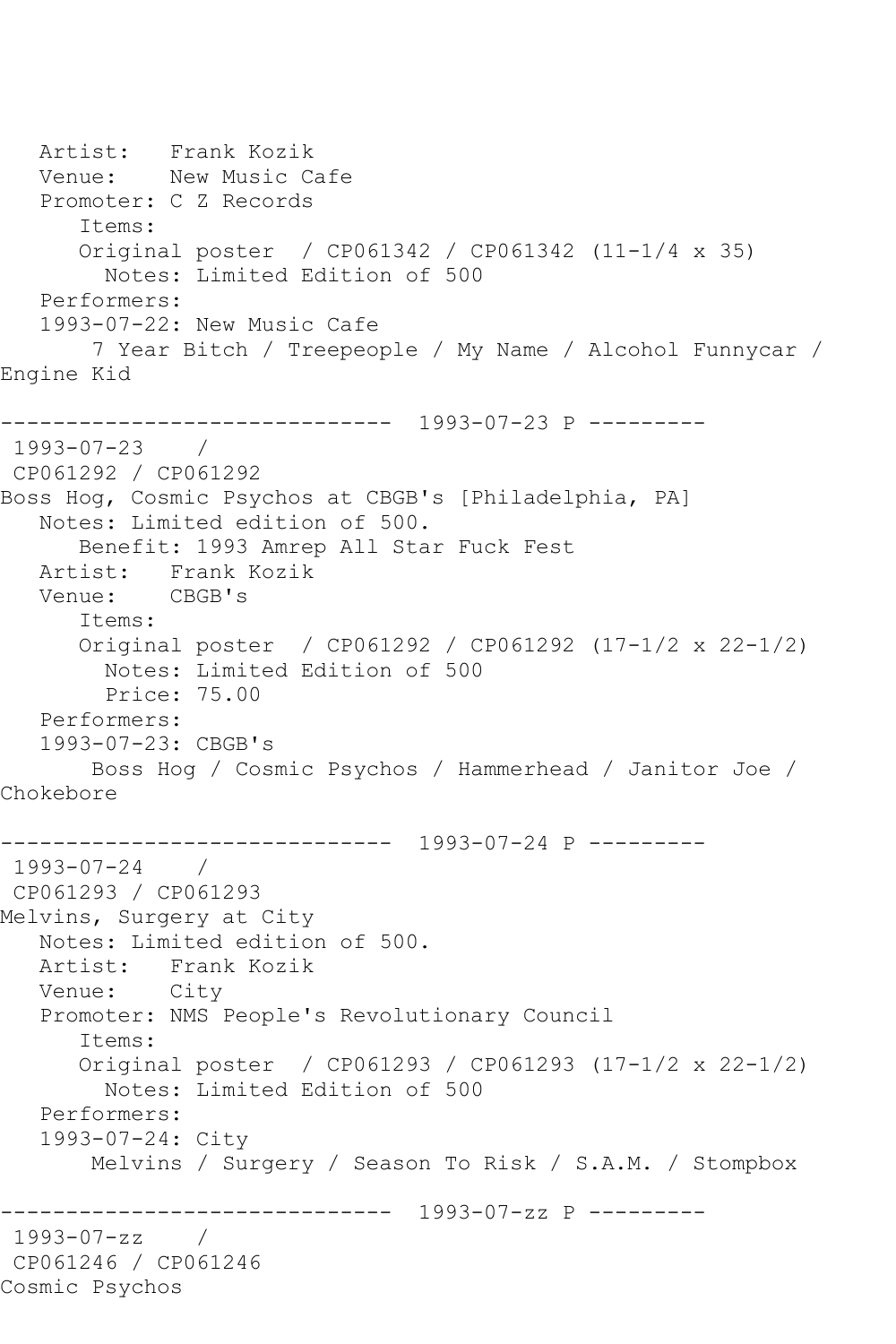Notes: Limited edition of 375. Benefit: New Album Palomino Pizza Out Now on Amrep./ U.S. July Tour Artist: Frank Kozik Items: Original poster / CP061246 / CP061246 (22-1/2 x 35) Notes: Limited Edition of 375 Price: 50.00 Performers: 1993-07-zz: Cosmic Psychos ------------------------------ 1993-07-zz P --------- 1993-07-zz / CP061341 / CP061341 Pond, Eric's Trip Notes: Limited edition of 500. Artist: Frank Kozik Promoter: Subpop Items: Original poster / CP061341 / CP061341 (11-1/4 x 35) Notes: Limited Edition of 500 Performers: 1993-07-zz: Pond / Eric's Trip / Six Finger Satellite ------------------------------ 1993-08-07 P --------- 1993-08-07 / CP061243 / CP061243 Boss Hog, Railroad Jerk at Rev [Baltimore, MD] Notes: Limited edition of 500. Artist: Frank Kozik Venue: Rev Items: Original poster / CP061243 / CP061243 (22-1/2 x 35) Notes: Limited Edition of 500 Performers: 1993-08-07: Rev Boss Hog / Railroad Jerk ------------------------------ 1993-08-14 P --------- 1993-08-14 / CP061244 / CP061244 Urge Overkill, Walt Mink at Emo's [Austin, TX] Notes: Limited edition of 500. Artist: Frank Kozik<br>Venue: Emo's Venue: Items: Original poster / CP061244 / CP061244 (22-1/2 x 35)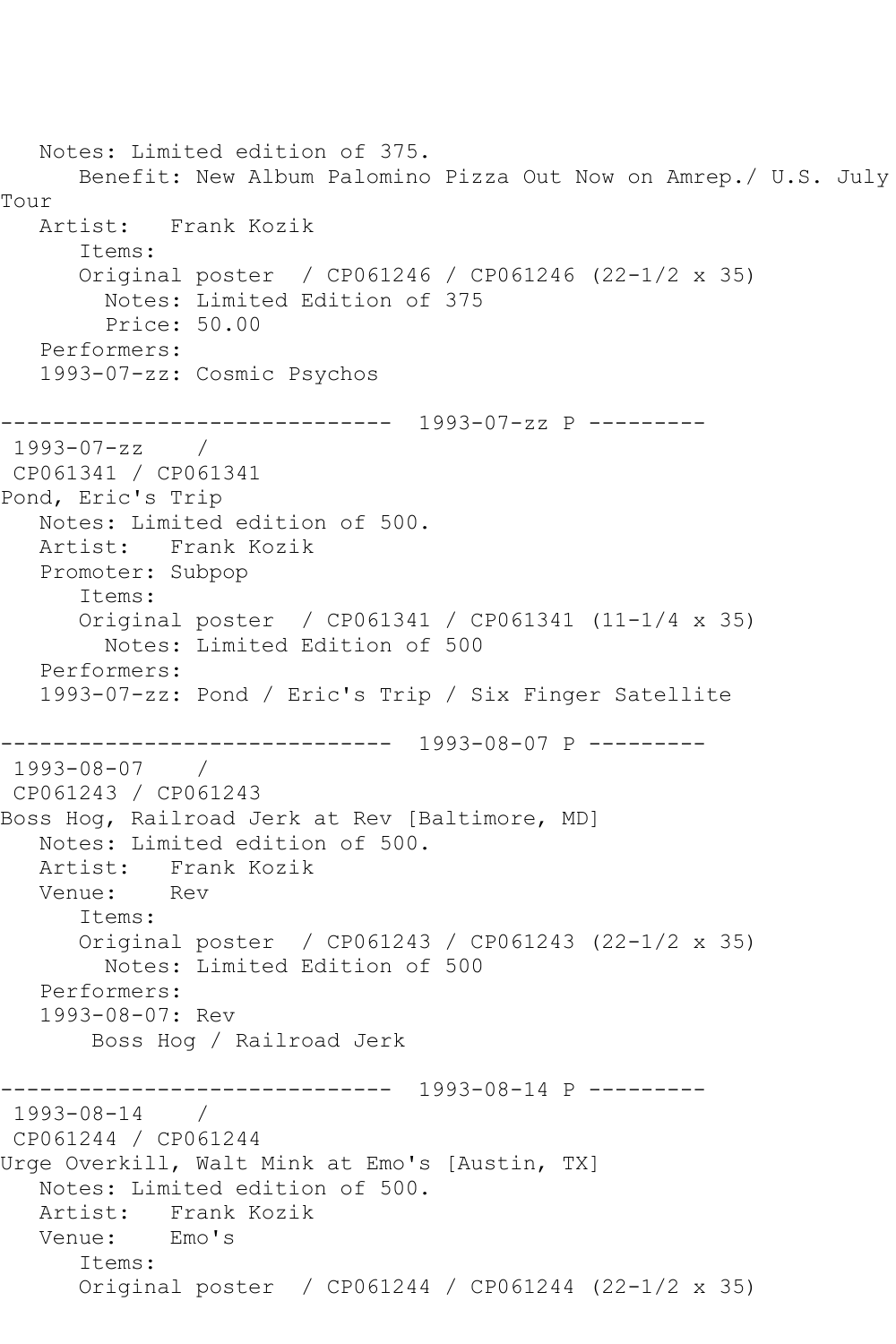Notes: Limited Edition of 500 Price: 100.00 Performers: 1993-08-14: Emo's Urge Overkill / Walt Mink ------------------------------ 1993-09-05 P --------- 1993-09-05 / CP700235 / CP700235 Pearl Jam, Neil Young at Portland Meadows [Portland, OR] Notes: Limited Edition of 500 This item appears in the book 'The Art of Modern Rock' as AMR # 032.6 Artist: Frank Kozik Venue: Portland Meadows Items: Original poster / CP700235 / CP700235 (22-1/2 x 35) Performers: 1993-09-05: Portland Meadows Pearl Jam / Neil Young / Blind Melon / Booker T and the MG's ------------------------------ 1993-09-16 P-1 --------- 1993-09-16 / CP013012 / FK19930916 Dazed and Confused World Premier at Paramount Theater Artist: Frank Kozik Venue: Paramount Theater, Oakland Items: Original poster Edition 1 / CP013012 / FK19930916 / NONE / FK1993091 Performers: 1993-09-16: Paramount Theater, Oakland Dazed and Confused World Premier ------------------------------ 1993-10-13 P-1 --------- 1993-10-13 / CP013014 / FK19931013 Frank Kozik Artist: Frank Kozik Items: Original poster Edition 1 / CP013014 / FK19931013 / NONE / FK1993101 Performers: 1993-10-13: ------------------------------ 1993-10-13 P --------- 1993-10-13 /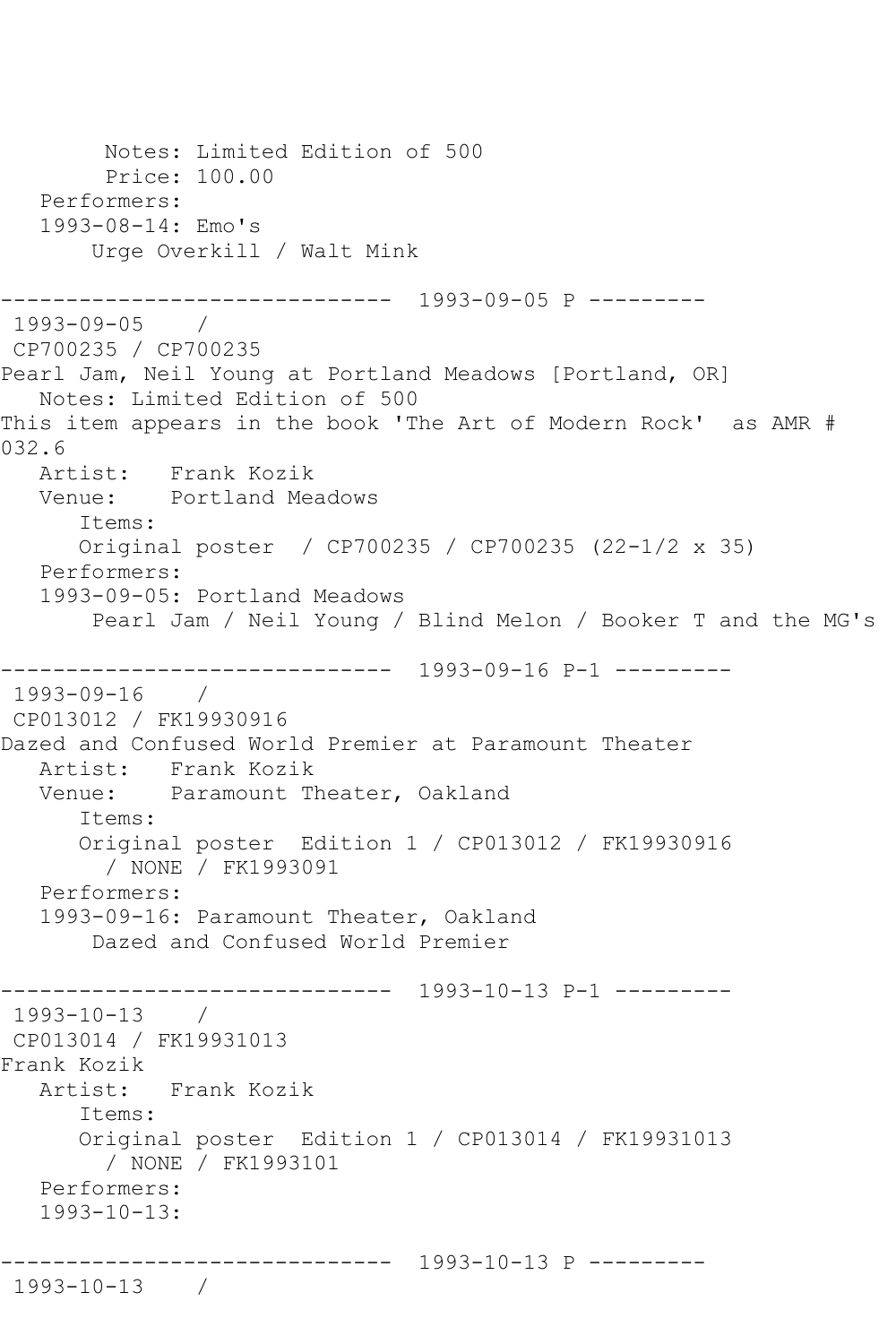CP061247 / CP061247 Posters Serigraphs and Original Works by Frank Kozik Notes: Limited edition of 250. Artist: Frank Kozik<br>Venue: CBGB's 313 CBGB's 313 Gallery Items: Original poster / CP061247 / CP061247 (22-1/2 x 35) Notes: Limited Edition of 250 Price: 225.00 Performers: 1993-10-13 1993-11-27: CBGB's 313 Gallery ------------------------------ 1993-10-28 P --------- 1993-10-28 / CP061294 / CP061294 Hard Ons, Kim Salmon and the Surrealists at Caratge Notes: Limited edition of 500. Artist: Frank Kozik Venue: Caratge Promoter: Record Runner Items: Original poster / CP061294 / CP061294 (17-1/2 x 22-1/2) Notes: Limited Edition of 500 Performers: 1993-10-28: Caratge Hard Ons / Kim Salmon and the Surrealists 1993-10-29: Txitxarro 1993-10-30: Revolver Club ------------------------------ 1993-11-01 P --------- 1993-11-01 / CP061291 / CP061291 Cows, Run Westy Run at 1st Avenue Notes: Limited edition of 250. Artist: Frank Kozik Venue: 1st Avenue (704 1st Ave. N.) Items: Original poster / CP061291 / CP061291 (17-1/2 x 22-1/2) Notes: Limited Edition of 250 Performers: 1993-11-01: 1st Avenue (704 1st Ave. N.) Cows / Run Westy Run ------------------------------ 1993-11-15 P ---------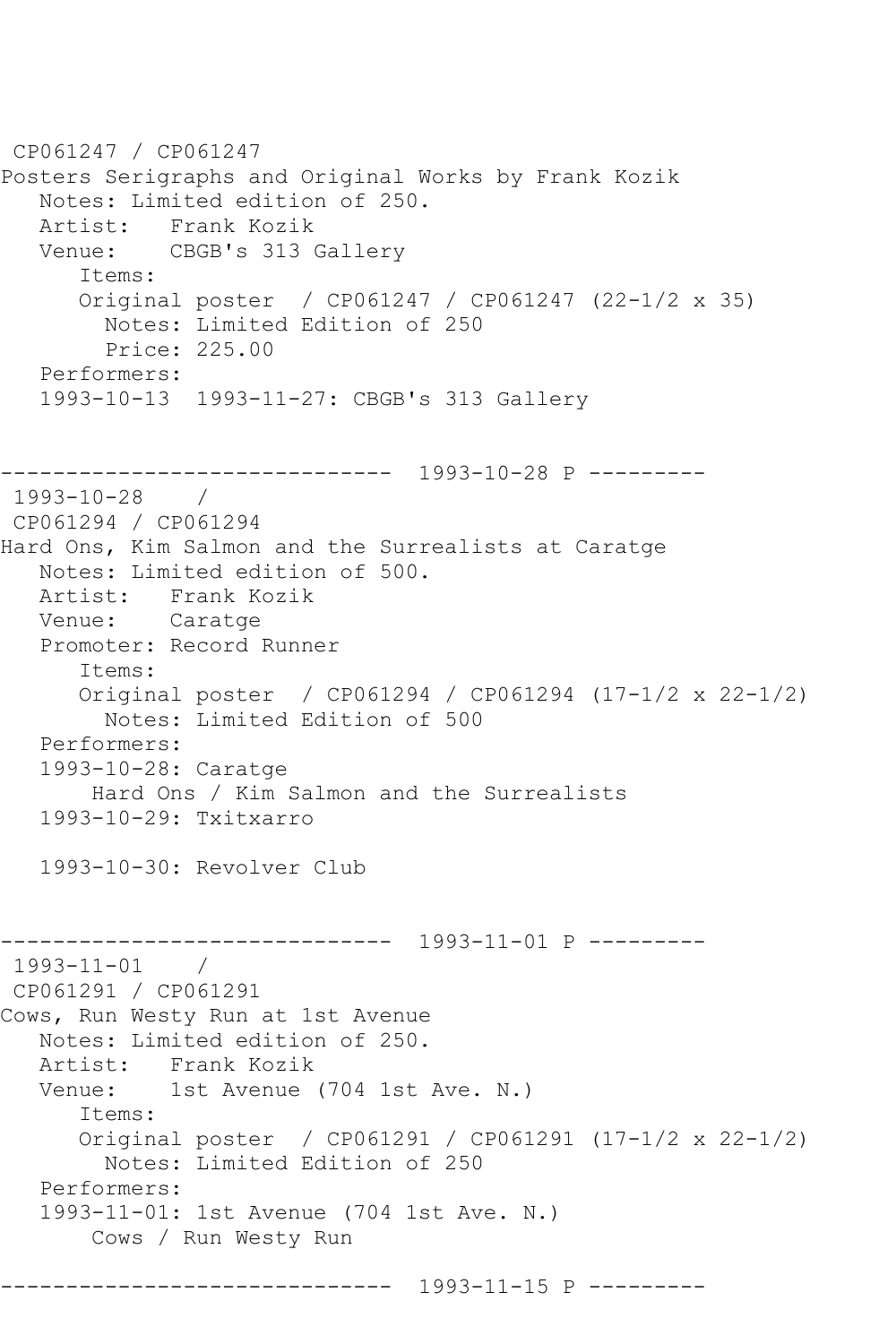```
1993-11-15 / 
CP061290 / CP061290
Boredoms, Caroliner Rainbow at Kennel Club, San Francisco
   Notes: Limited edition of 300.
   Artist: Frank Kozik
   Venue: Kennel Club, San Francisco
       Items:
       Original poster / CP061290 / CP061290 (17-1/2 x 22-1/2)
         Notes: Limited Edition of 300
   Performers:
   1993-11-15: Kennel Club, San Francisco
        Boredoms / Caroliner Rainbow / Oxbow
------------------------------ 1993-11-16 P ---------
1993-11-16 / 
CP061289 / CP061289
Butthole Surfers, Mighty Mighty Bosstones
   Notes: Limited edition of 600.
   Artist: Frank Kozik
       Items:
       Original poster / CP061289 / CP061289 (17-1/2 x 22-1/2)
         Notes: Limited Edition of 600
   Performers:
    1993-11-16: Butthole Surfers / Mighty Mighty Bosstones
    1993-11-17:
   1993-11-18:
   1993-11-19:
    1993-11-20:
    1993-11-22:
    1993-11-23 1993-11-24:
   1993-11-26:
   1993-11-27:
    1993-11-28:
    1993-11-30:
    1993-12-02:
    1993-12-03:
   1993-12-04:
    1993-12-06:
   1993-12-07:
    1993-12-08:
    1993-12-10:
   1993-12-11:
   1993-12-12:
   1993-12-17:
   1993-12-13 1993-12-14:
```
------------------------------ 1993-12-02 P-1 ---------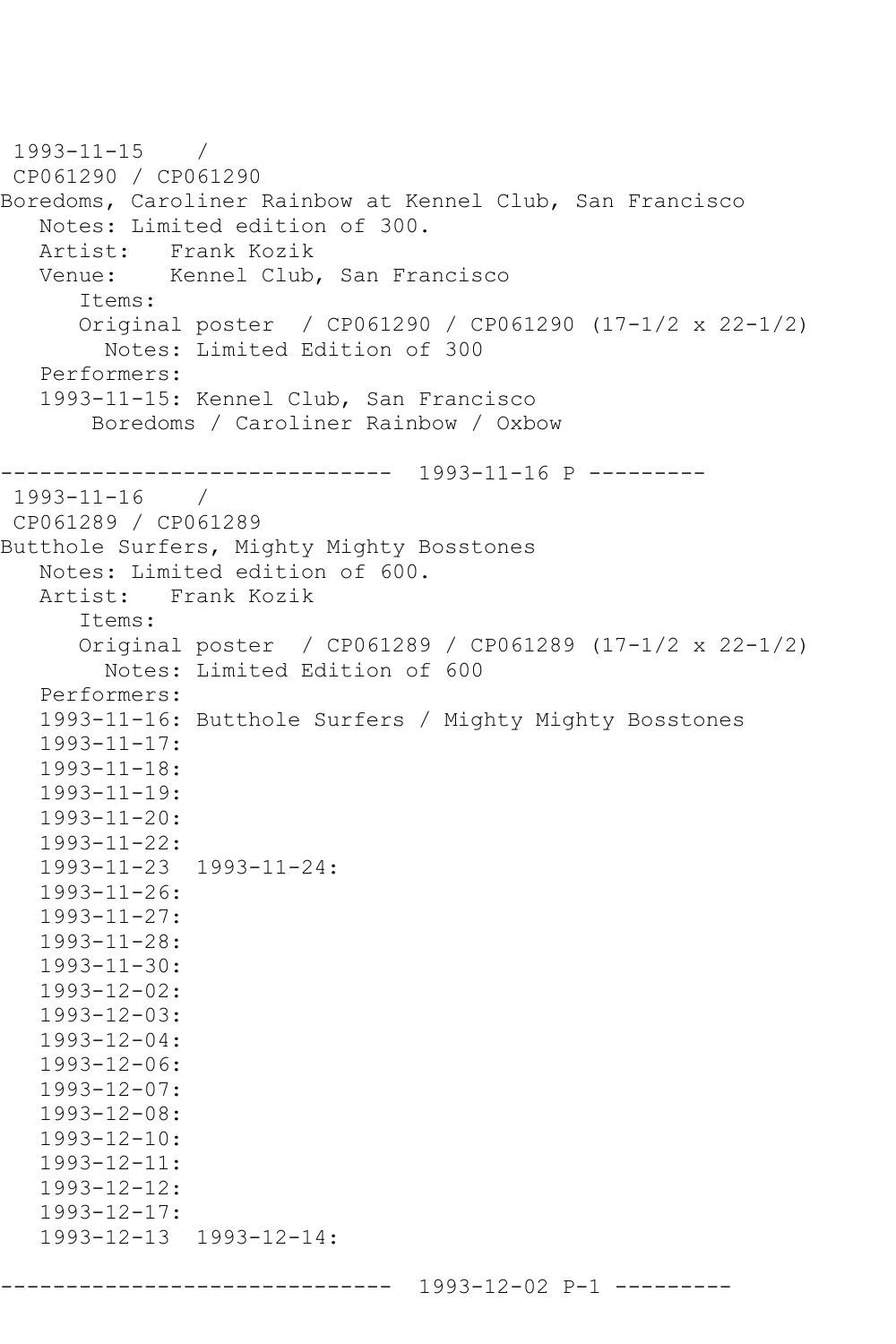1993-12-02 / CP013021 / FK19931202 Topless: Frank Kozik at Chicago Cartoon and Poster Company - Chicago, IL Artist: Frank Kozik Venue: Chicago Cartoon and Poster Company Items: Original poster Edition 1 / CP013021 / FK19931202 Performers: 1993-12-02: Chicago Cartoon and Poster Company ------------------------------ 1993-12-02 P --------- 1993-12-02 / CP061287 / CP061287 Posters Serigraphs and Original Works by Frank Kozik Notes: Signed Limited Edition 500 This item appears in the book 'The Art of Modern Rock' as AMR # 031.4 Benefit: Topless U.S.A. Artist: Frank Kozik Venue: Chicago Cartoon and Poster Company Items: Original poster / CP061287 / CP061287 (17-1/2 x 22-1/2) Notes: Limited Edition of 500 Performers: 1993-12-02 1994-01-02: Chicago Cartoon and Poster Company ------------------------------ 1993-12-04 P --------- 1993-12-04 / CP061343 / CP061343 Supersuckers, Fastbacks at Shibuya On Air [Tokyo, Ja] Notes: Limited edition of 600. Benefit: Subpop Lame Fest Artist: Frank Kozik Venue: Shibuya On Air Items: Original poster / CP061343 / CP061343 (11-1/4 x 35) Notes: Limited Edition of 600 Price: 300.00 Performers: 1993-12-04: Shibuya On Air Supersuckers / Fastbacks / Seaweed / Supersnazz 1993-12-05: Club Quattro 1993-12-07: Club Quattro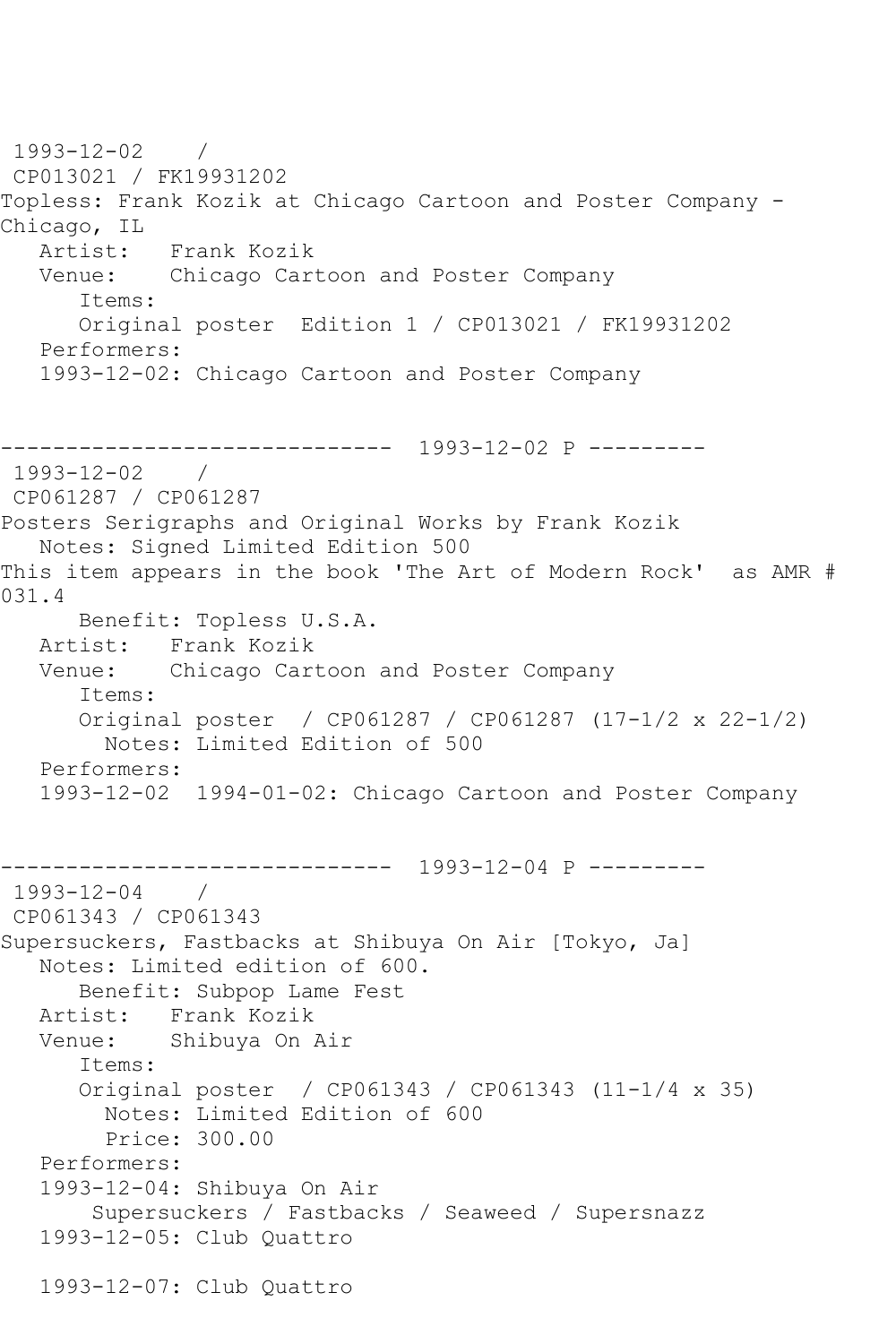------------------------------ 1993-12-06 P --------- 1993-12-06 / CP061240 / CP061240 Nirvana, Breeders at Astro Arena [Houston, TX] Artist: Frank Kozik Venue: Astro Arena Items: Original poster / CP061240 / CP061240 (22-1/2 x 35) Price: 50.00 Performers: 1993-12-06: Astro Arena Nirvana / Breeders / Shonen Knife ------------------------------ 1993-12-08 P --------- 1993-12-08 / CP060647 / CP060647 Cleopatra Jones, Temple of Boom at Cannibal Club - Austin, TX Artist: Frank Kozik<br>Venue: Cannibal Clu Cannibal Club Items: Original poster / CP060647 / CP060647 (11-1/2 x 17-1/2) Original poster / CP025083 Performers: 1993-12-08: Cannibal Club Cleopatra Jones / Temple of Boom / Skate Nigs / Ed Hall / Beggs and Achin ------------------------------ 1993-12-09 P --------- 1993-12-09 / CP061288 / CP061288 Thrill Kill Kult, Machines of Loving Grace at Acropolis Notes: Limited edition of 500. Artist: Frank Kozik<br>Venue: Acropolis Acropolis Items: Original poster / CP061288 / CP061288 (17-1/2 x 22-1/2) Notes: Limited Edition of 500 Performers: 1993-12-09: Acropolis Thrill Kill Kult / Machines of Loving Grace ------------------------------ 1993-12-11 P --------- 1993-12-11 / CP061285 / CP061285 Helmet, Grey at CBGB's [Philadelphia, PA]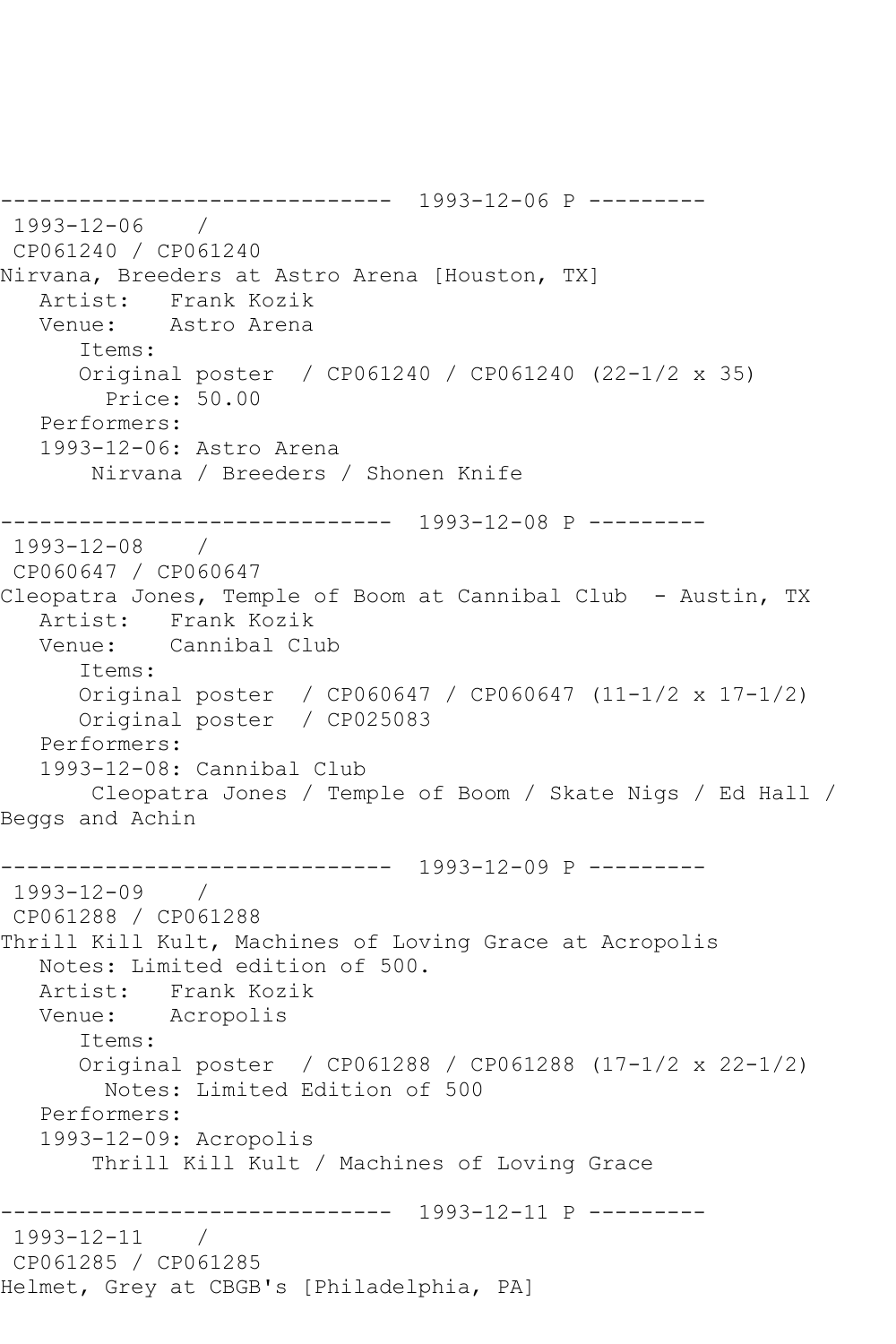Notes: Limited edition of 500. Artist: Frank Kozik Venue: CBGB's Items: Original poster / CP061285 / CP061285 (17-1/2 x 22-1/2) Notes: Limited Edition of 500 Price: 50.00 Performers: 1993-12-11: CBGB's Helmet / Grey / Loudspeaker / Gin Mill / Jon Spencer Blues Explosion ------------------------------ 1993-12-19 P --------- 1993-12-19 / CP061283 / CP061283 Damned, Jesus Lizard at CBGB's [Philadelphia, PA] Notes: Limited edition of 500. Artist: Frank Kozik Venue: CBGB's Items: Original poster / CP061283 / CP061283 (17-1/2 x 22-1/2) Notes: Limited Edition of 500 Price: 50.00 Performers: 1993-12-19: CBGB's Damned / Jesus Lizard ------------------------------ 1993-12-26 P --------- 1993-12-26 / CP061286 / CP061286 Ritual Device, Mercy Rule at Capitol Bar and Grill [Omaha, NE] Notes: Limited edition of 500. Artist: Frank Kozik<br>Venue: Capitol Bar Capitol Bar and Grill Items: Original poster / CP061286 / CP061286 (17-1/2 x 22-1/2) Notes: Limited Edition of 500 Price: 50.00 Performers: 1993-12-26: Capitol Bar and Grill Ritual Device / Mercy Rule / Secret Skin / Frontier Trust / Clayface / End / Crowns All ------------------------------ 1993-12-31 P --------- 1993-12-31 / CP061345 / CP061345 Gruntruck, Green Apple Quick Step at Paramount Theater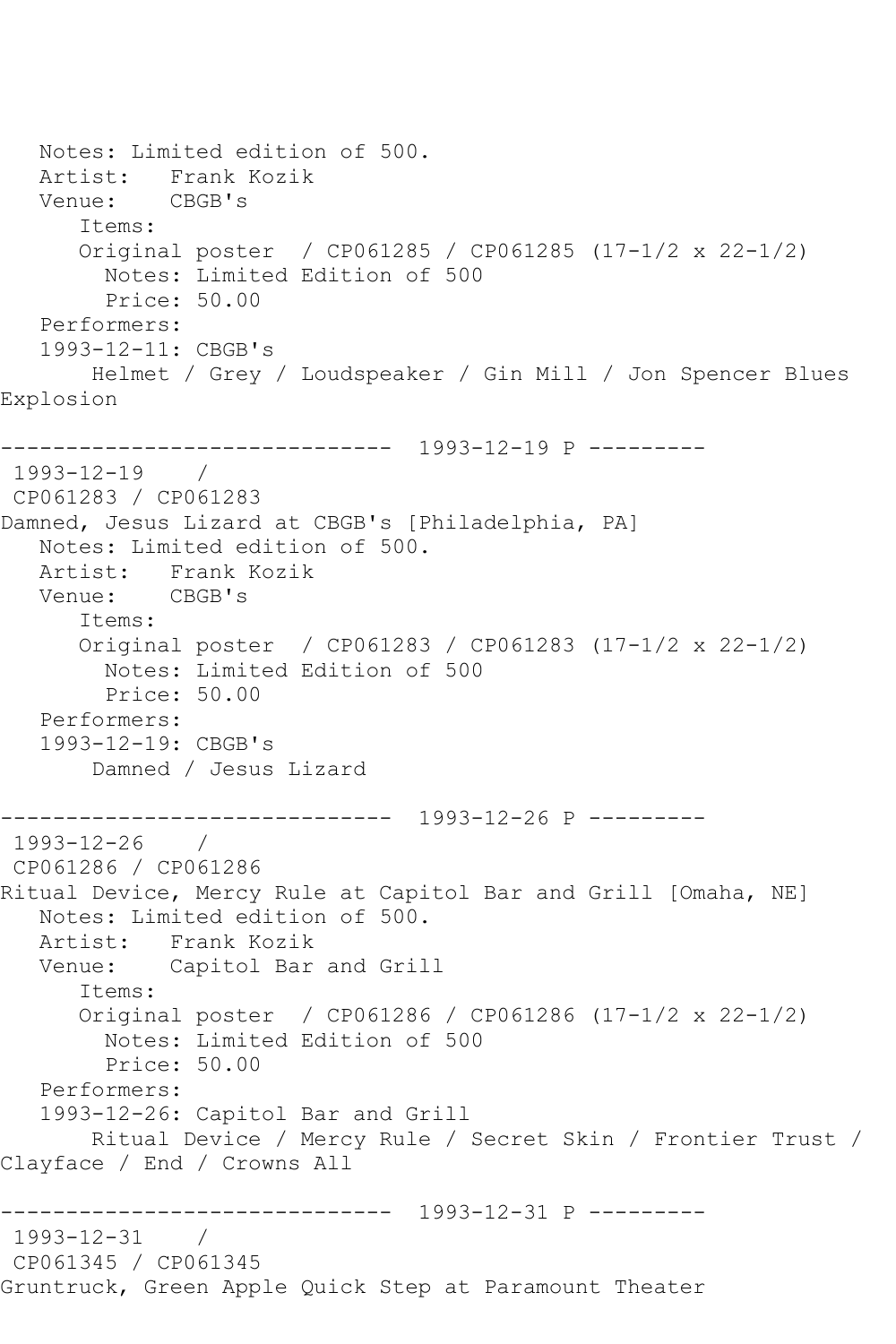```
 Notes: Limited edition of 350.
      Benefit: New Year's Eve
   Artist: Frank Kozik
   Venue: Paramount Theater
   Promoter: KISW
       Items:
       Original poster / CP061345 / CP061345 (11-1/4 x 35)
         Notes: Limited Edition of 350
   Performers:
   1993-12-31: Paramount Theater
        Gruntruck / Green Apple Quick Step
    ------------------------------ 1994 P-1 ---------
1994 / 
CP013104 / FK1994KZ9446
Frank Kozik Gallery Show
   Artist: Frank Kozik
       Items:
      Original poster Edition 1 / CP013104 / FK1994KZ9446
         / NONE / FK1994KZ9
   Performers:
   1994:
------------------------------ LCT 1994 P-1 ---------
1994 / LCT 
CP013100 / FK1994KZ9408
Suburbia at Lincoln Center Theater - New York, NY
   Artist: Frank Kozik
   Venue: Lincoln Center Theater
       Items:
      Original poster LCT Edition 1 / CP013100 / FK1994KZ9408
   Performers:
   1994: Lincoln Center Theater
       Suburbia
      ------------------------------ 1994 P ---------
1994
CP061004 / CP061004
Love American Style
   Artist: Frank Kozik
       Items:
      Original poster / CP061004 / CP061004 (22-1/2 x 35-1/8)
   Performers:
   1994:
              ------------------------------ 1994 P ---------
1994
```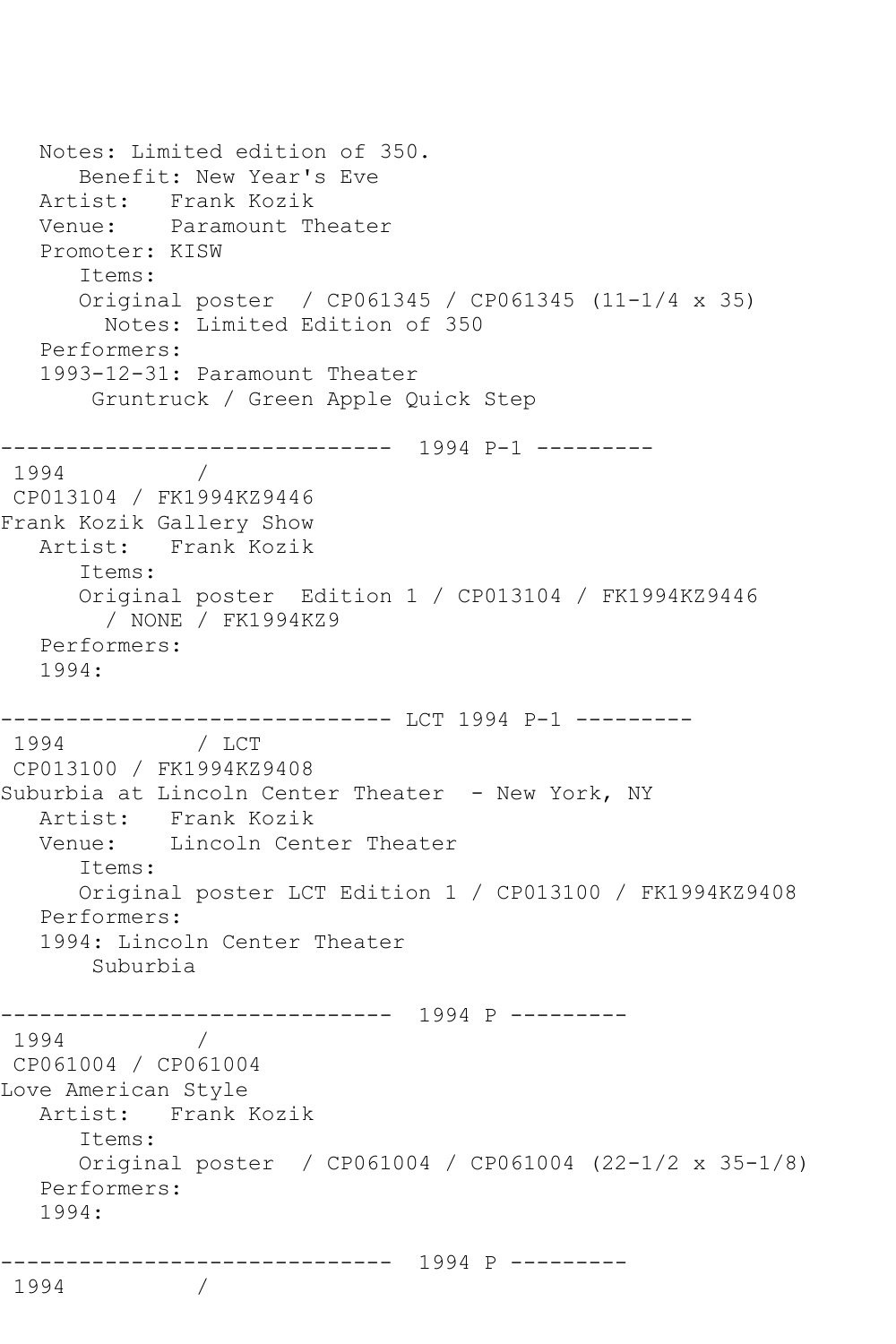```
CP061238 / CP061238
Surbabia
   Notes: Limited edition of 325.
      Benefit: New Play by Eric Bogosian / Directed by Robert Falls
   Artist: Frank Kozik
   Venue: Lincoln Center Theater
       Items:
       Original poster / CP061238 / CP061238 (22-1/2 x 35)
         Notes: Limited Edition of 325
         Price: 100.00
   Performers:
   1994: Lincoln Center Theater
------------------------------ 1994-01-01 P-1 ---------
1994-01-01 / 
CP013040 / FK19940101
Frank Kozik, Coop, and Lindsey Kuhn at Zurich, Switzerland - Zurich,
  Artist: Frank Kozik<br>Venue: Zurich, Swit
           Zurich, Switzerland
       Items:
      Original poster Edition 1 / CP013040 / FK19940101
         / NONE / FK1994010
   Performers:
   1994-01-01: Zurich, Switzerland
        Lindsey Kuhn / Coop
         ------------------------------ 1994-02-08 P-1 ---------
1994-02-08 / 
CP013042 / FK19940208
Shore Leave at Tap Gallery - Sydney, Ausralia
   Artist: Frank Kozik
   Venue: Tap Gallery
       Items:
       Original poster Edition 1 / CP013042 / FK19940208
         Price: 235.00
         / NONE / FK1994020
   Performers:
   1994-02-08: Tap Gallery
        Shore Leave
------------------------------ 1994-02-08 P ---------
1994-02-08 / 
CP061284 / CP061284
Posters and Serigraphs by Frank Kozik
   Notes: Limited edition of 500.
   Artist: Frank Kozik
```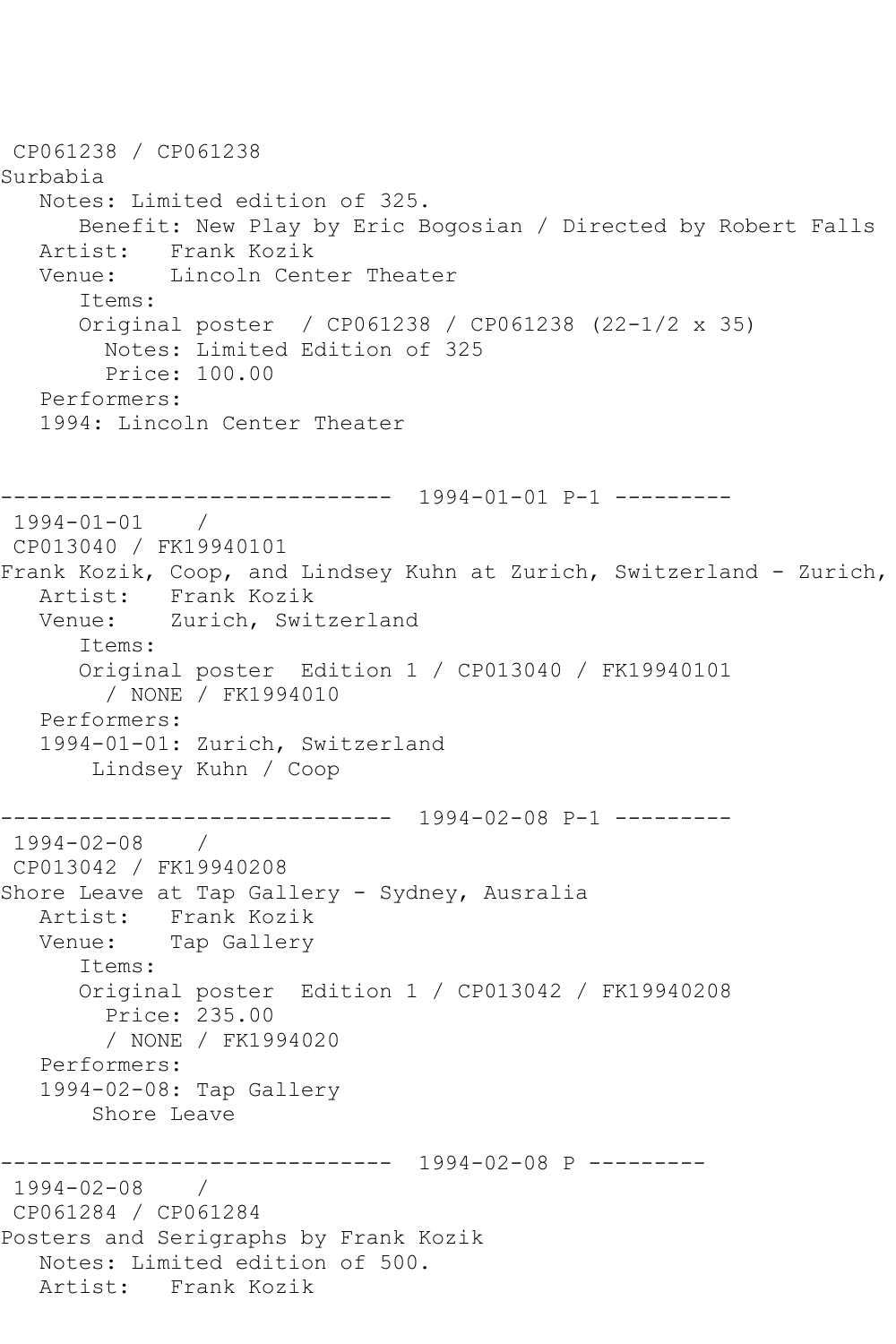Venue: Darlinghurst Gallery Items: Original poster / CP061284 / CP061284 (17-1/2 x 22-1/2) Notes: Limited Edition of 500 / Performers: 1994-02-08 1994-02-28: Darlinghurst Gallery ------------------------------ WEAW 1994-02-17 P-1 --------- 1994-02-17 / WEAW CP013044 / FK19940217 Nacht Rebel, Frank Kozik at Weathered Wall - Seattle, WA Artist: Frank Kozik Venue: Weathered Wall Items: Original poster WEAW Edition 1 / CP013044 / FK19940217 Price: 175.00 WEAW / NONE / FK1994021 Performers: 1994-02-17: Weathered Wall ------------------------------ 1994-02-17 P --------- 1994-02-17 / CP061281 / CP061281 Exhibit of Degenerate Posters and Serigraphs by Frank Kozik Notes: Limited Edition of 500 This item appears in the book 'The Art of Modern Rock' as AMR # 030.4<br>Artist: Frank Kozik Venue: Weathered Wall Items: Original poster / CP061281 / CP061281 (17-1/2 x 22-1/2) Notes: Limited Edition of 500 Performers: 1994-02-17: Weathered Wall Mono Men / Pilgrims 1994-02-17 1994-03-31: ------------------------------ 1994-03-11 P --------- 1994-03-11 / CP061282 / CP061282 Tripping Daisy, Eve's Plum at Blind Pig Notes: Limited edition of 500. Artist: Frank Kozik Venue: Blind Pig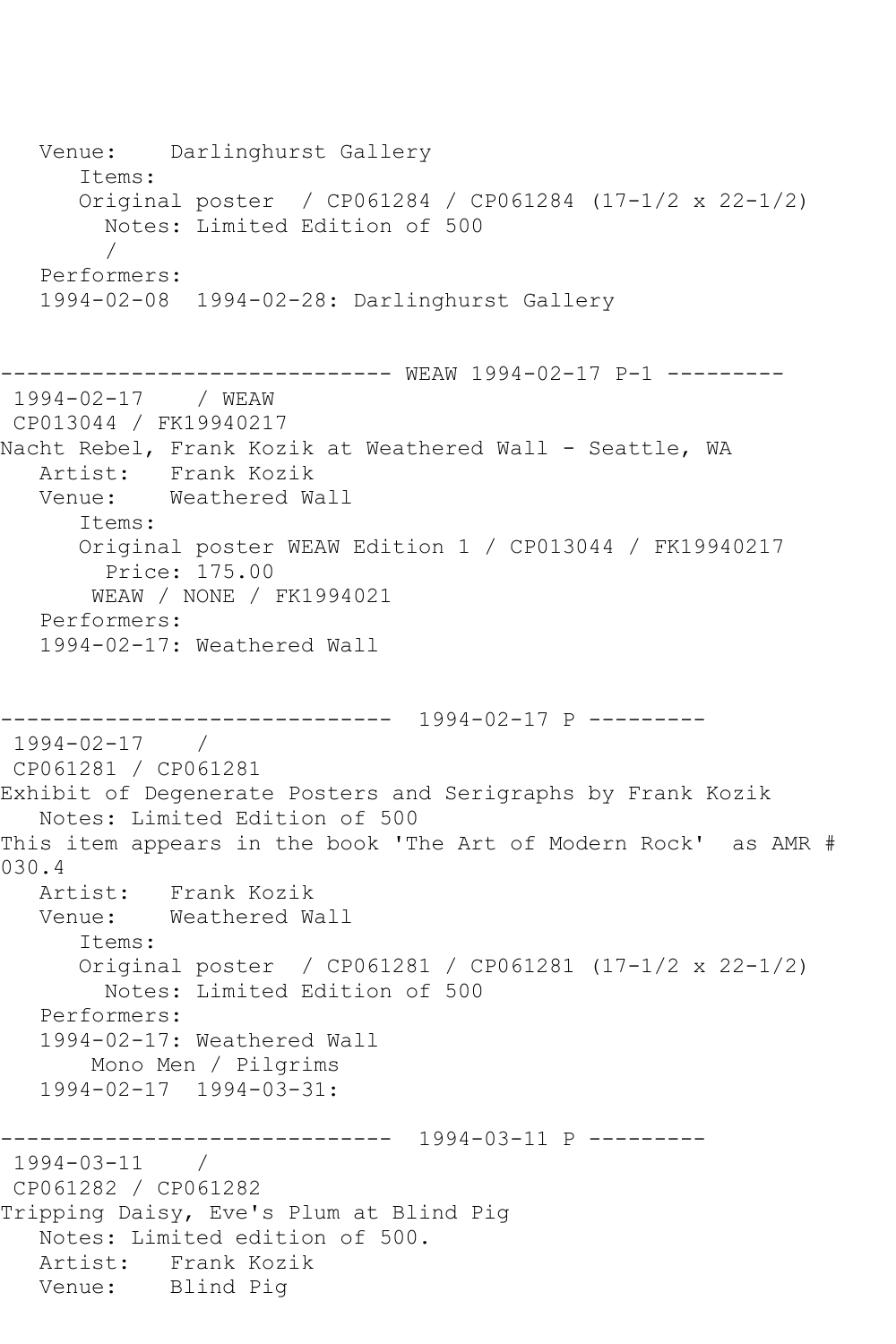Items: Original poster / CP061282 / CP061282 (17-1/2 x 22-1/2) Notes: Limited Edition of 500 Performers: 1994-03-11: Blind Pig Tripping Daisy / Eve's Plum ------------------------------ FAV 1994-03-14 P-1 --------- 1994-03-14 / FAV CP013047 / FK19940314 Rev. Horton Heat at First Avenue - Minneapolis, MN Artist: Frank Kozik<br>Venue: First Avenue First Avenue Items: Original poster FAV Edition 1 / CP013047 / FK19940314 FAV / NONE / FK1994031 Performers: 1994-03-14: First Avenue Rev. Horton Heat ------------------------------ 1994-04-05 P --------- 1994-04-05 / CP061346 / CP061346 Green Day, Tilt at Oz [Seattle, WA] Notes: Limited edition of 650. Artist: Frank Kozik Venue: Oz Promoter: MCA Concerts Items: Original poster / CP061346 / CP061346 (11-1/4 x 35) Notes: Limited Edition of 650 Price: 200.00 Performers: 1994-04-05: Oz Green Day / Tilt ------------------------------ 1994-04-07 P --------- 1994-04-07 / CP061279 / CP061279 Flipper at New Music Cafe [New York, NY] Notes: Limited edition of 225. Artist: Frank Kozik Venue: New Music Cafe Items: Original poster / CP061279 / CP061279 (17-1/2 x 22-1/2) Notes: Limited Edition of 225 Price: 75.00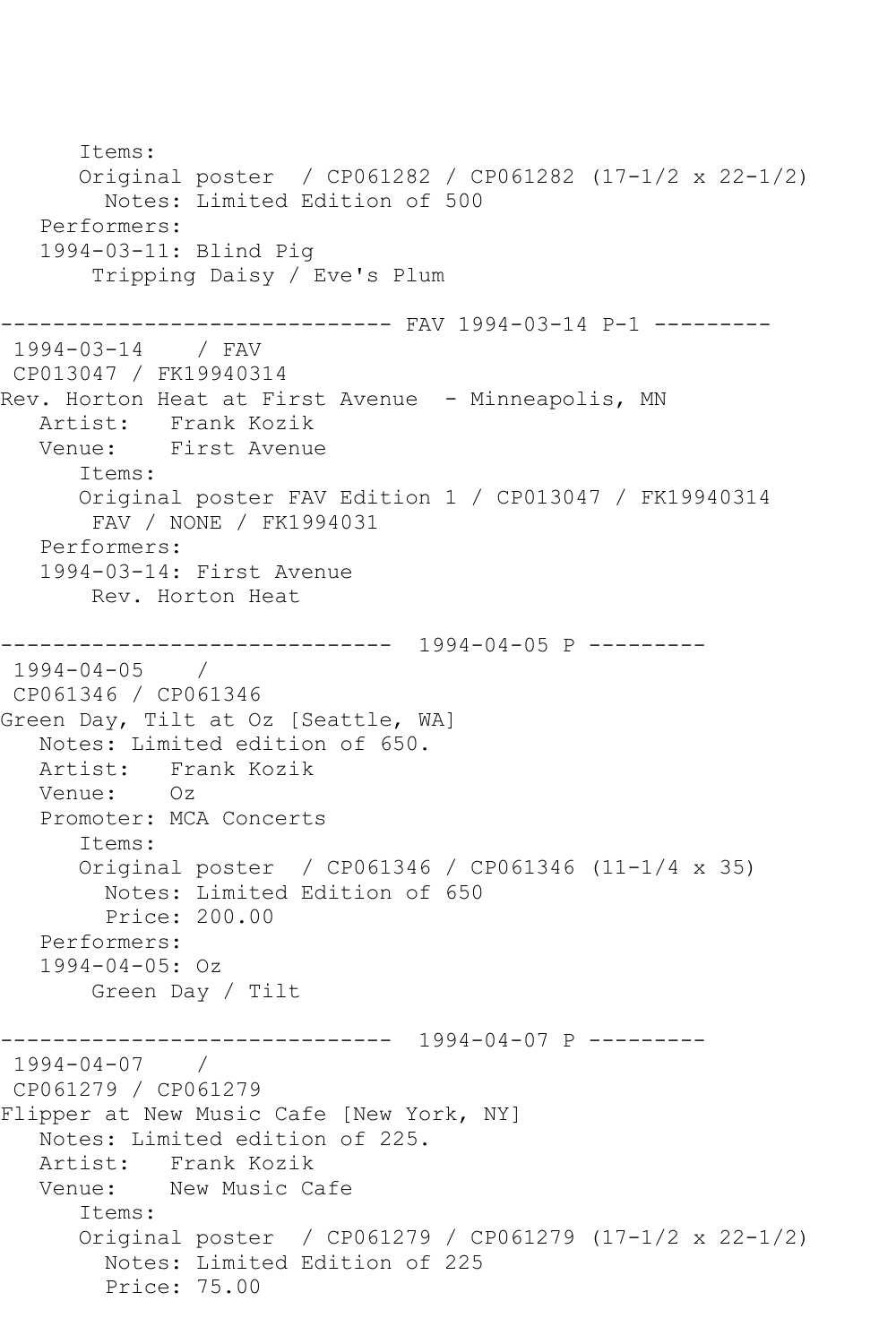Performers: 1994-04-07 1994-04-08: New Music Cafe Flipper ------------------------------ 1994-05-06 P --------- 1994-05-06 / CP061239 / CP061239 Gas Huffer, Seven Year Bitch at Weathered Wall Notes: Limited edition of 250. Artist: Frank Kozik Venue: Weathered Wall Items: Original poster / CP061239 / CP061239 (22-1/2 x 35) Notes: Limited Edition of 250 Performers: 1994-05-06: Weathered Wall Gas Huffer / Seven Year Bitch / Cat Food ------------------------------ 1994-05-15 P --------- 1994-05-15 / CP061280 / CP061280 State of the Gwart Notes: Limited edition of 500. Benefit: Exhibit of Original Gwart and Gwart Artifacts Artist: Frank Kozik<br>Venue: Artrock Gal. Artrock Gallery Items: Original poster / CP061280 / CP061280 (17-1/2 x 22-1/2) Notes: Limited Edition of 500 Performers: 1994-05-15: Artrock Gallery ------------------------------ 1994-05-15 P --------- 1994-05-15 / CP061546 / CP061546 GWAR at Artrock Gallery [San Francisco, CA] Benefit: State of the Gwart / Exhibition of Gwart and Gwartifacts<br>Artist: Artist: Frank Kozik Venue: Artrock Gallery Items: Original poster / CP061546 / CP061546 (8-1/2 x 11) Price: 50.00 Performers: 1994-05-15: Artrock Gallery GWAR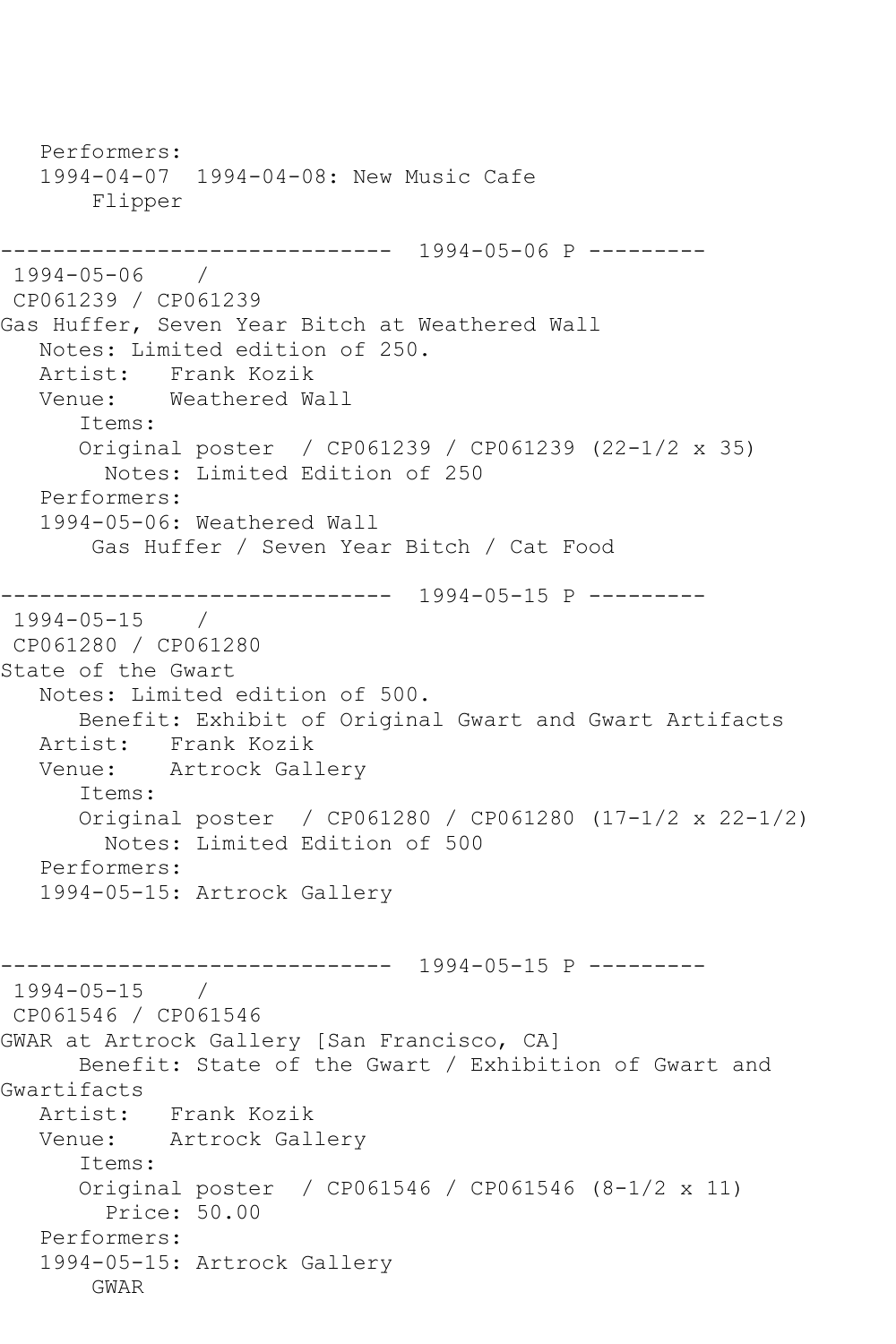```
------------------------------ WEAW 1994-05-24 P-1 ---------
1994-05-24 / WEAW 
CP013056 / FK19940524
Lydia Lunch at Weathered Wall<br>Artist: Frank Kozik
   Artist: Frank Kozik<br>Venue: Weathered Wa
            Weathered Wall
       Items:
       Original poster WEAW Edition 1 / CP013056 / FK19940524
         Price: 50.00
    Performers:
    1994-05-24: Weathered Wall
        Lydia Lunch
       ------------------------------ BOH 1994-05-28 P-1 ---------
1994-05-28 / BOH 
CP014231 / MARM035
Medicine, Miss Alans at Bottom of the Hill - San Francisco, CA
   Artist: Frank Kozik<br>Venue: Bottom of th
            Bottom of the Hill
       Items:
       Original poster BOH Edition 1 / CP014231 / MARM035
        BOH / CP013057 / FK19940528
        BOH / NONE / FK1994052
    Performers:
    1994-05-28: Bottom of the Hill
        Medicine / Miss Alans / Pop Defect
------------------------------ BOH 1994-06-02 P-1 ---------
1994-06-02 / BOH 
CP013059 / FK19940602
Killdozer, Three Day Stubble at Bottom of the Hill - San Francisco,
CA
    Artist: Frank Kozik
    Venue: Bottom of the Hill
       Items:
       Original poster BOH Edition 1 / CP013059 / FK19940602
        BOH / NONE / FK1994060
    Performers:
    1994-06-02: Bottom of the Hill
        Killdozer / Three Day Stubble / Dirt Clod Fight
                 ------------------------------ 1994-06-25 P ---------
1994-06-25 / 
CP061236 / CP061236
Supersuckers, New Bomb Turks at Bottom of the Hill [San Francisco, 
CA]
```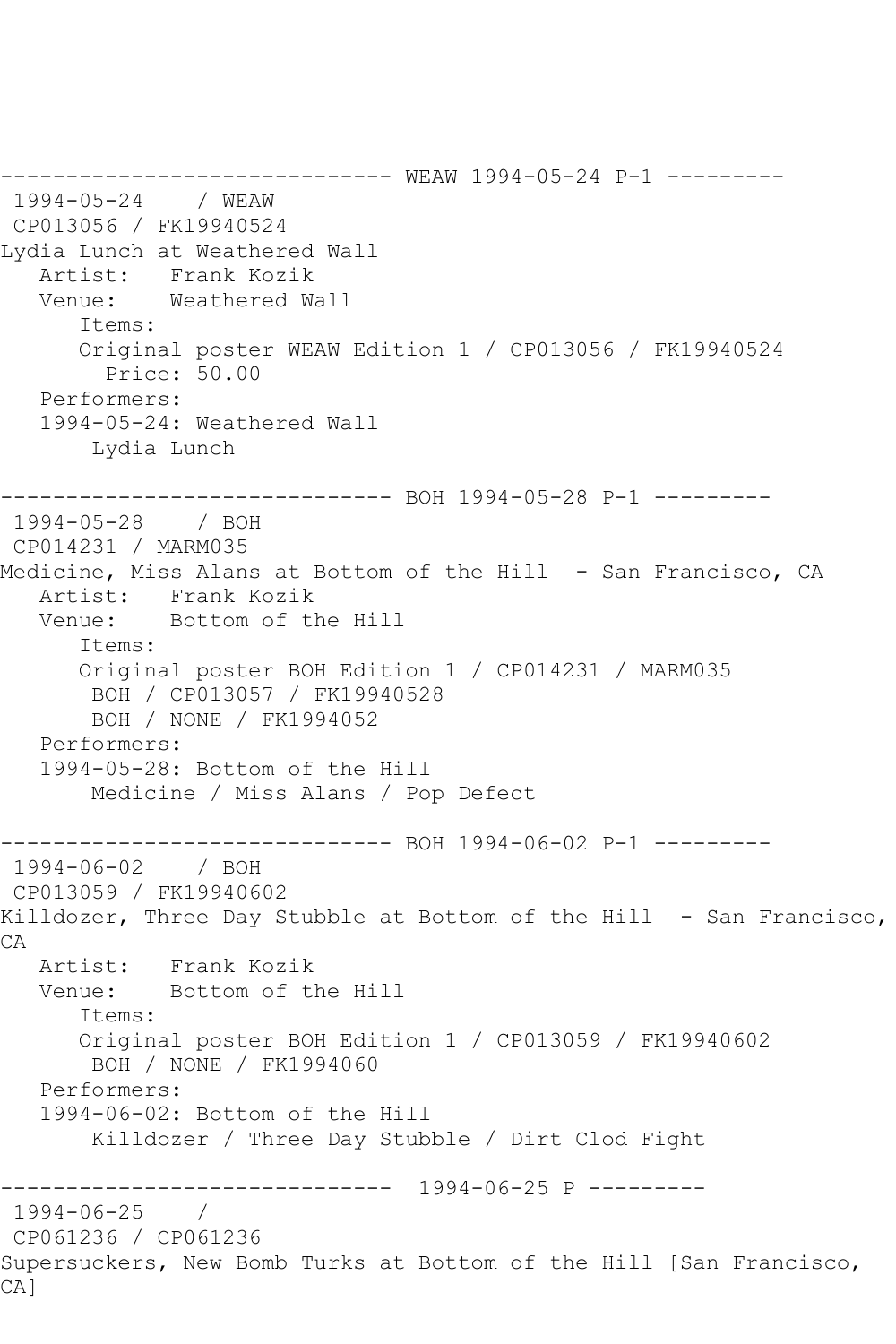Notes: Limited Edition of 500 This item appears in the book 'The Art of Modern Rock' as AMR # 033.3 Artist: Frank Kozik<br>Venue: Bottom of tl Bottom of the Hill Items: Original poster / CP061236 / CP061236 (22-1/2 x 35) Notes: Limited Edition of 500 Price: 75.00 Performers: 1994-06-25: Bottom of the Hill Supersuckers / New Bomb Turks / Putters ------------------------------ 1994-06-30 P --------- 1994-06-30 / CP061237 / CP061237 Crash Worship at Weathered Wall Notes: Limited edition of 500. Artist: Frank Kozik Venue: Weathered Wall Items: Original poster / CP061237 / CP061237 (22-1/2 x 35) Notes: Limited Edition of 500 Price: 50.00 Performers: 1994-06-30: Weathered Wall Crash Worship ------------------------------ 1994-07-01 P --------- 1994-07-01 / CP061277 / CP061277 Supersuckers, New Bomb Turks at Weathered Wall Notes: Limited edition of 500. Artist: Frank Kozik Venue: Weathered Wall Items: Original poster / CP061277 / CP061277 (17-1/2 x 22-1/2) Notes: Limited Edition of 500 Price: 50.00 Performers: 1994-07-01: Weathered Wall Supersuckers / New Bomb Turks / Putters ------------------------------ 1994-07-28 P --------- 1994-07-28 / CP061347 / CP061347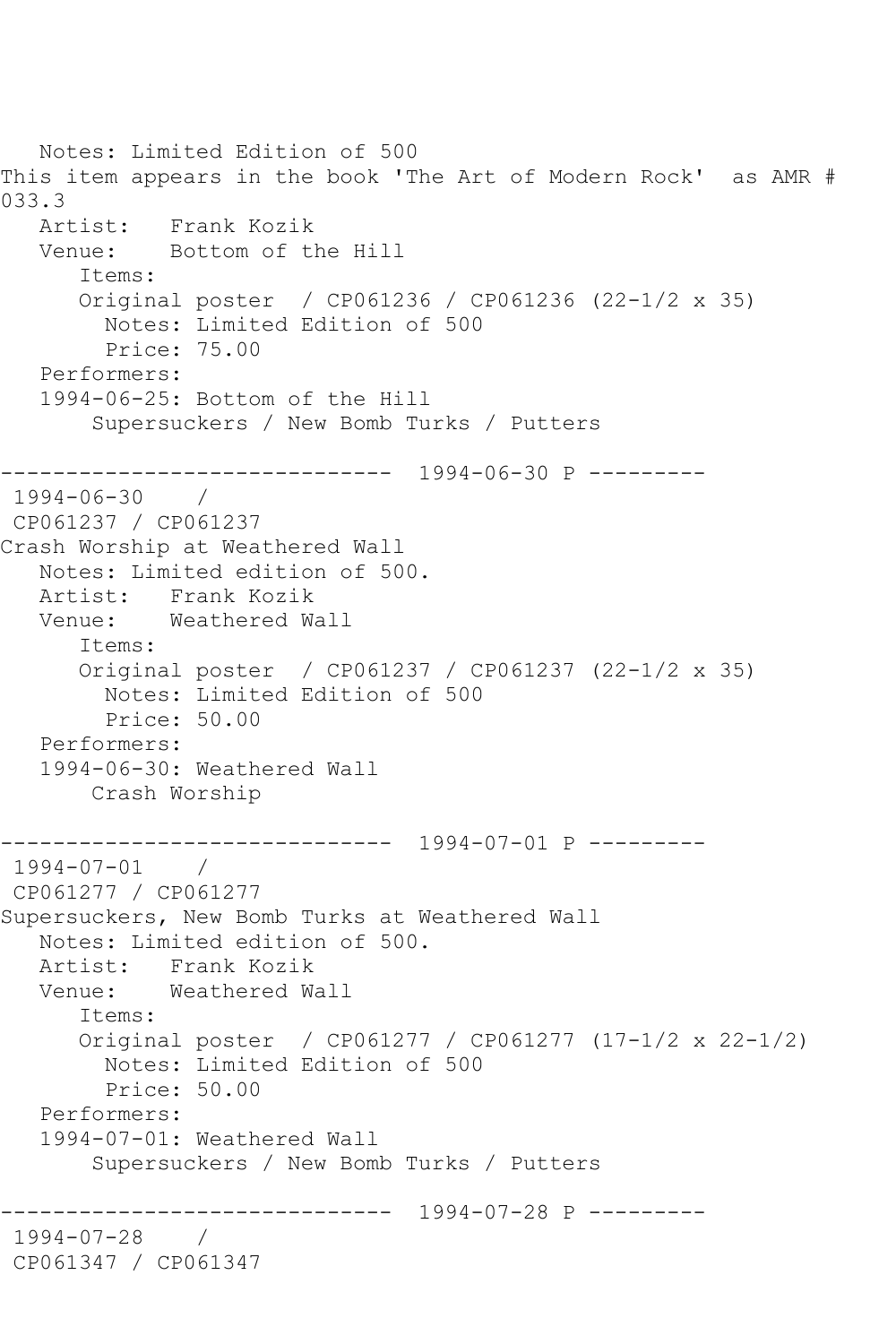Useless Playboys, Trailblazers at Bottom of the Hill [San Francisco, CA] Notes: Limited edition of 500. Artist: Frank Kozik<br>Venue: Bottom of tl Bottom of the Hill Items: Original poster / CP061347 / CP061347 (11-1/4 x 35) Notes: Limited Edition of 500 Price: 50.00 Performers: 1994-07-28: Bottom of the Hill Useless Playboys / Trailblazers ------------------------------ 1994-07-29 P --------- 1994-07-29 / CP061348 / CP061348 Thee Hypnotics (Charles Manson:) at Weathered Wall Notes: Limited edition of 500. Artist: Frank Kozik Venue: Weathered Wall Promoter: KISW Items: Original poster / CP061348 / CP061348 (11-1/4 x 35) Notes: Limited Edition of 500 Price: 175.00 Original poster / CP025020 Performers: 1994-07-29: Weathered Wall Hypnotics / Heatmiser / Vanilla Trainwreck ------------------------------ 1994-08-06 P --------- 1994-08-06 / CP061275 / CP061275 Wool, Throttle at Hypno Loft [San Diego, CA] Notes: Limited edition of 400. Benefit: 2nd Annual Insanely Secret Comic Con Loft Party Artist: Frank Kozik Venue: Hypno Loft Promoter: Hypno Magazine / Fantagraphics Books / Roger Corman's Cosmic Comics Items: Original poster / CP061275 / CP061275 (17-1/2 x 22-1/2) Notes: Limited Edition of 400 Performers: 1994-08-06: Hypno Loft Wool / Throttle / No Knife / Harvey Sid Fischer / Dame Darcy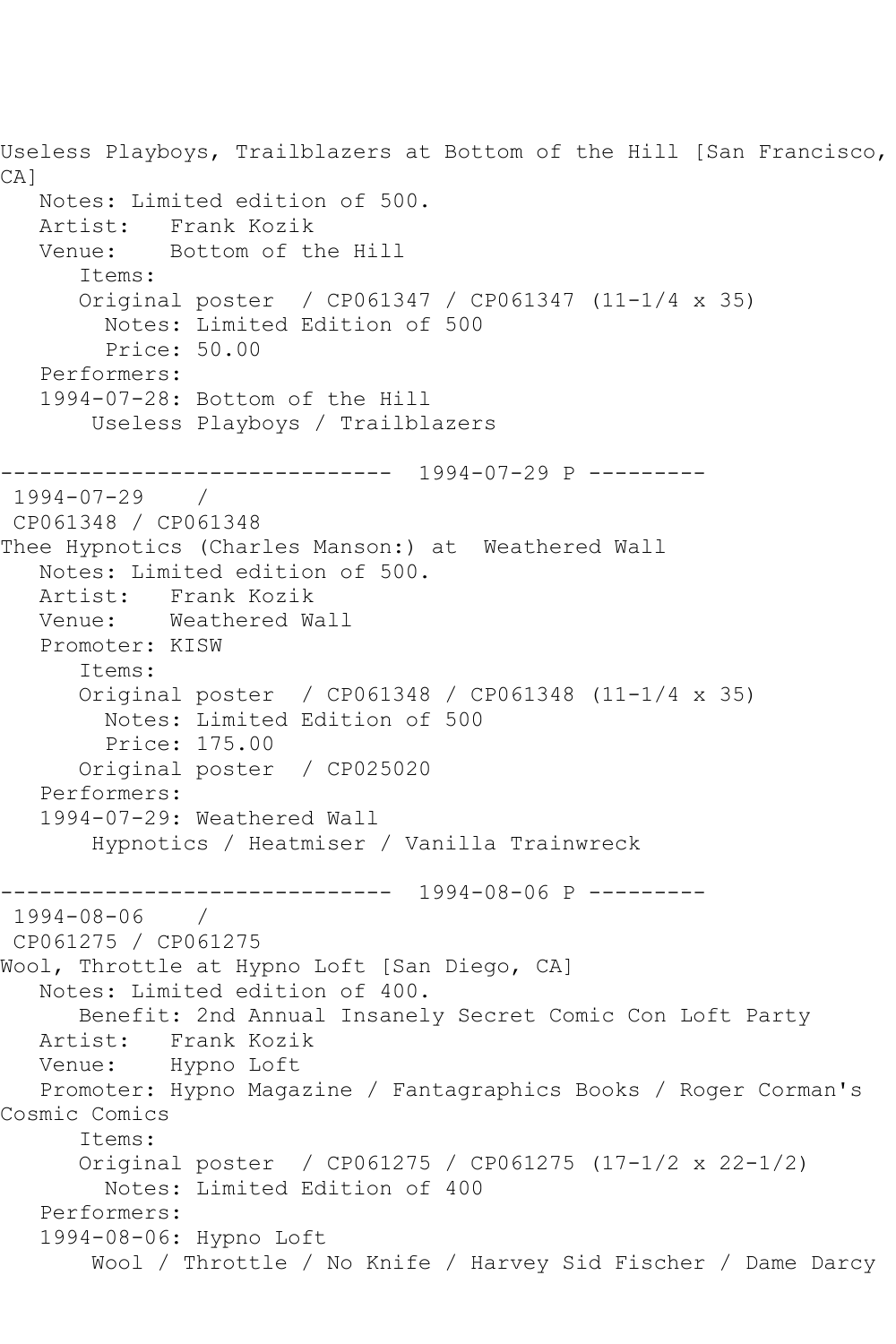------------------------------ BOH 1994-08-08 P --------- 1994-08-08 / BOH CP025022 / CP025022 Thee Hypnotics, Vanilla Trainwreck at Bottom of the Hill Artist: Frank Kozik Venue: Bottom of the Hill Items: Original poster BOH / CP025022 / CP025022 Price: 75.00 Original poster BOH / CP061349 Performers: 1994-08-08: Bottom of the Hill Thee Hypnotics / Vanilla Trainwreck / Brian Jonestown Massacre ---------------------- UNDG 1994-08-20 P-1 ---------1994-08-20 / UNDG CP013074 / FK19940820 Red Red Meat, Velocity Girl at Underground - Philadelphia, PA Artist: Frank Kozik Venue: Underground Items: Original poster UNDG Edition 1 / CP013074 / FK19940820 UNDG / NONE / FK1994082 Performers: 1994-08-20: Underground Red Red Meat / Velocity Girl / Jale ------------------------------ 1994-09-17 P --------- 1994-09-17 / CP061276 / CP061276 Phantom Surfers, Boss Martian at Bottom of the Hill [San Francisco, CA<sub>1</sub> Notes: Limited edition of 500. Artist: Frank Kozik Venue: Bottom of the Hill Items: Original poster / CP061276 / CP061276 (17-1/2 x 22-1/2) Notes: Limited Edition of 500 Price: 75.00 Performers: 1994-09-17: Bottom of the Hill Phantom Surfers / Boss Martian / Orbit and the Purple Knifs ------------------------------ 1994-09-17 P --------- 1994-09-17 / CP700791 / CP700791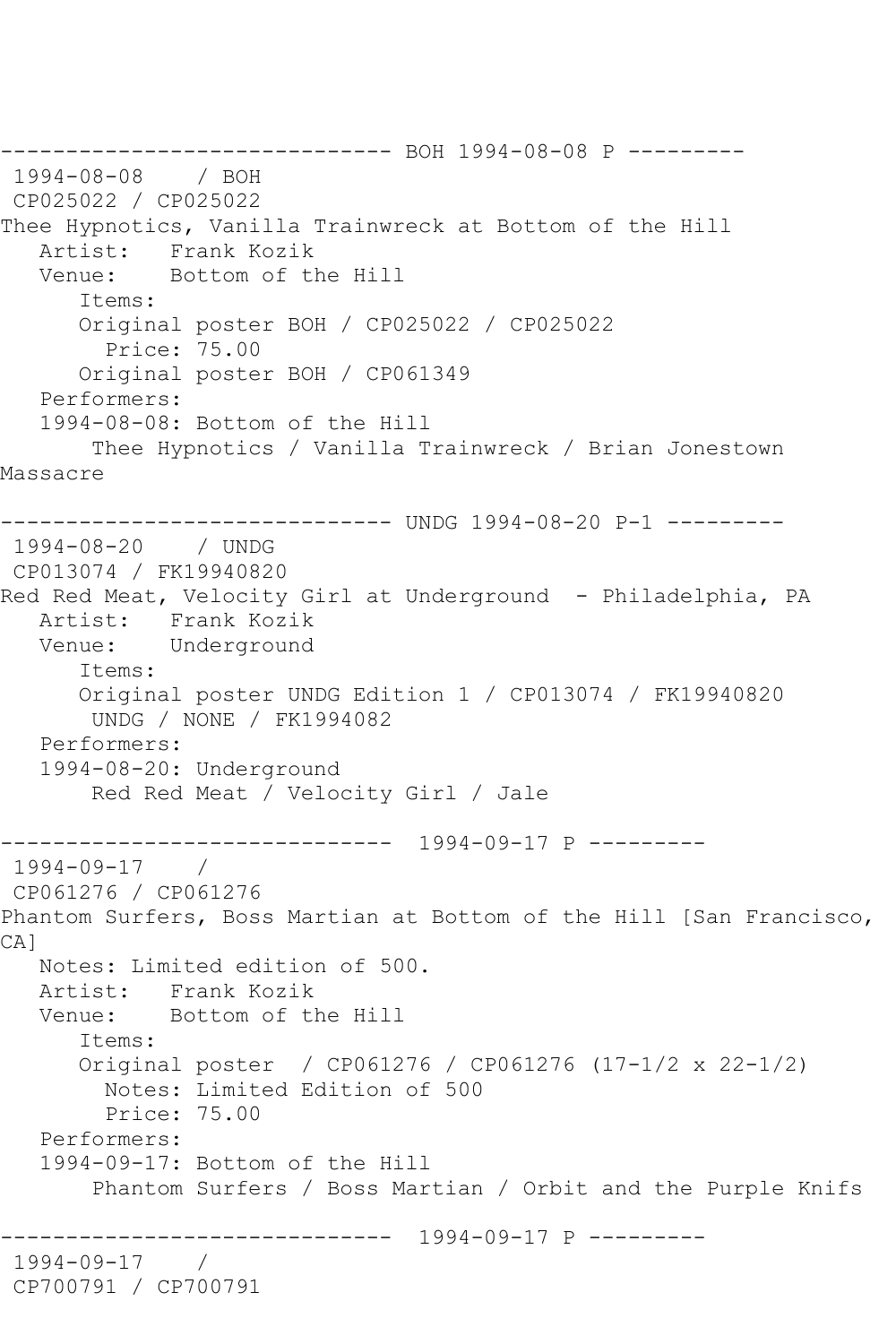Reverend Horton Heat, Tenderloin at Metro [Boston, MA] Notes: Signed Limited Edition of 500 This item appears in the book 'The Art of Modern Rock' as AMR # 184.2<br>: Artist Artist: Frank Kozik Venue: Metro Items: Original poster / CP700791 / CP700791 (22-1/2 x 18-1/2) Performers: 1994-09-17: Metro Reverend Horton Heat / Tenderloin / Twang Rang 1994-09-18: Reverend Horton Heat / Tenderloin / Hi Fi and the Road Burners ------------------------------ CBGB 1994-09-20 P-1 --------- 1994-09-20 / CBGB CP013079 / FK19940920 Frank Kozik: A Day Late and a Dollar Shor at CBGB's, NYC - New York, NY Artist: Frank Kozik<br>Venue: CBGB's Venue: Items: Original poster CBGB Edition 1 / CP013079 / FK19940920 Performers: 1994-09-20: CBGB's -<mark>--------------------------</mark> 1994-09-20 P ---------<br>}4-09-20 / 1994-09-20 / CP061278 / CP061278 Posters Serigraphs and Original Works by Frank Kozik Notes: Signed Limited Edition of 400 This item appears in the book 'The Art of Modern Rock' as AMR # 260.2 Artist: Frank Kozik Venue: CBGB's 313 Gallery Items: Original poster / CP061278 / CP061278 (17-1/2 x 22-1/2) Notes: Limited Edition of 400 Price: 125.00 Performers: 1994-09-20 1994-10-22: CBGB's 313 Gallery ------------------------------ 1994-09-24 P --------- 1994-09-24 / CP061232 / CP061232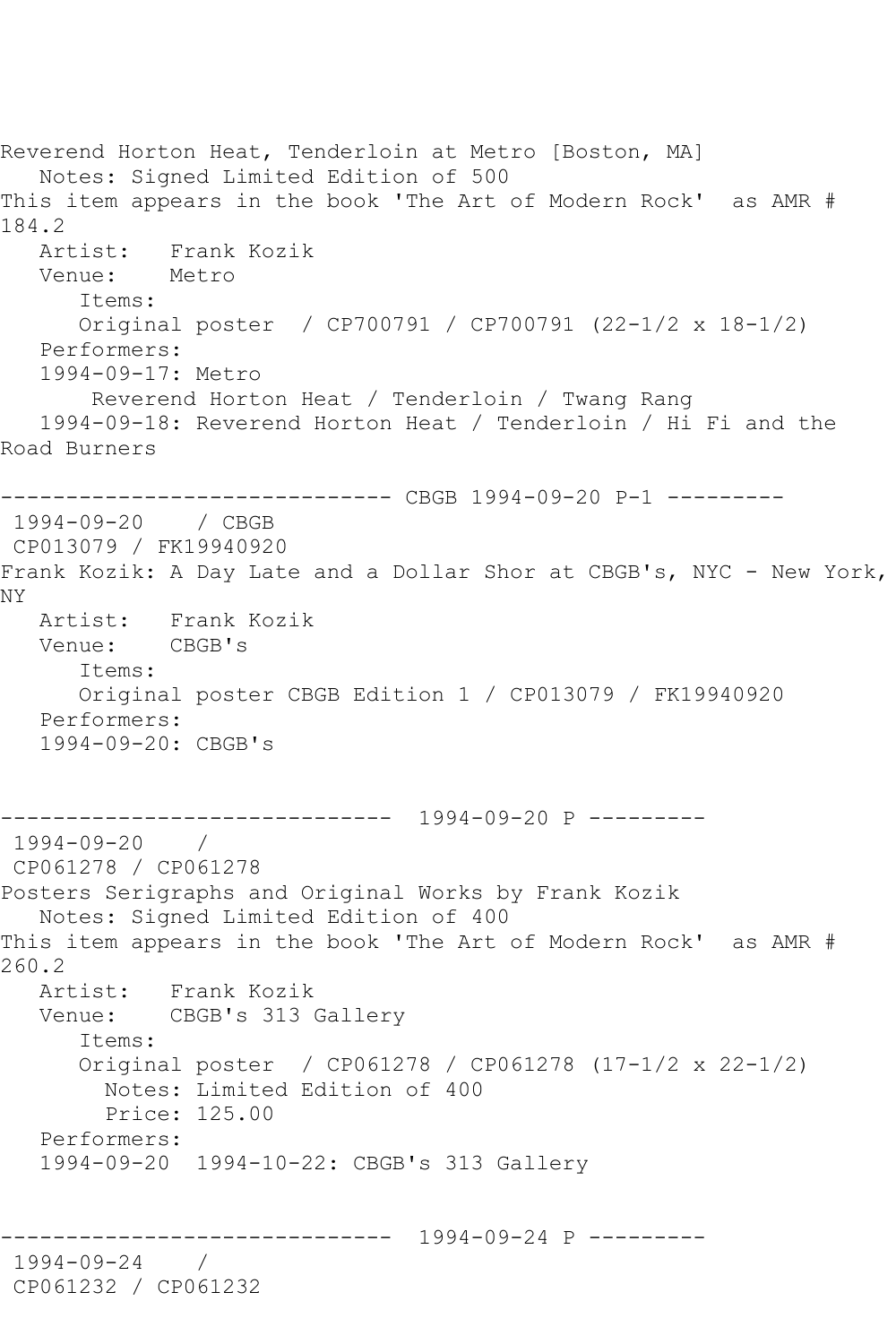Nine Inch Nails, Marilyn Manson at Seattle Center Arena [Seattle, WA] Notes: Limited Edition of 600 This item appears in the book 'The Art of Modern Rock' as AMR # 033.2 Benefit: Jim Rose Circus Sideshow Artist: Frank Kozik Venue: Seattle Center Arena Items: Original poster / CP061232 / CP061232 (22-1/2 x 35) Notes: Limited Edition of 600 Price: 750.00 Performers: 1994-09-24: Seattle Center Arena Nine Inch Nails / Marilyn Manson ------------------------------ 1994-09-24 P --------- 1994-09-24 / CP061350 / CP061350 Sebadoh at Lounge Ax [Chicago, IL] Notes: Limited edition of 500. Artist: Frank Kozik Venue: Lounge Ax Items: Original poster / CP061350 / CP061350 (11-1/4 x 35) Notes: Limited Edition of 500 Price: 100.00 Performers: 1994-09-24 1994-09-25: Lounge Ax Sebadoh ------------------------------ 1994-09-28 P --------- 1994-09-28 / CP061351 / CP061351 Surgery, Luv at Kreuzstra Notes: Limited edition of 500. Artist: Frank Kozik Venue: Kreuzstra Items: Original poster / CP061351 / CP061351 (11-1/4 x 35) Notes: Limited Edition of 500 Price: 100.00 Performers: 1994-09-28: Kreuzstra Surgery / Luv ------------------------------ 1994-10-06 P ---------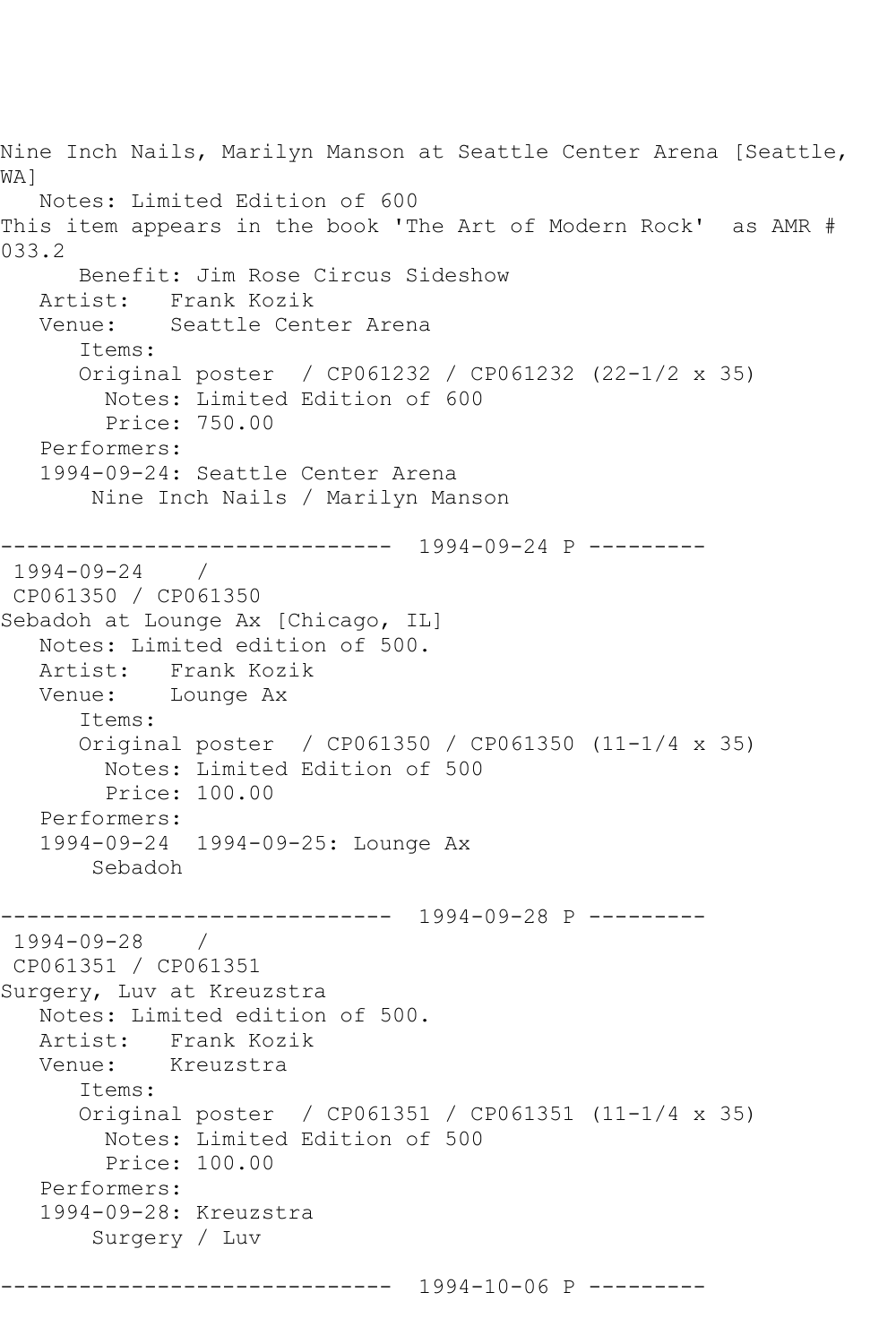```
1994-10-06 / 
CP061265 / CP061265
Melvins, Wool at First Avenue [Minneapolis, MN]
   Notes: Limited edition of 500.
   Artist: Frank Kozik
   Venue: First Avenue
       Items:
       Original poster / CP061265 / CP061265 (23-5/8 x 36-3/4)
         Notes: Limited Edition of 500
         Price: 150.00
   Performers:
   1994-10-06: First Avenue
        Melvins / Wool
         ------------------------------ 1994-10-13 P ---------
1994-10-13 / 
CP061274 / CP061274
Blag Dalia, Pervis at Bottom of the Hill [San Francisco, CA]
   Notes: Limited edition of 500.
   Artist: Frank Kozik
   Venue: Bottom of the Hill
   Promoter: Man's Ruin Records
       Items:
       Original poster / CP061274 / CP061274 (17-1/2 x 22-1/2)
         Notes: Limited Edition of 500
         Price: 50.00
   Performers:
   1994-10-13: Bottom of the Hill
        Blag Dalia / Pervis / Creeps in Exile
          ------------------------------ 1994-10-15 P ---------
1994-10-15 / 
CP060313 / CP060313
Offspring, Rancid
   Artist: Frank Kozik
       Items:
      Original poster / CP060313 / CP060313 (17-1/2 x 22-1/2)
   Performers:
   1994-10-15: Offspring / Rancid
   1994-10-16: Offspring / Rancid
   1994-10-18: Offspring / Rancid
   1994-10-19: Offspring / Rancid
   1994-10-20: Offspring / Rancid
   1994-10-22: Offspring / Rancid
   1994-10-25: Offspring / Rancid
   1994-10-26: Offspring / Rancid
   1994-10-28: Offspring / Rancid
```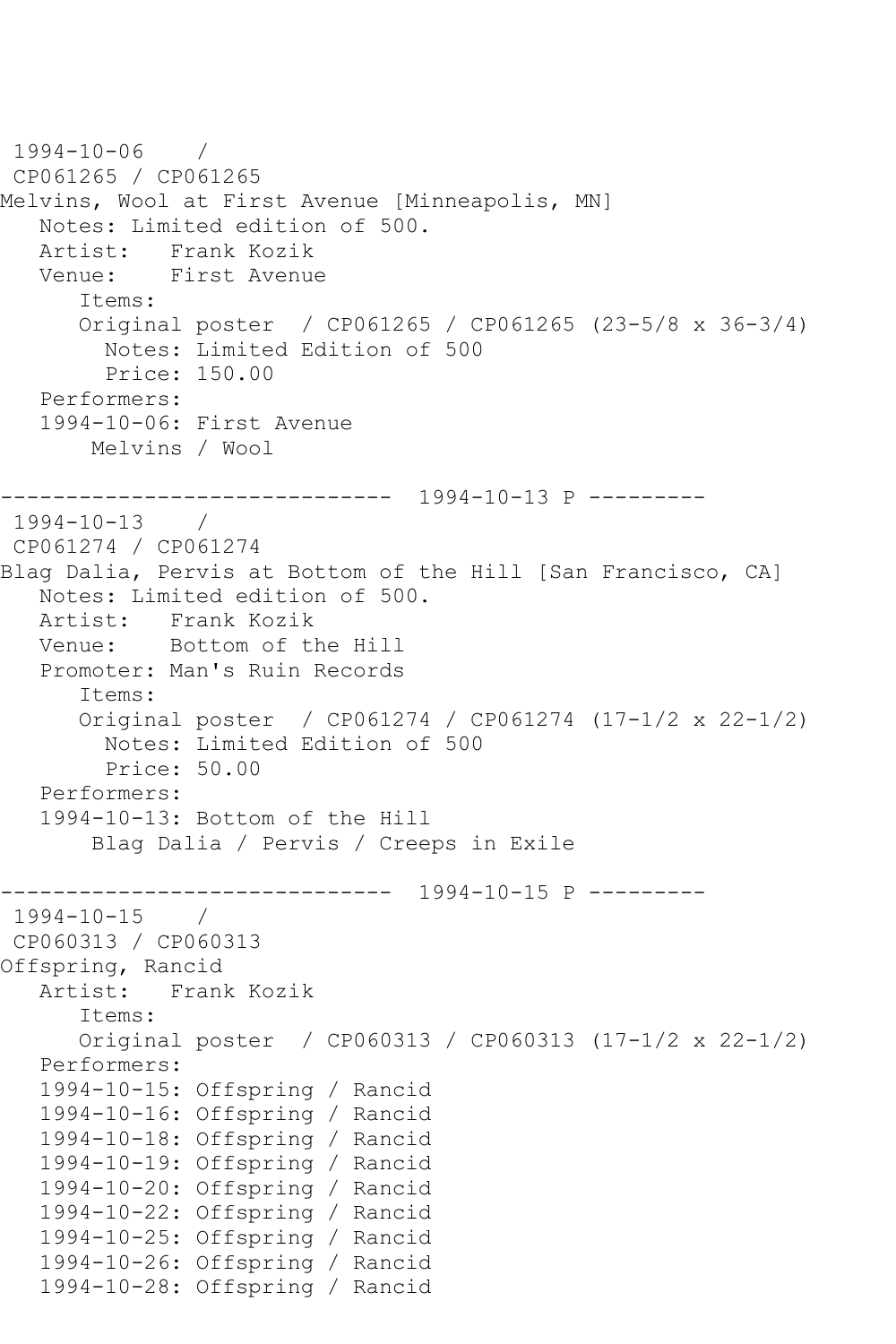```
 1994-10-29: Offspring / Rancid
    1994-10-30: Offspring / Rancid
    1994-11-01: Offspring / Rancid
    1994-11-04: Offspring / Rancid
    1994-11-05: Offspring / Rancid
         ------------------------------ 1994-10-15 P ---------
1994-10-15 / 
CP061311 / CP061311
Alice Donut, Seven Year Bitch at Mo'roc'n Cafe
   Notes: Limited edition of 500.
  Artist: Frank Kozik<br>Venue: Mo'roc'n Ca
            Mo'roc'n Cafe
       Items:
       Original poster / CP061311 / CP061311 (17-1/2 x 22-1/2)
         Notes: Limited Edition of 500
         Price: 50.00
   Performers:
    1994-10-15: Mo'roc'n Cafe
        Alice Donut / Seven Year Bitch
                   ------------------------------ 1994-10-26 P ---------
1994-10-26 / 
CP061231 / CP061231
Gas Huffer, Tilt at Bottom of the Hill [San Francisco, CA]
   Notes: Signed Limited Edition of 500
This item appears in the book 'The Art of Modern Rock' as AMR # 
032.7
   Artist: Frank Kozik
   Venue: Bottom of the Hill
   Promoter: Gaerhaed
       Items:
       Original poster / CP061231 / CP061231 (22-1/2 x 35)
         Notes: Limited Edition of 500
         Price: 75.00
   Performers:
    1994-10-26: Bottom of the Hill
        Gas Huffer / Tilt / Corduroy
               ---------------- MEP 1994-10-29 P-1 ---------<br>/ MEP
1994 - 10 - 29CP013088 / FK19941029
Frank Kozik at Middle East - Boston, MA
   Artist: Frank Kozik
   Venue: Middle East
       Items:
       Original poster MEP Edition 1 / CP013088 / FK19941029
```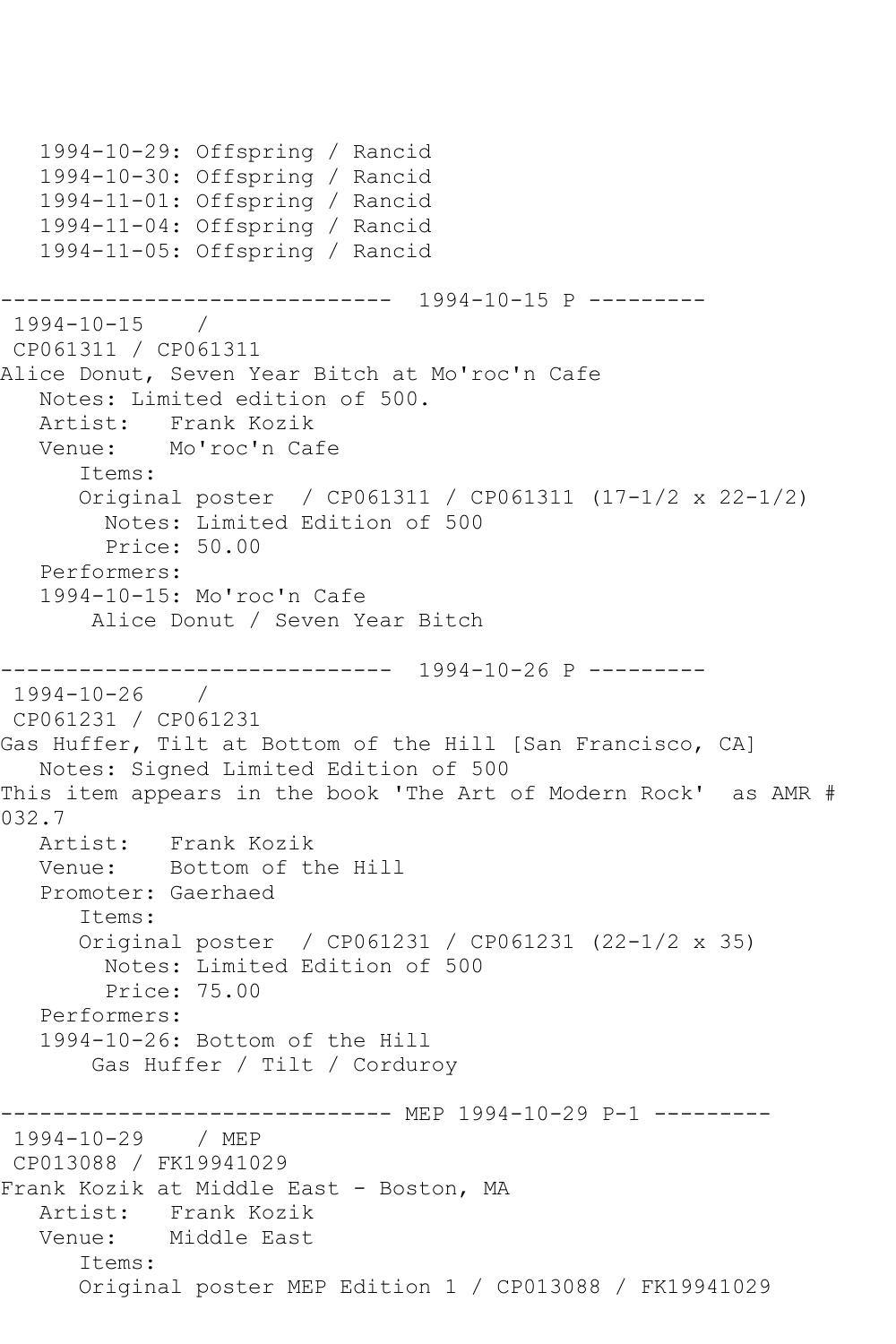```
 MEP / NONE / FK1994102
   Performers:
    1994-10-29: Middle East
                   ------------------------------ 1994-10-29 P ---------
1994-10-29 / 
CP061233 / CP061233
Exhibit of Posters and Prints by Frank Kozik
   Notes: Limited edition of 500.
       Benefit: Celebrating the People's Victory Over Culture
  Artist: Frank Kozik<br>Venue: Middle East
            Middle East
    Promoter: Square Records Production
       Items:
       Original poster / CP061233 / CP061233 (22-1/2 x 35)
         Notes: Limited Edition of 500
   Performers:
   1994-10-29 1994-11-7: Middle East
                   ------------------------------ 1994-11-06 P ---------
1994-11-06 / 
CP061272 / CP061272
Dinosaur Jr., Come and Juned
   Notes: Limited edition of 450.
   Artist: Frank Kozik
   Promoter: Metro
       Items:
       Original poster / CP061272 / CP061272 (17-1/2 x 22-1/2)
         Notes: Limited Edition of 450
         Price: 125.00
   Performers:
   1994-11-06: Dinosaur Jr. / Come and Juned
------------------------------ 1994-11-18 P ---------
1994-11-18 / 
CP061310 / CP061310
Biohazard, Downset at Moore Theater [Portland, OR]
   Notes: Limited edition of 450.
   Artist: Frank Kozik
   Venue: Moore Theater
   Promoter: MCA Concerts
       Items:
       Original poster / CP061310 / CP061310 (17-1/2 x 22-1/2)
         Notes: Limited Edition of 450
         Price: 75.00
```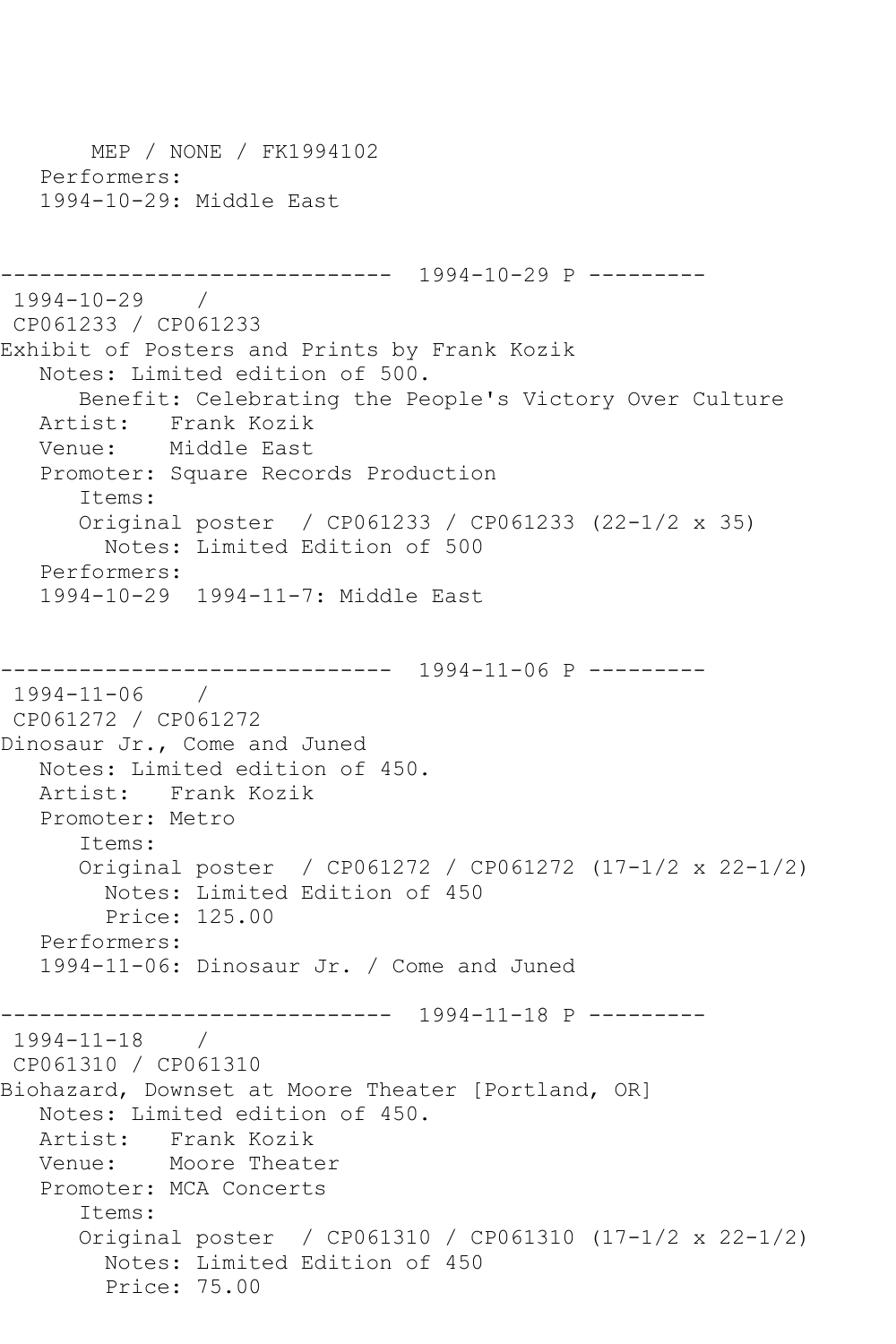Performers: 1994-11-18: Moore Theater Biohazard / Downset / Stompbox ------------------------------ 1994-11-19 P-1 --------- 1994-11-19 / CP013093 / FK19941119 Killdozer, Mount Shasta at O'Cays Corral - Madision, WI Artist: Frank Kozik Venue: O'Cays Corral Items: Original poster Edition 1 / CP013093 / FK19941119 Price: 100.00 / NONE / FK1994111 Performers: 1994-11-19: O'Cays Corral Killdozer / Mount Shasta / Mouse Trap ------------------------------ 1994-11-21 P --------- 1994-11-21 / CP061242 / CP061242 Jesus and Mary Chain, Mazzy Star at Memorial Auditorium Stanford University Notes: Limited edition of 500. Artist: Frank Kozik<br>Venue: Memorial Aud Memorial Auditorium Stanford University Promoter: Standford Concert Network / KOME New 98.5 Items: Original poster / CP061242 / CP061242 (22-1/2 x 35) Notes: Limited Edition of 500 Price: 250.00 Performers: 1994-11-21: Memorial Auditorium Stanford University Jesus and Mary Chain / Mazzy Star / Velvet Crush ------------------------------ NUM 1994-11-26 P-1 --------- 1994-11-26 / NUM CP013096 / FK19941126 Dinosaur Jr., Juned at Numbers - Dallas, TX Artist: Frank Kozik Venue: Numbers Items: Original poster NUM Edition 1 / CP013096 / FK19941126 NUM / NONE / FK1994112 Performers: 1994-11-26: Numbers Dinosaur Jr. / Juned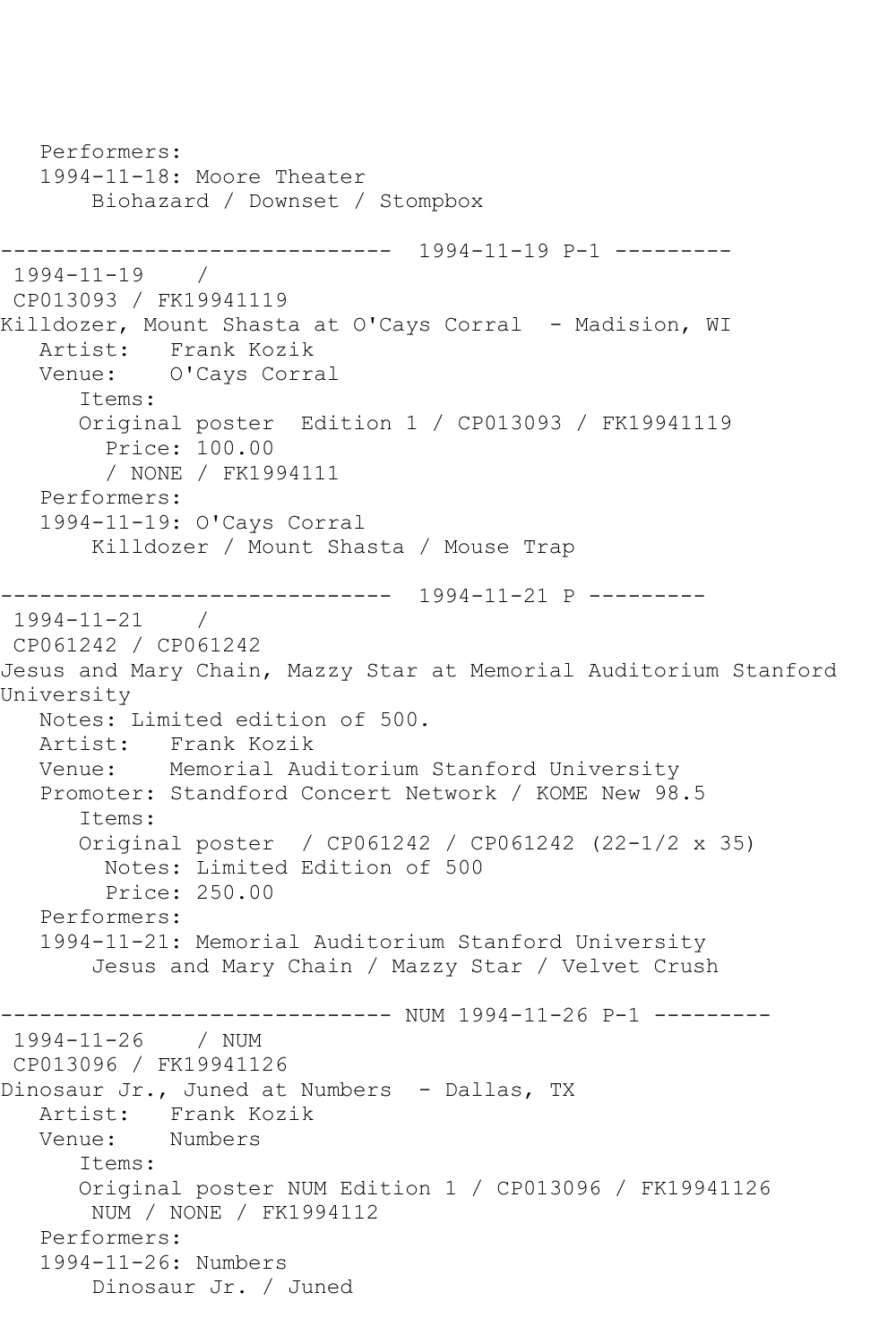------------------------------ 1994-11-26 P --------- 1994-11-26 / CP061273 / CP061273 Dinosaur Jr. at Numbers [Dallas, TX] Notes: Limited edition of 450. Artist: Frank Kozik<br>Venue: Numbers Numbers Promoter: Pace Concerts Items: Original poster / CP061273 / CP061273 (17-1/2 x 22-1/2) Notes: Limited Edition of 450 Price: 50.00 Performers: 1994-11-26: Numbers Dinosaur Jr. ------------------------------ 1994-12-03 P --------- 1994-12-03 / CP061270 / CP061270 Lydia Lunch at Performance Center Notes: Limited edition of 500. Artist: Frank Kozik<br>Venue: Performance Performance Center Items: Original poster / CP061270 / CP061270 (17-1/2 x 22-1/2) Notes: Limited Edition of 500 Price: 50.00 Performers: 1994-12-03: Performance Center Lydia Lunch -<mark>---------------------------</mark> 1994-12-15 P ---------<br>}4-12-15 /  $1994 - 12 - 15$ CP061271 / CP061271 Oxbow, Morty and Connie Show at Cubberly Community Center Theater Benefit: Local Agricultural Groups Benefit Artist: Frank Kozik Venue: Cubberly Community Center Theater Promoter: Earthwise Productions Items: Original poster / CP061271 / CP061271 (17-1/2 x 22-1/2) Price: 50.00 Performers: 1994-12-15: Cubberly Community Center Theater Oxbow / Morty and Connie Show / Marty Orkin / Connie Champagne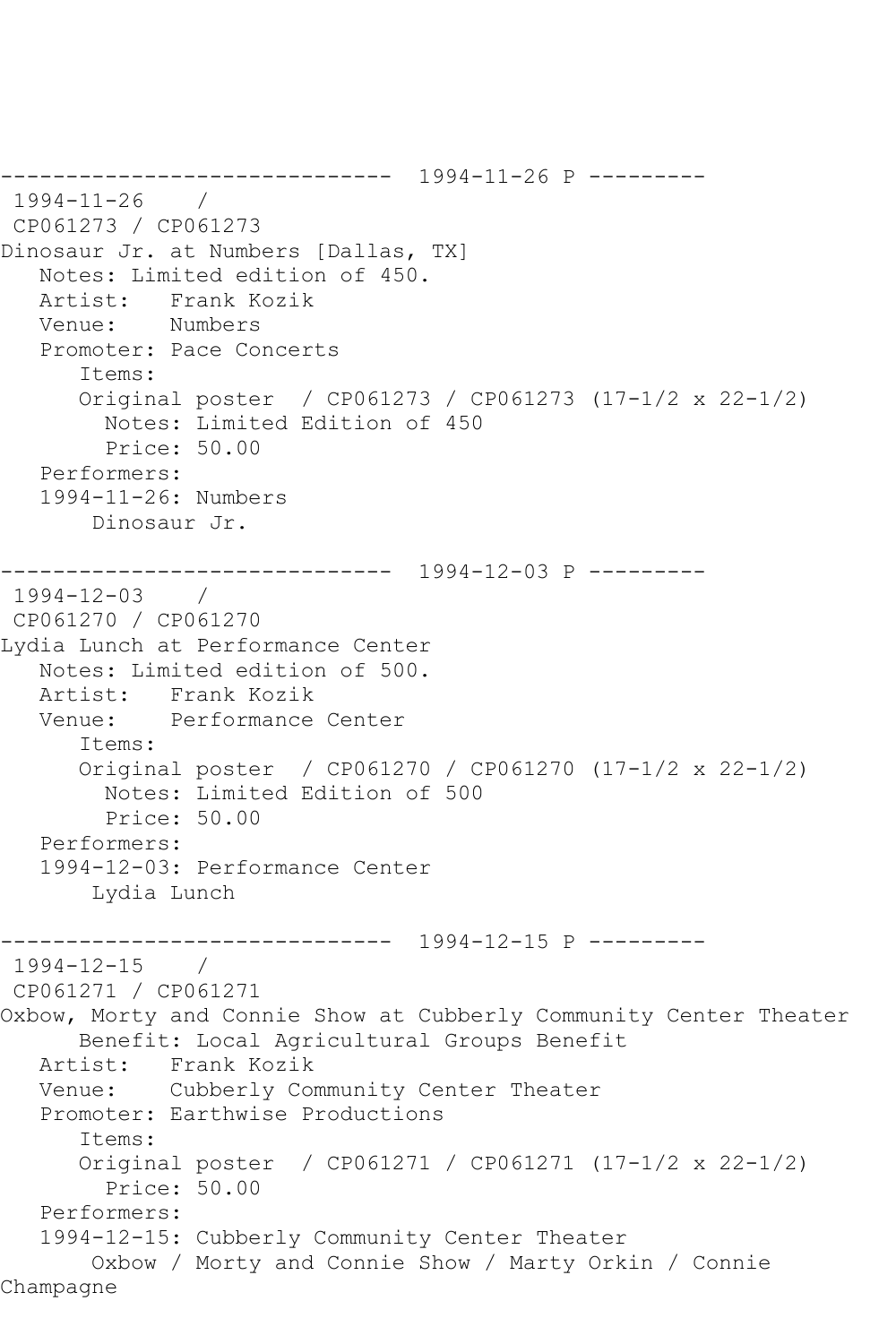------------------------------ UAMP 1995 P-1 --------- 1995 CP013261 / FKKZ9552 Cranberries, Dave Matthews band at Universal Amphitheater Artist: Frank Kozik Venue: Universal Amphitheater Items: Original poster UAMP Edition 1 / CP013261 / FKKZ9552 Performers: 1995: Universal Amphitheater Cranberries / Dave Matthews band / Live / Weezer / Primus ------------------------------ 1995- P-1 --------- 1995- / CP013170 / FK1995KZ9530 Sonic Youth, Hole, Beck Artist: Frank Kozik Items: Original poster Edition 1 / CP013170 / FK1995KZ9530 / NONE / FK1995KZ9 Performers: 1995-: Sonic Youth / Hole / Beck ------------------------------ 1995- P-1 ---------  $1995 -$ CP013169 / FK1995KZ9523 The Job, A Film Directed By A.W. Feilder, Music By Blag Dahlia Artist: Frank Kozik Items: Original poster Edition 1 / CP013169 / FK1995KZ9523 Performers: 1995-: ------------------------------ 1995-01-09 P --------- 1995-01-09 / CP061230 / CP061230 Man's Ruin Notes: Limited edition of 325. Benefit: Posters by Frank Kozik Artist: Frank Kozik Venue: Metro Promoter: Bunker Suicide Items: Original poster / CP061230 / CP061230 (22-1/2 x 35) Notes: Limited Edition of 325 Performers: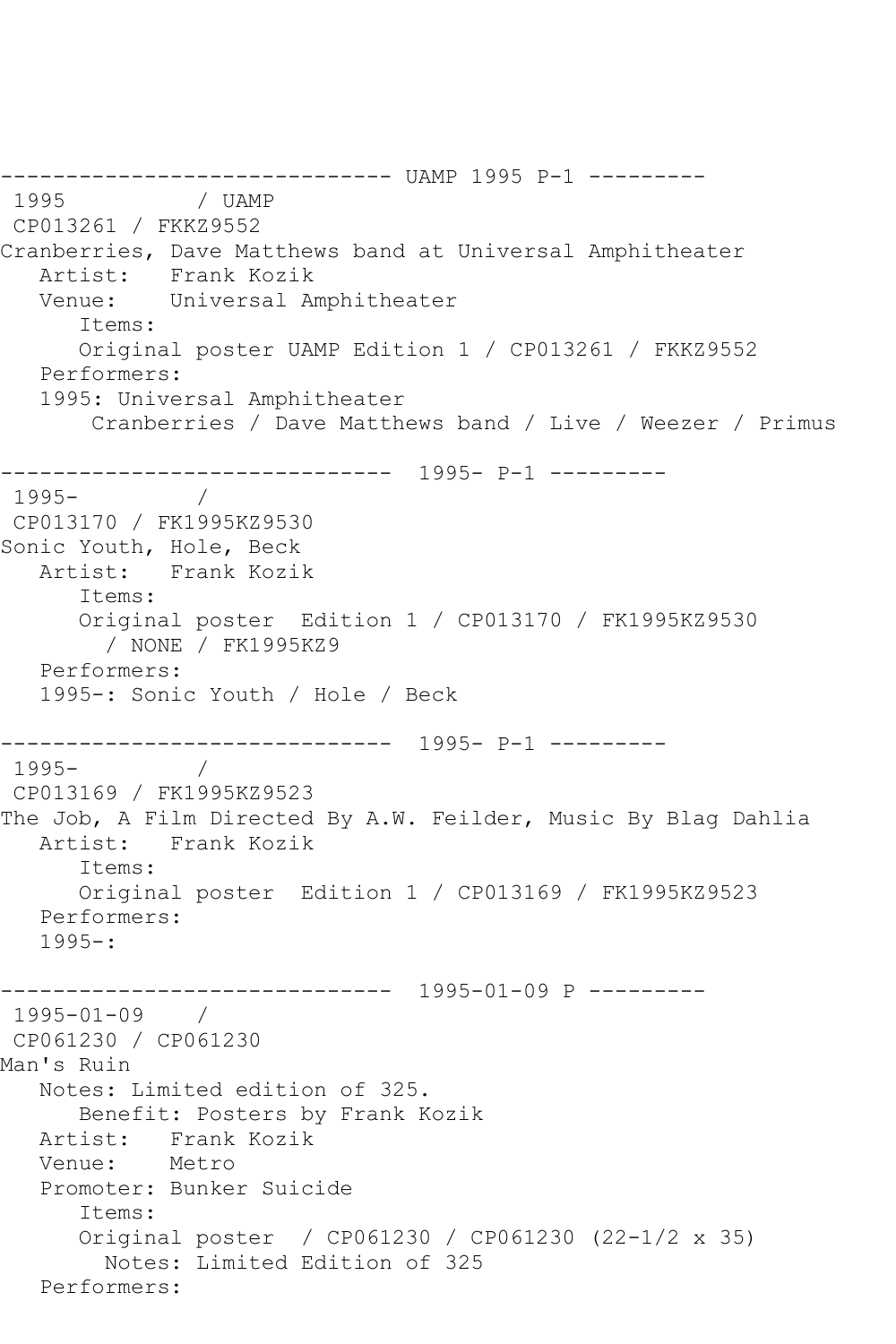1995-01-09: Metro Steel Pole / Bathtub / Killdozer / Molly McGuire ------------------------------ 1995-01-26 P --------- 1995-01-26 / CP061352 / CP061352 Noise Pop Festival 1995 Notes: Signed Limited Edition of 500 This item appears in the book 'The Art of Modern Rock' as AMR # 030.5 Artist: Frank Kozik Venue: Kilowatt Promoter: Horse Brand Production Items: Original poster / CP061352 / CP061352 (11-1/4 x 35) Notes: Limited Edition of 500 Price: 75.00 Performers: 1995-01-26: Kilowatt Inch / Engine / Snowmen / Creeper Lagoon / Baby Carrot 1995-01-27: Bottom of the Hill Meices / Uncle Joe's Big Ol Driver / Alcohol Funnycar / Flake 1995-01-28: Flop / Corduroy / Knapsack / Package 1995-01-28: Fastback / Bracket / Carlos / Slider 1995-01-29: Great American Music Hall Jawbreaker / Fluf / Overwhelming Colorfast / Pee ------------------------------ 1995-02-04 P --------- 1995-02-04 / CP061269 / CP061269 America Obsessed Notes: Limited edition of 500. Benefit: Posters by Frank Kozik Artist: Frank Kozik Venue: Spirit Square Center for the Arts Items: Original poster / CP061269 / CP061269 (17-1/2 x 22-1/2) Notes: Limited Edition of 500 Performers: 1995-02-04 1995-03-19: Spirit Square Center for the Arts ------------------------------ BOH 1995-02-13 P-1 --------- 1995-02-13 / BOH CP013108 / FK19950213 Mule, Star 69 at Bottom of the Hill - San Francisco, CA Artist: Frank Kozik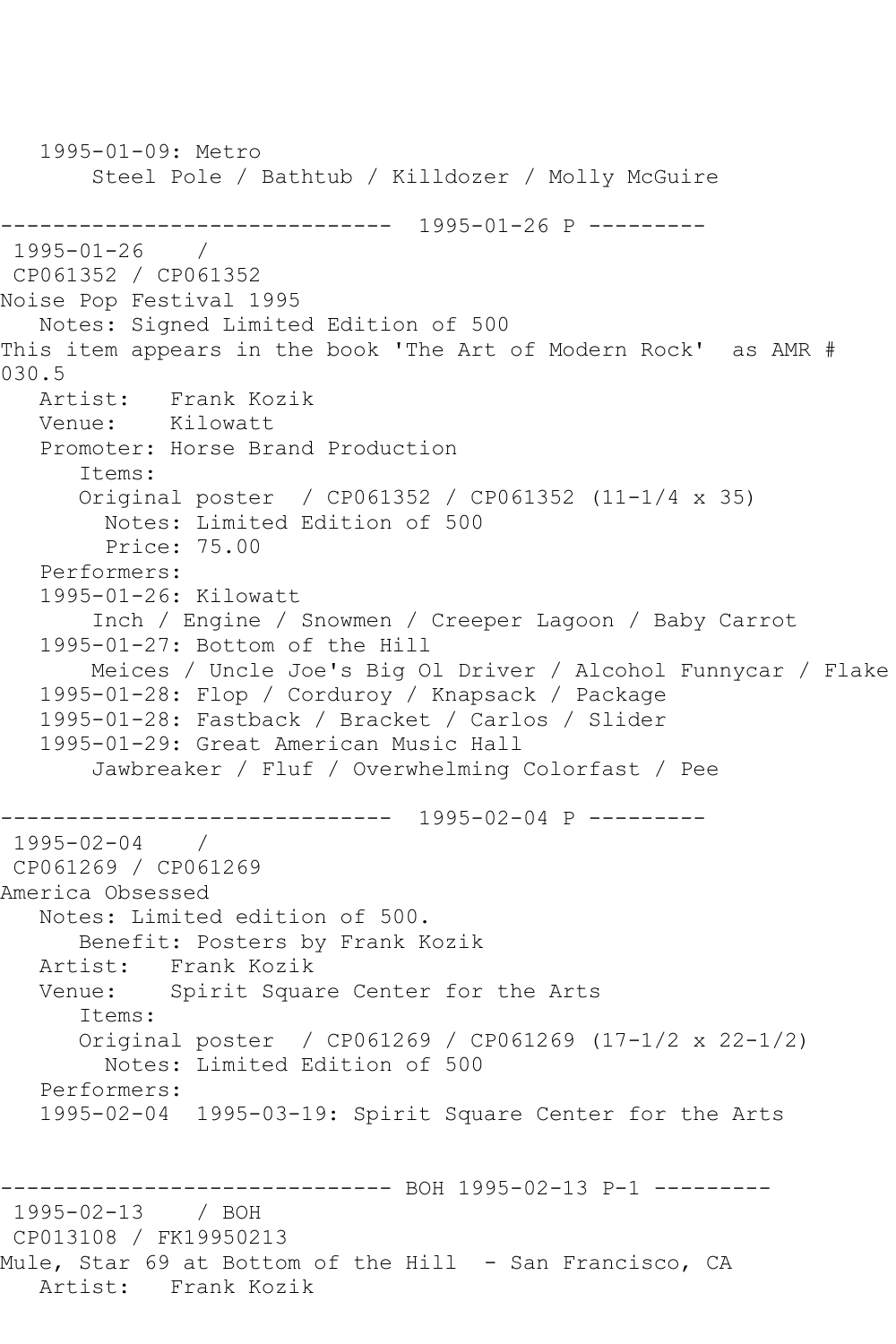Venue: Bottom of the Hill Items: Original poster BOH Edition 1 / CP013108 / FK19950213 Performers: 1995-02-13: Bottom of the Hill Mule / Star 69 / Kill Creek ------------------------------ 1995-02-13 P --------- 1995-02-13 / CP061229 / CP061229 Mule, Five Star Brand at Bottom of the Hill [San Francisco, CA] Notes: Limited edition of 500. Benefit: Best Quality Leaf Stay Moist Pouch Chewing Tobacco Artist: Frank Kozik Venue: Bottom of the Hill Items: Original poster / CP061229 / CP061229 (22-1/2 x 34-1/2) Notes: Limited Edition of 500 Performers: 1995-02-13: Bottom of the Hill Mule / Five Star Brand / Star 69 / Kill Creek ------------------------------ 1995-02-20 P --------- 1995-02-20 / CP061228 / CP061228 Cows, Supernova at First Avenue [Minneapolis, MN] Notes: Limited edition of 500. Benefit: Country and Hillbilly Recording Artists Artist: Frank Kozik Venue: First Avenue Promoter: Grampy Rabinowitz Items: Original poster / CP061228 / CP061228 (22-1/2 x 34-1/2) Notes: Limited Edition of 500 Price: 50.00 Performers: 1995-02-20: First Avenue Cows / Supernova / Steakdaddy Six / King Can ------------------------------ 1995-02-26 P --------- 1995-02-26 / CP061227 / CP061227 Jon Spencer Blues Explosion at Middle Notes: Limited edition of 450. Artist: Frank Kozik Venue: Middle Items: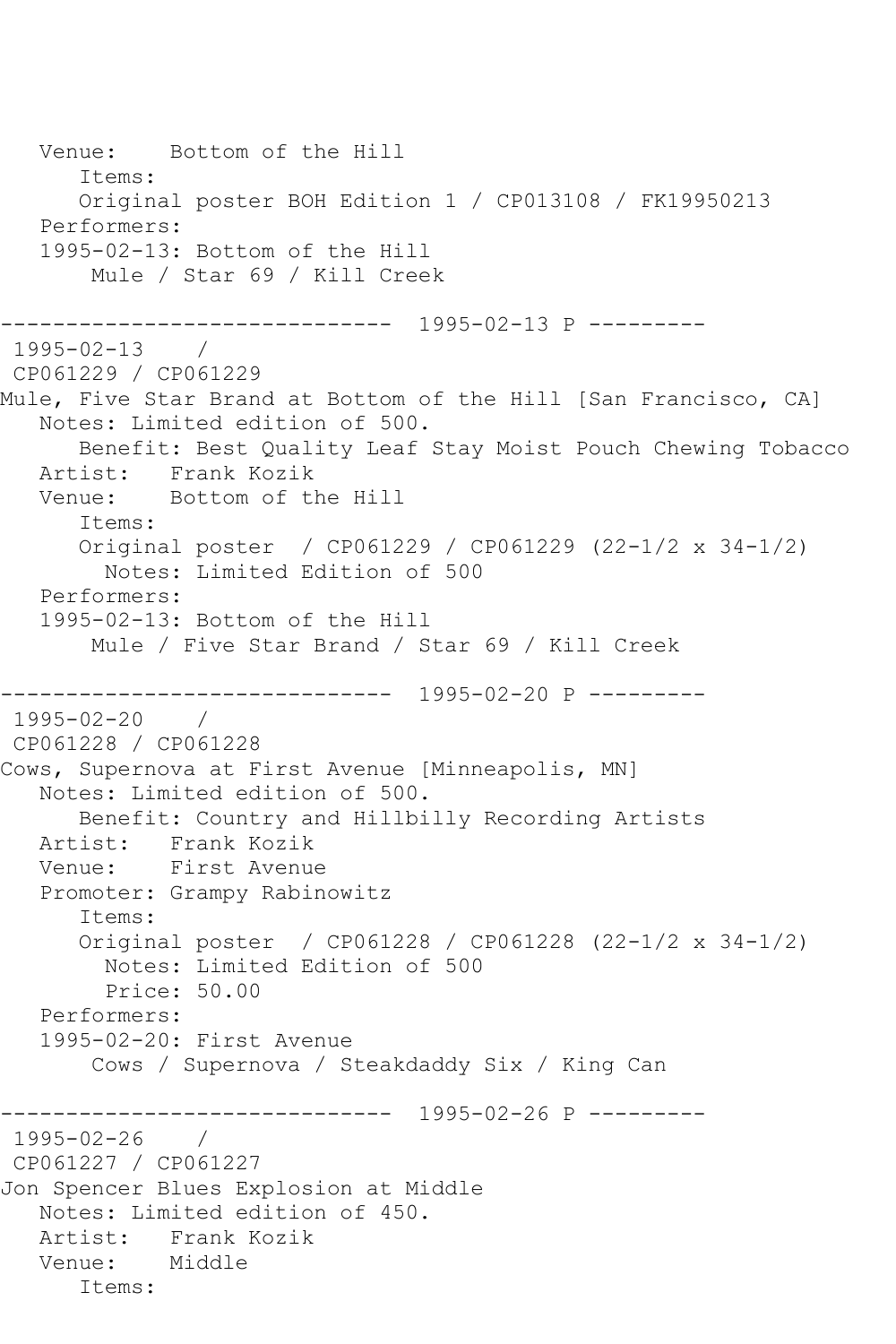Original poster / CP061227 / CP061227 (22-1/2 x 35) Notes: Limited Edition of 450 Price: 75.00 Performers: 1995-02-26: Middle Jon Spencer Blues Explosion ------------------------------ 1995-03-02 P --------- 1995-03-02 / CP061267 / CP061267 Naughty Ones, Gary Floyd Band at Bottom of the Hill [San Francisco, CA<sub>1</sub> Artist: Frank Kozik Venue: Bottom of the Hill Items: Original poster / CP061267 / CP061267 (25-1/2 x 38-1/4) Price: 50.00 Performers: 1995-03-02: Bottom of the Hill Naughty Ones / Gary Floyd Band 1995-03-03: Bimbo's 365 Club Naughty Ones / Useless Playboys / Royal Crown Revue 1995-03-04: Paradise Lounge Naughty Ones / Useless Playboys / Super Diamond ------------------------------ 1995-03-05 P --------- 1995-03-05 / CP061225 / CP061225 Spectrum, Low at Great American Music Hall [San Francisco, CA] Notes: Limited edition of 500. Artist: Frank Kozik Venue: Great American Music Hall Items: Original poster / CP061225 / CP061225 (22-1/2 x 35) Notes: Limited Edition of 500 Price: 50.00 Performers: 1995-03-05: Great American Music Hall Spectrum / Low / Brian Jonestown Massacre ------------------------------ 1995-03-09 P --------- 1995-03-09 / CP061353 / CP061353 Nina Hagen, Youth Brigade at Palace Notes: Signed Limited Edition of 500 This item appears in the book 'The Art of Modern Rock' as AMR # 266.4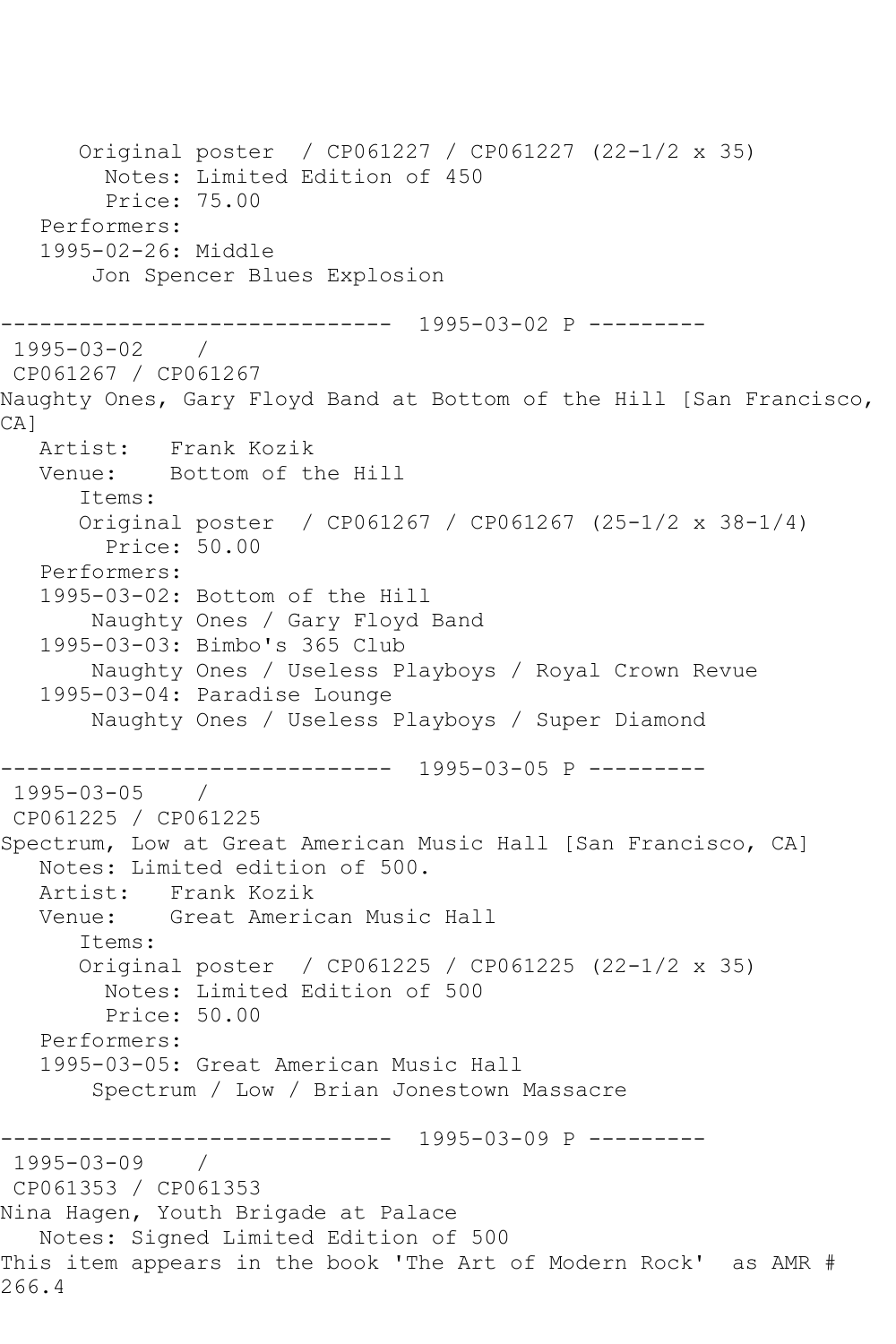Benefit: Ed Colver's Eye Ball Artist: Frank Kozik Venue: Palace Items: Original poster / CP061353 / CP061353 (11-1/4 x 35) Notes: Limited Edition of 500 Price: 50.00 Performers: 1995-03-09: Palace Nina Hagen / Youth Brigade / China White / D.I. / ADZ / Nip Drivers / Watts Prophets / Joykiller / Fifi / Dickies / Leonard Graves Phillips ------------------------------ 1995-03-31 P --------- 1995-03-31 / CP061224 / CP061224 Reverend Horton Heat, Tenderloin at Trees [Dallas, TX] Artist: Frank Kozik Venue: Trees Items: Original poster / CP061224 / CP061224 (22-1/2 x 35) Price: 50.00 Performers: 1995-03-31 1995-04-01: Trees Reverend Horton Heat / Tenderloin 1995-04-07: House of Blues ------------------------------ 1995-04-11 P --------- 1995-04-11 / CP061226 / CP061226 Morphine at Irving Plaza [Philadelphia, PA] Notes: Limited edition of 500. Artist: Frank Kozik Venue: Irving Plaza Items: Original poster / CP061226 / CP061226 (22-1/2 x 35) Notes: Limited Edition of 500 Price: 100.00 Performers: 1995-04-11: Irving Plaza Morphine ------------------------------ BOH 1995-04-27 P-1 --------- 1995-04-27 / BOH CP013117 / FK19950427 Tree, Gaunt at Bottom of the Hill - San Francisco, CA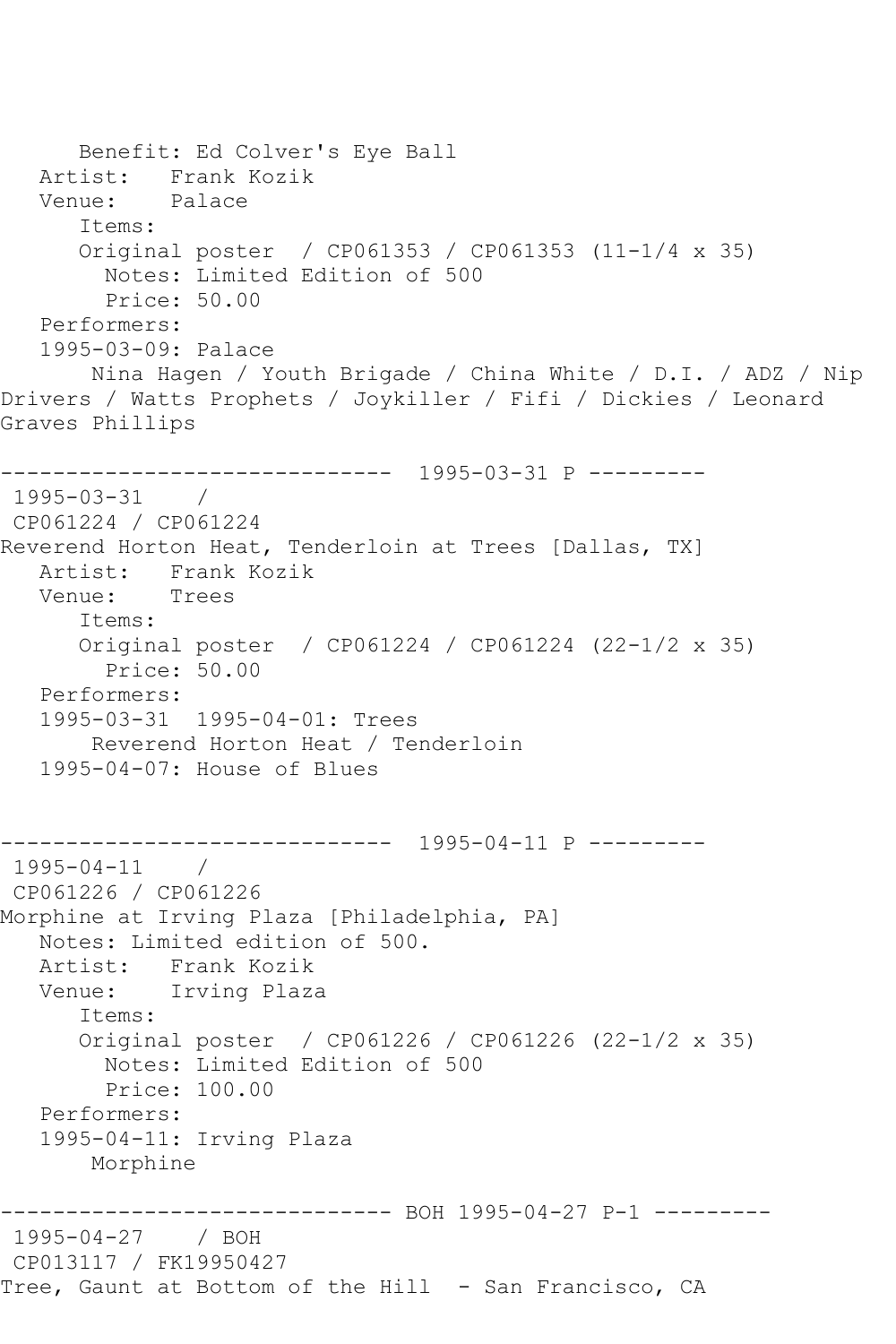Artist: Frank Kozik<br>Venue: Bottom of tl Bottom of the Hill Items: Original poster BOH Edition 1 / CP013117 / FK19950427 BOH / NONE / FK1995042 Performers: 1995-04-27: Bottom of the Hill Tree / Gaunt / Stompers / Honky Ball ------------------------------ METR 1995-05-29 P --------- 1995-05-29 / METR CP030680 / NM10629 KMFDM, Acumen at Metro - Boston, MA Artist: Frank Kozik Venue: Metro Items: Original poster METR / CP030680 / NM10629 (22 x 24) Performers: 1995-05-29: Metro KMFDM / Acumen 1995-05-30: Dink ---: Dink ------------------------------ 1995-06-01 P-1 --------- 1995-06-01 / CP013119 / FK19950601 Foetus, Ultra Bide, Halcion Summer Tour 1995 Artist: Frank Kozik Items: Original poster Edition 1 / CP013119 / FK19950601 Performers: 1995-06-01: Foetus / Ultra Bide ------------------------------ 1995-06-02 P-1 --------- 1995-06-02 / CP013122 / FK19950602C Bestie Boys at Velodrom - Los Angeles, CA Artist: Frank Kozik Venue: Velodrom Items: Original poster Edition 1 / CP013122 / FK19950602C / NONE / FK1995060 Performers: 1995-06-02: Velodrom Beastie Boys ------------------------------ BOH 1995-06-02 P-1 ---------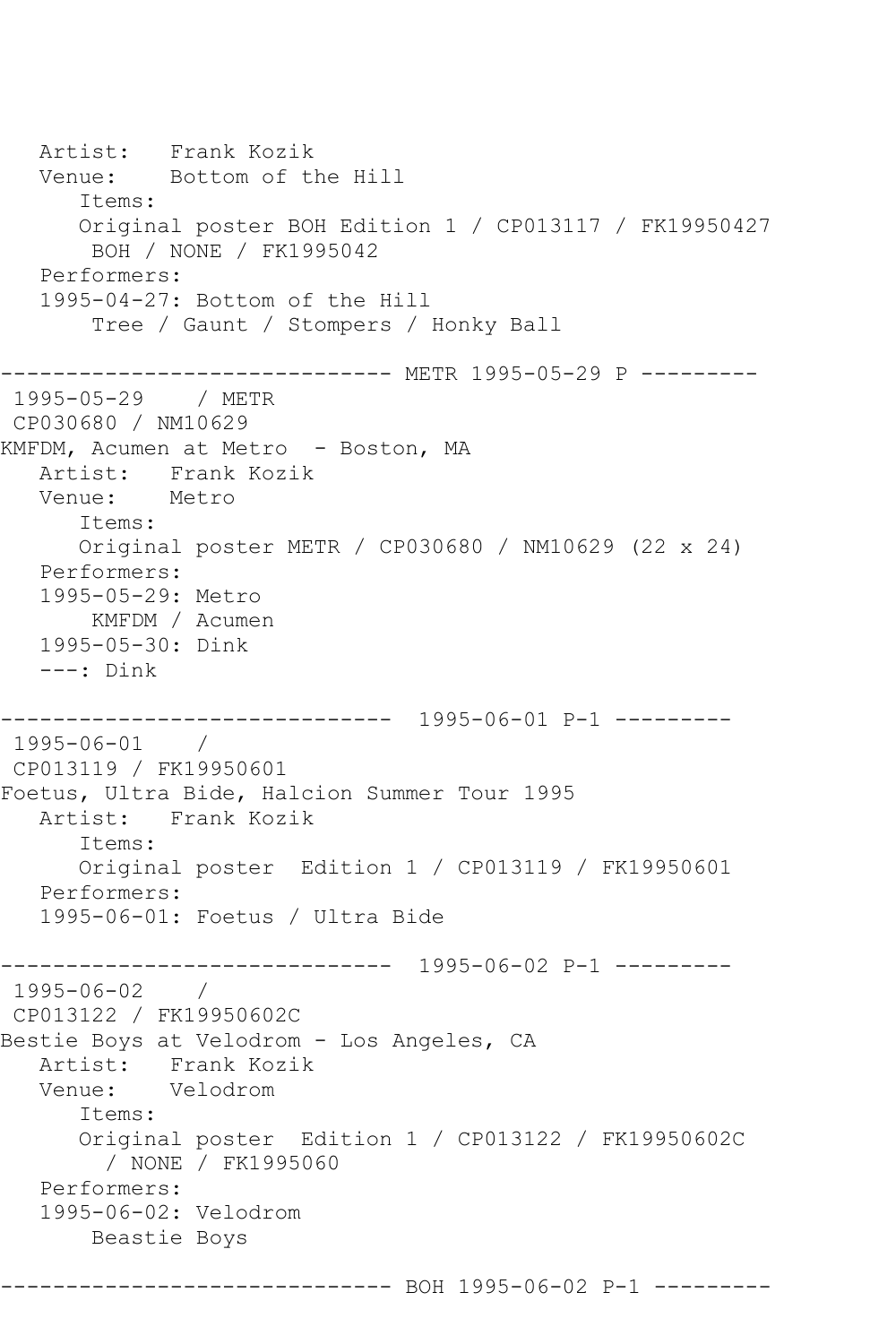1995-06-02 / BOH CP013120 / FK19950602 Supersnazz, Trashwomen at Bottom of the Hill - San Francisco, CA Artist: Frank Kozik<br>Venue: Bottom of tl Bottom of the Hill Items: Original poster BOH Edition 1 / CP013120 / FK19950602 Performers: 1995-06-02: Bottom of the Hill Supersnazz / Trashwomen / Loudmouths ------------------------------ KIL 1995-06-02 P-1 --------- 1995-06-02 / KIL CP013121 / FK19950602B Trashwomen, Go Nuts at Kilowatt - San Francisco, CA Artist: Frank Kozik Venue: Kilowatt Items: Original poster KIL Edition 1 / CP013121 / FK19950602B Performers: 1995-06-02: Kilowatt Trashwomen / Go Nuts / Bomboras ------------------------------ 1995-06-20 P-1 --------- 1995-06-20 / CP013124 / FK19950620 The Verve, Northern Soul Album Artist: Frank Kozik Items: Original poster Edition 1 / CP013124 / FK19950620 / NONE / FK1995062 Performers: 1995-06-20: Verve ------------------------------ 7THE 1995-07-09 P-1 --------- 1995-07-09 / 7THE CP013126 / FK19950709 Supernova, Guzzard at 7th Street Entry - Minneapolis, MN Artist: Frank Kozik<br>Venue: 7th Street I 7th Street Entry Items: Original poster 7THE Edition 1 / CP013126 / FK19950709 7THE / NONE / FK1995070 Performers: 1995-07-09: 7th Street Entry Supernova / Guzzard / Arm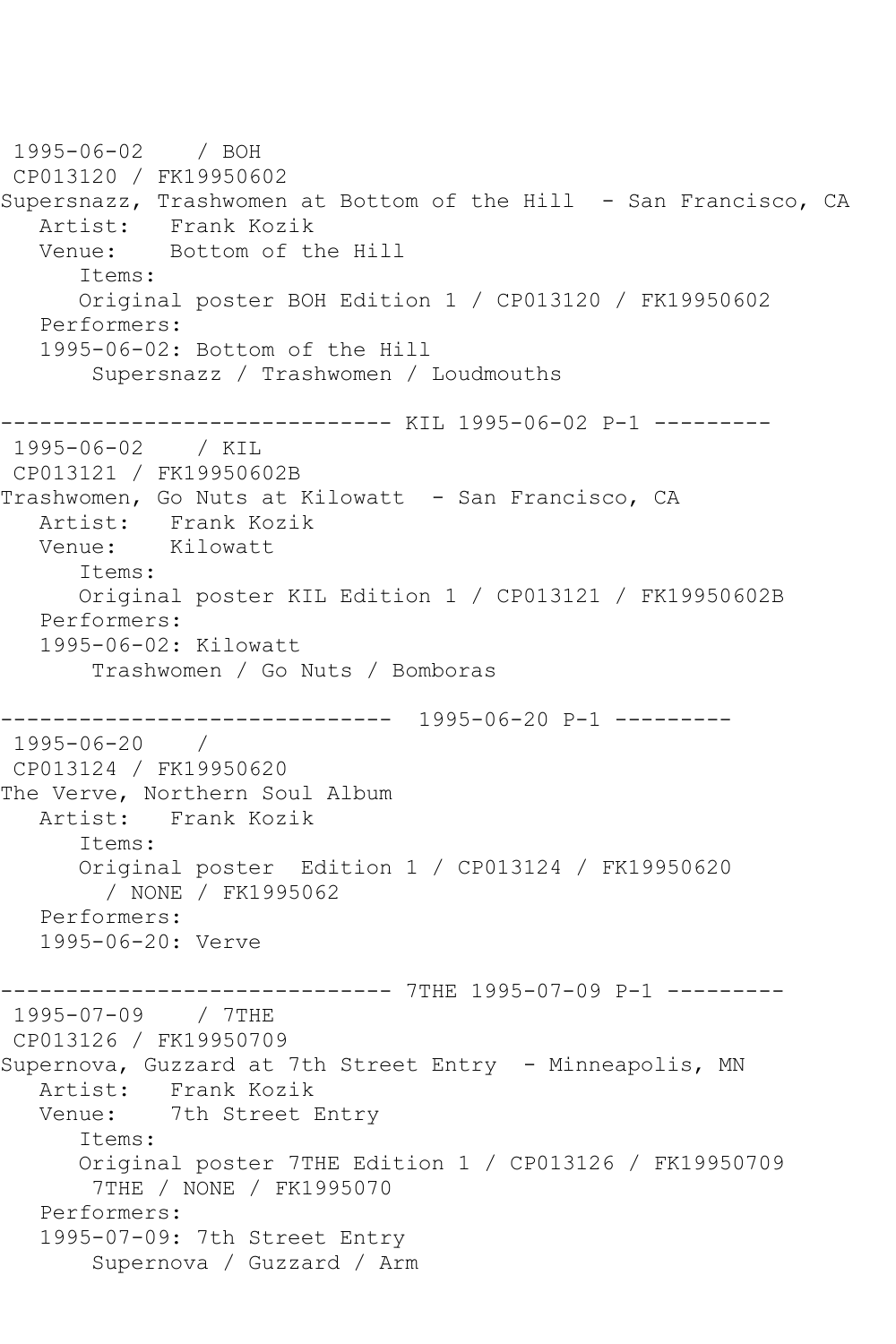------------------------------ METR 1995-07-22 P-1 --------- 1995-07-22 / METR CP013128 / FK19950722 Pennywise, Joykiller at Metro - Boston, MA Artist: Frank Kozik<br>Venue: Metro  $V$ enue $\cdot$  Items: Original poster METR Edition 1 / CP013128 / FK19950722 Performers: 1995-07-22: Metro Pennywise / Joykiller / DFL / China Drum ------------------------------ 1995-07-25 P-1 --------- 1995-07-25 / CP013129 / FK19950725 Juxtapoz Art Magazine Artist: Frank Kozik Items: Original poster Edition 1 / CP013129 / FK19950725 Performers: 1995-07-25: ------------------------------ BOH 1995-07-29 P-1 --------- 1995-07-29 / BOH CP013130 / FK19950729 Ritual Device, Fueled at Bottom of the Hill - San Francisco, CA Artist: Frank Kozik Venue: Bottom of the Hill Items: Original poster BOH Edition 1 / CP013130 / FK19950729 Performers: 1995-07-29: Bottom of the Hill Ritual Device / Fueled / Bottom 12 ------------------------------ 1995-07-29 P-1 --------- 1995-07-29 / CP013131 / FK19950729D Tripping Daisy, Rev. Horton Heat at Artists Square - Dallas, TX Artist: Frank Kozik<br>Venue: Artists Squ Artists Square Items: Original poster Edition 1 / CP013131 / FK19950729D / NONE / FK1995072 Performers: 1995-07-29: Artists Square Tripping Daisy / Rev. Horton Heat / Funland / Ufoto / Dooms U.K.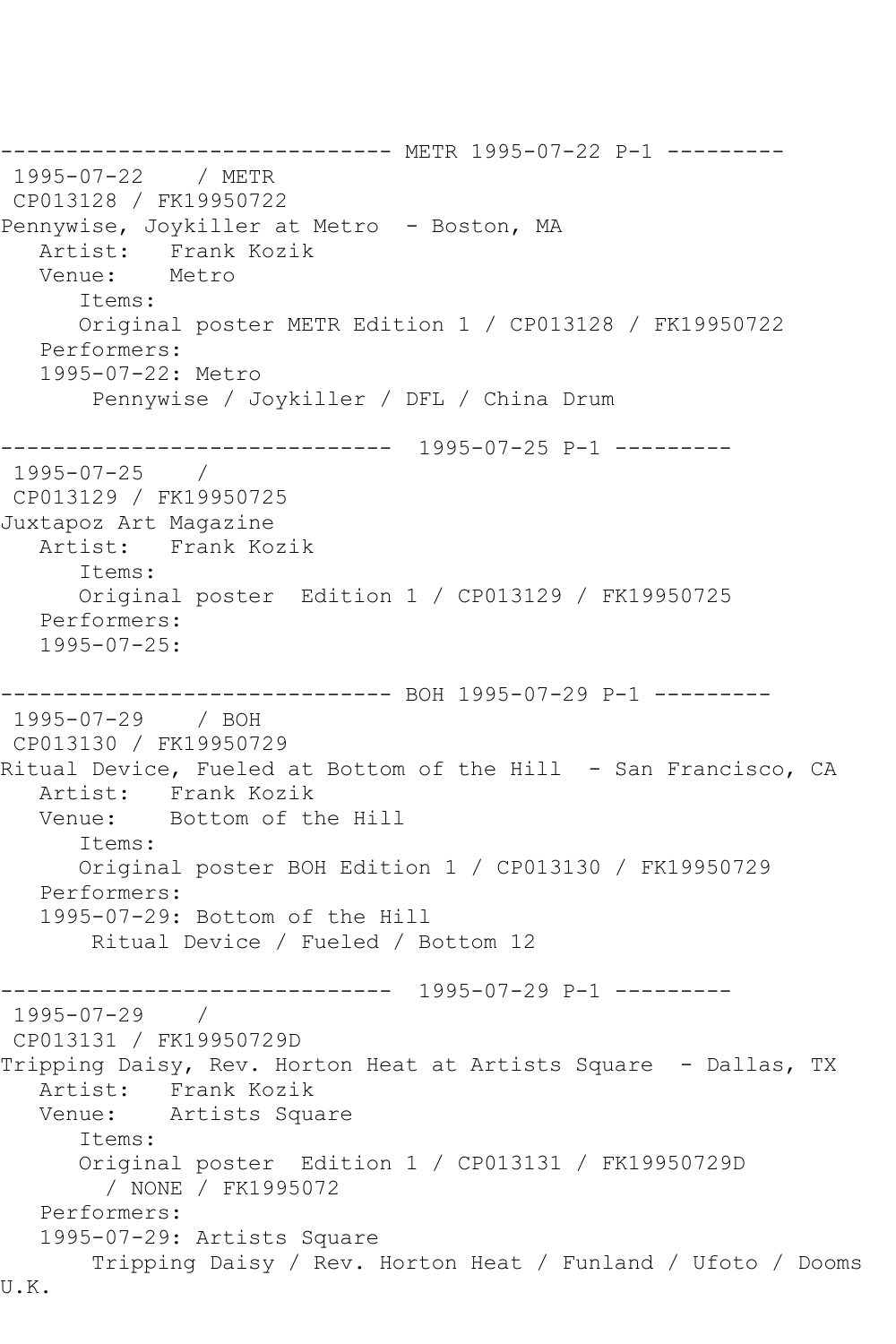------------------------------ BOH 1995-08-07 P-1 --------- 1995-08-07 / BOH CP013133 / FK19950807 Kyuss, Blag Dahlia at Bottom of the Hill - San Francisco, CA Artist: Frank Kozik<br>Venue: Bottom of th Bottom of the Hill Items: Original poster BOH Edition 1 / CP013133 / FK19950807 BOH / NONE / FK1995080 Performers: 1995-08-07: Bottom of the Hill Kyuss / Blag Dahlia / Fatso Jetson --------- ROXY 1995-08-10 P-1 ---------1995-08-10 / ROXY CP013135 / FK19950810 Swans, Rex at Roxy Theater - Philadelphia - Philadelphia, PA Artist: Frank Kozik Venue: Roxy Theater - Philadelphia Items: Original poster ROXY Edition 1 / CP013135 / FK19950810 Performers: 1995-08-10: Roxy Theater - Philadelphia Swans / Rex ------------------------------ KIL 1995-08-14 P-1 --------- 1995-08-14 / KIL CP013136 / FK19950814 Steel Pole Bathtub, Din Tryptych at Kilowatt - San Francisco, CA Artist: Frank Kozik<br>Venue: Kilowatt Kilowatt Items: Original poster KIL Edition 1 / CP013136 / FK19950814 KIL / NONE / FK1995081 Performers: 1995-08-14: Kilowatt Steel Pole Bathtub / Din Tryptych ------------------------------ 1995-08-23 P-1 --------- 1995-08-23 / CP013138 / FK19950823 Kyuss, Melvins at Loft Artist: Frank Kozik<br>Venue: Loft Venue: Items: Original poster Edition 1 / CP013138 / FK19950823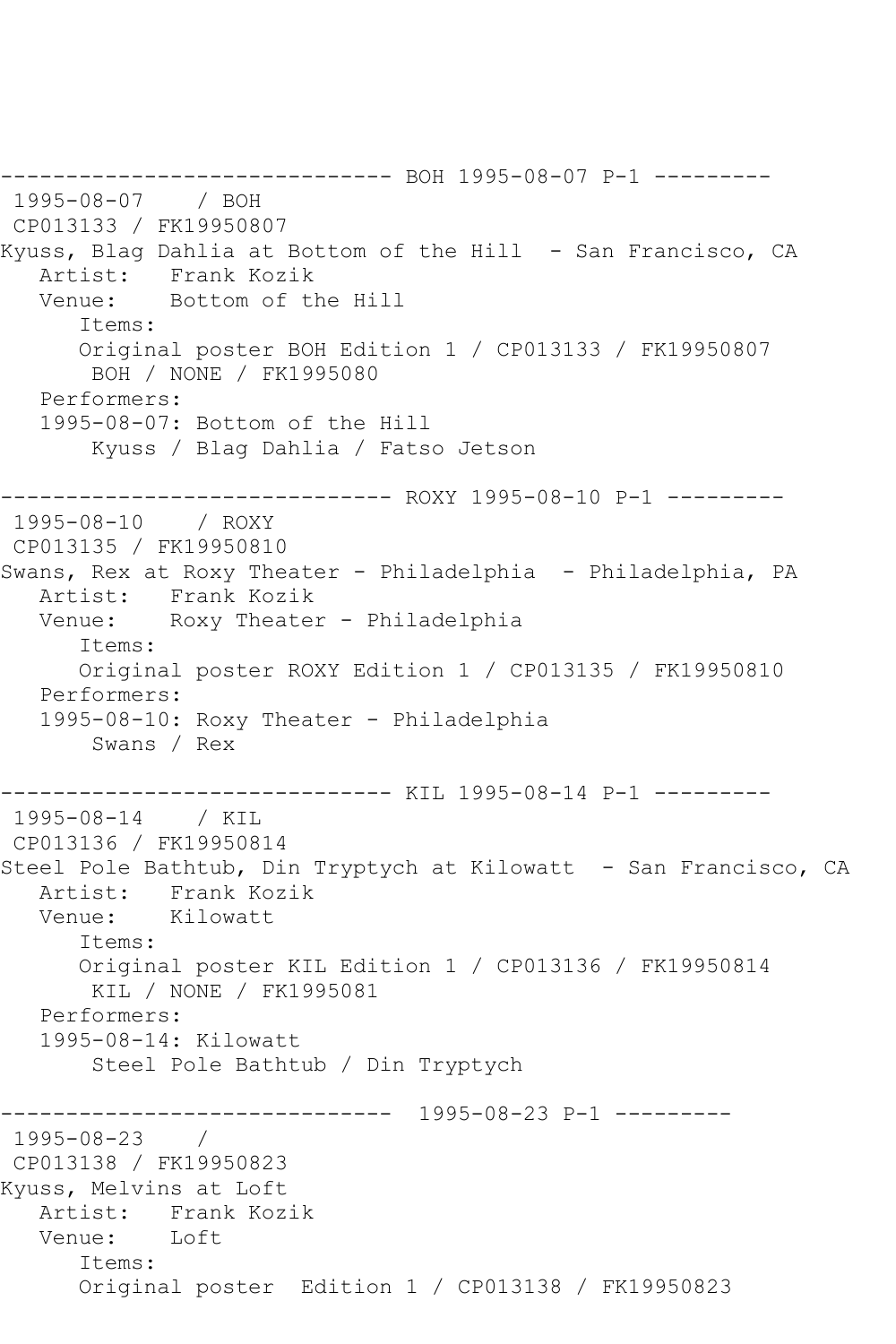/ NONE / FK1995082 Performers: 1995-08-23: Loft Kyuss / Melvins ---------- METR 1995-08-24 P ---------1995-08-24 / METR CP030545 / NM10494 Babes In Toyland, Killdozer at Metro - Boston, MA Artist: Frank Kozik Venue: Metro Items: Original poster METR / CP030545 / NM10494 (22 1/2 x 35) Performers: 1995-08-24: Metro Babes In Toyland / Killdozer ------------------------------ 1995-09-01 P-1 --------- 1995-09-01 / CP013140 / FK19950901 Hi-Standard Artist: Frank Kozik Items: Original poster Edition 1 / CP013140 / FK19950901 / NONE / FK1995090 Performers: 1995-09-01: ------------------------------ 1995-09-13 P-1 --------- 1995-09-13 / CP013142 / FK19950913 Filter, Everclear at Palace Artist: Frank Kozik<br>Venue: Palace Venue: Items: Original poster Edition 1 / CP013142 / FK19950913 / NONE / FK1995091 Performers: 1995-09-13: Palace Filter / Everclear ------------------------------ 1995-09-22 P-1 --------- 1995-09-22 / CP013144 / FK19950922 Dick Dale, Supernova at Electric Ballroom - Phoenix, AZ Artist: Frank Kozik<br>Venue: Electric Ba Electric Ballroom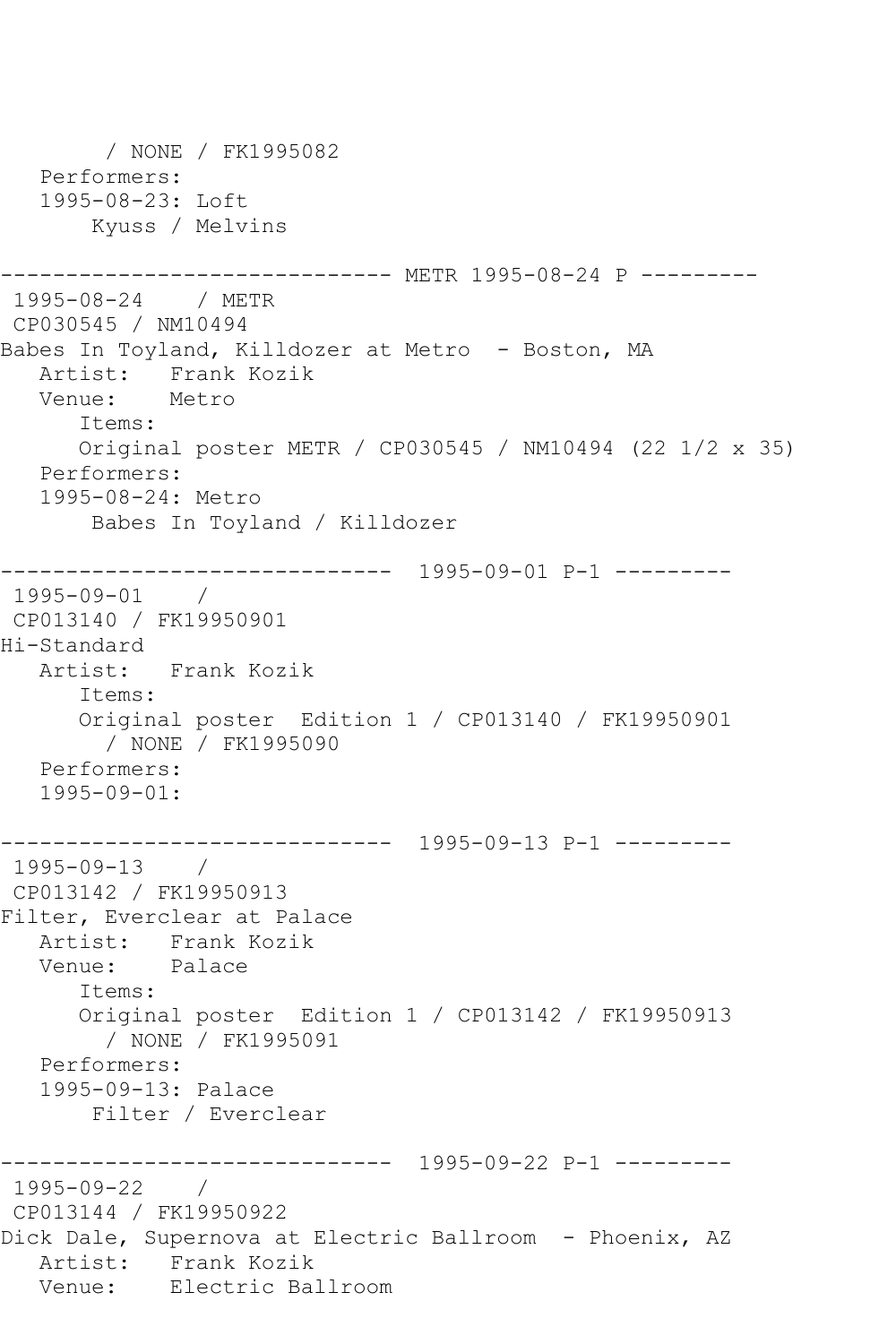Items: Original poster Edition 1 / CP013144 / FK19950922 Performers: 1995-09-22: Electric Ballroom Dick Dale / Supernova / Fells ------------------------------ 1995-09-22 P-1 --------- 1995-09-22 / CP013145 / FK19950922B Mermen at Coast Guard Station - San Francisco, CA Artist: Frank Kozik Venue: Coast Guard Station Items: Original poster Edition 1 / CP013145 / FK19950922B / NONE / FK1995092 Performers: 1995-09-22: Coast Guard Station Mermen ------------------------------ 1995-09-26 P-1 --------- 1995-09-26 / CP013243 / FK20000926 The Mono Men, The Nomads, 1995 Racing Schedule Artist: Frank Kozik Items: Original poster Edition 1 / CP013243 / FK20000926 Performers: 1995-09-26: Monomen / Nomads ------------------------------ MEP 1995-10-02 P-1 --------- 1995-10-02 / MEP CP013147 / FK19951002 Another Year Wasted, Frank Kozik at Middle East - Boston, MA Artist: Frank Kozik Venue: Middle East Items: Original poster MEP Edition 1 / CP013147 / FK19951002 Performers: 1995-10-02: Middle East ------------------------------ 1995-10-06 P-1 --------- 1995-10-06 / CP013148 / FK19951006 Unsane at Entry - Minneapolis, MN Artist: Frank Kozik Venue: Entry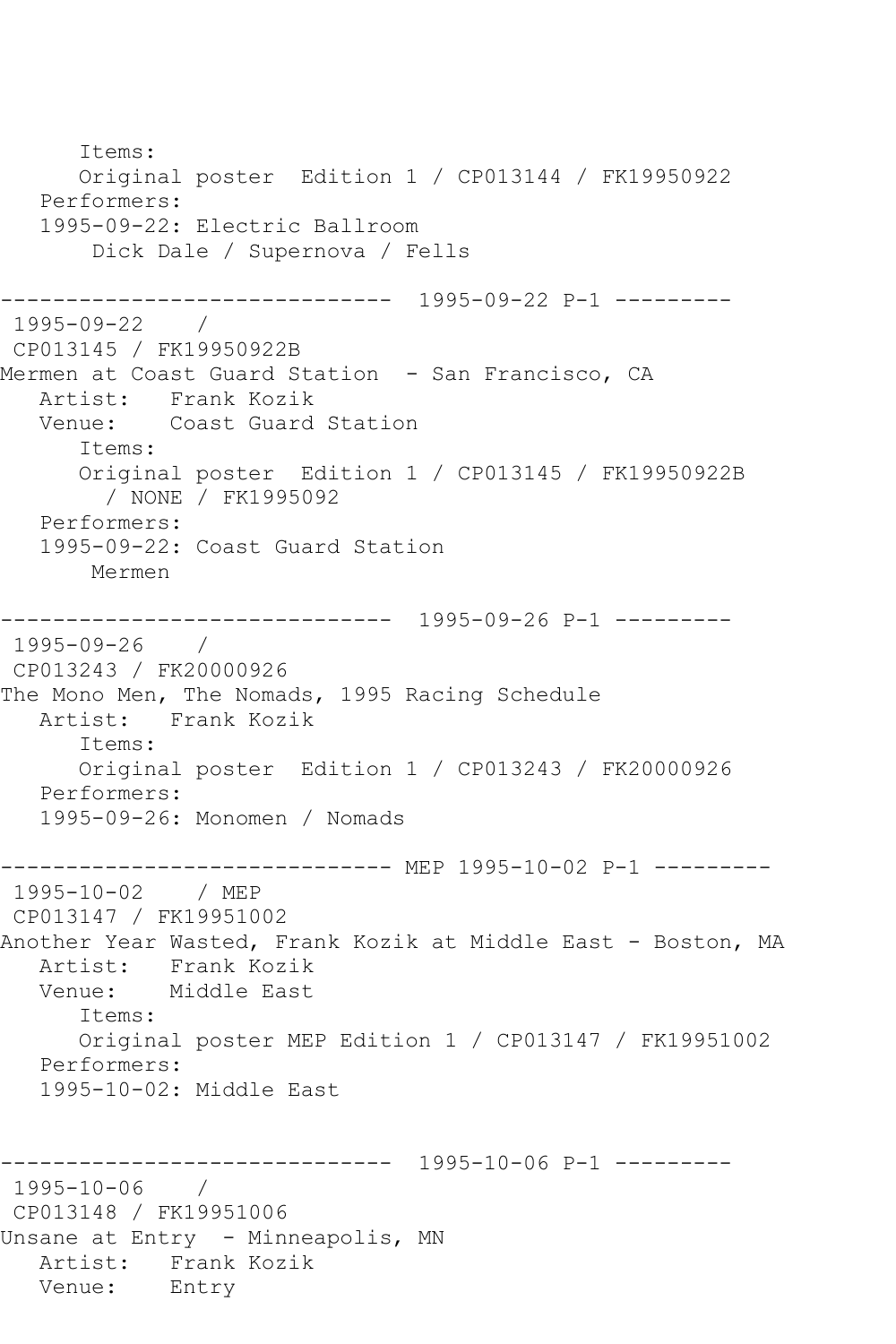Items: Original poster Edition 1 / CP013148 / FK19951006 Performers: 1995-10-06: Entry Unsane ------------------------------ KIL 1995-10-07 P-1 --------- 1995-10-07 / KIL CP013149 / FK19951007 Mono Man, Drags at Kilowatt - San Francisco, CA Artist: Frank Kozik<br>Venue: Kilowatt Kilowatt Promoter: Gearhead Items: Original poster KIL / CP014513 / MARM319 Original poster KIL Edition 1 / CP013149 / FK19951007 Performers: 1995-10-07: Kilowatt Mono Man / Drags / Trashwomen / Donnas ------------------------------ 1995-10-10 P-1 --------- 1995-10-10 / CP013152 / FK19951010B Rancid, Lunachicks, Texas, Candy 500 Artist: Frank Kozik Items: Original poster Edition 1 / CP013152 / FK19951010B Performers: 1995-10-10: Rancis / Lunachicks ------------------------------ BOH 1995-10-10 P-1 --------- 1995-10-10 / BOH CP013151 / FK19951010 Red Ants, Cheater Slicks at Bottom of the Hill - San Francisco, CA<br>Artist: Frank Kozik Frank Kozik Venue: Bottom of the Hill Items: Original poster BOH Edition 1 / CP013151 / FK19951010 Performers: 1995-10-10: Bottom of the Hill Red Ants / Cheater Slicks / Tanner ------------ SCA 1995-10-17 P-1 ---------1995-10-17 / SCA CP013153 / FK19951017 Green Day, Riverdales at Seattle Center Arena - Seattle, WA Artist: Frank Kozik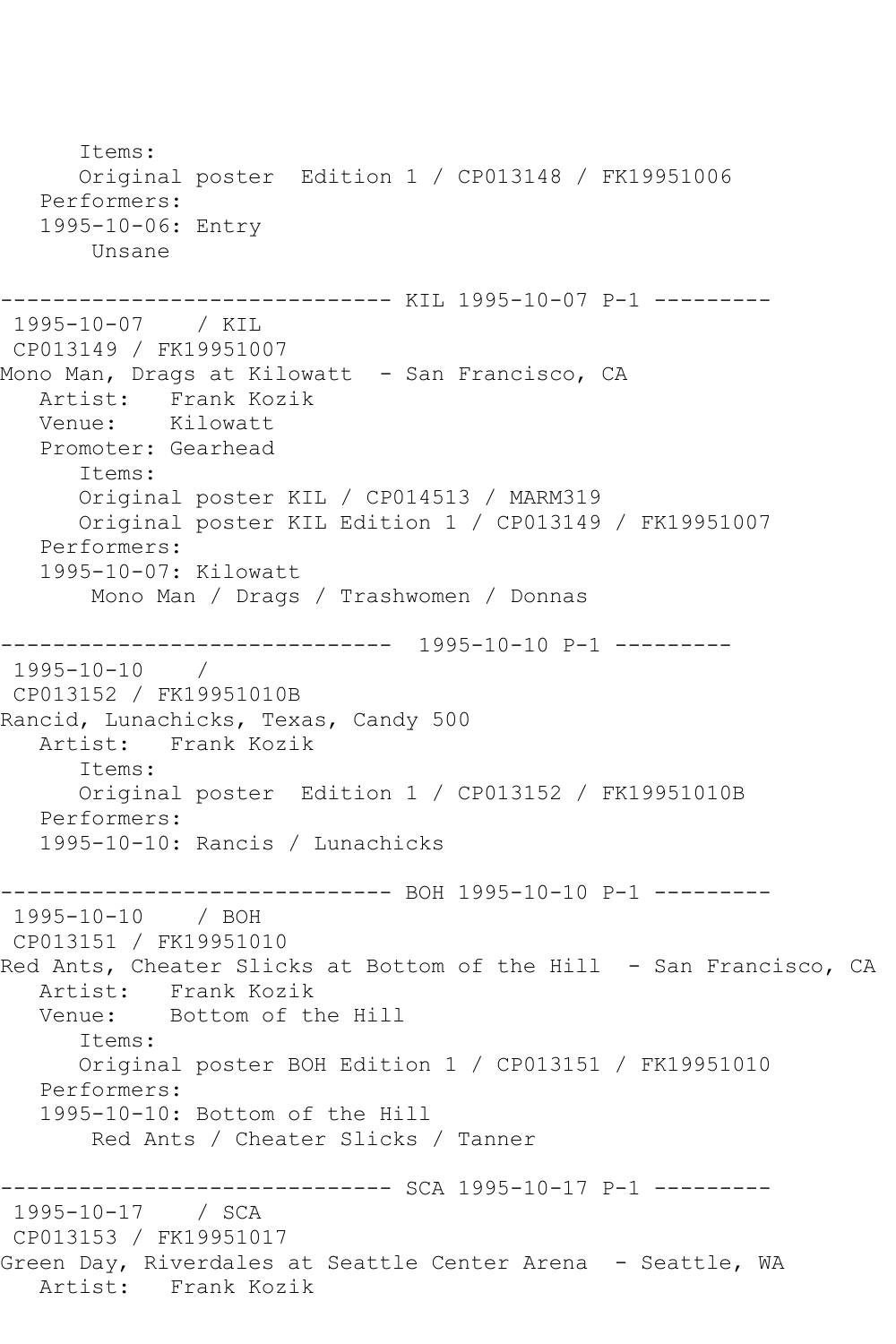Venue: Seattle Center Arena Items: Original poster SCA Edition 1 / CP013153 / FK19951017 SCA / NONE / FK1995101 Performers: 1995-10-17: Seattle Center Arena Green Day / Riverdales ------------------------------ WGG 1995-10-17 P --------- 1995-10-17 / WGG CP030083 / NM10032 Superchunk, Spinames at Whiskey Artist: Frank Kozik Venue: Whiskey Items: Original poster WGG / CP030083 / NM10032 (17 x 18) Performers: 1995-10-17 1995-10-18: Whiskey Superchunk / Spinames / Karl Hendricks ------------------------------ KIL 1995-10-21 P-1 --------- 1995-10-21 / KIL CP013155 / FK19951021 Meices, Nine Pound Hammer at Kilowatt - San Francisco, CA Artist: Frank Kozik<br>Venue: Kilowatt Kilowatt Items: Original poster KIL Edition 1 / CP013155 / FK19951021 Performers: 1995-10-21: Kilowatt Meices / Nine Pound Hammer ------------------------------ BOH 1995-10-29 P-1 --------- 1995-10-29 / BOH CP013156 / FK19951029 Pervis, Screaming at Bottom of the Hill - San Francisco, CA Artist: Frank Kozik Venue: Bottom of the Hill Items: Original poster BOH Edition 1 / CP013156 / FK19951029 BOH / NONE / FK1995102 Performers: 1995-10-29: Bottom of the Hill Pervis / Screaming / Bloody Mary ------------------------------ SUDM 1995-11-01 P-1 --------- 1995-11-01 / SUDM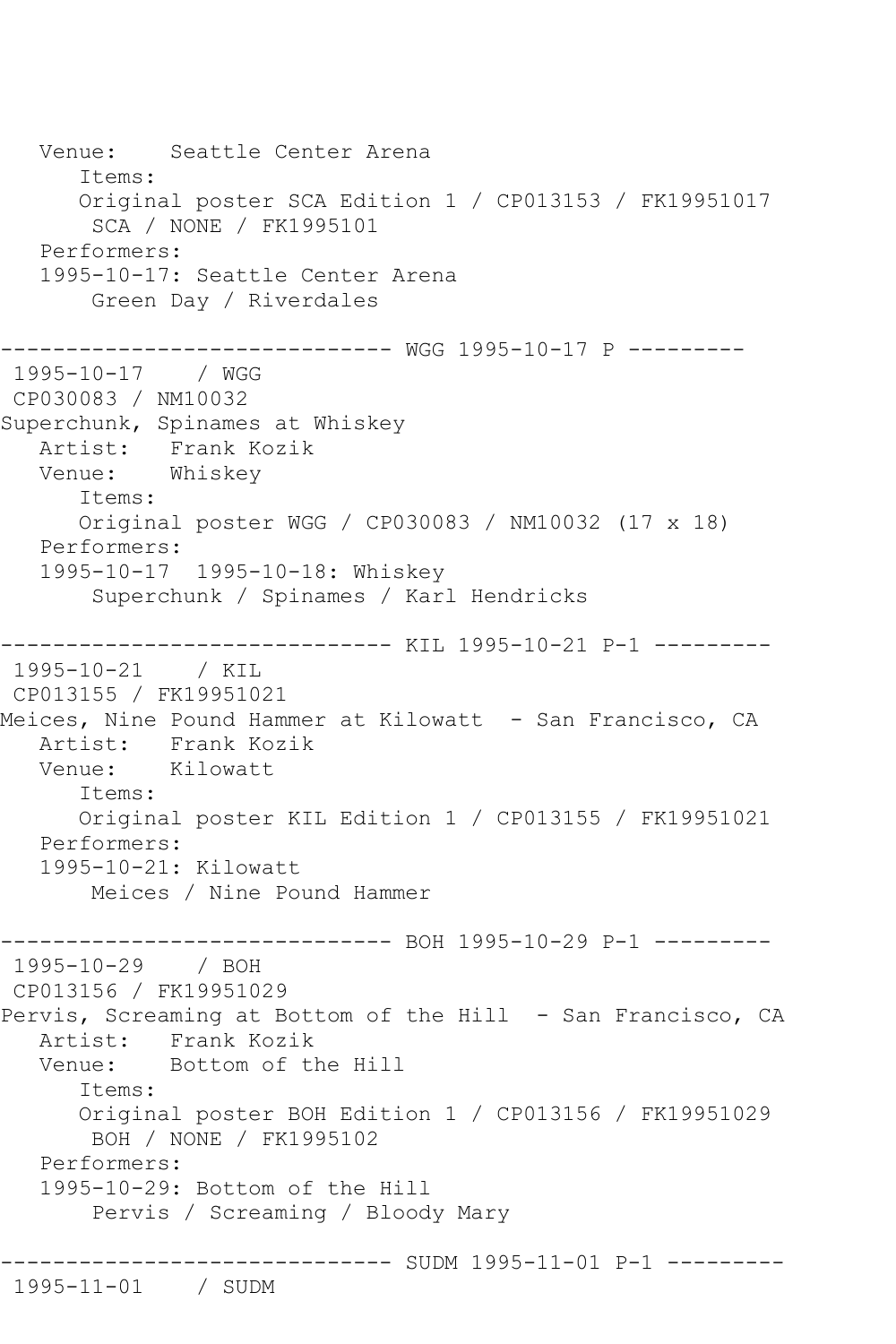CP013158 / FK19951101 New Bomb Turks, Teengenerate at Sudsy Malone's - Cincinatti, OH Artist: Frank Kozik Venue: Sudsy Malone's Items: Original poster SUDM Edition 1 / CP013158 / FK19951101 Performers: 1995-11-01: Sudsy Malone's New Bomb Turks / Teengenerate ------------------------------ TRAT 1995-11-03 P-1 --------- 1995-11-03 / TRAT CP013160 / FK19951103A Protein, Dolorosa and Oats at Transmission Theater - San Francisco, CA Artist: Frank Kozik Venue: Transmission Theater Items: Original poster TRAT Edition 1 / CP013160 / FK19951103A TRAT / NONE / FK1995110 Performers: 1995-11-03: Transmission Theater Protein / Dolorosa and Oats ------------------------------ 1995-11-03 P-1 --------- 1995-11-03 / CP013159 / FK19951103 Sonic Youth, Amps at Paramount Theater Artist: Frank Kozik Venue: Paramount Theater, Oakland Items: Original poster Edition 1 / CP013159 / FK19951103 Performers: 1995-11-03: Paramount Theater, Oakland Sonic Youth / Amps / Bikini Kill ------------------------------ ROS 1995-11-16 P-1 --------- 1995-11-16 / ROS CP013162 / FK19951116 Korn, Monster Magnet at Roseland Ballroom - New York, NY Artist: Frank Kozik Venue: Roseland Ballroom Items: Original poster ROS Edition 1 / CP013162 / FK19951116 ROS / NONE / FK1995111 Performers: 1995-11-16: Roseland Ballroom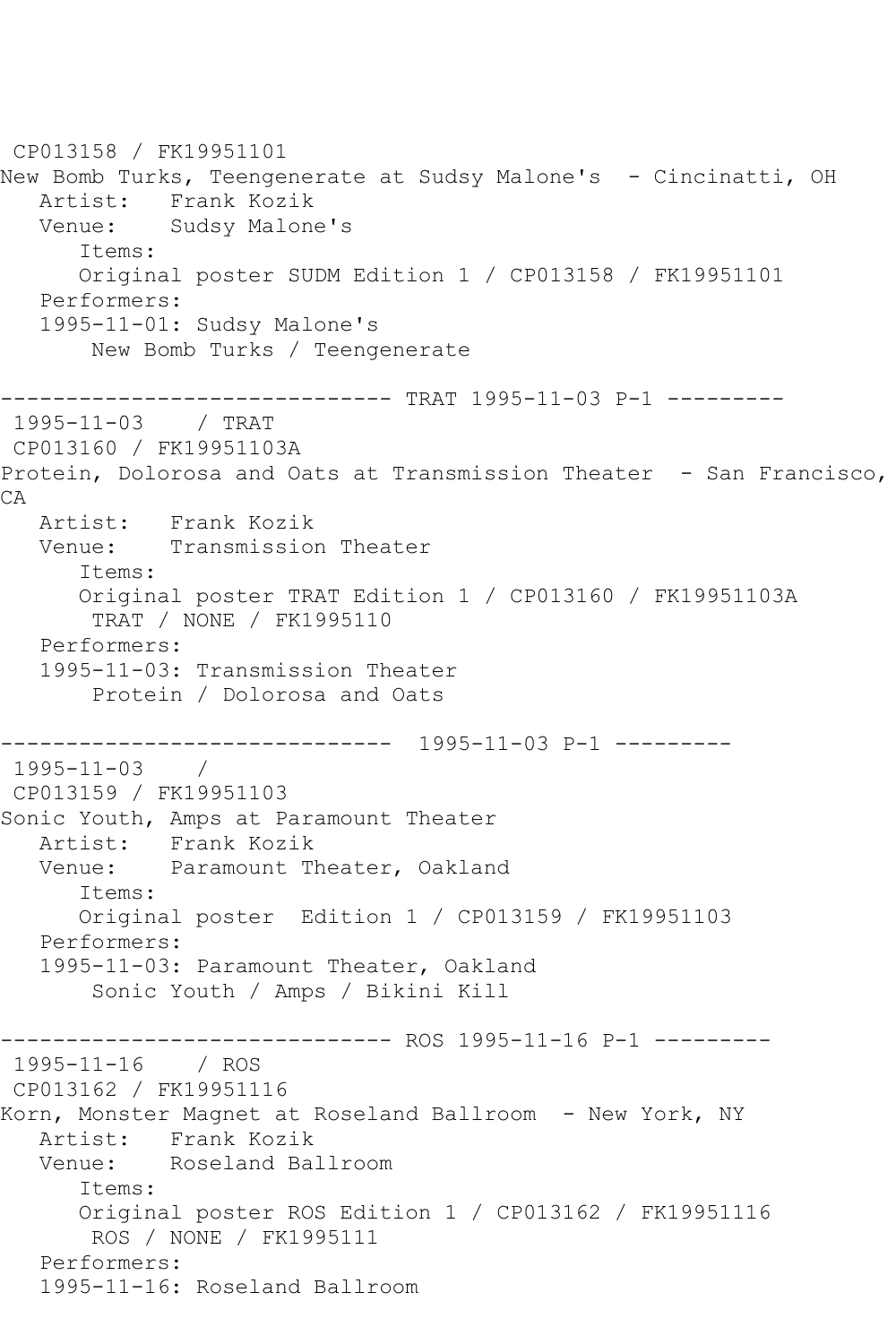Korn / Monster Magnet

------------------------------ 1995-11-22 P-1 --------- 1995-11-22 / CP013164 / FK19951122 Jawbreakers, That Dog at Palace Artist: Frank Kozik Venue: Palace Items: Original poster Edition 1 / CP013164 / FK19951122 Performers: 1995-11-22: Palace Jawbreakers / That Dog / Fluff ------------------------------ PCT 1995-11-29 P-1 --------- 1995-11-29 / PCT CP013165 / FK19951129 Rusty, Groovy Religion at Phoenix Concert Theater - Phoenix, AZ Artist: Frank Kozik<br>Venue: Phoenix Cone Phoenix Concert Theater, Phoenix Items: Original poster PCT Edition 1 / CP013165 / FK19951129 PCT / NONE / FK1995112 Performers: 1995-11-29: Phoenix Concert Theater, Phoenix Rusty / Groovy Religion / Monoxides / Squirrel ------------------------------ 1995-12-01 P-1 --------- 1995-12-01 / CP013167 / FK19951201 Frank Kozik at Renegade Gallery Artist: Frank Kozik Venue: Renegade Gallery Items: Original poster Edition 1 / CP013167 / FK19951201 / NONE / FK1995120 Performers: 1995-12-01: Renegade Gallery ------------ EMO 1995-12-09 P ---------1995-12-09 / EMO CP030599 / NM10548 Boss Hog at Emo's - Austin, TX Artist: Frank Kozik Venue: Emo's Items: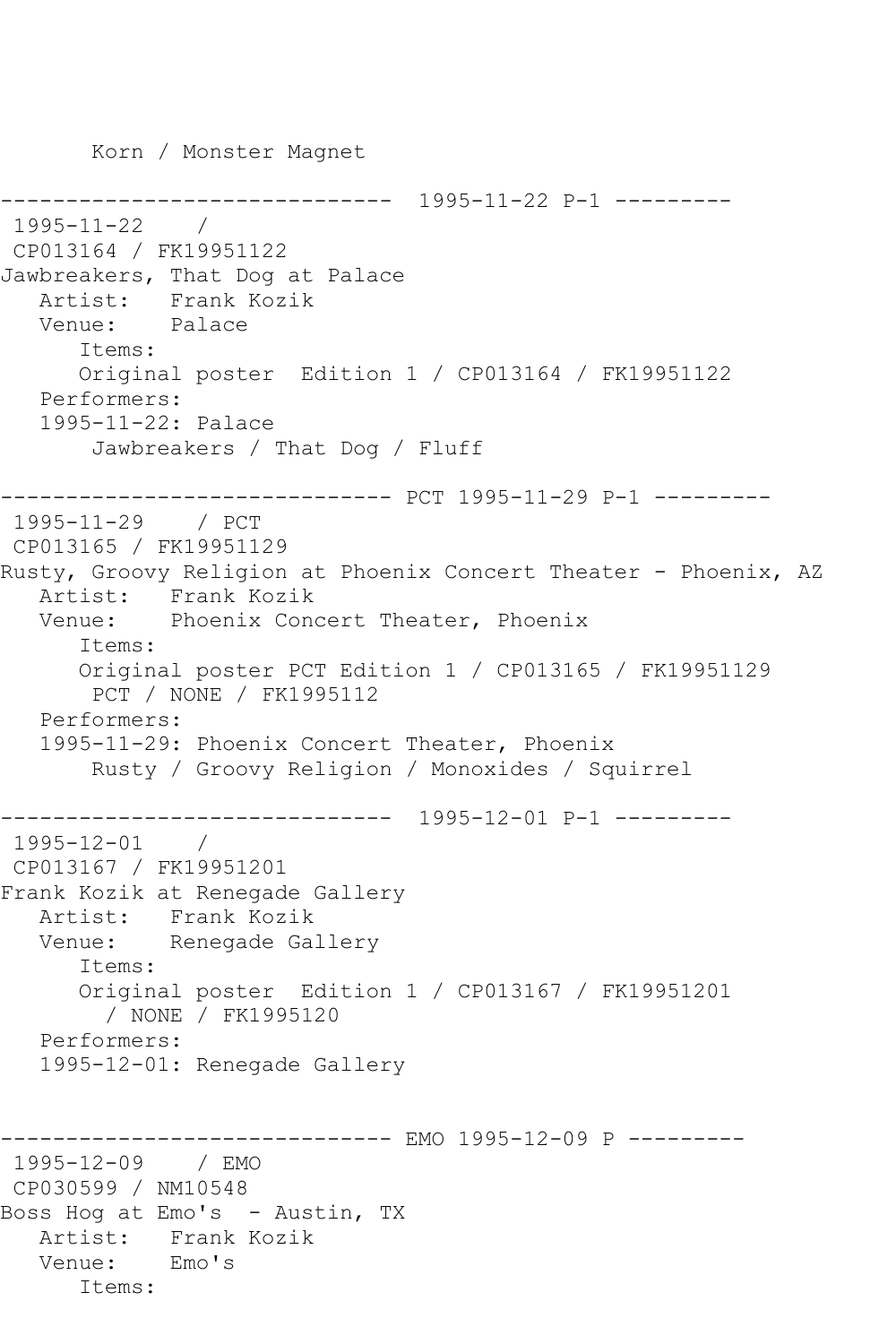Original poster EMO / CP030599 / NM10548 (22 diamater) Performers: 1995-12-09: Emo's Boss Hog ------------------------------ 1996-01-01 P-1 --------- 1996-01-01 / CP013173 / FK19960101B Man's Ruin Records, The Hammer of The Gods, San Francisco Artist: Frank Kozik Items: Original poster Edition 1 / CP013173 / FK19960101B Performers: 1996-01-01: ------------------------------ 1996-01-01 P-1 --------- 1996-01-01 / CP013175 / FK19960101G Schadenfreude, The Artwork of Frank Kozik Artist: Frank Kozik Items: Original poster Edition 1 / CP013175 / FK19960101G / NONE / FK1996010 Performers: 1996-01-01: ------------------------------ BIM 1996-01-05 P --------- 1996-01-05 / BIM CP030596 / NM10545 Scooter Rage, Swingin' Utters at Bimbo's 365 Club - San Francisco,  $C$  $A$  Artist: Frank Kozik Venue: Bimbo's 365 Club Items: Original poster BIM / CP030596 / NM10545 (17 x 22 1/2) Performers: 1996-01-05 1996-01-07: Bimbo's 365 Club Scooter Rage / Swingin' Utters / High Fives / In Citers ------------------------------ 1996-01-10 P-1 --------- 1996-01-10 / CP013172 / FK19960101 Von Dutch at Muse Artist: Frank Kozik Venue: Muse Items: Original poster Edition 1 / CP013172 / FK19960101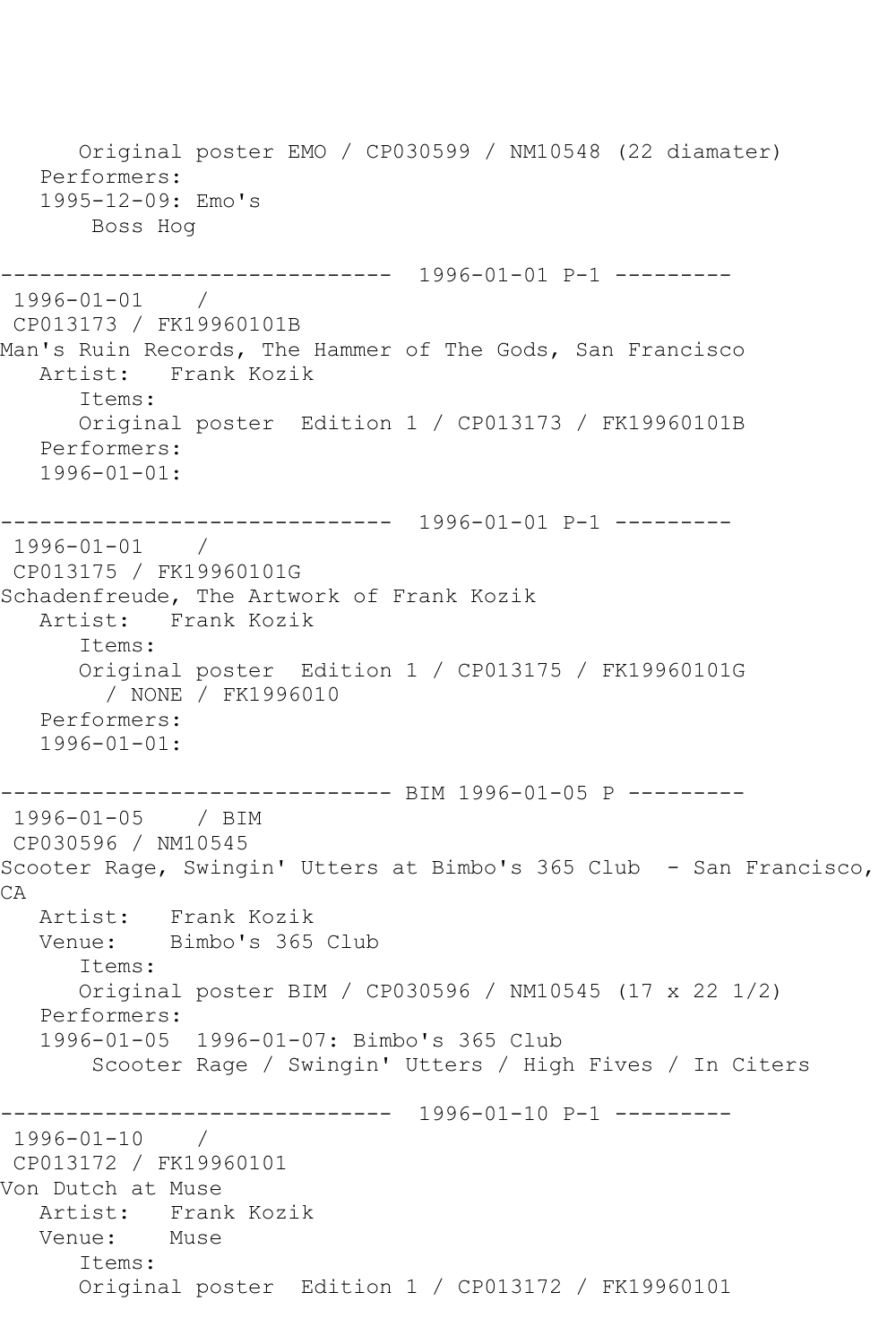```
 Performers:
   1996-01-10: Muse
        Von Dutch
------------------------------ 1996-02-02 P ---------
1996-02-02 / 
CP030595 / NM10544
Smashing Pumpkins at Palace
  Artist: Frank Kozik<br>Venue: Palace
  Venue:
       Items:
       Original poster / CP030595 / NM10544 (18 x 27)
   Performers:
    1996-02-02 1996-02-04: Palace
        Smashing Pumpkins
------------------------------ 1996-02-02 P ---------
1996-02-02 / 
CP030597 / NM10546
Hammerhead, Liquorbike at Nyabinghi Dance Hall
   Artist: Frank Kozik
   Venue: Nyabinghi Dance Hall
       Items:
       Original poster / CP030597 / NM10546 (17 3/4 x 22 1/2)
   Performers:
    1996-02-02: Nyabinghi Dance Hall
        Hammerhead / Liquorbike
                ------------------------------ EUC 1996-02-11 P-1 ---------
1996-02-11 / EUC 
CP013177 / FK19960211
Kepone, Mount Shasta at Euclid Tavern - Cleveland, OH
  Artist: Frank Kozik<br>Venue: Euclid Taver
            Euclid Tavern
       Items:
       Original poster EUC Edition 1 / CP013177 / FK19960211
   Performers:
    1996-02-11: Euclid Tavern
        Kepone / Mount Shasta / Downside Special
                  ------------------------------ 1996-02-12 P-1 ---------
1996-02-12 / 
CP013178 / FK19960212
Supernova at Bug Jar - Rochester, NY
   Artist: Frank Kozik
   Venue: Bug Jar
       Items:
```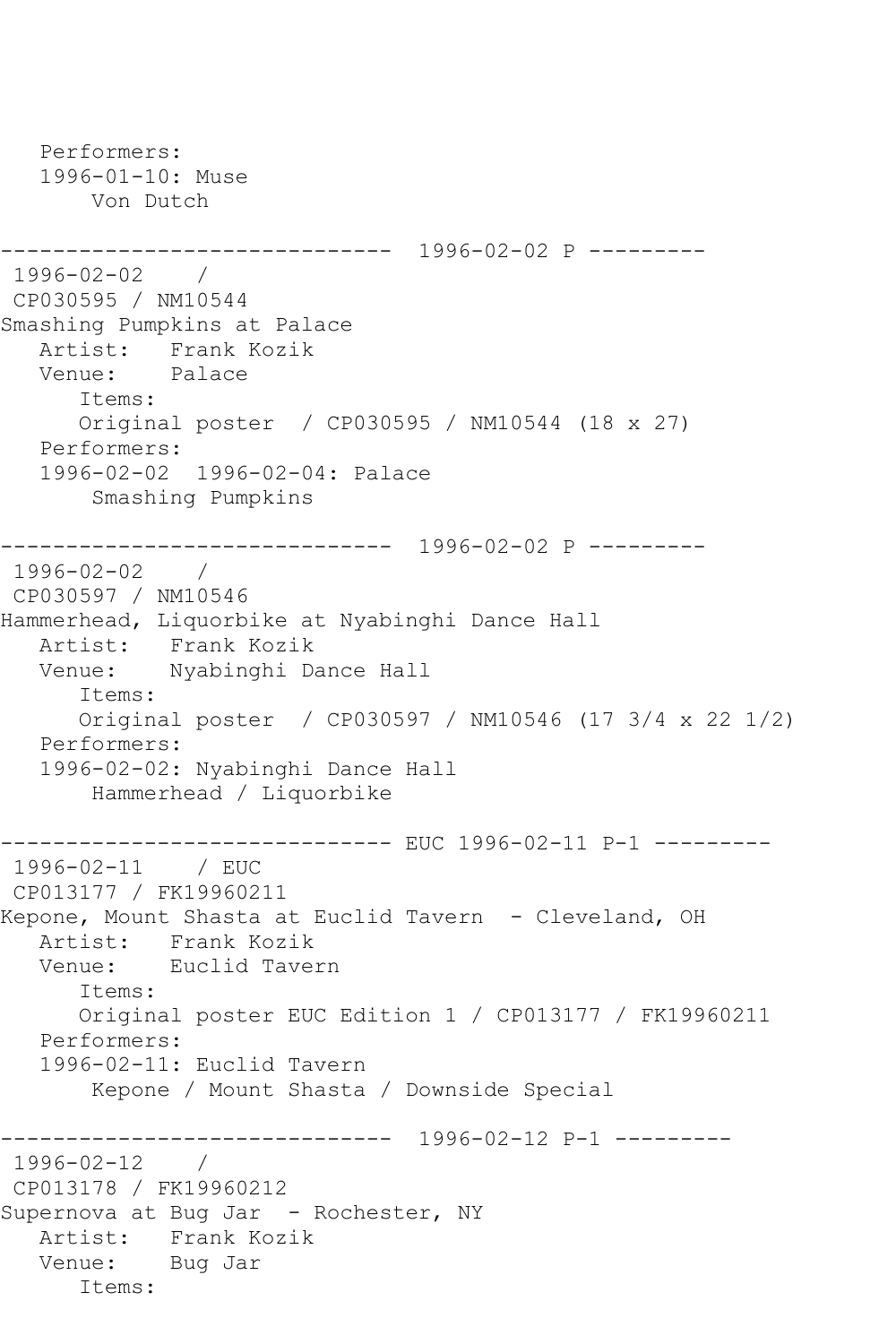Original poster Edition 1 / CP013178 / FK19960212 Performers: 1996-02-12: Bug Jar Supernova --------- GROO 1996-02-17 P-1 ---------1996-02-17 / GROO CP013179 / FK19960217 Greenday at Groove - Honolulu, HI Artist: Frank Kozik Venue: Groove, Honolulu Items: Original poster GROO Edition 1 / CP013179 / FK19960217 GROO / NONE / FK1996021 Performers: 1996-02-17: Groove, Honolulu Greenday ---------- BOH 1996-02-22 P-1 ---------1996-02-22 / BOH CP013181 / FK19960222 Colorfast, Stuntman at Bottom of the Hill - San Francisco, CA Artist: Frank Kozik<br>Venue: Bottom of th Bottom of the Hill Items: Original poster BOH Edition 1 / CP013181 / FK19960222 Performers: 1996-02-22: Bottom of the Hill Colorfast / Stuntman / American Sense / No Knife / Spackle / Fastbacks / Bracket / Chixdiggit / Actionslacks / Meices / Red 5 / Skiploader / Carlos / Trackstar / Supersuckers / Tenderloin / Clarke Nova / Peppercorn / Skyscrapers ------------------------------ 1996-02-29 P-1 --------- 1996-02-29 / CP013183 / FK19960229A Bigo MattoOpening For Boss Hog Artist: Frank Kozik Items: Original poster Edition 1 / CP013183 / FK19960229A / NONE / FK1996022 Performers: 1996-02-29: ------------------------------ METR 1996-02-29 P-1 --------- 1996-02-29 / METR CP013182 / FK19960229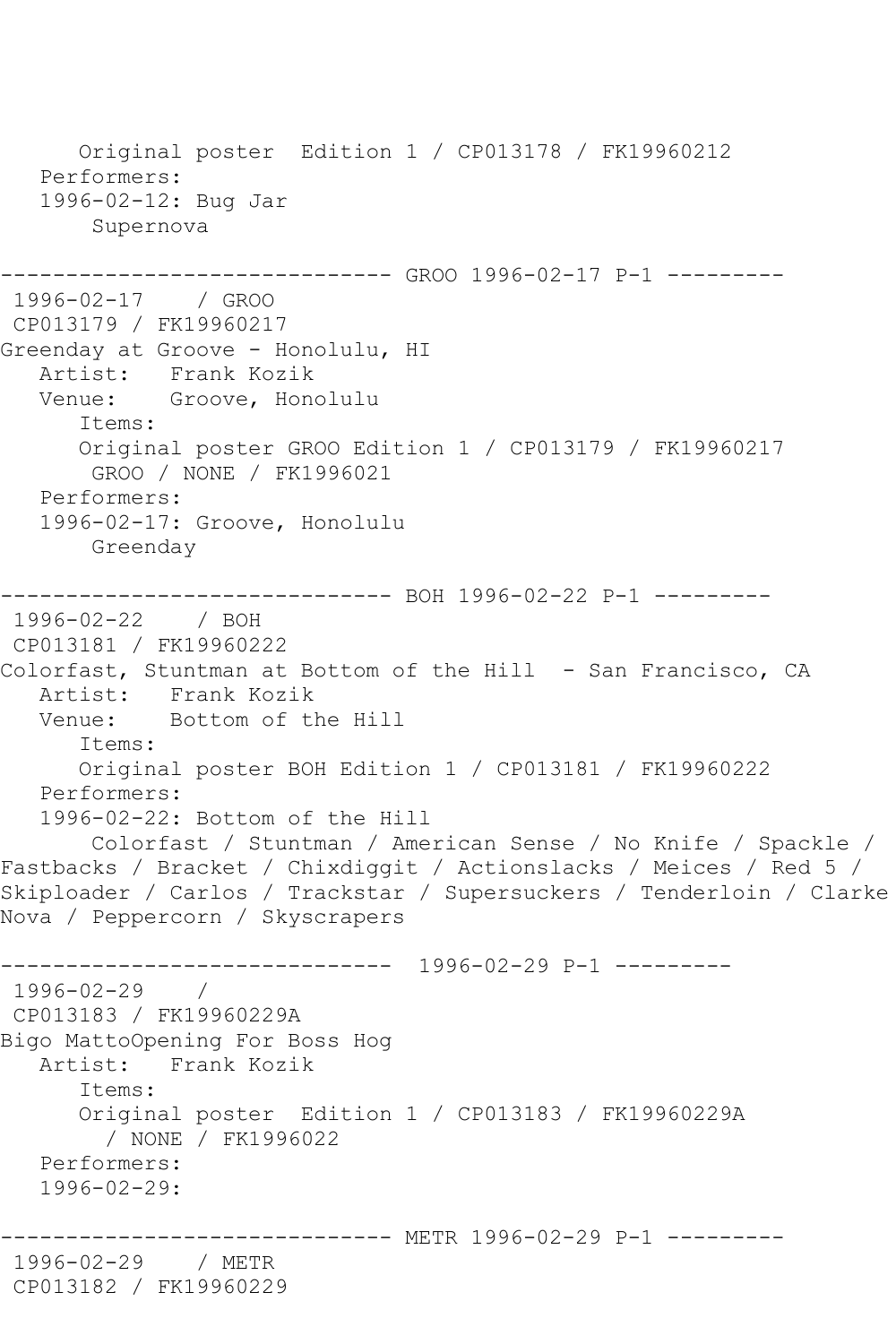Boss Hog at Metro - Boston, MA Artist: Frank Kozik Venue: Metro Items: Original poster METR Edition 1 / CP013182 / FK19960229 Performers: 1996-02-29: Metro Boss Hog ------------------------------ KIL 1996-03-09 P-1 --------- 1996-03-09 / KIL CP004127 / CD04536 Unsane at Kilowatt - San Francisco, CA Notes: Silkscreen One of 675<br>Artist: Frank Kozik Venue: Kilowatt Items: Original poster KIL Edition 1 / CP004127 / CD04536 (17/5 x 22/5) Performers: 1996-03-09: Kilowatt Unsane ------------------------------ 1996-04-05 P --------- 1996-04-05 / CP700806 / CP700806 Nomads XV at Studion Notes: Limited Edition of 675 This item appears in the book 'The Art of Modern Rock' as AMR # 188.3 Artist: Frank Kozik Venue: Studion Items: Original poster / CP700806 / CP700806 (22-1/2 x 17-1/2) Performers: 1996-04-05: Studion Nomads XV ------------------------------ METR 1996-04-16 P-1 --------- 1996-04-16 / METR CP013185 / FK19960416 Iggy Pop at Metro - Boston, MA Artist: Frank Kozik Venue: Metro Items: Original poster METR Edition 1 / CP013185 / FK19960416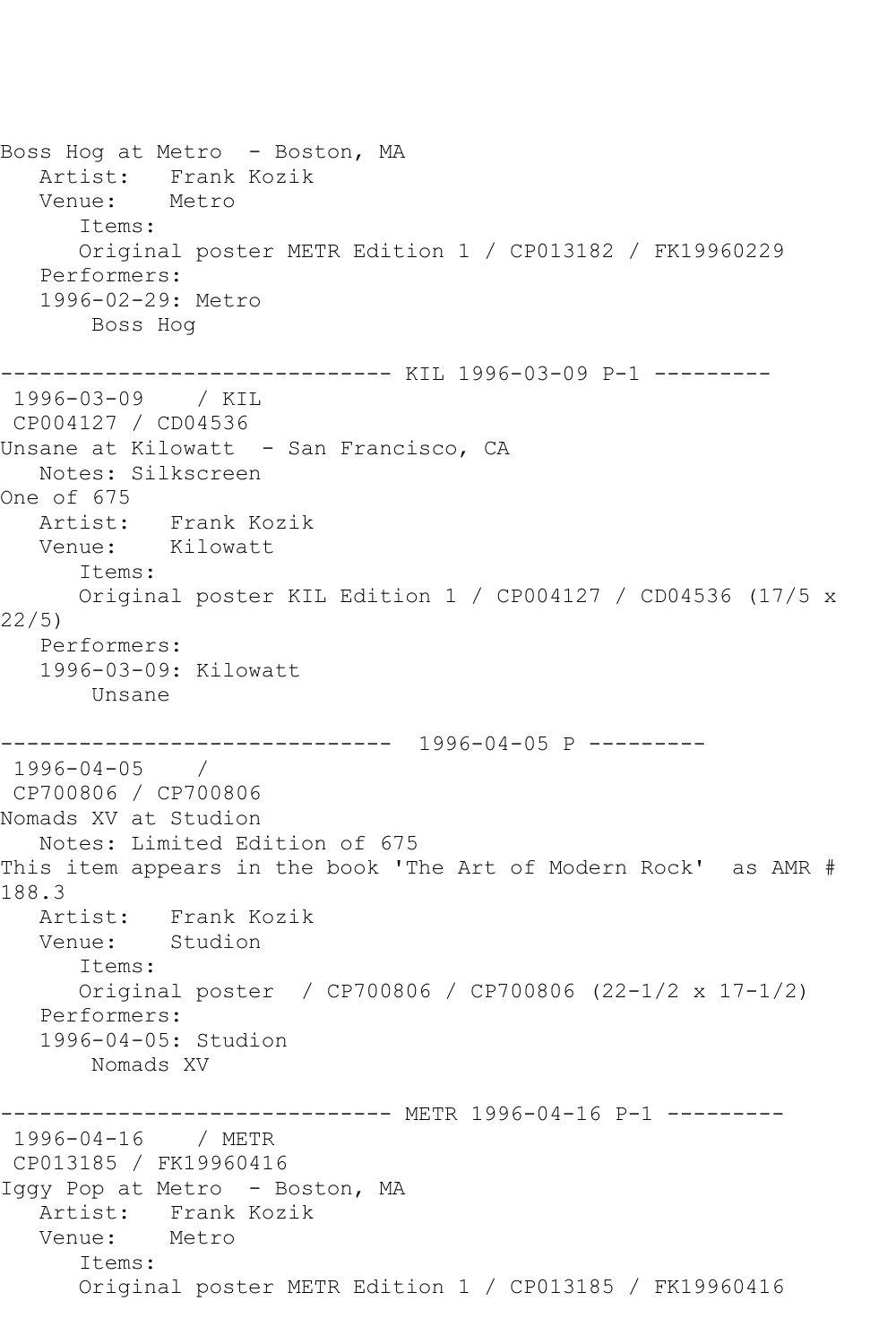Performers: 1996-04-16: Metro Iggy Pop ------------------------------ WGG 1996-04-18 P-1 --------- 1996-04-18 / WGG CP013186 / FK19960418 Spacehog at Whiskey Artist: Frank Kozik Venue: Whiskey Items: Original poster WGG Edition 1 / CP013186 / FK19960418 WGG / NONE / FK1996041 Performers: 1996-04-18: Whiskey Spacehog ------------------------------ 1996-05-04 P-1 --------- 1996-05-04 / CP013188 / FK19960504 Peter Halley at Kohn Turner Gallery - Los Angeles, CA Artist: Frank Kozik Venue: Kohn Turner Gallery Items: Original poster Edition 1 / CP013188 / FK19960504 / NONE / FK1996050 Performers: 1996-05-04: Kohn Turner Gallery Peter Halley ------------------------------ 1996-05-18 P-1 --------- 1996-05-18 / CP013190 / FK19960518 Afghan Whigs at Palace Artist: Frank Kozik<br>Venue: Palace Venue: Items: Original poster Edition 1 / CP013190 / FK19960518 / NONE / FK1996051 Performers: 1996-05-18: Palace Afghan Whigs ------------ LAL 1996-06-13 P-1 ---------1996-06-13 / LAL CP013192 / FK19960613 Jesus Lizard, Six Finger Satellite at La Luna - Portland, OR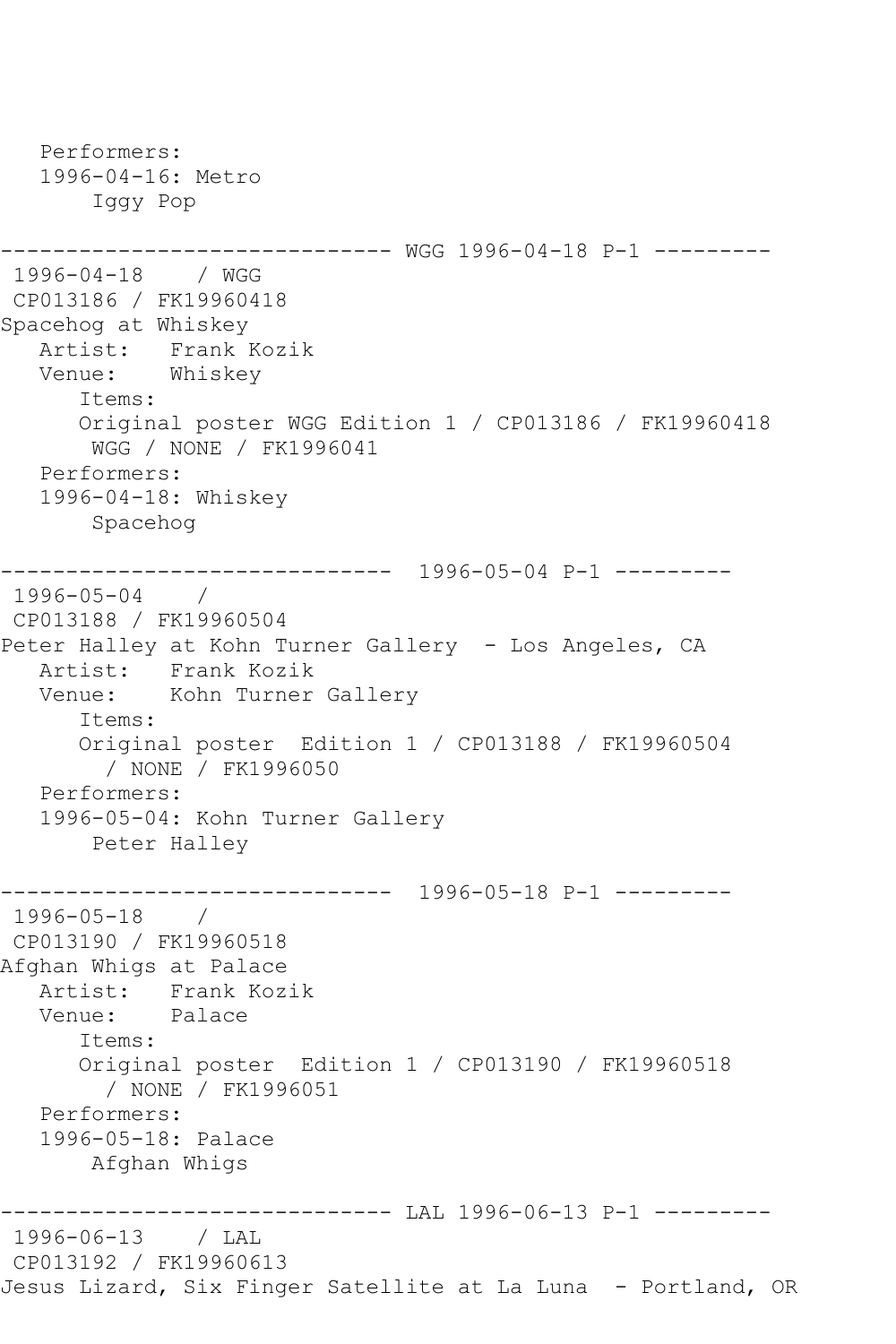Artist: Frank Kozik<br>Venue: La Luna Venue: Items: Original poster LAL Edition 1 / CP013192 / FK19960613 LAL / NONE / FK1996061 Performers: 1996-06-13: La Luna Jesus Lizard / Six Finger Satellite ------------------------------ TOC 1996-06-26 P-1 --------- 1996-06-26 / TOC CP013194 / FK19960626 Everclear, Spacehog at Theater of the Clouds - Portland, OR Artist: Frank Kozik Venue: Theater of the Clouds Items: Original poster TOC Edition 1 / CP013194 / FK19960626 Performers: 1996-06-26: Theater of the Clouds Everclear / Spacehog / Tracy Bonham / 7 Year Bitch ------------------------------ 1996-06-27 P-1 --------- 1996-06-27 / CP013195 / FK19960627 Orbital June 27, 1996 Artist: Frank Kozik Items: Original poster Edition 1 / CP013195 / FK19960627 / NONE / FK1996062 Performers: 1996-06-27: ------------------------------ LAL 1996-09-22 P-1 --------- 1996-09-22 / LAL CP013197 / FK19960922 Sebadoh, Jeremy Enigk at La Luna - Portland, OR Artist: Frank Kozik Venue: La Luna Items: Original poster LAL Edition 1 / CP013197 / FK19960922 LAL / NONE / FK1996092 Performers: 1996-09-22: La Luna Sebadoh / Jeremy Enigk / Godhead / Silo ------------------------------ BOH 1996-09-26 P-1 --------- 1996-09-26 / BOH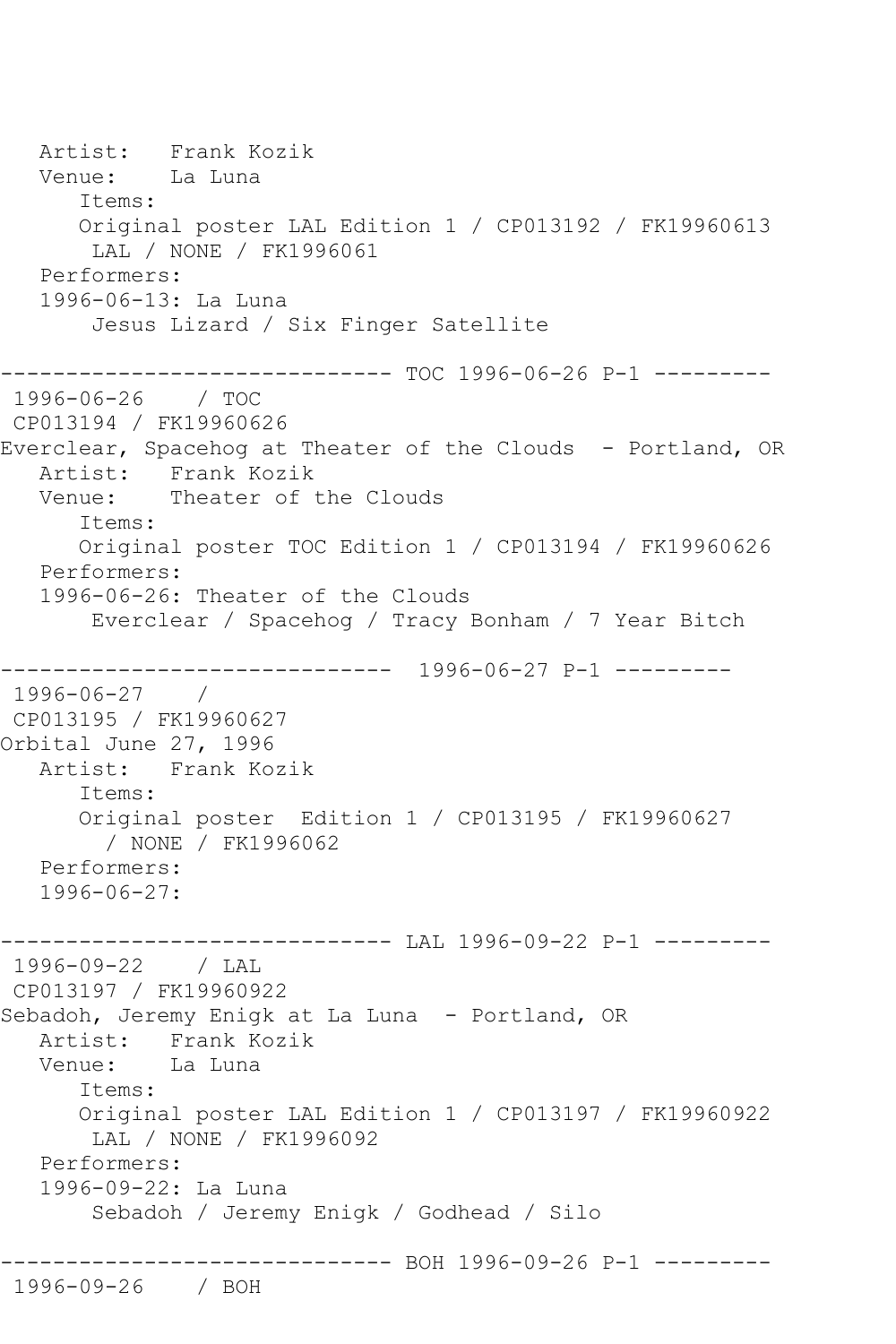CP013244 / FK20000926B Buttrer, Money Mark at Bottom of the Hill - San Francisco, CA Artist: Frank Kozik Venue: Bottom of the Hill Items: Original poster BOH Edition 1 / CP013244 / FK20000926B Performers: 1996-09-26: Bottom of the Hill Buttrer / Money Mark / Summercamp ------------------------------ SUDM 1996-10-31 P-1 --------- 1996-10-31 / SUDM CP013199 / FK19961031 Wedding Present, Radiolaria at Sudsy Malone's - Cincinatti, OH Artist: Frank Kozik Venue: Sudsy Malone's Items: Original poster SUDM Edition 1 / CP013199 / FK19961031 SUDM / NONE / FK1996103 Performers: 1996-10-31: Sudsy Malone's Wedding Present / Radiolaria ------------------------------ 1996-11-10 P --------- 1996-11-10 / CP030082 / NM10031 NOFX, Vandals Artist: Frank Kozik Items: Original poster / CP030082 / NM10031 (17 x 22) Performers: 1996-11-10: NOFX / Vandals / Good Riddance ------------------------------ MESA 1996-11-29 P-1 --------- 1996-11-29 / MESA CP013257 / FK20001115 Soundgarden, Rocket from the Crypt at Mesa Amphitheater - Mesa, AZ Artist: Frank Kozik Venue: Mesa Amphitheater Items: Original poster MESA Edition 1 / CP013257 / FK20001115 Performers: 1996-11-29: Mesa Amphitheater Soundgarden / Rocket from the Crypt / Pond ------------------------------ 1996-12-03 P-1 --------- 1996-12-03 /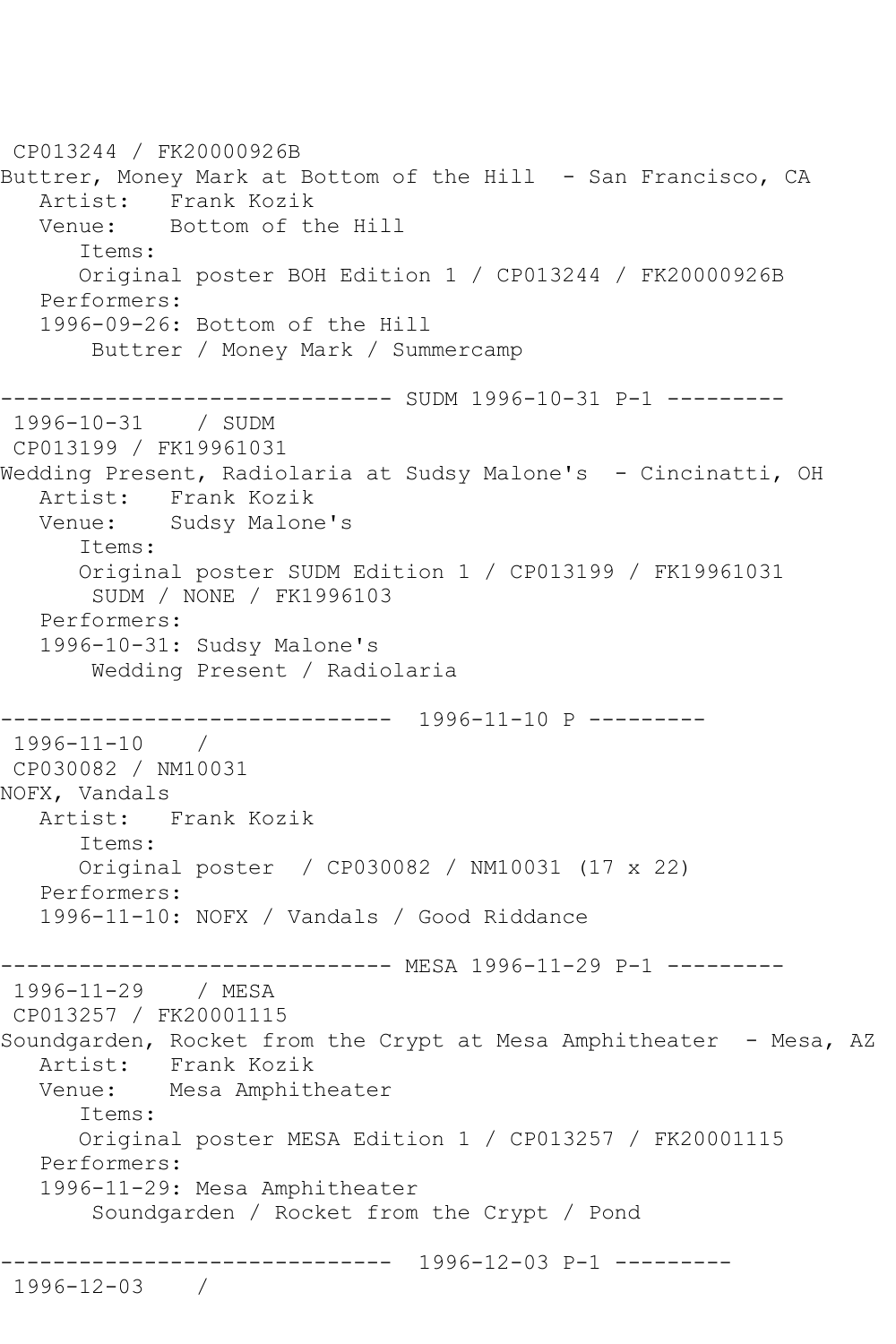CP013174 / FK19960101C Marilyn Manson at Hamburg - Hamburg,<br>Artist: Frank Kozik Frank Kozik Venue: Hamburg, Germany Items: Original poster Edition 1 / CP013174 / FK19960101C Performers: 1996-12-03: Hamburg, Germany Marilyn Manson ------------------------------ MERA 1996-12-10 P-1 --------- 1996-12-10 / MERA CP019123 / XB19961210 Soundgarden, Pone at Mercer Arena - Salem, OR Artist: Frank Kozik Venue: Mercer Arena, Salem Items: Original poster MERA Edition 1 / CP019123 / XB19961210 MERA / NONE / XB1996121 Performers: 1996-12-10: Mercer Arena, Salem Soundgarden / Pone / Rocket from the Crypt / Pond ------------------------------ 1997 P --------- 1997 / CP701529 / CP701529 Good Enough Notes: This item appears in the book 'The Art of Modern Rock' as AMR # 474.2 Artist: Frank Kozik Items: Original poster / CP701529 / CP701529 (17-1/2 x 22-1/2) Performers: 1997: ------------------------------ 1997 P --------- 1997 / CP701530 / CP701530 Hoodlum Notes: This item appears in the book 'The Art of Modern Rock' as AMR # 474.3 Artist: Frank Kozik Items: Original poster / CP701530 / CP701530 (17-1/2 x 22-1/2) Performers: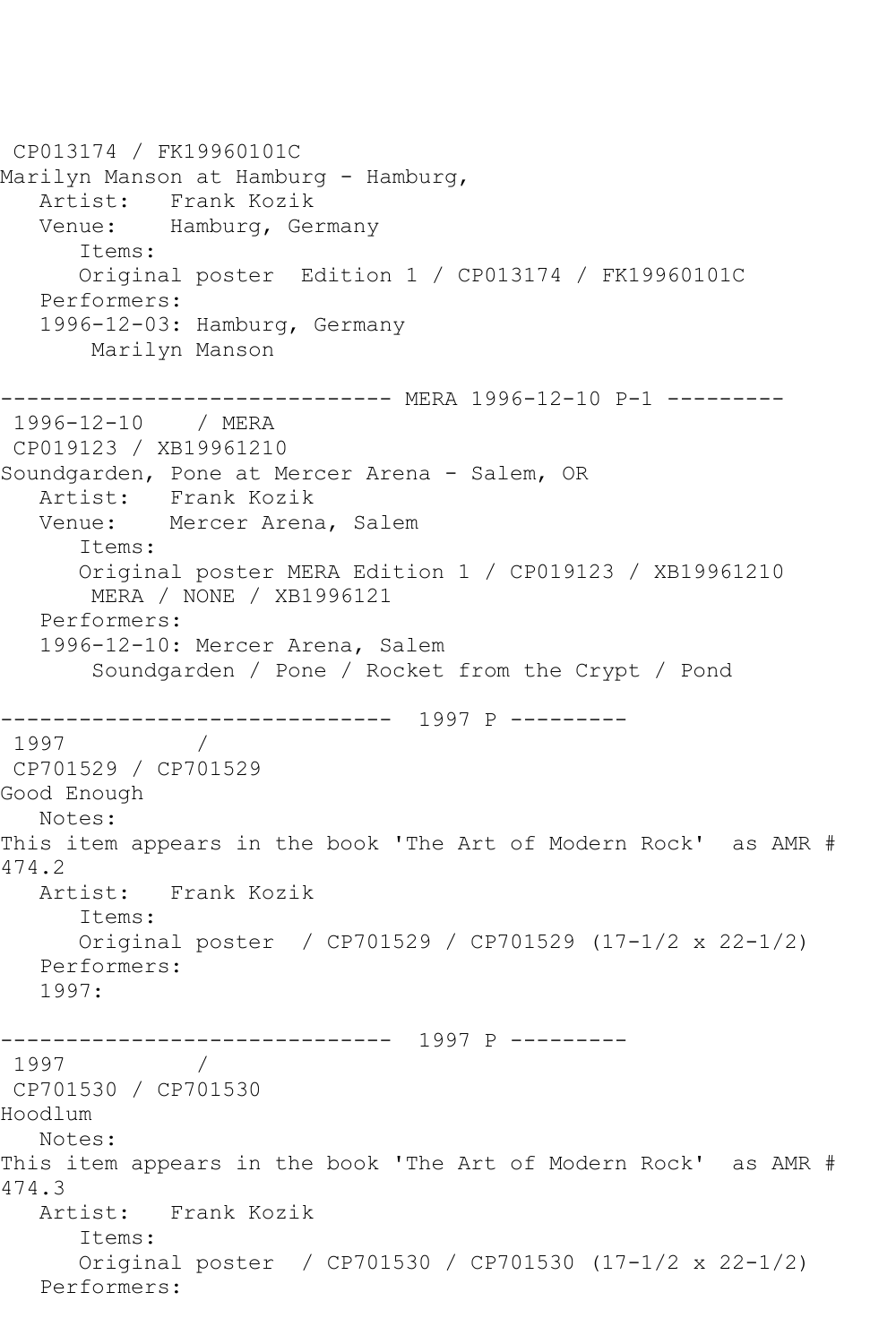1997:

------------------------------ 1997-01-01 P-1 --------- 1997-01-01 / CP013201 / FK19970101 Marilyn Manson, PisT.on at Babylon - Germany, Ge Artist: Frank Kozik<br>Venue: Babylon Babylon Items: Original poster Edition 1 / CP013201 / FK19970101 Performers: 1997-01-01: Babylon Marilyn Manson / PisT.on ------------------------------ 1997-02-07 P-1 --------- 1997-02-07 / CP013204 / FK19970207 Beck, Olivia Tremor Control at Paramount Theater Artist: Frank Kozik Venue: Paramount Theater, Oakland Items: Original poster Edition 1 / CP013204 / FK19970207 / NONE / FK1997020 Performers: 1997-02-07: Paramount Theater, Oakland Beck / Olivia Tremor Control ------------ EMO 1997-03-13 P ---------1997-03-13 / EMO CP030371 / NM10320 Masters of Reality at Emo's - Austin, TX Artist: Frank Kozik<br>Venue: Emo's Venue: Items: Original poster EMO / CP030371 / NM10320 (35 x 22-1/2) Performers: 1997-03-13: Emo's Masters of Reality ------------------------------ CRY 1997-04-02 P-1 --------- 1997-04-02 / CRY CP013206 / FK19970402 Morphine at Crystal Ballroom - Portland, OR Artist: Frank Kozik Venue: Crystal Ballroom Items: Original poster CRY Edition 1 / CP013206 / FK19970402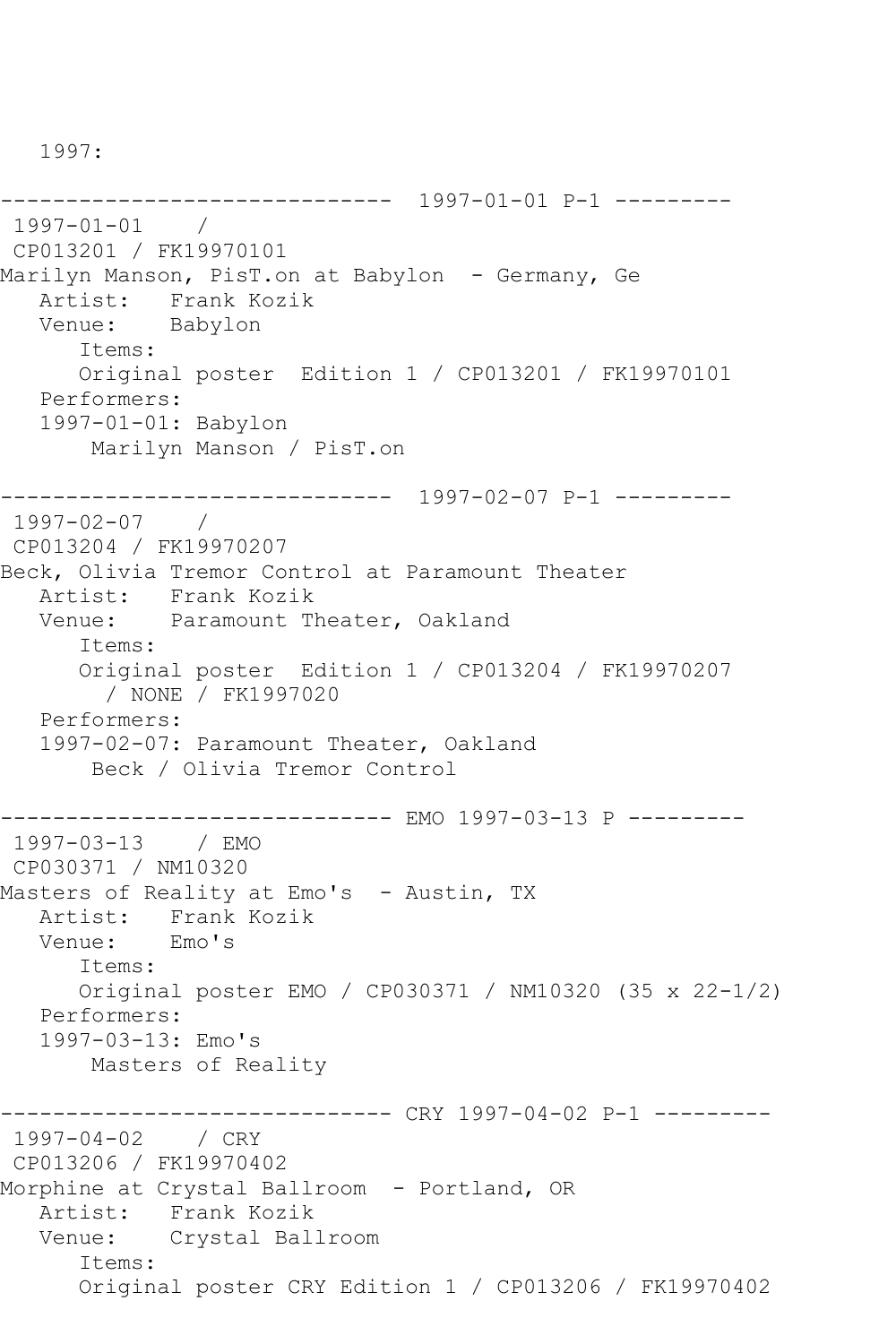CRY / NONE / FK1997040 Performers: 1997-04-02: Crystal Ballroom Morphine ------------------------------ 1997-05-07 P --------- 1997-05-07 / CP030702 / NM10651 Chemical Brothers at Union Station - New York, NY Artist: Frank Kozik Venue: Union Station Items: Original poster / CP030702 / NM10651 Performers: 1997-05-07: Union Station Chemical Brothers ------------------------------ 1997-05-12 P-1 --------- 1997-05-12 / CP013256 / FK20001114 Kyuss at Man's Ruin Records Artist: Frank Kozik Items: Original poster Edition 1 / CP013256 / FK20001114 Performers: 1997-05-12: Kyuss ------------------------------ EMO 1997-06-21 P --------- 1997-06-21 / EMO CP030370 / NM10319 Emo's Austin 5th Anniversary at Emo's - Austin, TX Artist: Frank Kozik Venue: Emo's Items: Original poster EMO / CP030370 / NM10319 Performers: 1997-06-21: Emo's Emo's Austin 5th Anniversary ------------------------------ BOH 1997-07-04 P-1 --------- 1997-07-04 / BOH CP013208 / FK19970704 Hot Rod at Bottom of the Hill - San Francisco, CA Artist: Frank Kozik Venue: Bottom of the Hill Items: Original poster BOH Edition 1 / CP013208 / FK19970704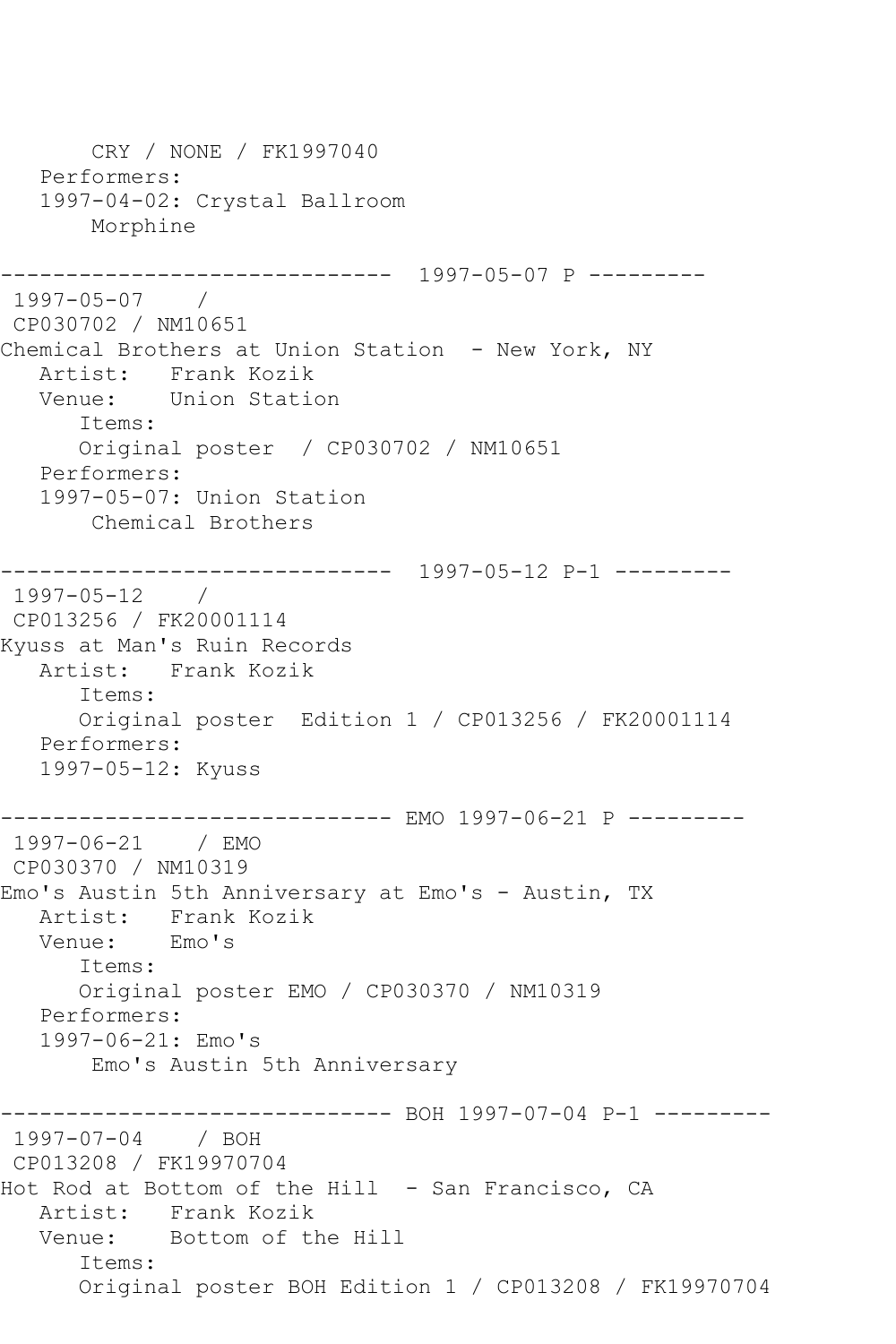BOH / NONE / FK1997070 Performers: 1997-07-04: Bottom of the Hill Hot Rod ------------------------------ CHAM 1997-07-12 P-1 --------- 1997-07-12 / CHAM CP013210 / FK19970712 Shyster at Chameleon Club - San Francisco, CA Artist: Frank Kozik<br>Venue: Chameleon Cl Chameleon Club Items: Original poster CHAM Edition 1 / CP013210 / FK19970712 CHAM / NONE / FK1997071 Performers: 1997-07-12: Chameleon Club Shyster ------------------------------ 1997-10-03 P --------- 1997-10-03 / CP030369 / NM10318 Dwarves at La Lutz Gallery Artist: Frank Kozik Venue: La Luz de Jesus Gallery Items: Original poster / CP030369 / NM10318 (22-1/2 x 17-1/2) Performers: 1997-10-03: La Luz de Jesus Gallery Dwarves ------------------------------ CIH 1997-10-24 P-1 --------- 1997-10-24 / CIH CP013212 / FK19971024 Fuzztones, Smithereens at Coney Island High - New York, NY Artist: Frank Kozik Venue: Coney Island High Items: Original poster CIH Edition 1 / CP013212 / FK19971024 CIH / NONE / FK1997102 Performers: 1997-10-24: Coney Island High Fuzztones / Smithereens / Shadows of Knight / Swingin ------------------------------ KIL 1997-11-02 P-1 --------- 1997-11-02 / KIL CP013214 / FK19971102 Oblivions at Kilowatt - San Francisco, CA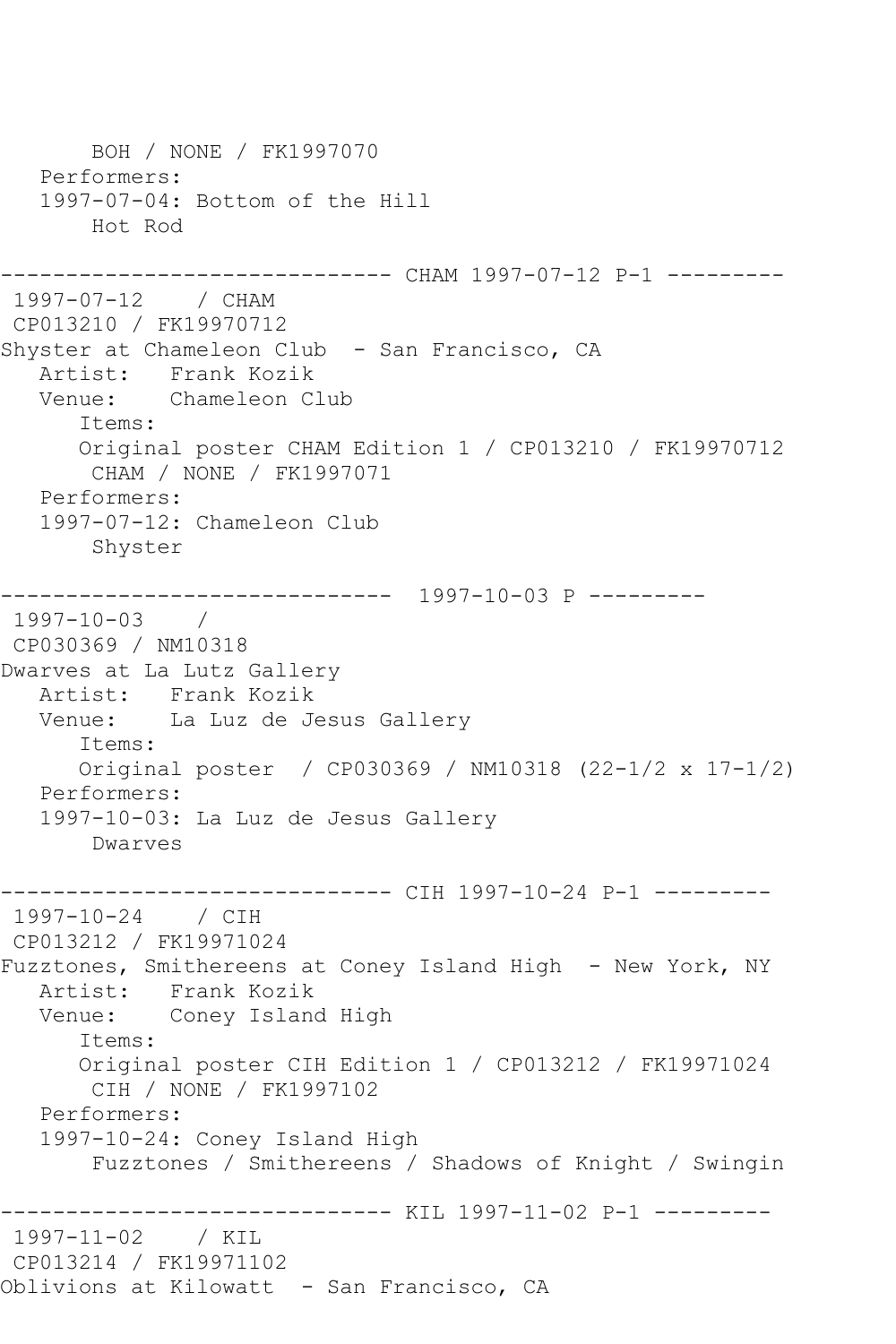Artist: Frank Kozik<br>Venue: Kilowatt Kilowatt Items: Original poster KIL Edition 1 / CP013214 / FK19971102 KIL / NONE / FK1997110 Performers: 1997-11-02: Kilowatt Oblivions ------------------------------ 1997-11-07 P --------- 1997-11-07 / CP030576 / NM10525 Princess Superstar at CEO Record Artist: Frank Kozik Venue: CEO Record Items: Original poster / CP030576 / NM10525 (35 x 22-1/2) Performers: 1997-11-07: CEO Record Princess Superstar ------------------------------ 1997-11-10 P-1 --------- 1997-11-10 / CP013216 / FK19971110 Entombed at Marhthalle Artist: Frank Kozik Venue: Marhthalle Items: Original poster Edition 1 / CP013216 / FK19971110 / NONE / FK1997111 Performers: 1997-11-10: Marhthalle Entombed ------------------------------ 100C 1998-01-01 P-1 --------- 1998-01-01 / 100C CP013218 / FK19980101 Green Day, Prodigy for MTV's "Live at the 10 Spot" Notes: silkscreen Artist: Frank Kozik Venue: 10 Spot (MTV's Live at the 10 Spot) Items: Original poster 100C Edition 1 / CP013218 / FK19980101 100C / NONE / FK1998010 Performers: 1998-01-01: 10 Spot (MTV's Live at the 10 Spot) Green Day / Prodigy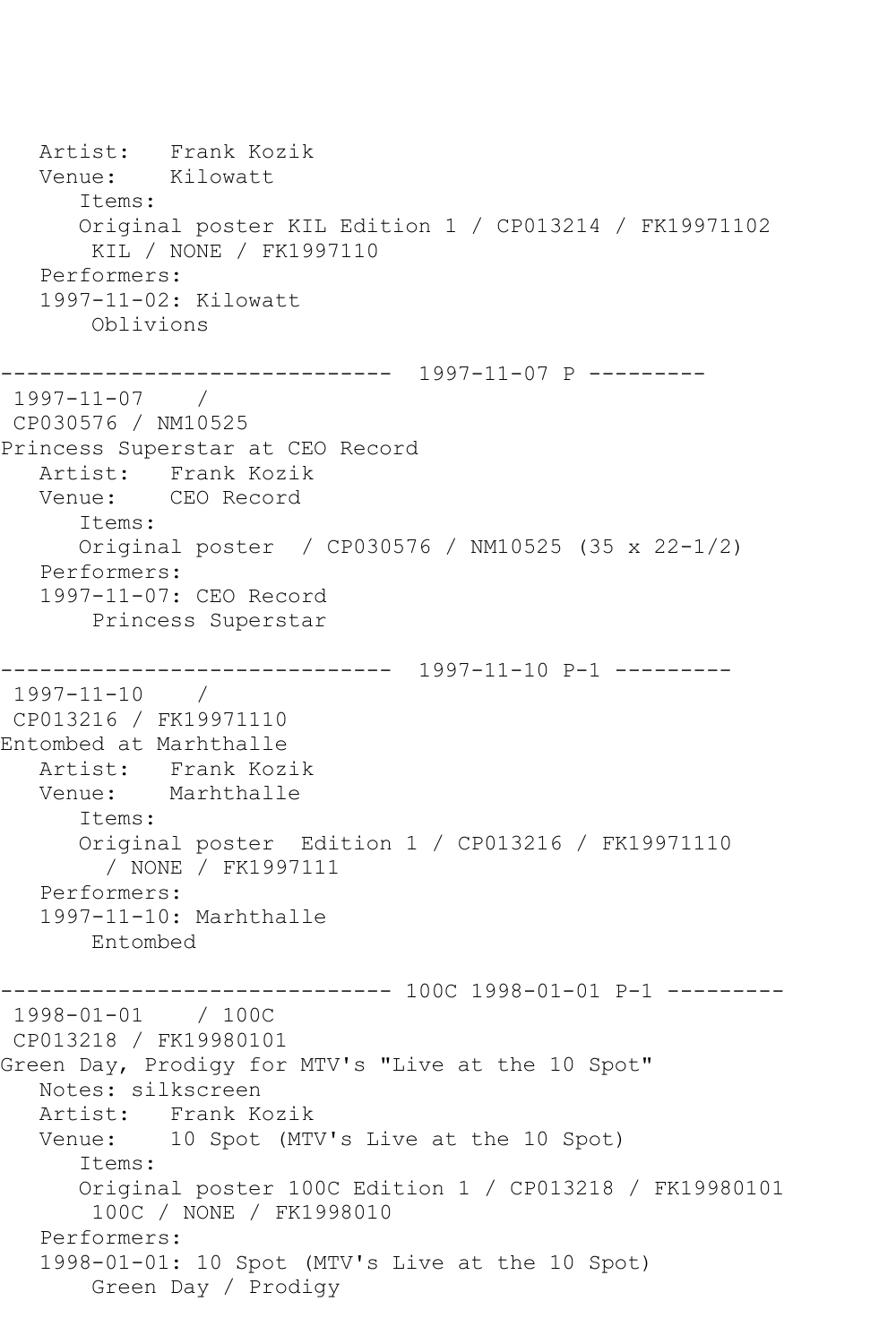------------------------------ 1998-01-05 P-1 --------- 1998-01-05 / CP013202 / FK19970101D Orange Goblin, Electric Wizard Artist: Frank Kozik Items: Original poster Edition 1 / CP013202 / FK19970101D / NONE / FK1997010 Performers: 1998-01-05: Orange Goblin / Electric Wizard ------------------------------ EMO 1998-03-20 P-1 --------- 1998-03-20 / EMO CP013220 / FK19980320 Supernova, Freedom Fighters at Emo's - Austin, TX Artist: Frank Kozik<br>Venue: Emo's Venue: Items: Original poster EMO Edition 1 / CP013220 / FK19980320 EMO / NONE / FK1998032 Performers: 1998-03-20: Emo's Supernova / Freedom Fighters / Cokebore / Calvin Crime / Urinals / Nashville Pussy ------------------------------ COC 1998-08-29 P-1 --------- 1998-08-29 / COC CP013222 / FK19980829 Dwarves at Cocodrie - San Francisco, CA Artist: Frank Kozik Venue: Cocodrie Items: Original poster COC Edition 1 / CP013222 / FK19980829 COC / NONE / FK1998082 Performers: 1998-08-29: Cocodrie Dwarves ------------------------------ 1999-01-01 P-1 --------- 1999-01-01 / CP013224 / FK19990101 Gaza Strippers, Laced Candy Artist: Frank Kozik Items: Original poster Edition 1 / CP013224 / FK19990101 Performers: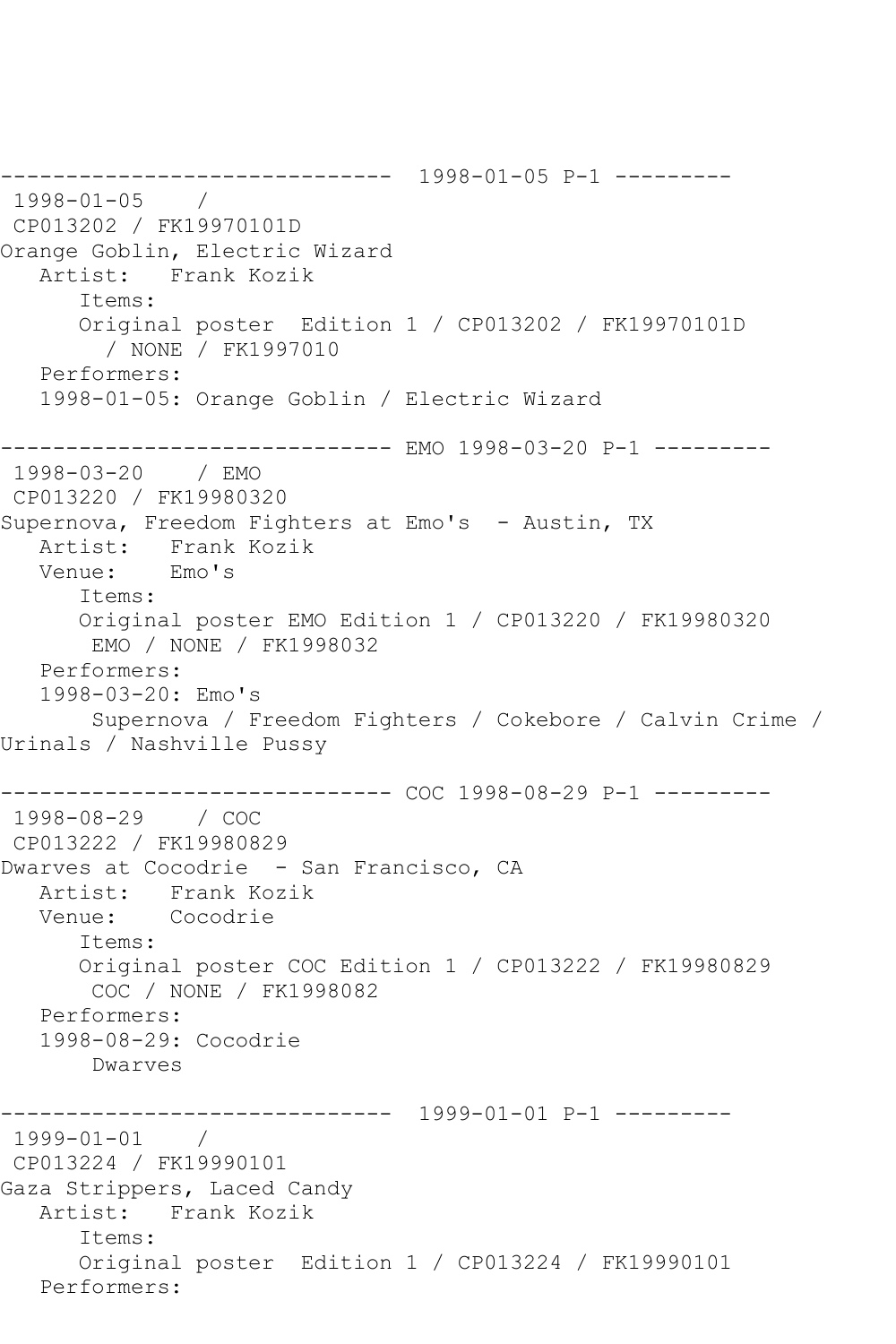1999-01-01: Gaza Strippers / Laced Candy ------------------------------ 1999-01-01 P-1 --------- 1999-01-01 / CP013225 / FK19990101D Green Machine Artist: Frank Kozik Items: Original poster Edition 1 / CP013225 / FK19990101D / NONE / FK1999010 Performers: 1999-01-01: Green Machine ------------------------------ 1999-01-07 P-1 --------- 1999-01-07 / CP013248 / FK20000926S Fumanchu, Acid King Artist: Frank Kozik Items: Original poster Edition 1 / CP013248 / FK20000926S Performers: 1999-01-07: Fumanchu / Acid King ------------------------------ 19zz-00-00 P-1 --------- 19zz-00-00 / CP013260 / FKKS9304 Melvins, Houdini Artist: Frank Kozik Items: Original poster Edition 1 / CP013260 / FKKS9304 Performers: 19zz-00-00: Melvins ------------------------------ BOH 19zz-05-18 P-1 --------- 19zz-05-18 / BOH CP014231 / MARM035 Medicine Artist: Frank Kozik Venue: Bottom of the Hill Items: Original poster BOH Edition 1 / CP014231 / MARM035 Price: 50.00 Performers: 19zz-05-18: Bottom of the Hill Medicine / Miss Alans / Pop Defect ----------------------------- TRO 2000-01-07 P-1 ---------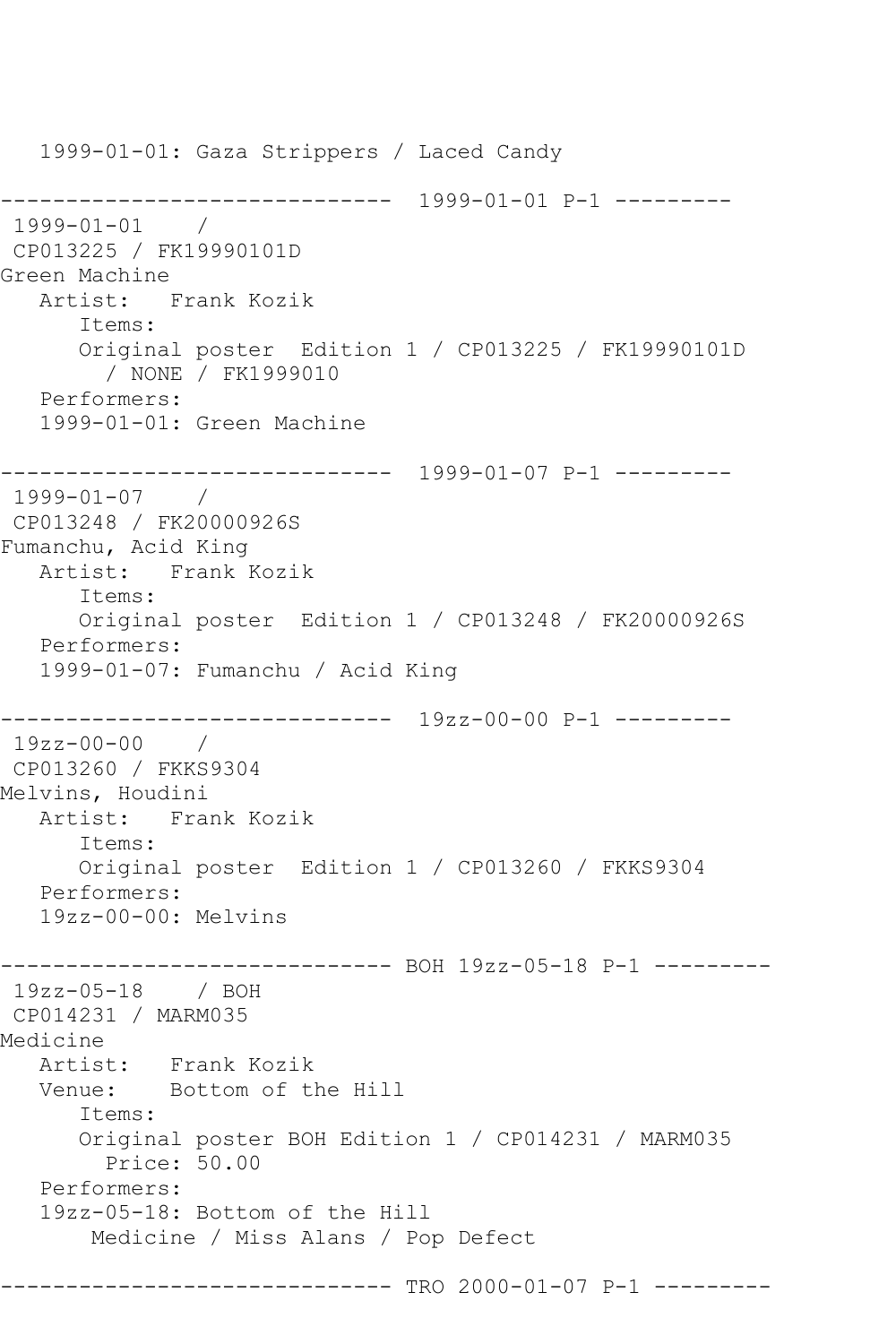```
2000-01-07-0 / TRO 
CP013227 / FK20000107
Beaver, Acid King at Troubador - Los Angeles, CA
  Artist: Frank Kozik<br>Venue: Troubadour
            Troubadour
       Items:
       Original poster TRO Edition 1 / CP013227 / FK20000107
        TRO / NONE / FK2000010
   Performers:
    2000-01-07-07: Troubadour
        Beaver / Acid King / Fatso Jetson / Goatsnake / Nebula / 
Unida
------------------------------ GAMH 2000-02-12 P-1 ---------
2000-02-12 / GAMH 
CP013229 / FK20000212
Cocksparrer, Reducers at Great American Music Hall - San Francisco,
CA
   Artist: Frank Kozik
   Venue: Great American Music Hall
       Items:
       Original poster GAMH Edition 1 / CP013229 / FK20000212
   Performers:
    2000-02-12: Great American Music Hall
        Cocksparrer / Reducers / Working
------------------------------ CVW 2000-02-18 P-1 ---------
2000-02-18 / CVW 
CP013230 / FK20000218
Drunk Horse, Goatsnake at Covered Wagon - San Francisco, CA
   Artist: Frank Kozik
   Venue: Covered Wagon Saloon
       Items:
       Original poster CVW Edition 1 / CP013230 / FK20000218
        CVW / NONE / FK2000021
   Performers:
    2000-02-18: Covered Wagon Saloon
        Drunk Horse / Goatsnake / High On Fire
------------------------------ EMO 2000-03-18 P-1 ---------<br>2000-03-18 / EMO
2000 - 03 - 18CP013232 / FK20000318
Gaza Strippers, High On Fire at Emo's - Austin, TX
  Artist: Frank Kozik<br>Venue: Emo's
  Venue:
       Items:
       Original poster EMO Edition 1 / CP013232 / FK20000318
```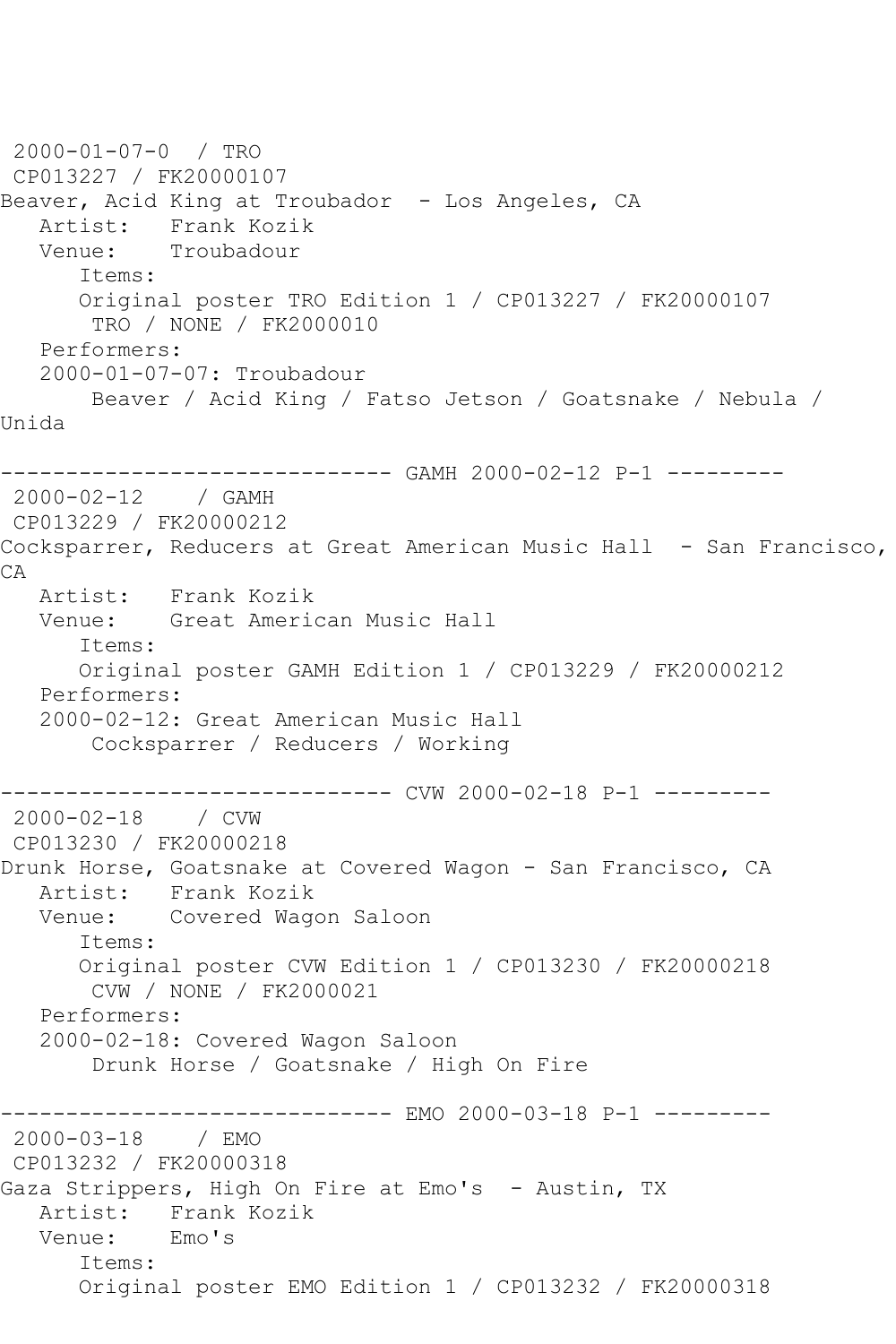EMO / NONE / FK2000031 Performers: 2000-03-18: Emo's Gaza Strippers / High On Fire --------- TROC 2000-05-27 P-1 ---------2000-05-27 / TROC CP013234 / FK20000527 Dwarves, Fang at Trocadero - Philadelphia, PA Artist: Frank Kozik Venue: Trocadero Items: Original poster TROC Edition 1 / CP013234 / FK20000527 TROC / NONE / FK2000052 Performers: 2000-05-27: Trocadero Dwarves / Fang ------------------------------ OKH 2000-07-21 P-1 --------- 2000-07-21 / OKH CP013236 / FK20000721 High On Fire, Acid King at OK Hotel - Seattle, WA Artist: Frank Kozik<br>Venue: OK Hotel OK Hotel Items: Original poster OKH Edition 1 / CP013236 / FK20000721 OKH / NONE / FK2000072 Performers: 2000-07-21: OK Hotel High On Fire / Acid King / Men of Porn ------------------------------ 2000-09-08 P-1 --------- 2000-09-08 / CP013240 / FK20000908 Infermo at Wildbrain.com Artist: Frank Kozik Venue: Wildbrain.com Items: Original poster Edition 1 / CP013240 / FK20000908 / NONE / FK2000090 Performers: 2000-09-08: Wildbrain.com Infermo ------------------------------ 2000-09-25 P-1 --------- 2000-09-25 / CP013242 / FK20000925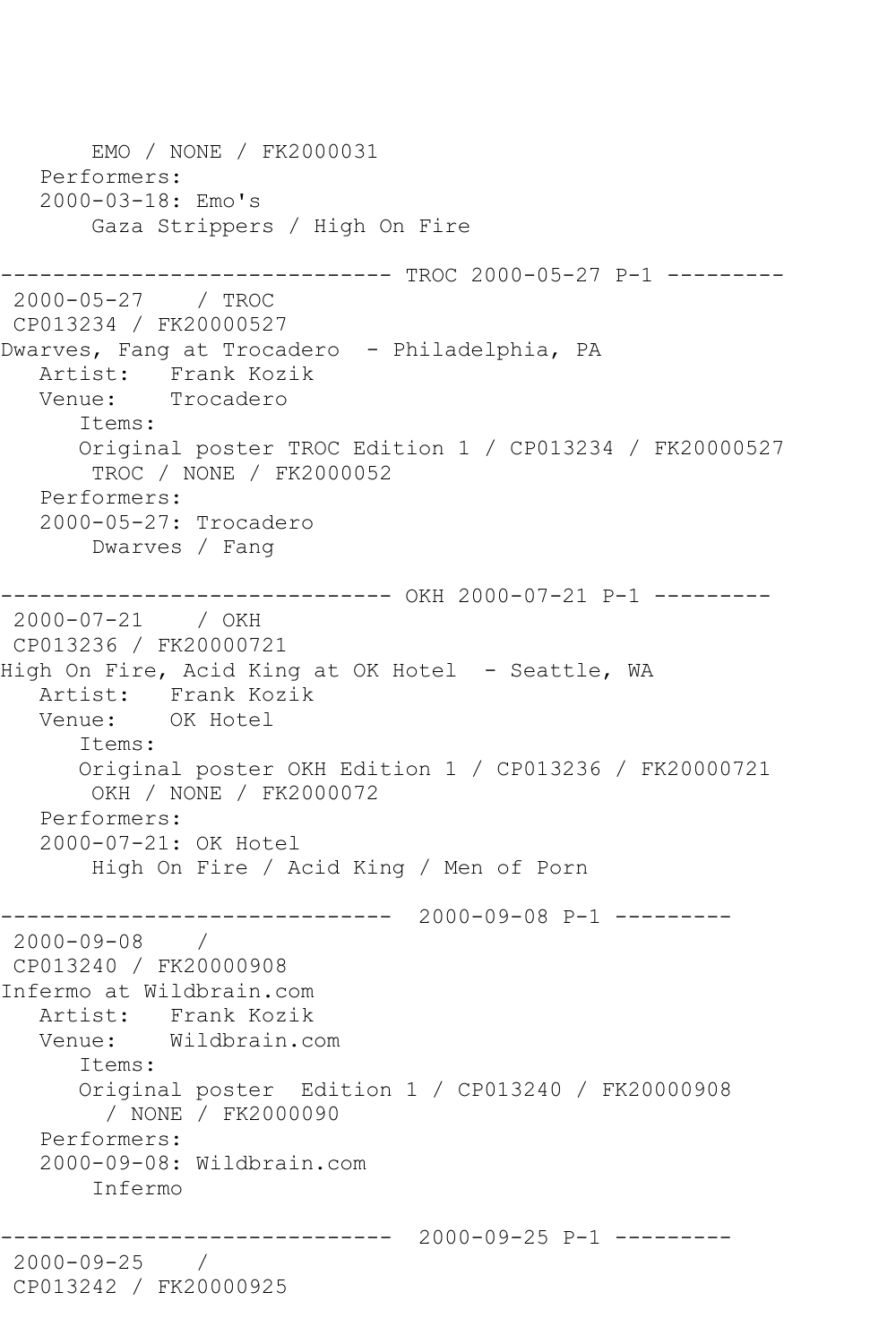The Rolling Stones Film, "Gimme Shelter" Artist: Frank Kozik Items: Original poster Edition 1 / CP013242 / FK20000925 Performers: 2000-09-25: Rolling Stones ------------------------------ 2000-09-26 P-1 --------- 2000-09-26 / CP013245 / FK20000926D Acid King, Altamont Artist: Frank Kozik Items: Original poster Edition 1 / CP013245 / FK20000926D Performers: 2000-09-26: Acid King ------------------------------ 2000-09-26 P-1 --------- 2000-09-26 / CP013238 / FK20000826 Mans Ruin Records Artist: Frank Kozik Items: Original poster Edition 1 / CP013238 / FK20000826 / NONE / FK2000082 Performers: 2000-09-26: ------------------------------ BOH 2000-09-26 P-1 --------- 2000-09-26 / BOH CP013246 / FK20000926E Straight White Mail at Bottom of the Hill - San Francisco, CA Artist: Frank Kozik<br>Venue: Bottom of th Bottom of the Hill Items: Original poster BOH Edition 1 / CP013246 / FK20000926E Performers: 2000-09-26: Bottom of the Hill Straight White Mail ------------------------------ 2000-10-zz P --------- 2000-10-zz / CP701528 / CP701528 Kozik and Giant Art Show Notes: Signed Limited Edition of 50 This item appears in the book 'The Art of Modern Rock' as AMR # 474 Artist: Frank Kozik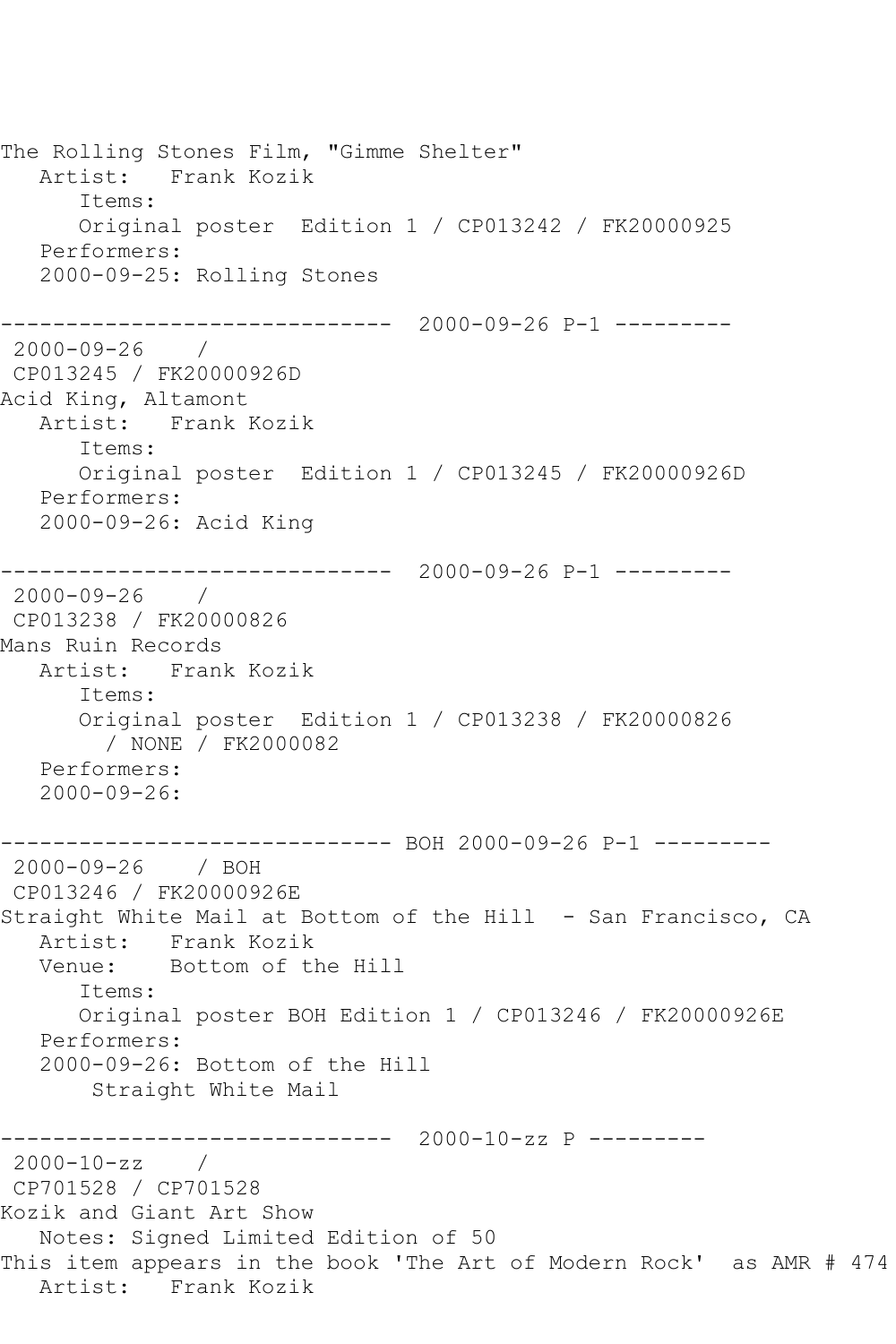Venue: D E P T Promoter: Dept Items: Original poster / CP701528 / CP701528 (23 x 35) Performers: 2000-10-zz: D E P T ------------------------------ 2000-12-22 P --------- 2000-12-22 / CP701557 / CP701557 Going Out of Business Party and Art Auction Notes: This item appears in the book 'The Art of Modern Rock' as AMR # 482.6 Artist: Frank Kozik Venue: 222 Tattoo Items: Original poster / CP701557 / CP701557 (22-1/2 x 35) Performers: 2000-12-22: 222 Tattoo ------------------------------ TWEE 2001-08-28 P --------- 2001-08-28 / TWEE CP030535 / NM10484 Godsmack, Deftones at Tweeter Center, Camden, NJ - Camden, NJ Artist: Frank Kozik Venue: Tweeter Center, Camden, NJ Items: Original poster TWEE / CP030535 / NM10484 Performers: 2001-08-28: Tweeter Center, Camden, NJ Godsmack / Deftones ----------------------------- CNC 2001-10-20 P-1 ---------2001-10-20 / CNC CP013250 / FK20001020 High On Fire, Alabama Thunderpussy at Continental Club - Austin, TX Artist: Frank Kozik Venue: Continental Club Items: Original poster CNC Edition 1 / CP013250 / FK20001020 CNC / NONE / FK2000102 Performers: 2001-10-20: Continental Club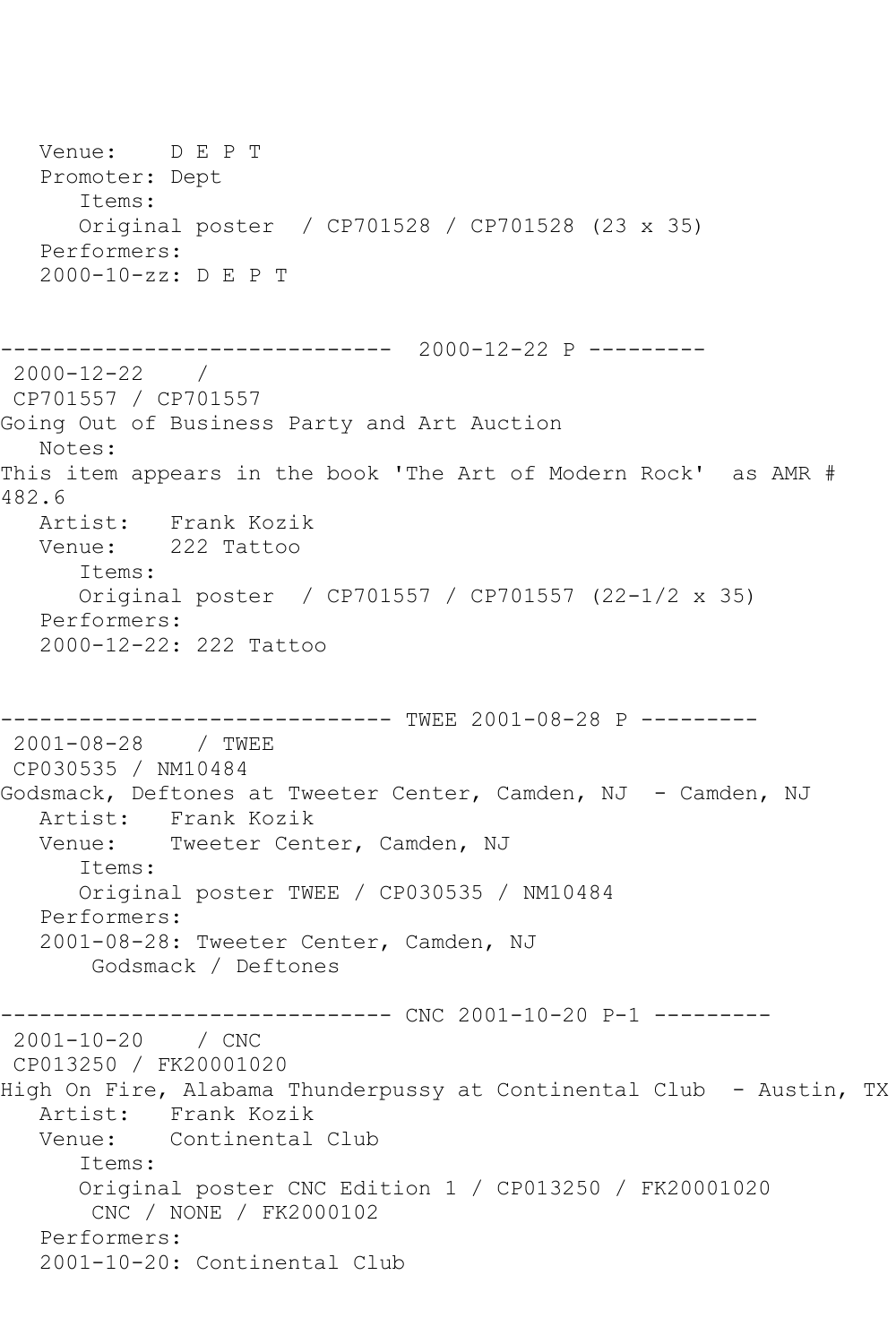High On Fire / Alabama Thunderpussy / Suplecs / Men of Porn / Tummler ------------------------------ 2001-11-05 P-1 --------- 2001-11-05 / CP013252 / FK20001105 Fuck: Kozik and Giant at Osaka, Japan - Osaka Artist: Frank Kozik Venue: Osaka, Japan Items: Original poster Edition 1 / CP013252 / FK20001105 Performers: 2001-11-05: Osaka, Japan ------------------------------ 2001-11-09 P-1 --------- 2001-11-09 / CP013253 / FK20001109 Verve - A Storm in Heaven Artist: Frank Kozik Items: Original poster Edition 1 / CP013253 / FK20001109 Price: 75.00 / NONE / FK2000110 Performers: 2001-11-09: Verve ------------------------------ LAL 2001-11-15 P-1 --------- 2001-11-15 / LAL CP013259 / FK20001115D Jon Spencer Blues Explosion, Kinney at La Luna - Portland, OR Artist: Frank Kozik<br>Venue: La Luna Venue: Items: Original poster LAL Edition 1 / CP013259 / FK20001115D LAL / NONE / FK2000111 Performers: 2001-11-15: La Luna Jon Spencer Blues Explosion / Kinney / Sled Head ------------------------------ 2001-11-15 P-1 --------- 2001-11-15 / CP013258 / FK20001115C Sweet Vine Artist: Frank Kozik Items: Original poster Edition 1 / CP013258 / FK20001115C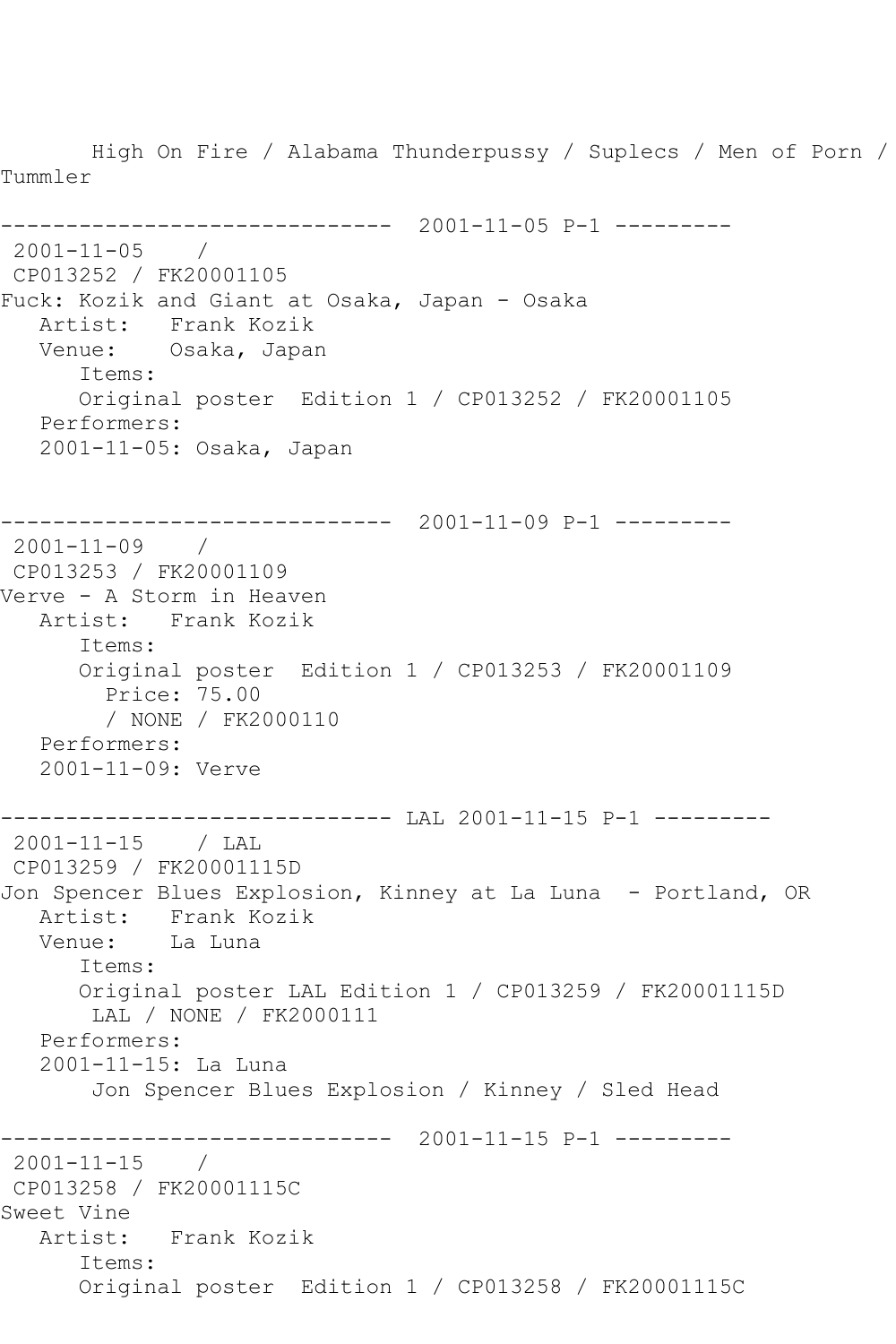Performers: 2001-11-15: Sweet Vine ------------------------------ TROC 2001-12-28 P --------- 2001-12-28 / TROC CP030454 / NM10403 Atomic Bitchwax, Lord Sterling at Trocadero - Philadelphia, PA Artist: Frank Kozik Venue: Trocadero Items: Original poster TROC / CP030454 / NM10403 (12 x 24) Performers: 2001-12-28: Trocadero Atomic Bitchwax / Lord Sterling ------------------------------ TROC 2002-01-12 P --------- 2002-01-12 / TROC CP030302 / NM10251 Circle Jerks at Trocadero - Philadelphia, PA Artist: Frank Kozik Venue: Trocadero Items: Original poster TROC / CP030302 / NM10251 (12 x 24) Performers: 2002-01-12: Trocadero Circle Jerks ------------------------------ 2002-03-31 P --------- 2002-03-31 / CP701558 / CP701558 White Strips at Trocadero [Philadelphia, PA] Notes: This item appears in the book 'The Art of Modern Rock' as AMR # 482.7 Artist: Frank Kozik<br>Venue: Trocadero Trocadero Items: Original poster / CP701558 / CP701558 (24 x 12) Performers: 2002-03-31: Trocadero White Strips ------------------------------ TROC 2002-08-31 P --------- 2002-08-31 / TROC CP031067 / NM11016 Le Tigre at Trocadero - Philadelphia, PA Artist: Frank Kozik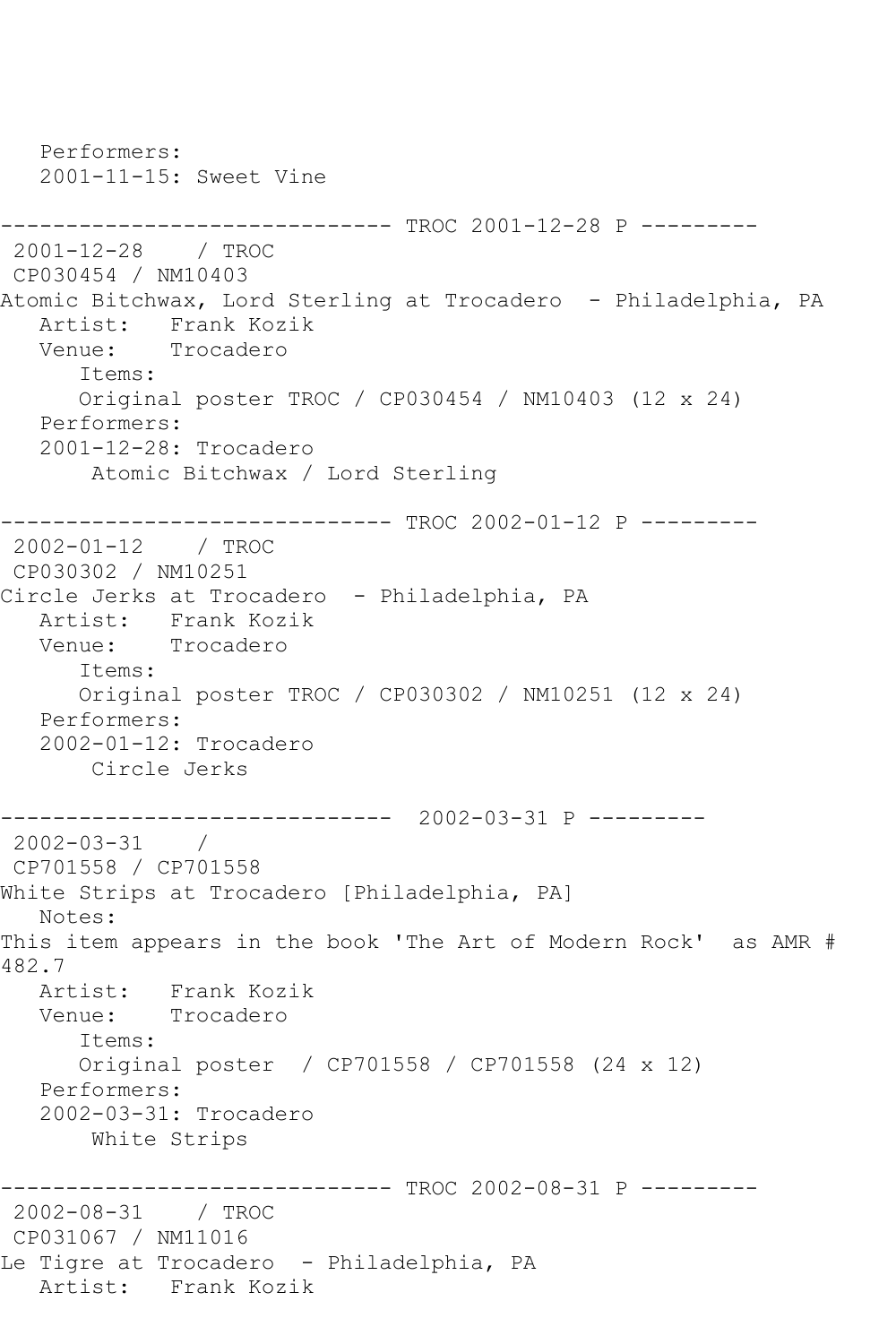Venue: Trocadero Items: Original poster TROC / CP031067 / NM11016 (12 x 24) Performers: 2002-08-31: Trocadero Le Tigre ------------------------------ 2004 P --------- 2004 / CP701734 Green Girl Print by Frank Kozik Notes: Special printing of the Frank Kozik classic. Artist: Frank Kozik Promoter: Diesel Fuel Prints Items: Original poster / CP701734 Performers: 2004: ------------------------------ 2004-02-25 P --------- 2004-02-25 / CP701664 / CP701664 Supersuckers, Hangmen at Casbah [Philadelphia, PA] Notes: Limited Edition of 200 Artist: Frank Kozik<br>Venue: Casbah Venue: Promoter: Diesel Fuel Prints Items: Original poster / CP701664 / CP701664 (16 x 16) Price: 20.00 Performers: 2004-02-25: Casbah Supersuckers / Hangmen ------------------------------ 2004-04-17 P --------- 2004-04-17 / CP701699 / CP701699 Fantomas at Showboat Notes: Limited Edition of 300 Private Notes: DieselDone Artist: Frank Kozik Venue: Showboat Promoter: Diesel Fuel Prints Items: Original poster / CP701699 / CP701699 (23 x 32) Price: 35.00 Performers: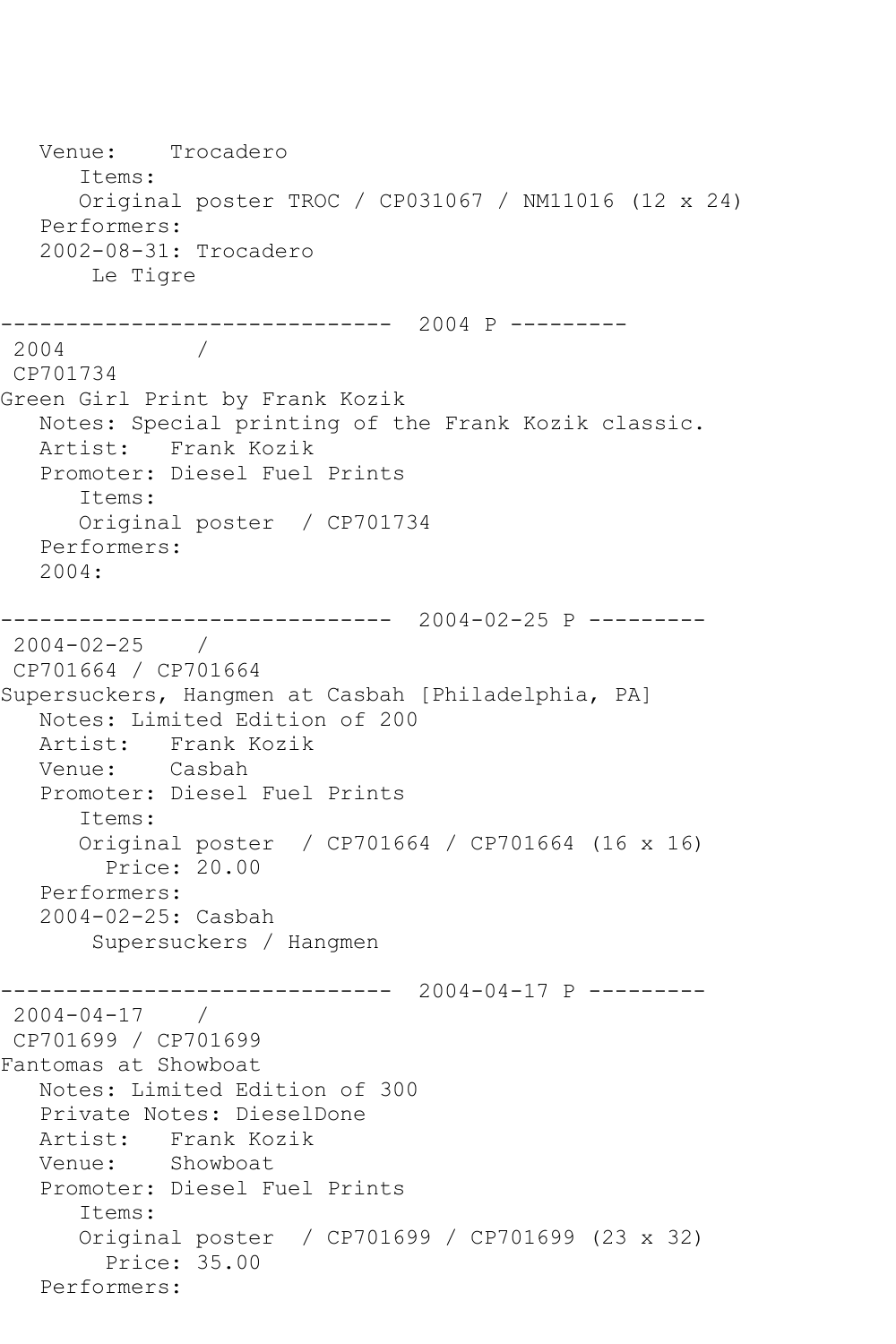```
 2004-04-17: Showboat
        Fantomas
    2004-04-18: Roseland Theater
              ------------------------------ 2004-09-26 P ---------
2004-09-26 / 
CP701657 / CP701657
Melvins, Trevor Dunn's Trio Convulsant at Jack Rabbit's
   Notes: Signed and numbered silkscree, edition of 225
    Private Notes: DieselDone
  Artist: Frank Kozik<br>Venue: Jack Rabbit
            Jack Rabbit's
   Promoter: Diesel Fuel Prints
       Items:
       Original poster / CP701657 / CP701657 (23 x 32)
         Price: 35.00
   Performers:
    2004-09-26: Jack Rabbit's
        Melvins / Trevor Dunn's Trio Convulsant
       ------------------------------ 2004-12-02 P ---------
2004-12-02 / 
CP701726
High Octane: The Art of Diesel Fuel Prints at the Compound Gallery, 
Portland<br>Artist:
            Frank Kozik
   Venue: Compound Gallery
   Promoter: Diesel Fuel Prints
       Items:
       Original poster / CP701726
    Performers:
    2004-12-02: Compound Gallery
------------------------------ CANC zzzz-01-06 P ---------
zzzz-01-06 S / CANC 
CP025082 / CP025082
Crust, Pain teens at Cannibal Club - Austin, TX
   Artist: Frank Kozik
   Venue: Cannibal Club
       Items:
       Original poster CANC / CP025082 / CP025082
    Performers:
    zzzz-01-06 Sat.: Cannibal Club
        Crust / Pain teens / Charley is Love
```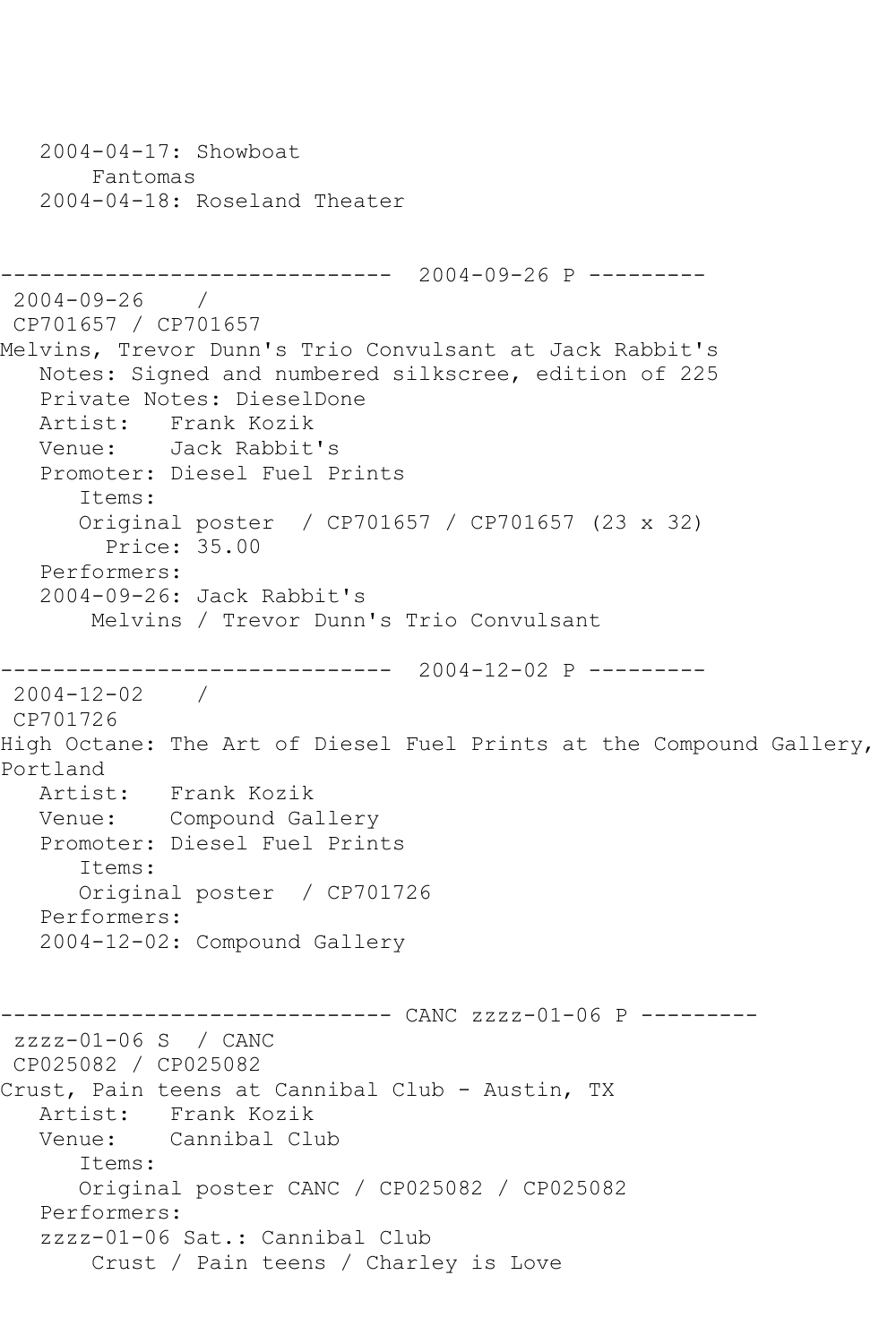------------------------------ VOOD zzzz-01-12 P -------- zzzz-01-12 T / VOOD CP025003 / CP025003 D.J. Fear, Funky Black Magic at VooDoo Club Artist: Frank Kozik Venue: Voodoo Room Items: Original poster VOOD / CP025003 / CP025003 Performers: zzzz-01-12 Thur.: Voodoo Room DJ Fear / Funky Black Magic ------------------------------ TEXT zzzz-02-06 P -------- zzzz-02-06 / TEXT CP025045 / CP025045 Poison 13, Agony Column at Texas Tavern -, UT Artist: Frank Kozik<br>Venue: Texas Taver Texas Tavern Items: Original poster TEXT / CP025045 / CP025045 Performers: zzzz-02-06: Texas Tavern Poison 13 / Agony Column ------------------------------ CANC zzzz-02-10 P --------  $zzzz-02-10$  S / CANC CP025017 / CP025017 Jesus Lizard, Skatenigs at Cannibal Club - Austin, TX Artist: Frank Kozik Venue: Cannibal Club Items: Original poster CANC / CP025017 / CP025017 Performers: zzzz-02-10 Sat.: Cannibal Club Jesus Lizard / Skatenigs / Happy Family --------------- zzzz-04-22 P --------zzzz-04-22 S / CP025013 / CP025013 Thrill Kill Kult at Soma Artist: Frank Kozik Venue: Soma Promoter: Megazone Records Items: Original poster / CP025013 / CP025013 Performers: zzzz-04-22 Sun.: Soma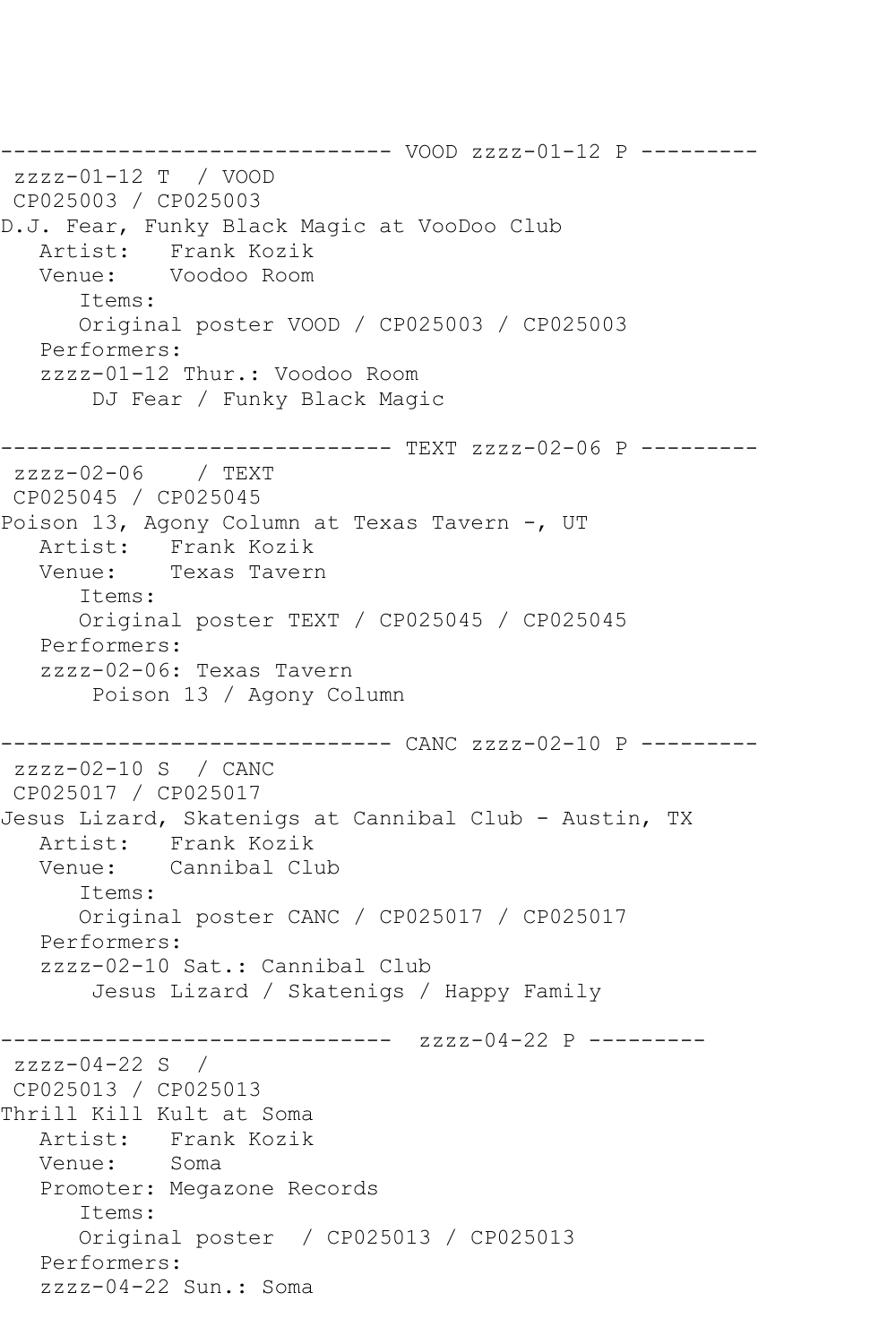Thrill Kill Kult

------------------------------ CAVE zzzz-04-26 P -------- zzzz-04-26 S / CAVE CP025031 / CP025031 Skinny Puppy at Cave Club Artist: Frank Kozik<br>Venue: Cave Club Cave Club Items: Original poster CAVE / CP025031 / CP025031 Performers: zzzz-04-26 Sun.: Cave Club Skinny Puppy ------------------------------ STMB zzzz-04-29 P -------- zzzz-04-29 / STMB CP025025 / CP025025 Swans, Nice Strong Arm at Steamboat Artist: Frank Kozik<br>Venue: Steamboat Steamboat Items: Original poster STMB / CP025025 / CP025025 Performers: zzzz-04-29: Steamboat Swans / Nice Strong Arm ------------------------------ zzzz-04-29 P -------- zzzz-04-29 / CP701698 / CP701698 Low Flying Owls, Forty Minutes in Hell at Conservatory Notes: Limited Edition of 250 Artist: Frank Kozik Venue: Conservatory Promoter: Diesel Fuel Prints Items: Original poster / CP701698 / CP701698 (16 x 23) Price: 20.00 Performers: zzzz-04-29: Conservatory Low Flying Owls / Forty Minutes in Hell ------------------------------ CANC zzzz-05-17 P -------- zzzz-05-17 F / CANC CP025007 / CP025007 Urge Overkill at Cannibal Club - Austin, TX Artist: Frank Kozik<br>Venue: Cannibal Cl Cannibal Club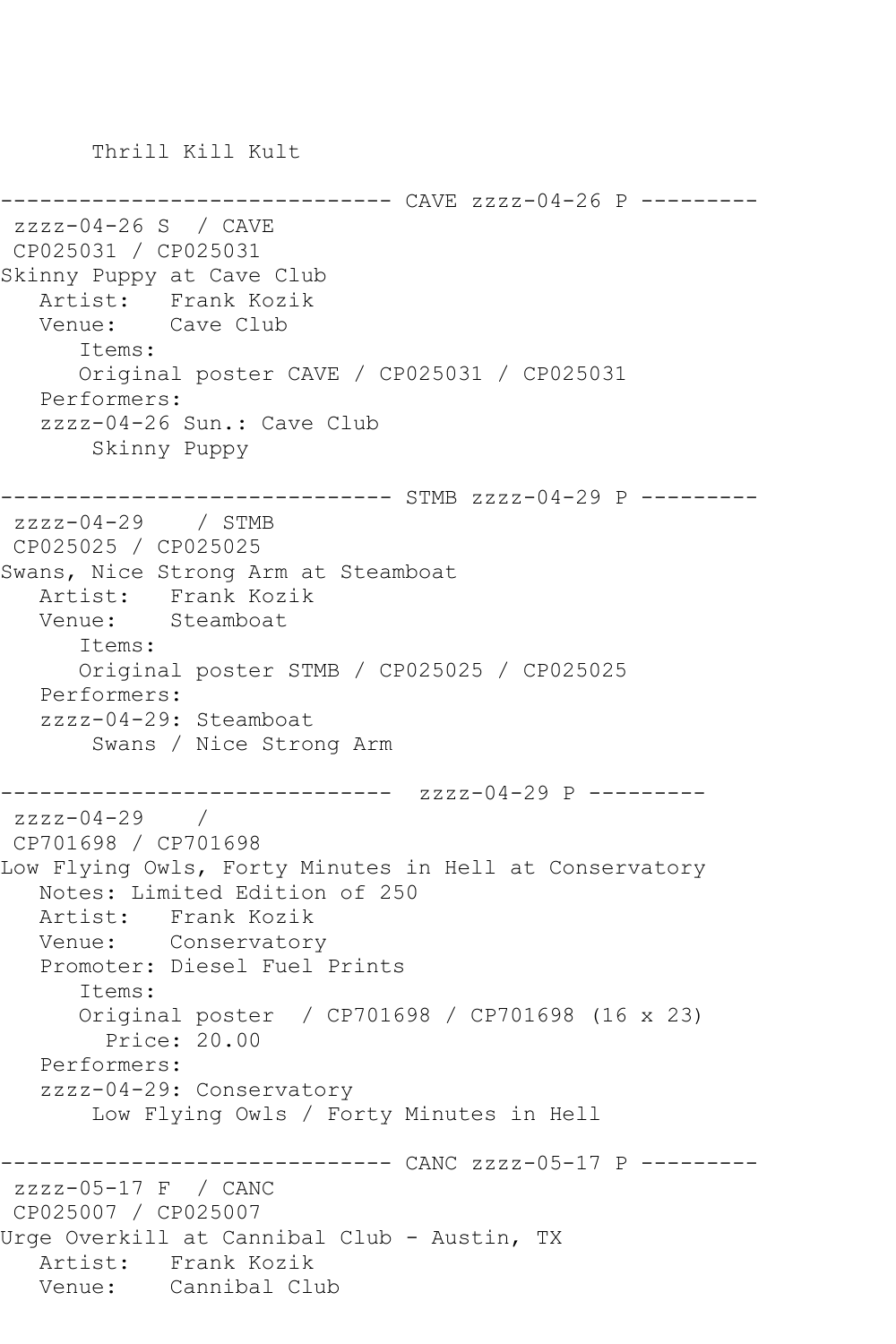Items: Original poster CANC / CP025007 / CP025007 Performers: zzzz-05-17 Fri.: Cannibal Club Urge Overkill ------------------------------ LIL zzzz-05-21 P -------- zzzz-05-21 S / LIL CP025000 / CP025000 White Zombie, Agony Column at Liberty Lunch - Austin, TX Artist: Frank Kozik<br>Venue: Liberty Lung Liberty Lunch Items: Original poster LIL / CP025000 / CP025000 Performers: zzzz-05-21 Sun.: Liberty Lunch White Zombie / Agony Column / Healing Explosion ------------------------------ zzzz-05-25 P -------- zzzz-05-25 / CP030704 / NM10653 Pork Torta, Cibo Matto at Hollywood Alley Artist: Frank Kozik Venue: Hollywood Alley Items: Original poster / CP030704 / NM10653 Performers: zzzz-05-25: Hollywood Alley Pork Torta / Cibo Matto ------------------------------ zzzz-06-06 P -------- zzzz-06-06 s / CP060641 / CP060641 Glass Eye, Def MF's at Cave Club - Austin, TX Artist: Frank Kozik Venue: Cave Club Items: Original poster / CP060641 / CP060641 (11 x 17) Performers: zzzz-06-06 sat: Cave Club Glass Eye / Def MF's \_\_\_\_\_\_\_\_\_\_\_\_\_\_ ---------------- zzzz-06-22 P ---------zzzz-06-22 w / CP061013 / CP061013 Alcohol Funnycar, Dirt Fisherman at Bottom of the Hill - San Francisco, CA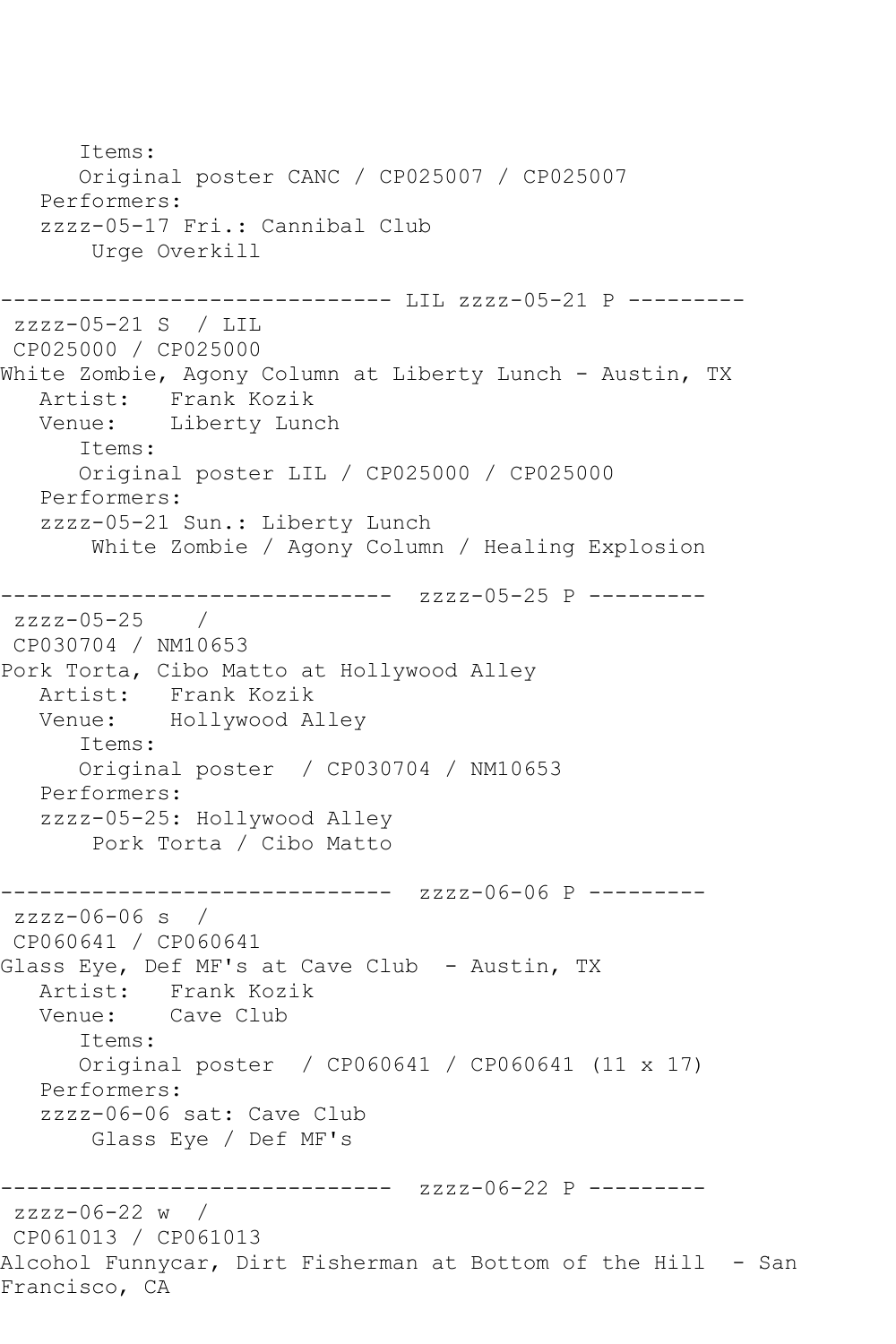Artist: Frank Kozik Venue: Bottom of the Hill Items: Original poster / CP061013 / CP061013 (22-1/2 x 35) Price: 100.00 / Performers: zzzz-06-22 wed: Bottom of the Hill Alcohol Funnycar / Dirt Fisherman / Well Strung To Hang ------------------------------ KITP zzzz-06-25 P -------- zzzz-06-25 / KITP CP030701 / NM10650 Butthole Surfers, Toadies at Kitsap Pavillion Artist: Frank Kozik Venue: Kitsap Pavilion Items: Original poster KITP / CP030701 / NM10650 (17 x 23) Performers: zzzz-06-25: Kitsap Pavilion Butthole Surfers / Toadies / Rev. Horton Heat / Supersuckers ------------------------------ VATH zzzz-07-14 P --------  $zzzz-07-14$  / VATH CP025090 / CP025090 Butthole Surfers at Vatican, Houston - Houston, Artist: Frank Kozik Venue: Vatican, Houston Items: Original poster VATH / CP025090 / CP025090 Performers: zzzz-07-14: Vatican, Houston Butthole Surfers --------------- CFT zzzz-09-05 P --------zzzz-09-05 / CFT CP025027 / CP025027 Stray Cats, Leroi Bros. at Club Foot Artist: Frank Kozik<br>Venue: Club Foot Club Foot Items: Original poster CFT / CP025027 / CP025027 Performers: zzzz-09-05: Club Foot Stray Cats / Leroi Brothers ------------------------------ CANC zzzz-09-20 P ---------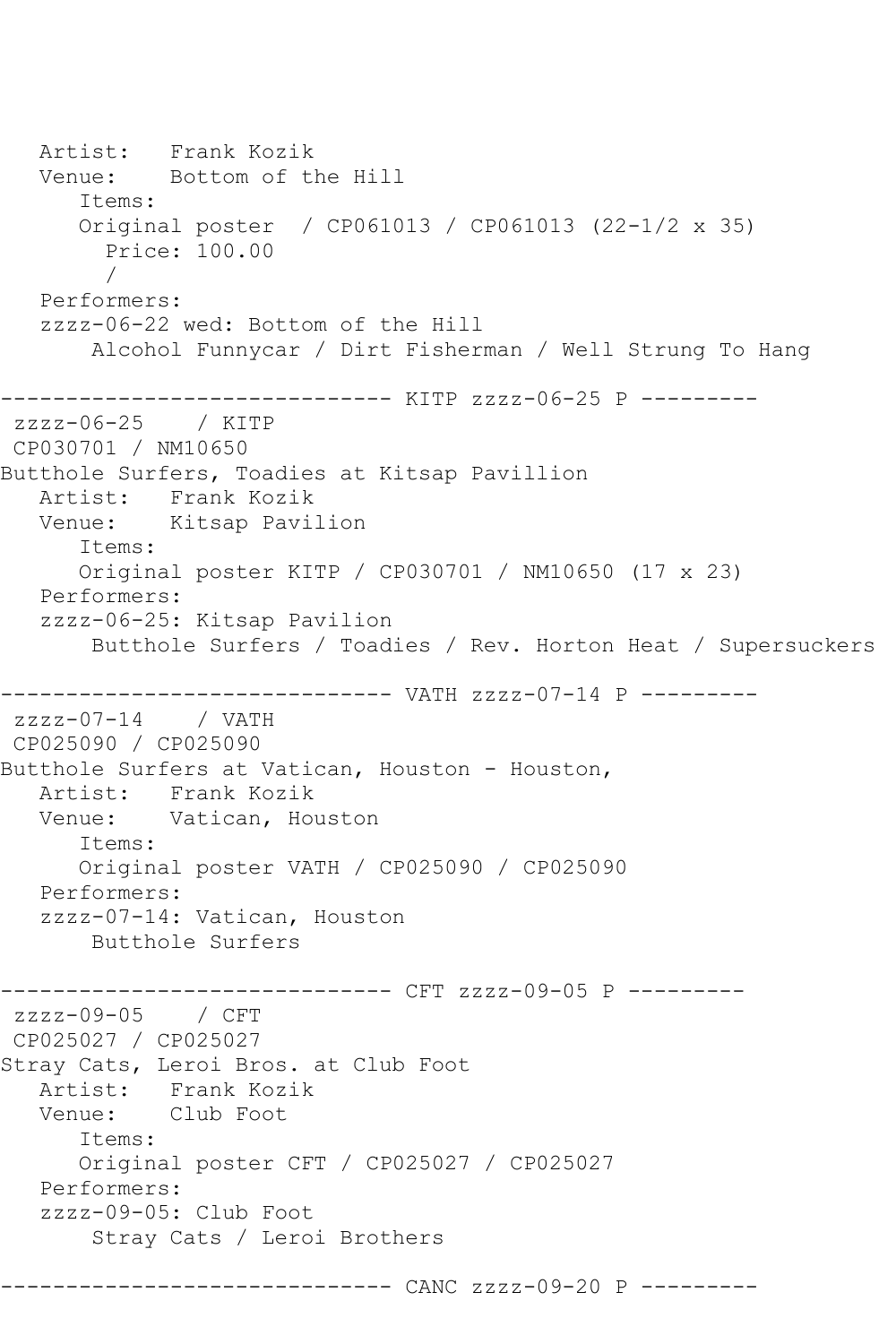zzzz-09-20 T / CANC CP025074 / CP025074 Gaye Bikers on Acid, Last Rites at Cannibal Club - Austin, TX Artist: Frank Kozik<br>Venue: Cannibal Cl Cannibal Club Items: Original poster CANC / CP025074 / CP025074 Original poster CANC / CP060640 Performers: zzzz-09-20 Thur.: Cannibal Club Gaye Bikers on Acid / Last Rites ------------------------------ DOB zzzz-09-22 P -------- zzzz-09-22 S / DOB CP025095 / CP025095 Adam Parfrey at Dobie Cinema Artist: Frank Kozik<br>Venue: Dobie Cinem Dobie Cinema Promoter: Europa Books Items: Original poster DOB / CP025095 / CP025095 Performers: zzzz-09-22 Sun.: Dobie Cinema Adam Parfrey ------------------------------ DOB zzzz-10-27 P -------- zzzz-10-27 / DOB CP025023 / CP025023 Dead Man at Dobie Cinema Artist: Frank Kozik Venue: Dobie Cinema Promoter: Europa Books Items: Original poster DOB / CP025023 / CP025023 Performers: zzzz-10-27: Dobie Cinema Dead Man ------------------------------ CAVE zzzz-11-14 P -------- zzzz-11-14 F / CAVE CP025035 / CP025035 Scratch Acid at Cave Club<br>Artist: Frank Kozik Frank Kozik Venue: Cave Club Items: Original poster CAVE / CP025035 / CP025035 Performers: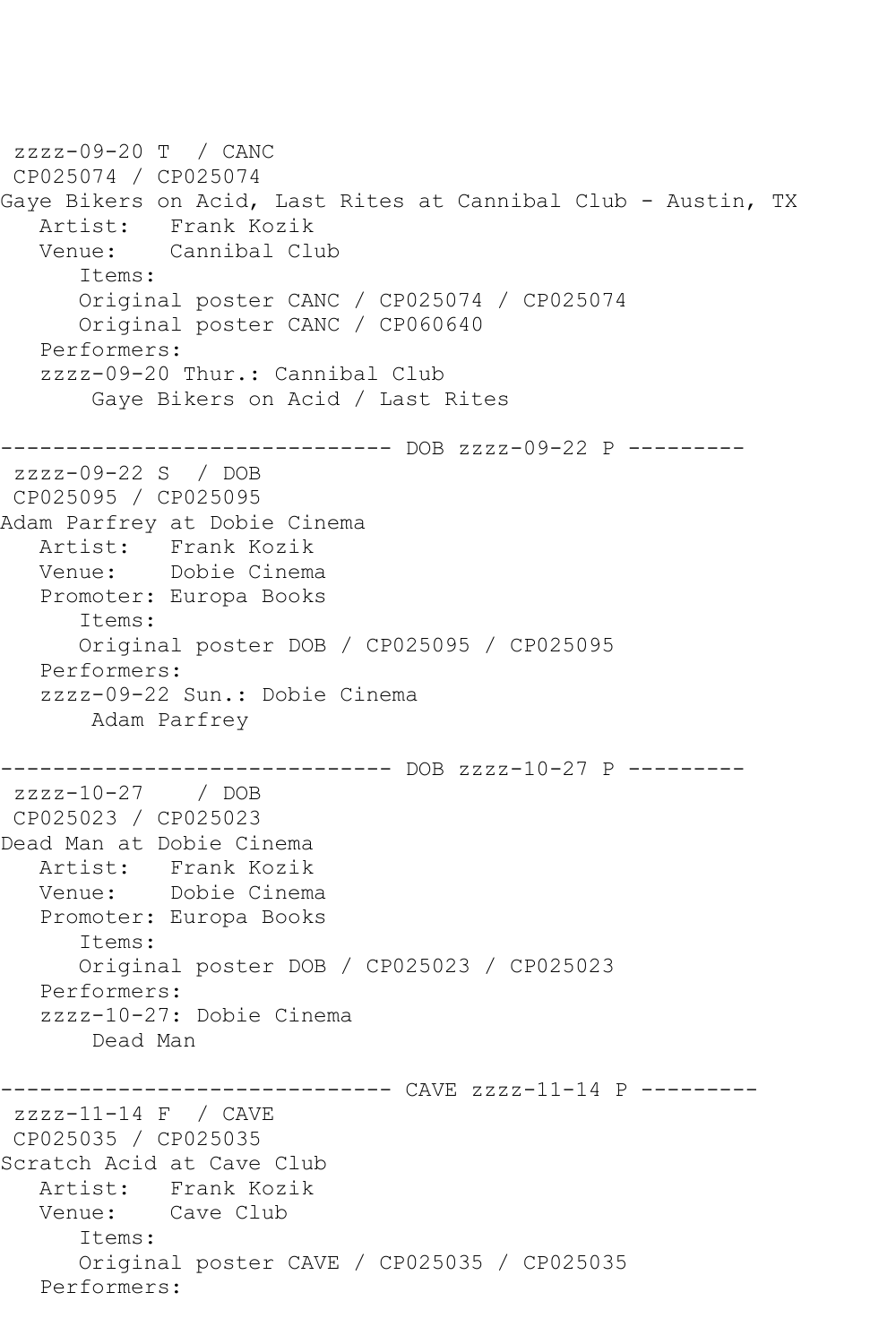zzzz-11-14 Fri.: Cave Club Scratch Acid ------------------------------ MARQ zzzz-11-16 P -------- zzzz-11-16 S / MARQ CP025016 / CP025016 Mekons, Mark Eitzel at Marquee Artist: Frank Kozik Venue: Marquee Items: Original poster MARQ / CP025016 / CP025016 Performers: zzzz-11-16 Sat.: Marquee Mekons / Mark Eitzel ------------------------------ zzzz-12-21 P -------- zzzz-12-21 / CP060172 / CP060172 Pixies at Ventura Concert Theater - Ventura, CA Benefit: Carnival art Artist: Frank Kozik Venue: Ventura Concert Theater Items: Original poster / CP060172 / CP060172 (11-1/2 x 17-1/2) Performers: zzzz-12-21: Ventura Concert Theater Pixies ------------------------------ PCL-PCL-046 zzzz-zz-zz P -------- zzzz-zz-zz / PCL PCL-046 CP009285 / CP06453 Jimi Hendrix Tribute Private Notes: \* Artist: Frank Kozik Venue: Set: PCL Promoter: Art Rock PCL Series Items: Original poster PCL-PCL-046 / CP009285 / CP06453 Price: 500.00 Performers: zzzz-zz-zz: Set: PCL Jimi Hendrix ------------------------------ EMO zzzz-zz-zz P -------- zzzz-zz-zz / EMO CP025037 / CP025037 Jesus Christ Superfly at Emo's - Austin, TX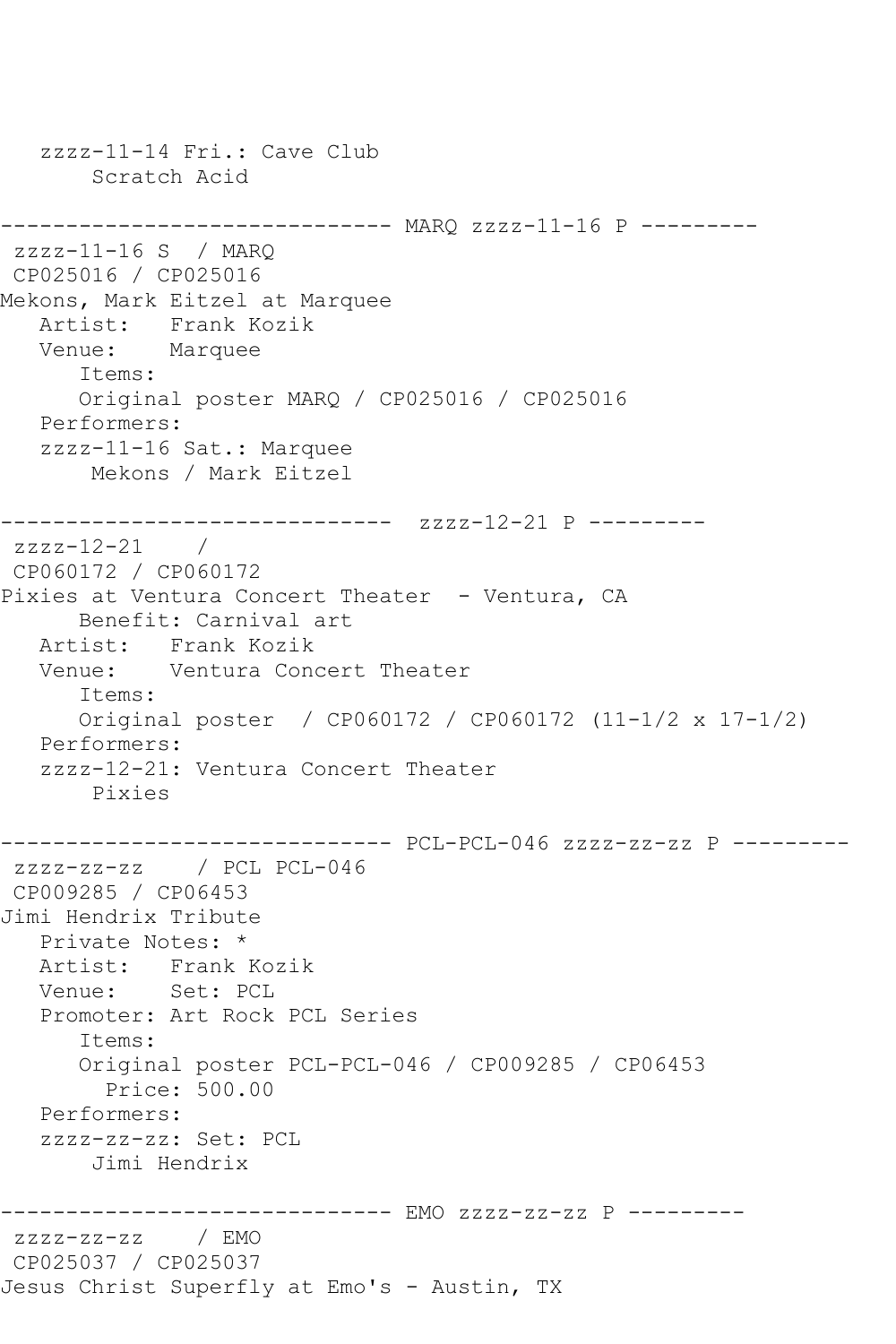Artist: Frank Kozik<br>Venue: Emo's Venue: Promoter: Rise Records Items: Original poster EMO / CP025037 / CP025037 Performers: zzzz-zz-zz: Emo's Jesus Christ Superfly ------------------------------ CANC zzzz-zz-zz P -------- zzzz-zz-zz / CANC CP041074 Skate Night, Decadent Dub Team at Cannibal Club - Austin, TX Artist: Frank Kozik Venue: Cannibal Club Items: Original poster CANC / CP041074 Performers: zzzz-zz-zz: Cannibal Club Skate Night / Decadent Dub Team / Retarded Elf / Pound Sauce ------------------------------ zzzz-zz-zz P --------  $zzzz-zz-zz$  / CP061234 / CP061234 Globi Kann Fliegen Notes: Limited edition of 300. Benefit: Kozik Coop and Kuhn Artist: Frank Kozik Venue: Dings Items: Original poster / CP061234 / CP061234 (22-1/2 x 35) Notes: Limited Edition of 300 Price: 10.00 Performers: Dings Klang and Kleid Analph ------------------------------ zzzz-zz-zz P --------  $zzzz-zz-zz$  / CP061344 / CP061344 Big Chief, Truly Notes: Limited edition of 250. Benefit: CMJ 1993 New York City Artist: Frank Kozik Promoter: Revolution Records Items: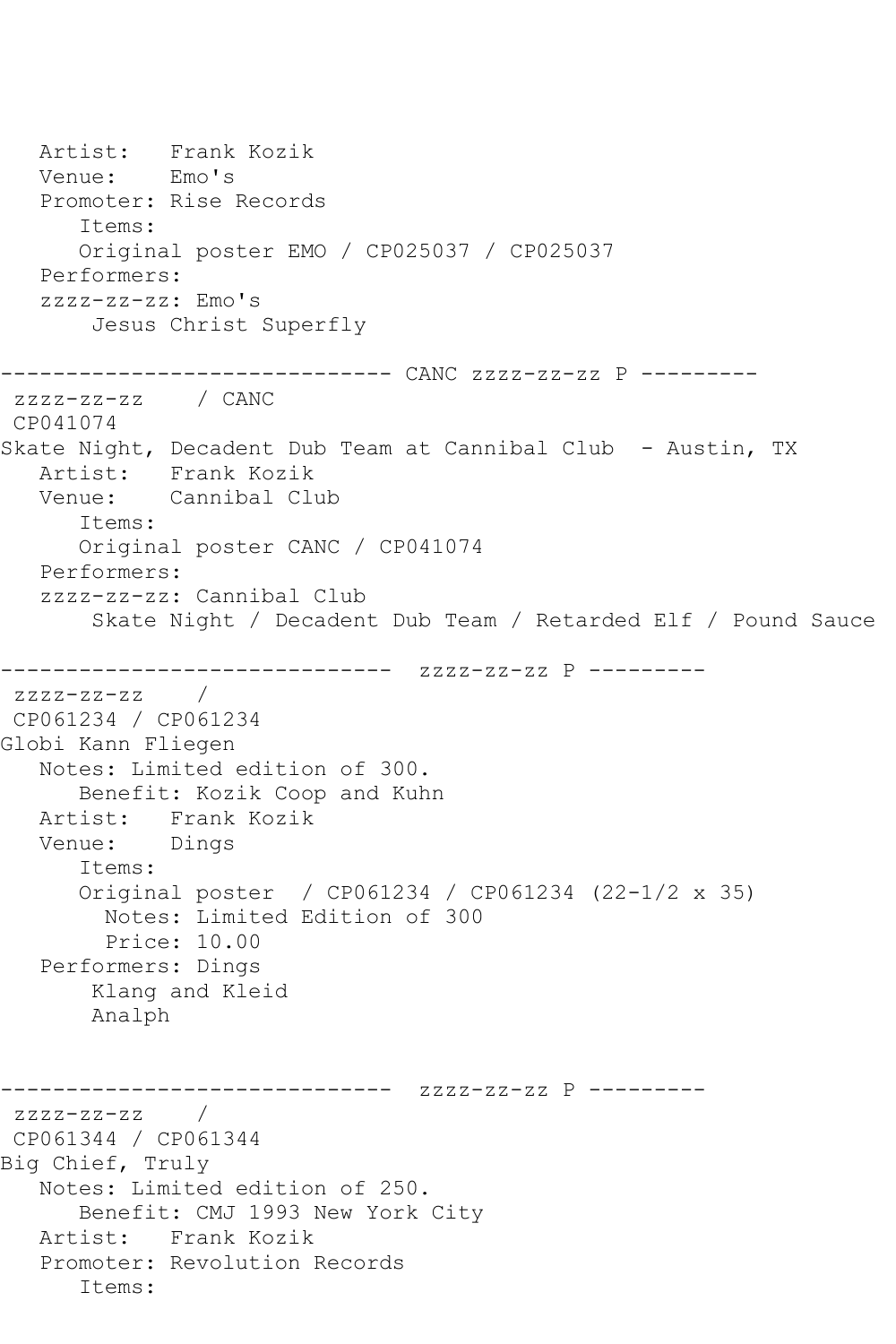```
 Original poster / CP061344 / CP061344 (11-1/4 x 35)
         Notes: Limited Edition of 250
         Price: 75.00
   Performers: Big Chief / Truly
------------------------------ zzzz-zz-zz P ---------
zzzz-zz-zz / 
CP700887 / CP700887
Kozik Coop and Kuhn
   Notes: Limited Edition of 300
This item appears in the book 'The Art of Modern Rock' as AMR # 
260.3
   Artist: Frank Kozik
   Venue: Dings
       Items:
       Original poster / CP700887 / CP700887 (22-1/2 x 35)
   Performers: Dings
        Klang and Kleid
       Analph
------------------------------ VOOD zzzz-zz-zz P ---------
zzzz-zz-zz T / VOOD 
CP025001 / CP025001
D.J. Fear at VooDoo Club
   Artist: Frank Kozik
   Venue: Voodoo Room
       Items:
      Original poster VOOD / CP025001 / CP025001
   Performers:
   zzzz-zz-zz Thur.: Voodoo Room
        DJ Fear
------------------------------ VOOD zzzz-zz-zz P ---------
zzzz-zz-zz T / VOOD 
CP025002 / CP025002
D.J. Fear at VooDoo Club
            Artist: Frank Kozik
   Venue: Voodoo Room
       Items:
      Original poster VOOD / CP025002 / CP025002
   Performers:
   zzzz-zz-zz Thur.: Voodoo Room
       DJ Fear
------------------------------ VOOD zzzz-zz-zz P ---------
```